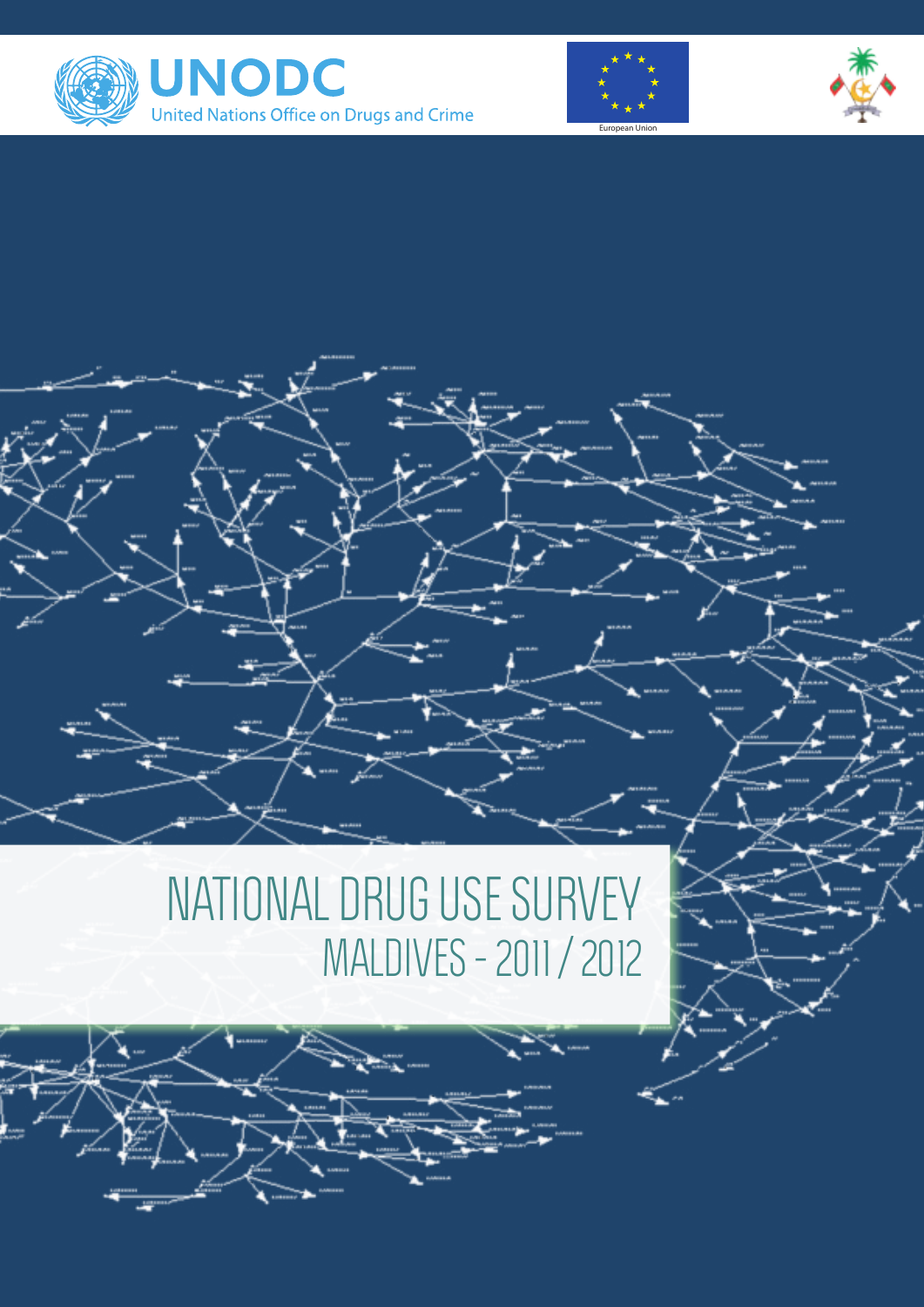#### **Copyright © UNODC 2013**

#### **UNODC Disclaimer:**

*The contents of this publication do not necessarily reflect the views or policies of UNODC or contributory organizations and neither do they imply any endorsement.* 

*The designations employed and the presentation of material in this publication do not imply the expression of any opinion on the part of UNODC concerning the legal status of any country, territory or city or its authorities, or concerning the delimitation of its frontiers or boundaries.* 

#### **EU Disclaimer:**

*"This publication has been produced with the assistance of the European Union. The contents of this publication are the sole responsibility of name of the United Nations Office on Crime and Drugs and can in no way be taken to reflect the views of the European Union."*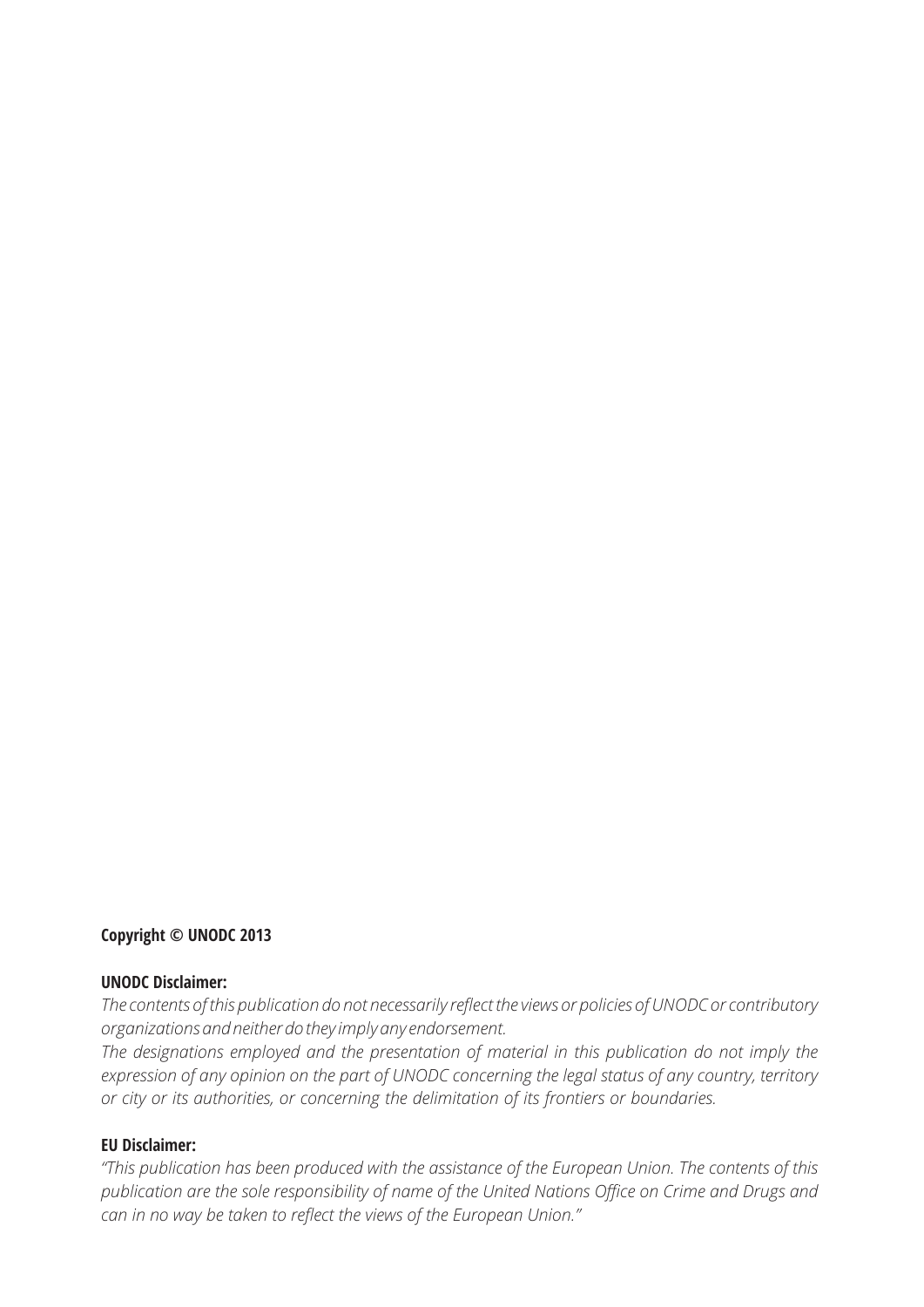**UNITED NATIONS OFFICE ON DRUGS AND CRIME**

# **NATIONAL DRUG USE SURVEY**

### **MALDIVES - 2011 / 2012**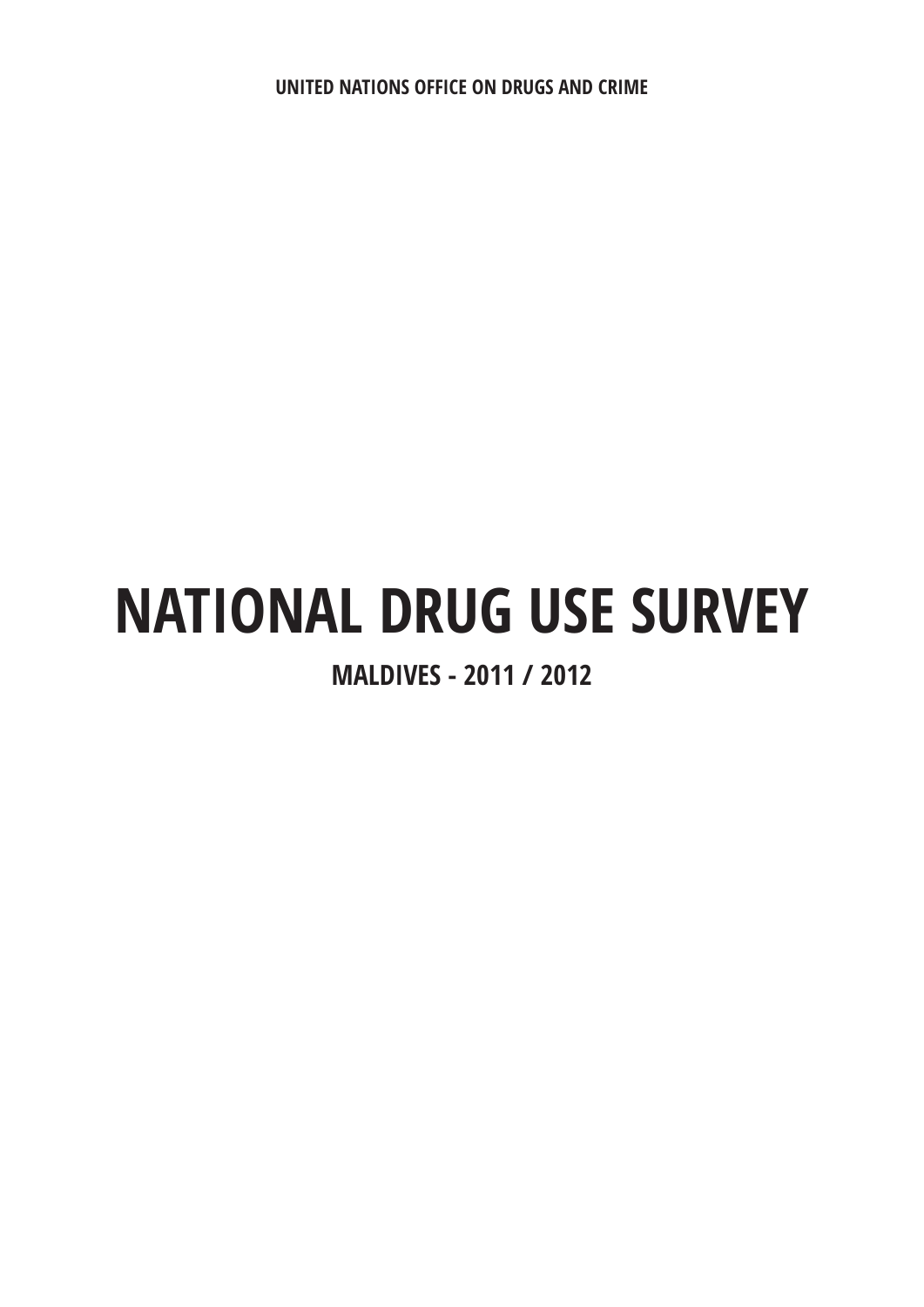## **ACKNOWLEDGMENTS**

*The following organizations and individuals contributed to the "National Drug Use Survey - Maldives 2011/2012".*

#### **National Drug Agency (NDA), Maldives**

*Uza. Lubna Zahir Hussain, Chairperson Ms. Aminath Zeeniya, former Director General Mr. Abdullah Faseeh, Senior Counsellor Dr. Chengappa M.N. Medical Officer Ms. Hunana Latheef, Senior Counsellor Ms. Mamdhooha Shujau, Director*

#### **INOVA Pvt. Ltd.**

*Mr. Idham Fahumy, Survey Manager Mr. Yasir Waseem, Managing Director Ms. Mariyam Niyaf, Consultant Ms. Afiya Ali, Consultant Ms. Aminath Eenas, Consultant Ms. Aishath Laila, Consultant Mr. Hussain Ziyad, Survey Logistics*

#### **All India Institute of Medical Sciences (AIIMS)**

*Professor Rajat Ray, Chief of National Drug Dependence Treatment Centre Professor R.M. Pandey, Head of Department, Biostatistics Associate Professor Atul Ambeker, Consultant Psychiatrist*

*UNODC would like to acknowledge the NGO partners Journey, SWAD, Open Hand, Freedom, and Naifaru Juvenile for their dedicated support in the survey. We also value the contribution of all Survey Steering Group (SSG) members. In addition UNODC would like to thank the enumerators and respondents for their instrumental role in the survey.*

#### **United Nations Office on Drugs and Crime, Regional Office for South Asia and Maldives Project-based Office**

*Ms. Cristina Albertin, Representative Dr. Suruchi Pant, Deputy Representative Ms. Sarah Waller, Project Coordinator (2011 - 2012) Ms. Aishath Shahula Ahmed, Project Coordinator (2012-2013) Mr. Kunal Kishore, Regional Project Coordinator Dr. Ravindra Rao, Technical Officer Dr. Abdul Malik, Technical Officer Mr. Debashis Mukherjee, Research Officer Ms. Isheeta Sumra, Communications Officer Ms. Aminath Mirfath Ahmed, Project Officer Ms. Aishath Arufa, Admin Finance Assistant Mr. Ahmed Rabeeu, Programme Administrative associate Mr. Ibrahim Shuhad, Project Assistant*

*Proof reading and editing: Ms. Aminath Nawal Design & layout with cover design: Mr. Ahmed Fayaz*

*The implementation of the "National Drug Use Survey - Maldives 2011/2012" was made possible by financial contribution from the European Union through the project "Strengthening the National response to Combat Drug Abuse in Maldives". We are grateful for EU's continued support to the project.*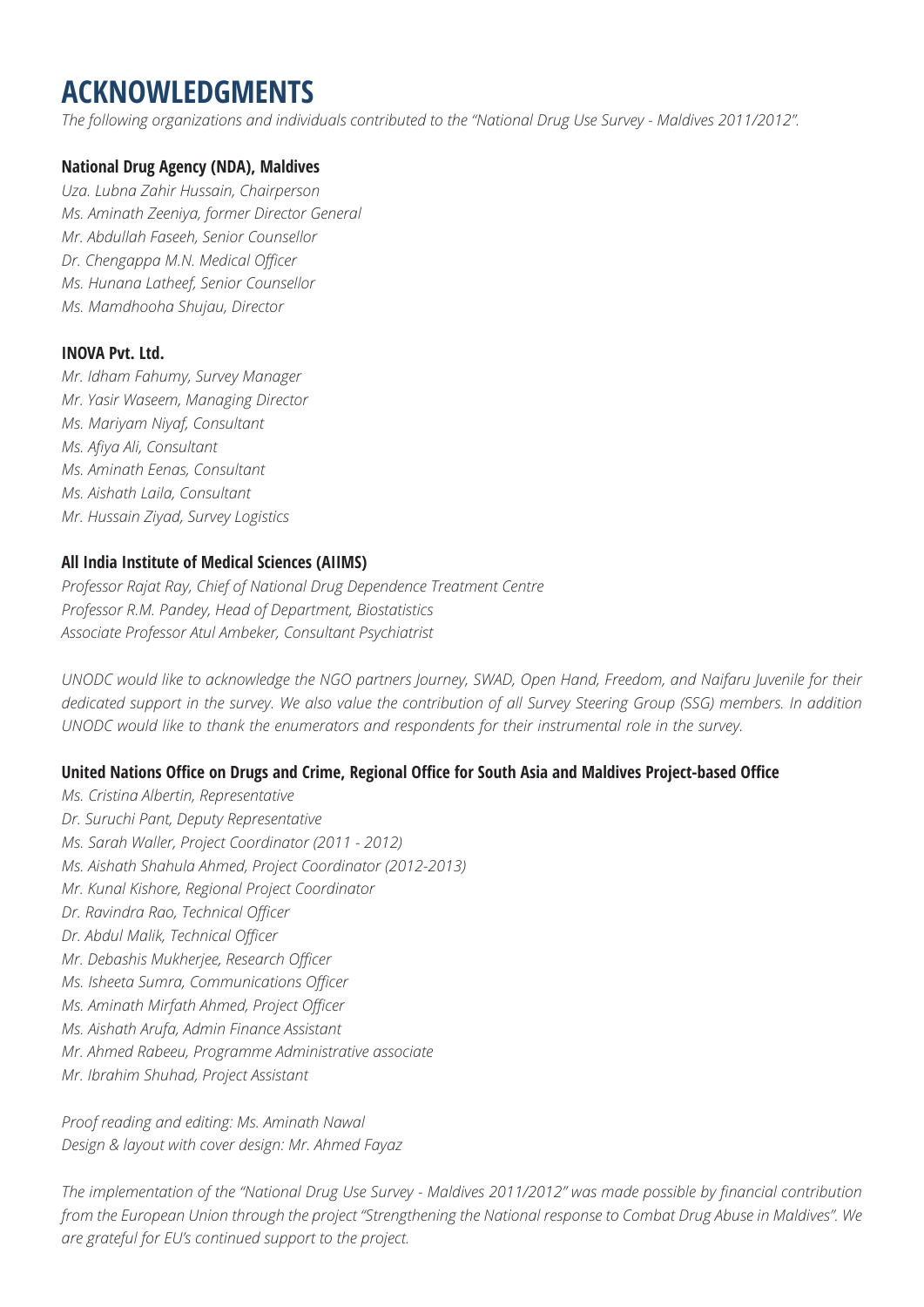# **CONTENTS**

| <b>FOREWORD</b>                                                                                                 | VII      |
|-----------------------------------------------------------------------------------------------------------------|----------|
| <b>PREFACE</b>                                                                                                  | İХ       |
| <b>EXECUTIVE SUMMARY</b>                                                                                        | 01       |
| <b>ACRONYMS</b>                                                                                                 | 04       |
| <b>CHAPTER I: SCOPE OF THE STUDY</b>                                                                            | 05       |
| A. Introduction                                                                                                 | 05       |
| B. Background                                                                                                   | 06       |
| I. History of Drug Use in the Maldives                                                                          | 06       |
| II. Current Context- Existing Data on the growing drug problem<br>III. Genesis of this study                    | 06<br>08 |
| <b>CHAPTER II: SURVEY METHODS</b>                                                                               | 12       |
| A. Objectives of the Study                                                                                      | 12       |
| B. Methodological Approach                                                                                      | 12       |
| I. Overview                                                                                                     | 12       |
| II. Estimation Method for Malé: Respondent Driven Sample<br>III. Estimation Method for Atolls: Household Survey | 14<br>15 |
| C. Questionnaire                                                                                                | 15       |
| I. Preparation                                                                                                  | 15       |
| II. Pilot Test                                                                                                  | 16       |
| III. Final Questionnaire<br>D. Sampling Methods                                                                 | 16<br>17 |
| I. Sample Design: Household Survey                                                                              | 17       |
| II. Sample Design: Respondent Driven Sample Survey (RDS)/Multiplier Method                                      | 18       |
| III. Community Component - Focus Group Discussions                                                              | 20       |
| E. Operational Procedures<br>I. Interviewer Training                                                            | 21<br>21 |
| II. Field Work                                                                                                  | 21       |
| III. Monitoring and Supervision                                                                                 | 22       |
| IV. Data Management                                                                                             | 22       |
| F. Data Preparation and Analysis                                                                                | 23       |
| G. Delimitations and limitations of the study<br>H. Ethical Issues                                              | 24<br>25 |
| <b>CHAPTER III: RESULTS</b>                                                                                     | 26       |
| A. Prevalence and Estimated Number of Drug Users in the Maldives                                                | 26       |
| I. Household Survey; Atolls                                                                                     | 26       |
| II. Respondent Driven Sample Survey; Malé                                                                       | 30       |
| III. Prevalence and Estimated Drug Users in the Maldives                                                        | 35       |
| IV. Caution in Interpreting the Results<br>B. Characteristics of Drug Users and Other Aspects Associated        | 36<br>36 |
| I. Sample Characteristics and Demographics                                                                      | 36       |
| II. Socio-Economic Status                                                                                       | 38       |
| III. Drug Use Pattern                                                                                           | 40       |
| IV. Consequences of Drug Use<br>V. Services                                                                     | 46<br>54 |
| VI. Perception of Drug Problems                                                                                 | 56       |
|                                                                                                                 |          |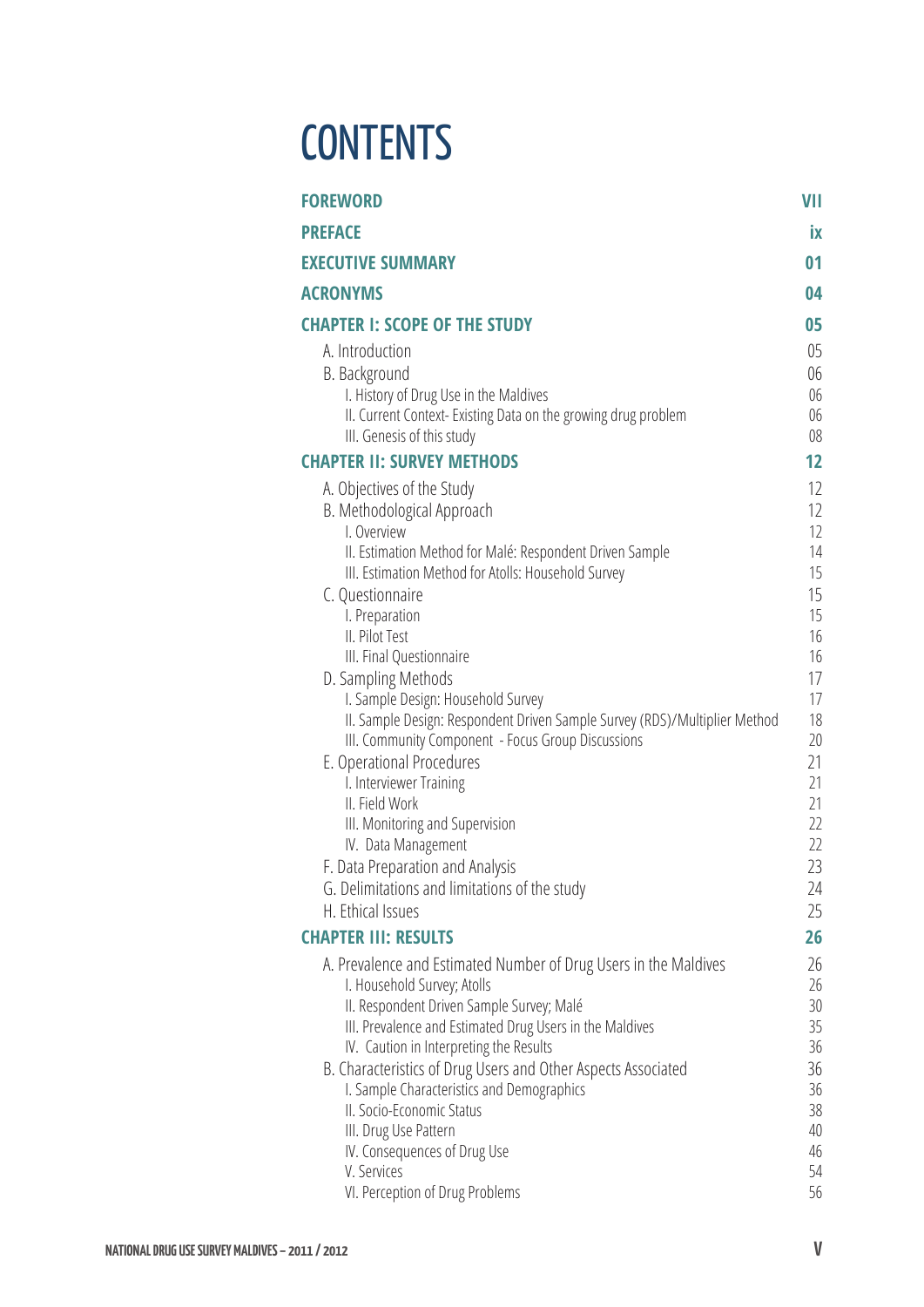| VII. Summary                                                                                        | 57       |
|-----------------------------------------------------------------------------------------------------|----------|
| C. Focus Group Study                                                                                | 57       |
| <b>Understanding Drug Addiction</b>                                                                 | 57<br>57 |
| Methods of Dealing with Drug Addiction:<br>Characteristics of Drug Users and Extent of the Problem: | 58       |
| Consequences of Drug Use Problem:                                                                   | 59       |
| <b>CHAPTER IV: DISCUSSION</b>                                                                       | 60       |
| I. About the Survey                                                                                 | 60       |
| II. Number Versus Prevalence of Drug Users in the Country                                           | 61       |
| III. Profile of Drug Users                                                                          | 62       |
| IV. Pattern of Drug Use                                                                             | 63       |
| V. Burden of Drug Use                                                                               | 64       |
| VI. Reasons for Initial Drug Use and Risk Factors                                                   | 65       |
| VII. Drugs and Sex<br>VIII. Injecting Drug Use                                                      | 65<br>66 |
| IX. Drugs and Crime                                                                                 | 66       |
| X. Drug Treatment and Rehabilitation Services                                                       | 67       |
| <b>CHAPTER V: CONCLUSIONS AND RECOMMENDATIONS</b>                                                   | 68       |
| The Country has a Sizable Burden of Drug Use which Calls for an Effective National                  |          |
|                                                                                                     |          |
|                                                                                                     |          |
| Response                                                                                            | 68<br>68 |
| I. Supply Reduction<br>II. Demand Reduction                                                         | 68       |
| III. Harm Reduction                                                                                 | 71       |
| IV. An enabling Policy and Legal Environment                                                        | 72       |
| V. Developing a Strategic Information System                                                        | 72       |
| VI. Prioritisation of Drug Issues in National Policies and Programs                                 | 73       |
| <b>VII. International Ramifications</b>                                                             | 73       |
| VIII. The Country has Capacity to Undertake Large-Scale, Scientifically-Sound Studies 73            | 74       |
| IX. Future Research<br><b>DEFINITIONS</b>                                                           | 75       |
| <b>REFERENCES</b>                                                                                   | 78       |
| <b>APPENDIX I: LIST OF TABLES AND GRAPHS</b>                                                        | 81       |
| <b>APPENDIX II</b>                                                                                  | 83       |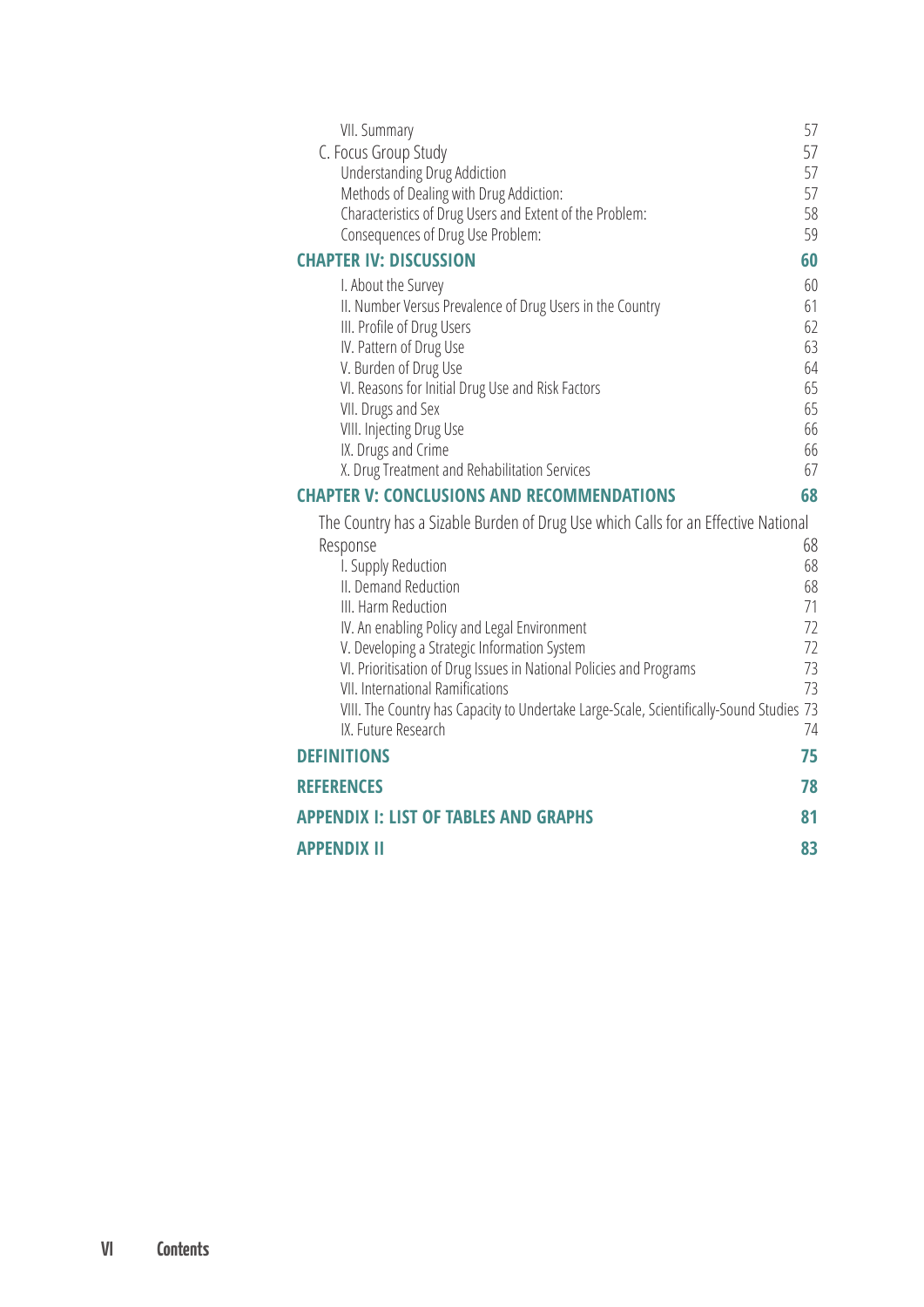# **FOREWORD**

The Government of Maldives is pleased to announce the release of the National Drug Use Survey which has been done in collaboration with the United Nations Office on Drugs and Crime and funded by the European Union.

The abuse of illegal substances has been a major problem faced by the Maldives for the past 3 decades now. The country recognised this as a problem for the first time in the late 1970s. Over the years, with the increase in the number of substance abusers, addictive subculture developed gradually. This situation in Maldives warranted for a better understanding of this problem which was why this survey was done. Substance abuse should be viewed as a multi-dimensional problem and needs to have a holistic approach. Realising the scale of this problem becomes outmost essential in this regard.

This document contains information on the incidence and prevalence of substance abusers in Maldives. This includes statistics on the estimated number of drug users in the country, the demographic data, and the primary choice of drug and newer trends of substance abuse including the abuse of prescription medications. The document also gives an idea of the patterns of substance abuse, associated high risk behaviours (like Injection drug use, criminal activities, and unsafe sexual practices) as well as the perception and understanding of the substance abusers. The survey results come from the information collected in the year 2011 and 2012. This is also the first time in the history of Maldives that such a comprehensive National Drug Use Survey has been done. In spite of the practical difficulties like geographical location of the islands and accessibility, the information accumulated in this survey is commendable.

The aim of this study is to quantify the adverse outcomes of drug abuse and express the magnitude of the consequences of drug abuse in this country. The information provided by this survey without a doubt contributes to a better understanding of the nature and extent of the impact of drug abuse and this understanding will help decision makers to identify appropriate strategies to combat the problem of drug abuse in the Maldives. While this report is designed to serve as a tool for policy makers, policy analysts and researchers with questions about the consequences of the extent associated with drug abuse, I would like to caution that the data included in this survey report are not an evaluation of the efficacy or the impact of drug treatment and prevention interventions, rather this data must be used to understand the problems and enormity of drug abuse in Maldives and to find potential interventions to drug prevention and treatments for the future. This survey serves as the groundwork for the initiatives to be undertaken by the Government such as, the development of Strategic Plan to Combat Drug Problem in Maldives, formulating the National Drug Control Strategic Plan (2013-2018), the National Drug Prevention Strategy, the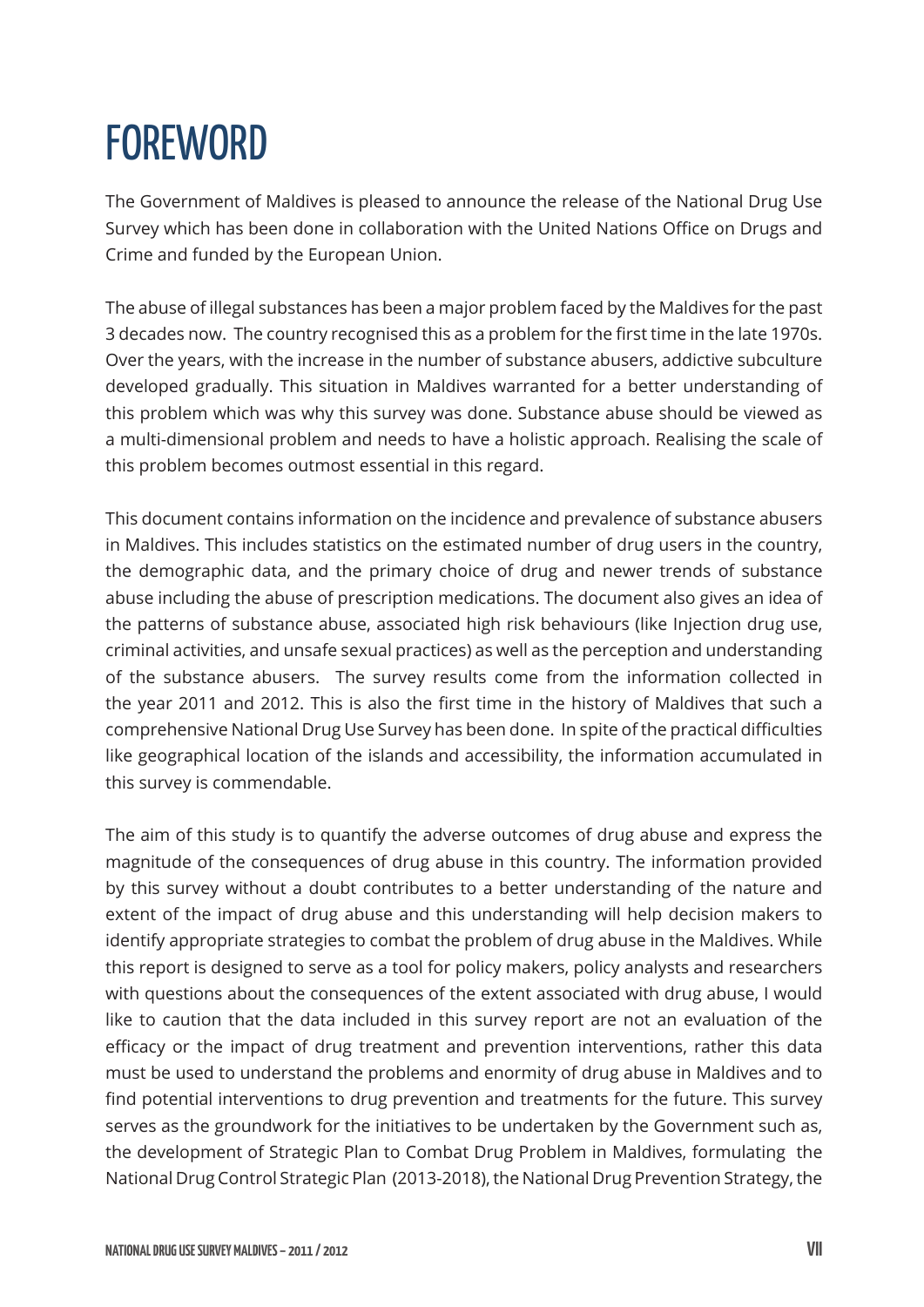National Drug Abuse Prevention Plan, the National Supply Reduction Strategy in association with the Maldives Police Service and the Maldives Customs Service , for future research and to find viable solutions to the impending challenges in the area of substance abuse.

This survey calls for urgent drug treatment interventions to reach those who are yet to come for treatment. It further highlights the importance to establish primary prevention initiatives and formulate a comprehensive Substance Abuse Prevention Strategy for the country.

In light of this survey results, the Government shall initiate a well co-ordinated national response strategy to combat drug supply and drug abuse in the Maldives, respectively to strengthen existing mechanisms and services, and initiate new policies if required.

On behalf of the Government of Maldives, I wish to express my appreciation towards the European Union , the United Nations Organization for Drugs and Crime, and all those who were directly or indirectly involved in this enormous and vital task, for their contribution to the collection of data and to the development of this very comprehensive and important document.

argie

Uz. Lubna Mohammed Zahir Hussain State Minister for Health Chairperson of National Drug Agency Government of Maldives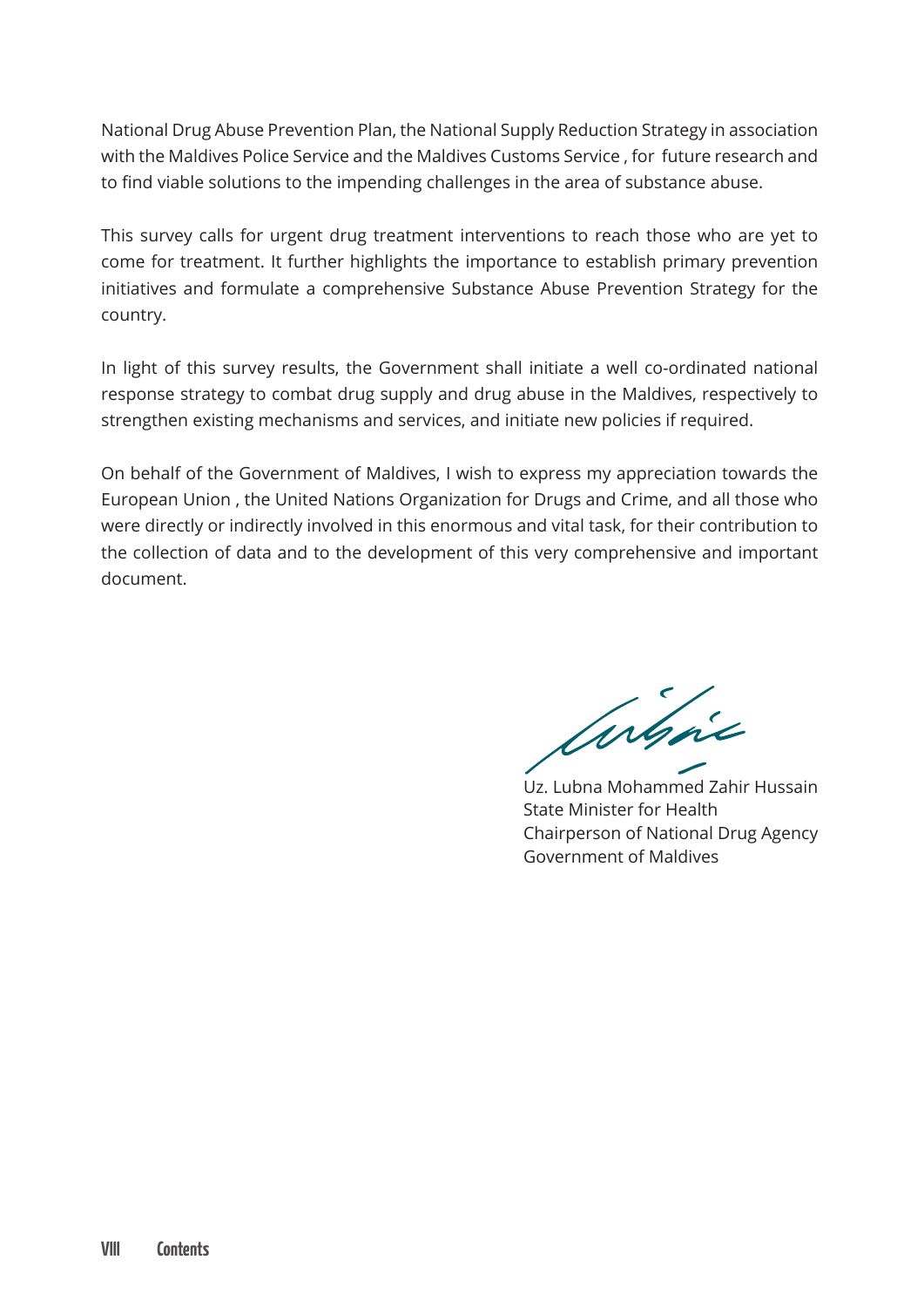# **PRFFACE**

Over the last years, growing drug use has been of increasing concern to the society in Maldives. It is mainly the young boys and girls who are engaging in drug use for a variety of reasons and too many young Maldivians have already died from drug use. Drug use poses serious challenges as it affects foremost the health and life of the drug user, the social wellbeing of the family and community as well as the economy of the society.

The Government of Maldives has taken a pledge to address drug use comprehensively and to build national capacities in drug use prevention and treatment. In order to shape drug use prevention policies, it is critical to have a clear understanding of the nature, scope and substances of drug use in the country. Such understanding must be based on evidence.

The United Nations Office on Drugs and Crime has supported the National Drug Agency to generate such evidence through the conducting of its ever-first "National Drug Use Survey for Maldives in the years 2011-2012". The survey establishes the number of current drug users and hence, the drug use prevalence in the country. It has also studied knowledge, attitudes and perceptions in the community regarding the drug problem. The findings of the survey will not only allow for a better understanding of drug use among the youth in the country, but will serve as a useful tool for planners, policy makers, researchers and academicians to shape future drug use prevention policies in the country for the benefit of its entire young population.

The survey is the result of a collaborative effort among the National Drug Agency, All India Institute of Medical Sciences (AIIMS), UNODC, INOVA, NGOs and many volunteers in the framework of the project "Strengthening the national response to prevent drug abuse in the Maldives which would not have been possible without the generous financial contribution of the European Union and the contributions of the Government of Sweden.

Cristina Albertin

Cristina Albertin UNODC Representative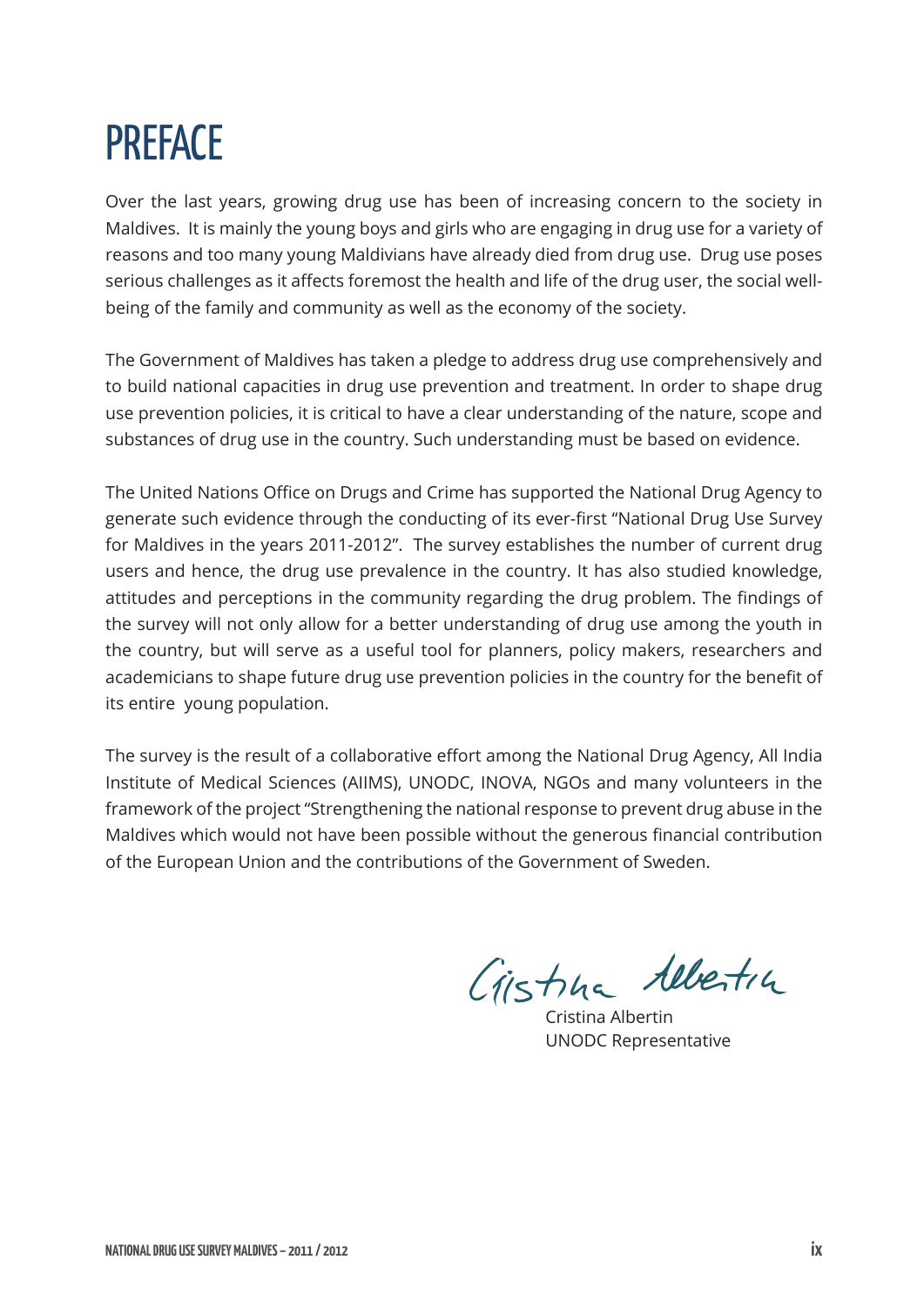# EXECUTIVE SUMMARY

Over the last few years, consumption of illicit drugs has significantly increased in the Maldives. Thus, this study was conducted to estimate the number of drug users and hence, the drug use prevalence in the Maldives. Secondary objectives include identifying patterns and extent of drug use across the country; assess behavioural characteristics associated with drug use; community knowledge, attitudes and perceptions towards drug problem. To achieve the objectives of the survey, three separate methods were followed; a household survey, which provided prevalence of drug use in Atolls (which has generated the estimated number of drug users in Atolls); a multiplier survey which provided the estimated number of drug users in Malé (which has assisted in generating the prevalence of drug use in Malé); and a qualitative study (based on Focused Group Discussions, FGD) which describes perceptions and opinions of different segments of the population regarding drug use in the Maldives. Though the study covered the full range of psychoactive substances from alcohol and tobacco to prescription drugs which are considered to be available in the Maldives, the focus was on illicit drugs including alcohol.

Main findings of this survey revealed that the estimated number of drug users in the Atolls was 3,154 and the estimated number of drug users in Malé was 4,342. The estimated prevalence for Malé and Atolls were 6.64% and 2.02% respectively. Since different methodologies were used to estimate the prevalence in different localities, a national prevalence cannot be estimated from these figures.

Majority of the respondents who had ever used drugs belonged to the age group of 15-19 years. Almost half of the drug users in both Malé and Atolls were employed. Among the drug users who were interviewed, majority of the population using drugs were unmarried, and half of them were unemployed. This could be due to the lower age of onset for consuming drugs (15 and 16 years in Malé and Atolls respectively).

In terms of the drug use pattern, this survey confirmed that alcohol, cannabis and opioids were the most common illicit drugs used in the country. However, in Malé, alcohol was the second most prevalent illegal drug followed by opioids other than pharmaceuticals. It also showed that a large proportion of the community who used drugs used two or more drugs (poly drug users) within the last one year.

It was evident from this study that an overwhelming majority of drug users were males; and confirmed that drug use in Maldives was predominantly a male phenomenon which needs to be taken into consideration while designing intervention programmes. It further elaborated that if the same methodology is applied to study both the genders, it becomes difficult to capture the level of female drug use in the country.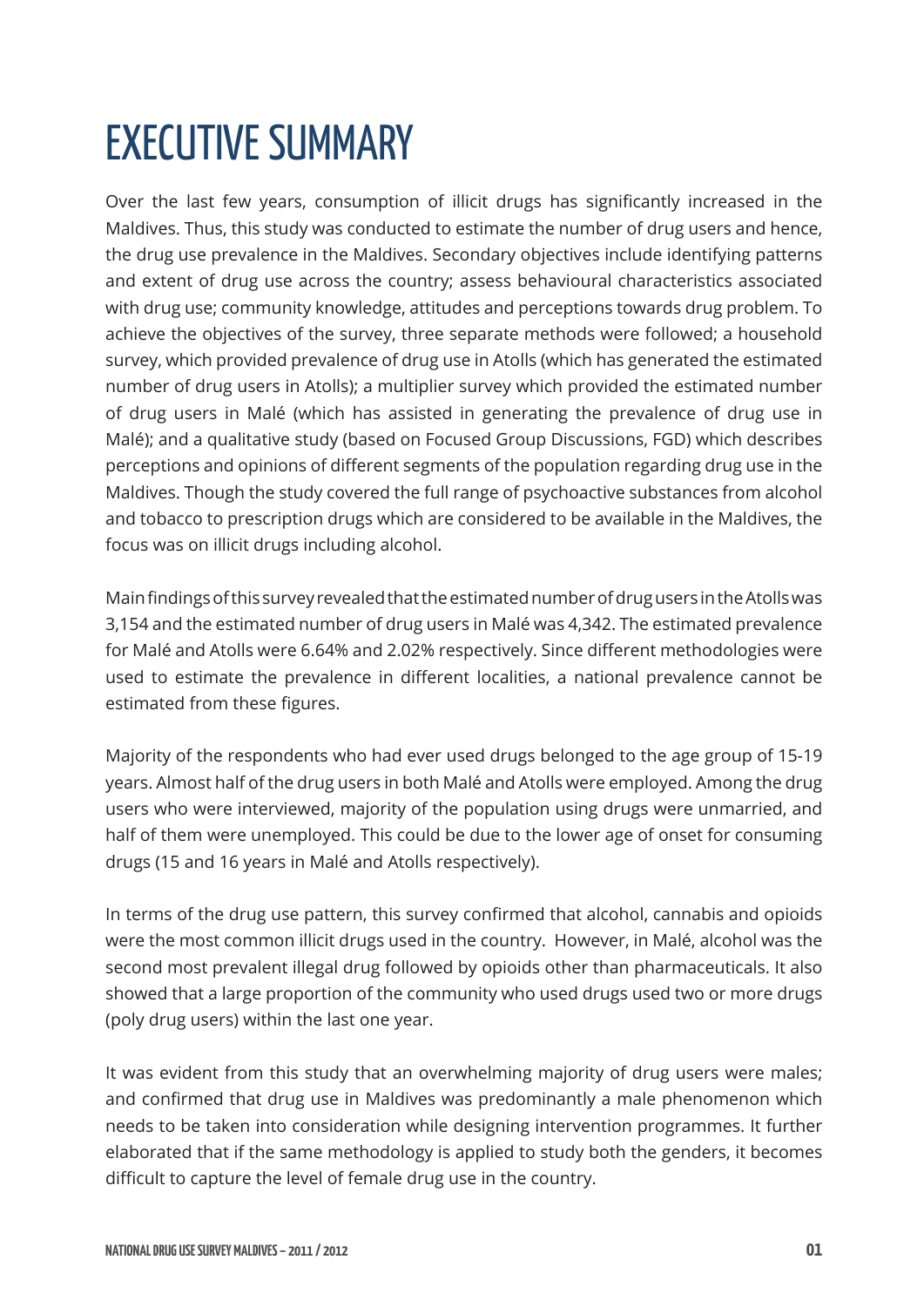The study also revealed that a vast majority of drug users were sexually active, and many reported buying sex, while only a very few reported they were married. It was also noted that half of sexually active drug users had a drug user as a sex partner.

A few drug users in the sample reported injecting drug use and based on this number total IDUs in Malé and Atolls were estimated to be 200 and 300 respectively. This implied that a considerable population of drug users in the country are IDU's, a grave possibility of spread of HIV and other transmittable diseases.

It was also evident from the study that a substantial proportion of drug users (61% in Malé and 79% in the Atolls) reported being arrested at least once in their lifetime; and that the numbers of arrests of drug users were high, and subsequently a significant proportion were convicted. This further suggested that the response to drug use problem in the country appeared to be leaning towards the criminal justice system rather than health and social welfare systems.

This study revealed that a significant number of drug users were likely to be dependent on certain types of drugs. Opioid and cannabinoids shared the highest number of problem drug users in Malé, and slightly more than a third of opioid and cannabinoids users were likely to be dependent on these drugs. In the Atolls the highest number of problem drug users were among opioid users (66%) , and 65% of opioid users were likely to be dependent on this drug.

In terms of medical problems, weight loss was common among respondents from both Malé and Atolls. About 6% in Malé and 16% in the Atolls reported that they had experienced symptoms of overdose at least once. A large proportion of current drug users were aware of HIV and informed about the phenomena. However, not many of the respondents were informed or had undergone any testing or vaccinations against Hepatitis B, Hepatitis C or Tuberculosis (TB).

Data on mental health problems among the drug users implied that about 15% in Malé and 9% in the Atolls had been diagnosed with a psychological disorder. This study also revealed that, close to three fourth of current drug users had experienced eating and sleeping problems, both in Malé and the Atolls. More than a third of current drug users in Malé stated that they were affected by a mental problem, while the situation is slightly better in the Atolls with one in six respondents facing the same problem.

The study also revealed that 13% of the drug users in the Atolls, and 7% in Malé sought intervention/help from a certified treatment centre. In the last one year, 28% of the current drug users in the Atolls were admitted in a detoxification centre while only 4% of current drug users in Malé were admitted at the rehabilitation centre.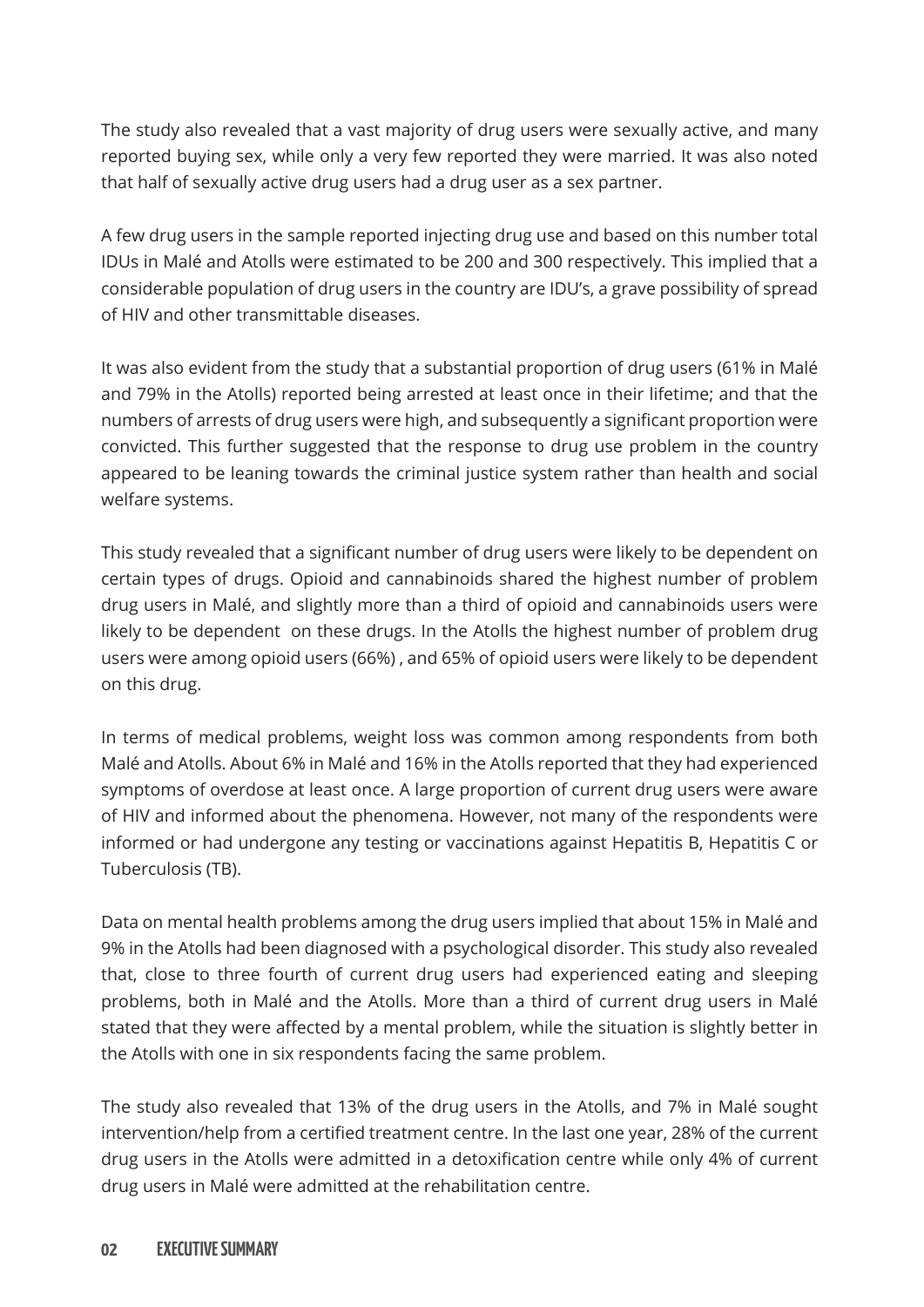Psychoactive substances have been consumed for a number of years in the country. Illicit drug use today characterized as a problem among youth - notably young male. Being unmarried and buying sex is becoming more evident among the drug use population. One of the key impacts of illicit drug use in the society is the negative health consequences experienced by its members. This obviously puts a heavy financial burden on the society. Aditionally, wrath of illicit drug use on the society's production, in monetary terms seem to be even larger. The costs associated with drug related crime are also phenomenal. It is apparent that just the criminal justice system would not be able to address the problem in its entirety.

Since the country has a sizable burden of drug use, it is crucial to have a multi-layered and multi-pronged response, with a judicious mix of supply reduction, demand reduction and harm reduction approaches.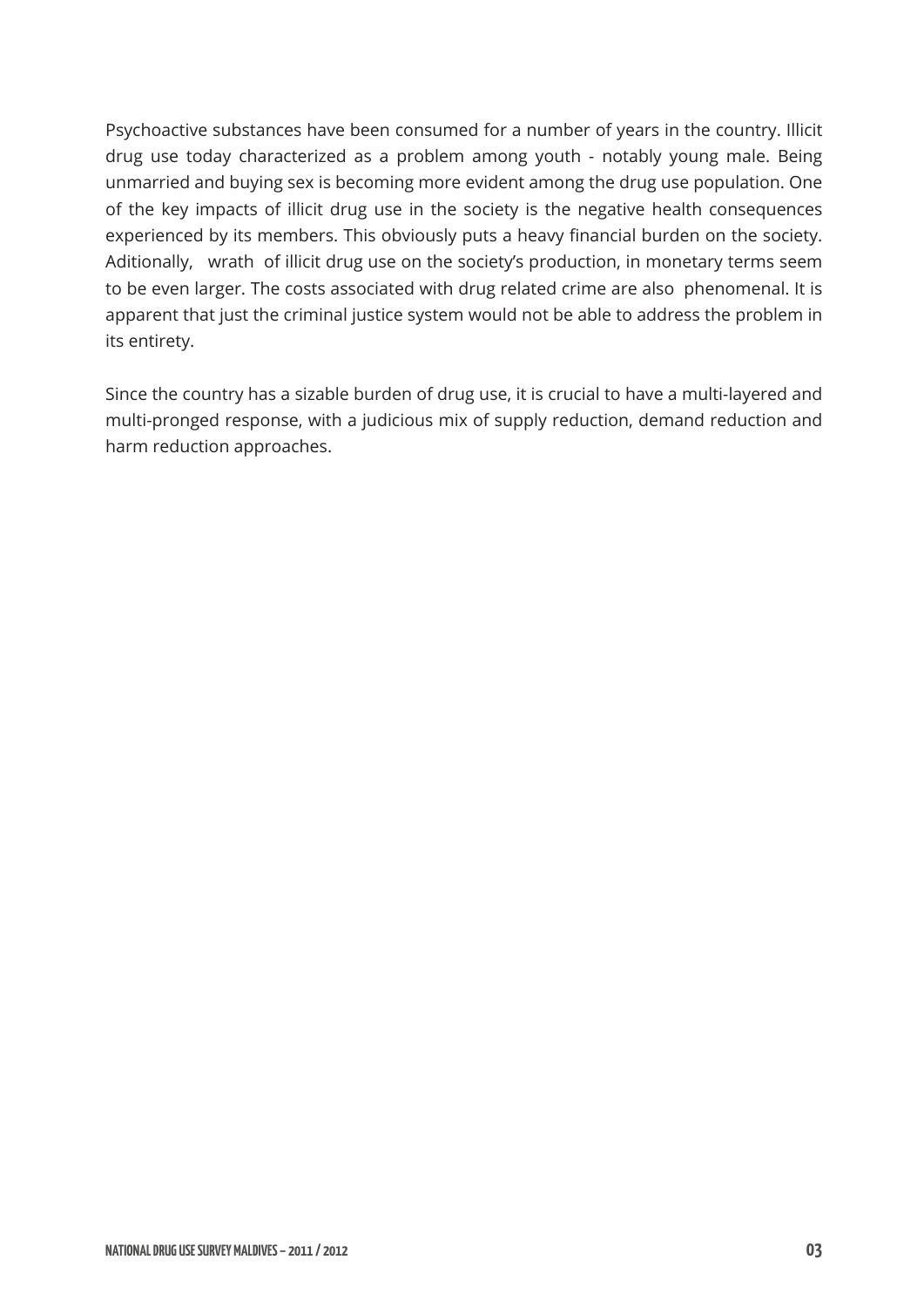# ACRONYMS

| AIDS            | Acquired Immune Deficiency Syndrome                                                                |
|-----------------|----------------------------------------------------------------------------------------------------|
| BBS             | Biological and Behavioral Survey                                                                   |
| CB <sub>O</sub> | <b>Community Based Organizations</b>                                                               |
| <b>DDPRS</b>    | Department of Drug Prevention and Rehabilitation Services                                          |
| <b>DIC</b>      | Drop-in-centre                                                                                     |
| <b>DPRS</b>     | Department of Penitentiary and rehabilitation Service                                              |
| DRC             | Drug Rehabilitation Centre                                                                         |
| DSM             | Diagnostic and Statistical Manual                                                                  |
| DSM IV          | Diagnostic and Statistical Manual of Mental Disorders - 4th Edition                                |
| EU              | European Union                                                                                     |
| FASHAN          | Foundation for Advancement of Self Help in Attaining Needs                                         |
| FGD             | Focus Group Discussion                                                                             |
| <b>HHS</b>      | Household Survey                                                                                   |
| <b>HIV</b>      | Human Immunodeficiency Virus                                                                       |
| ICD             | International Classification of Diseases                                                           |
| IDUs            | <b>Injecting Drug Users</b>                                                                        |
| IEC             | Information, Education, Communication                                                              |
| INGO            | International Non-government Organisation                                                          |
| NDA             | National Drug Agency                                                                               |
| NGO             | Non-Government Organisation                                                                        |
| NIDA            | National Institute on Drug Abuse (USA)                                                             |
| <b>NNCB</b>     | National Narcotics Control Bureau                                                                  |
| RDS             | Respondent Driven Sampling                                                                         |
| RDSAT           | Respondent Driven Sampling Analysis Tool                                                           |
| <b>RDSCM</b>    | Respondent Driven Sampling Coupon Management                                                       |
| <b>RSA</b>      | Rapid Situation Assessment                                                                         |
| SPSS            | Statistical Analysis Package for Social Sciences                                                   |
| SSG             | Survey Steering Group (Oversight committee of major stakeholders for the National Drug Use survey) |
| STI             | Sexually Transmitted Infections                                                                    |
| TWG             | Technical Working Group (for National Drug use Survey)                                             |
| <b>UNAIDS</b>   | The Joint United Nations Programme on AIDS                                                         |
| <b>UNDP</b>     | United Nations Development Program                                                                 |
| <b>UNESCAP</b>  | United Nations Economic and Social Commission for Asia and Pacific                                 |
| <b>UNODC</b>    | United Nations Office on Drugs and Crime                                                           |
| <b>USAID</b>    | United Nations Agency for International Development                                                |
| VCT             | Voluntary Counseling and Testing                                                                   |
| <b>WHO</b>      | World Health Organization                                                                          |
|                 |                                                                                                    |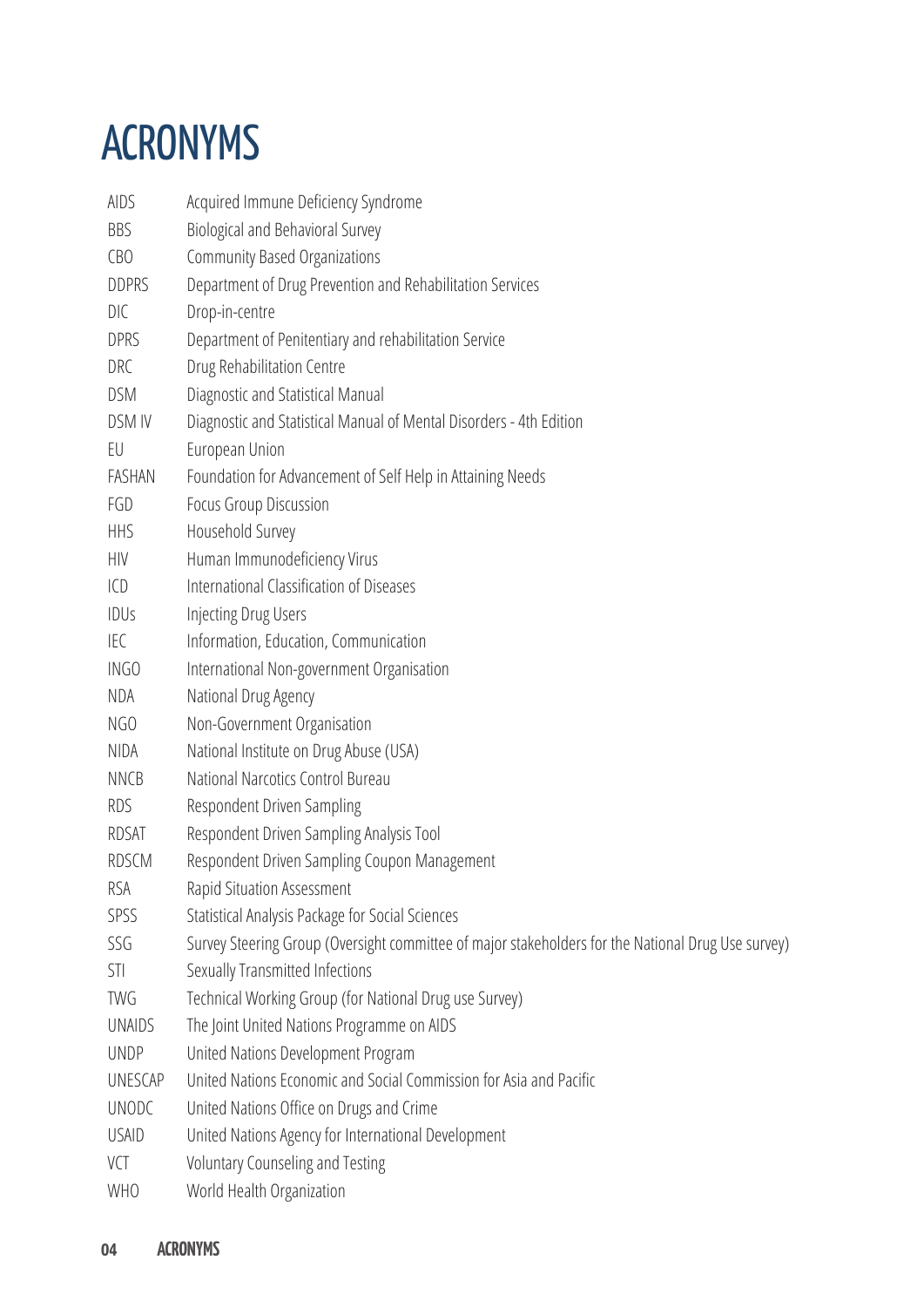# CHAPTER I: SCOPE OF THE STUDY

# A. Introduction

Drug abuse is a worldwide problem that affects millions of people (World Drug report, 2012, UNODC), and Maldives is no exception.

According to the Maldives Drug Control Master Plan 2006 - 2010, drug abuse is a complex and multifaceted problem facing the whole nation, cutting across all age groups and social strata. Hardly a community or a family is free from its harmful effects.

Though there are some data from previous studies available on the drug use problem in the Maldives, none of them have adequately addressed the national prevalence of drug use in the country. It is fair to say that the first step in dealing with a problem is to understand its dimensions.

In order to respond to the drug use problems in Maldives, the Government of Maldives in partnership with the United Nations Office on Drugs and Crime (UNODC) with funding from European Union (EU) is implementing a project titled "Strengthening the national response to drug use in the Maldives". The aim of this project is to provide technical assistance to strengthen the national response to the problem of drug use especially, prevention and treatment to minimize the risks of drug use and the related HIV/AIDS in the Maldives. In order to be effective however, responses need to be evidence based. Thus, the National Drug Use Survey in Maldives was proposed and planned to generate a comprehensive scenario of the drug problem in the country, with the following objectives: To derive an estimate of the number of drug users, hence the drug use prevalence in the Maldives;

- To identify patterns and extent of drug use across the country;
- To assess behavioural characteristics associated with drug use;
- To study the community knowledge, attitudes and perceptions towards the drug problem

The objectives of this survey were achieved through three separate research methods; a household survey in Atolls, respondent driven Sampling in Malé, and focus group discussions done across Atolls and Malé. The survey provides a description and analysis of the burden of drug use at the national level, as a first step in a systematic approach to dealing with drug abuse in the Maldives. Since it is an initial view of the situation at a national level, it is as comprehensive as possible within the scope of available resources and information regarding the context of the problem. It covers the full range of psychoactive substances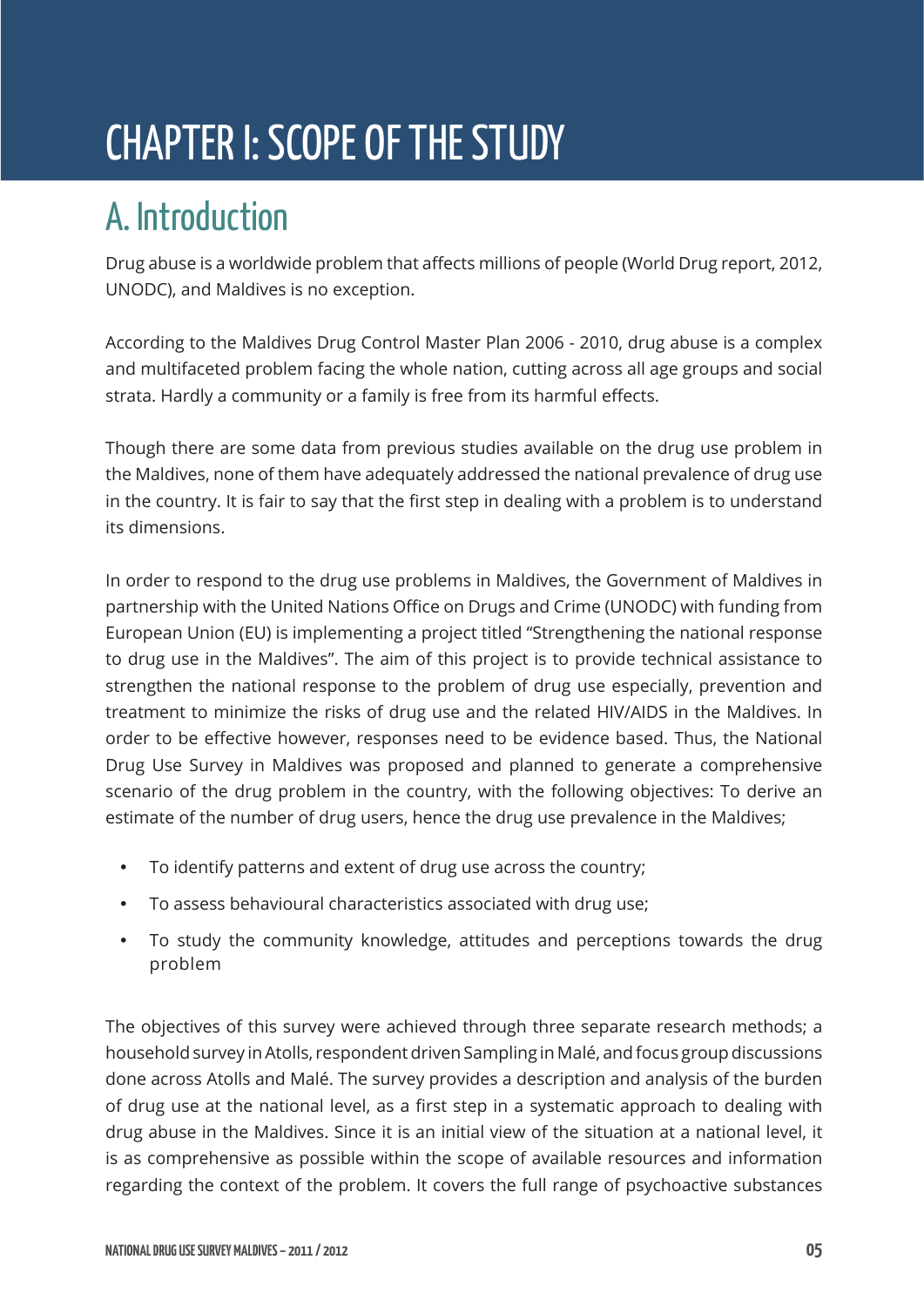from alcohol and tobacco to prescription drugs considered to be available in the Maldives. However, the focus has been retained on illegal drugs. The details of the survey design and methods are explained in Chapter II. The balance of this chapter explores the context of drug abuse in the Maldives.

# B. Background

## I. History of Drug Use in the Maldives

It is difficult to reliably describe the history of drug use in Maldives due to lack of available historical data. However Francois Pyrard, a French historian and traveller in 1619, suggested that opium use was prevalent among Maldivians of that time (Bell, 1887). Recent anecdotal evidence also indicates continued use of opium during the first half of 20th century. However, it was not recognised as a social problem in the Maldives till the modern context of growing drug abuse in the region (FASHAN & NCB, 2003).

Drug availability was known to be identified in Maldives in the mid-1970s. While many believe that there is a link between drug availability and introduction of tourism which coincides this period, however there is no strong evidence to connect the two. Since this period also coincided with the introduction of drugs into other South Asian countries, it is equally plausible that drugs came with young students returning home from neighbouring countries. Subsequently, cannabis abuse (marijuana and hashish) took root among the youth. Since then, the drug problem has become a major problem especially among youth. Over the last three decades availability of drug types in the Maldives has increased and most common types of drugs believed to be used (before this study) are marijuana, hashish oil and heroin (FASHAN & NCB, 2003).

## II. Current Context- Existing Data on the growing drug problem

As stated earlier, epidemiological data on drug use situation in the Maldives is relatively scarce. There has not been any nation-wide epidemiological study conducted to explore drug use and its related behaviours so far. The Statistical Yearbook of Maldives 2011 reported that a total of 783 persons in 2006 and 1187 persons in 2007 have been detained by the Maldives Police Service in relation to drug use offences. And out of these persons detained, majority were between the ages 16-24 years. This gives us a clear indication to believe that the youth population is more affected by drug use in the country.

In the year 2003, a Rapid Situation Assessment (RSA) was conducted (FASHAN & NCB, 2003), which - using largely qualitative techniques - described the profile of drug users and some behavioural characteristics. The RSA revealed the seriousness of the situation and prompted the elaboration of a national master plan for drug control. Using a combination of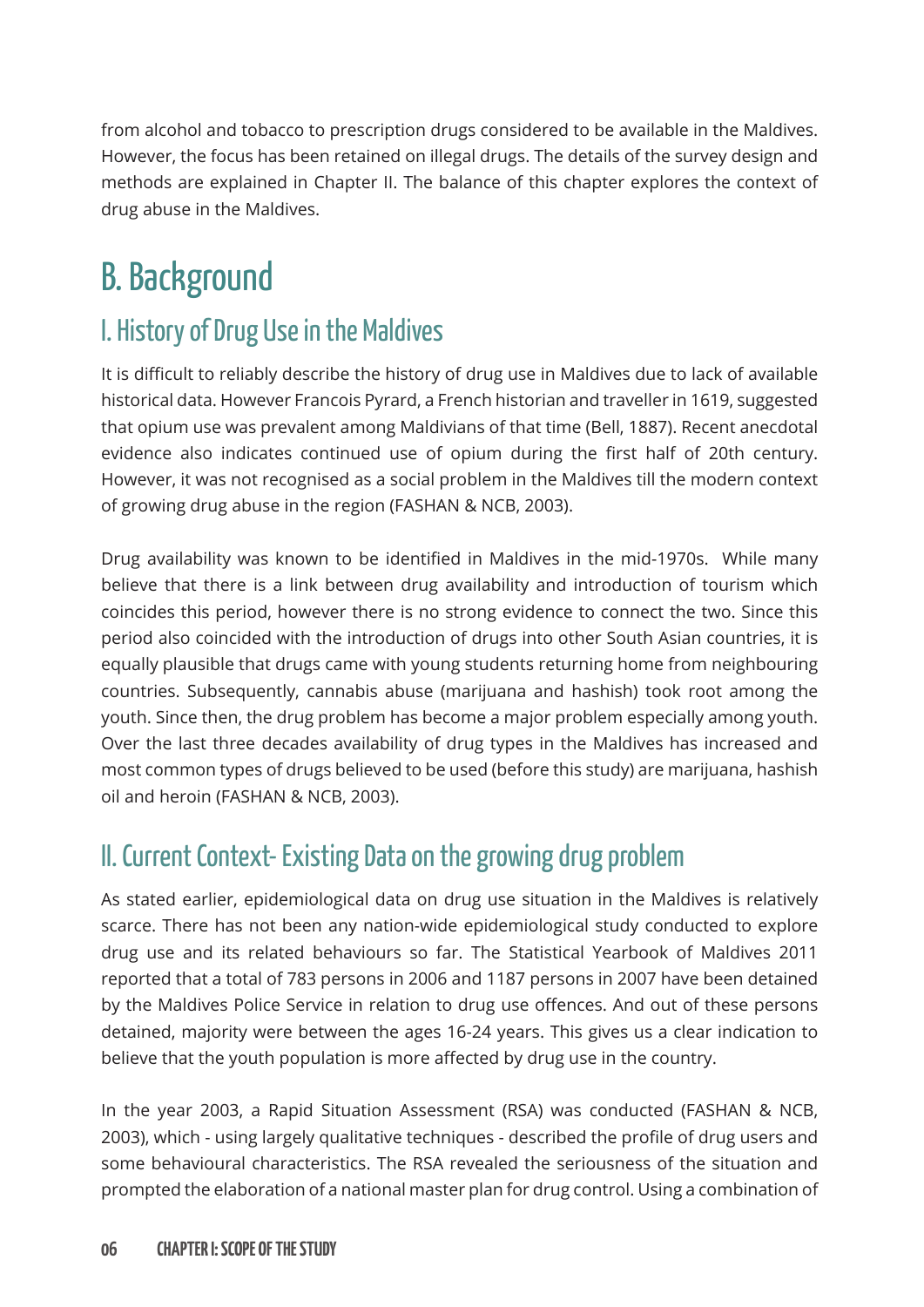different data collection methods covering a sample of 471 drug users along with 3,438 key informants and secondary data, the RSA revealed that the most common drugs of initiation were heroin (43%) and cannabinoids (34%). In the sample of drug users studied, the most commonly used drug during the month preceding the survey were opioids (76%) and cannabinoids (12%). The remaining 12% reported the use of alcohol, cola water, inhalants/ solvents, sedative/hypnotics, or others (FASHAN & NCB, 2003). The RSA also found that the age range of drug use initiation was 10-27 years (mean 16.8 years). Interviews with drug users revealed that 97 percent were males, with a mean age of 21.4 years. Almost half (47 per cent) were below the age of 20 years. Though the data was collected from a small sample of drug users recruited through snowballing technique the survey did succeed in establishing the existence of drug abuse in the country and throwing some light on the behavioural consequences of drug abuse. However, the data from the RSA cannot be generalized to the entire country due to chosen methodology in the study. Additionally the crucial question - "how many drug users are there in Maldives?" remains unanswered. Some recent studies have looked at the prevalence of drug use in targeted groups and also some of the behavioural aspects associated with drug use. Some of the key findings from these studies and other statistical data are discussed below;

Country papers presented at SAARC Symposias (Ahmed 1998, Naaz 2002, Shukoor 2001) reported that a "very high percentage" of drug users are between 15-25 years of age. Furthermore, drug related offences have been the third most common crime reported to the police (Maldives Police Services, 2012). Results from a self-enumerated school health survey conducted in the Maldives showed that among school children aged 13-15 years (n=1,971), the prevalence of lifetime drug use (using drugs, such as marijuana or heroin one or more times during their life) is 3.7% of which 7.5% were male students and 3.2% female students. Among students who ever had tried drugs, 67.7% were 13 years old or younger when they first tried drugs. This study also estimated that 5.7 % of ever drug users shared needles or syringes to inject any drug into their body one or more times during their life (Ministry of Education, 2009). A Biological and Behavioural Survey (BBS), using snow ball sampling method identified 144 injecting drug users (IDUs) in Malé and 129 IDUs in Addu Atoll and also found that sharing of unsterile needle and syringes is common among IDUs (31% Malé, 23% Addu) (Corpuz, 2008).

Alcohol consumption is prohibited in Maldives and punishable under Shari'ah law. Records of the Ministry of Justice between 2000 and 2003 indicated a very low and declining trend of alcohol abuse in the Maldives, with just 17 cases reported in 2003 (Statistical Yearbook 2004). However, recent statistics and studies show that alcohol consumption is increasing in the Maldives. For instance, the current prevalence of alcohol consumption among school children aged 13-15 years, was 6.7% (Ministry of Education, 2009). A recent prison based study conducted in the Maldives showed that the third most common illicit substance consumed was alcohol (UNDP, 2011). The prison based study also found that majority of the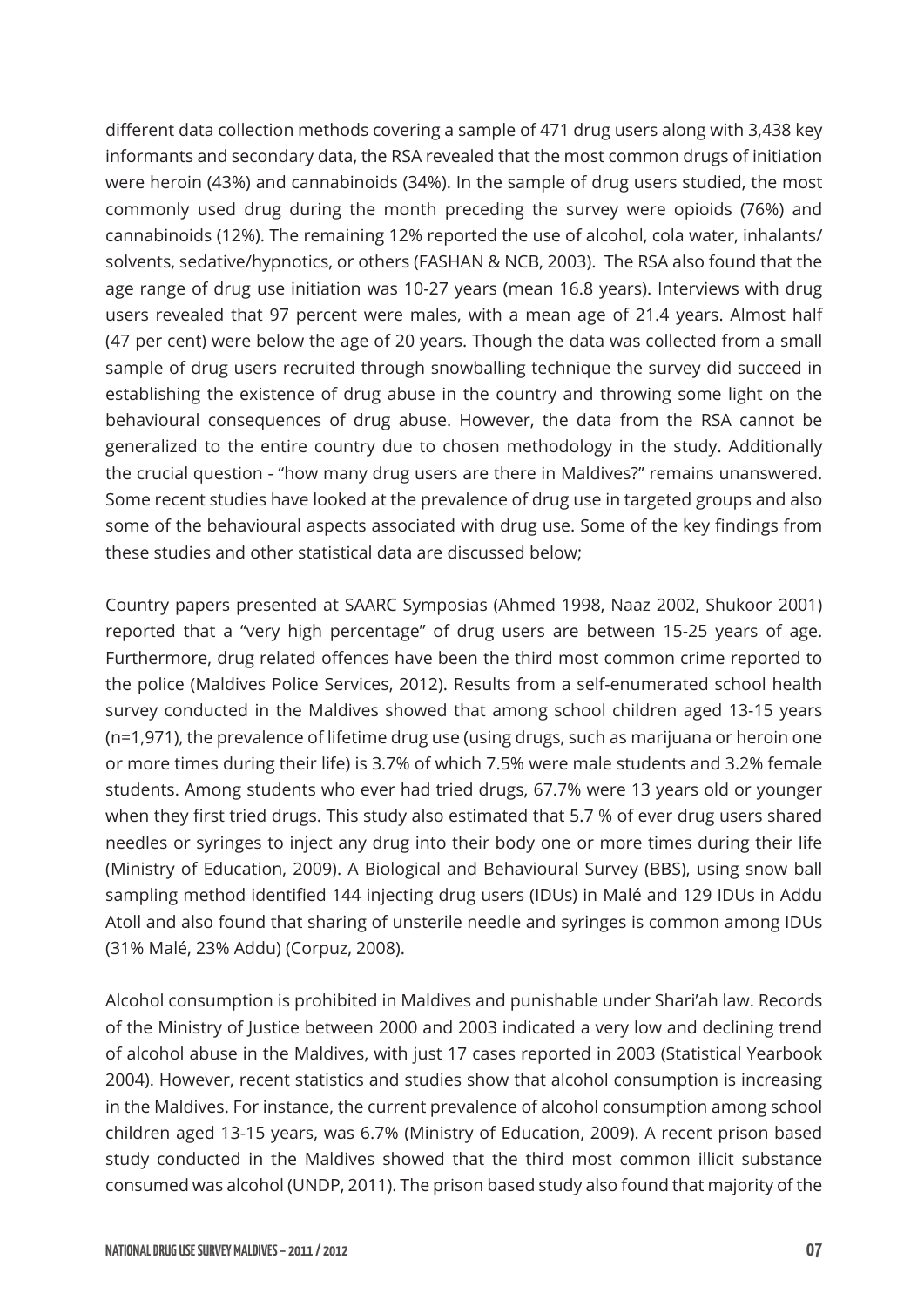inmates were serving a sentence for a drug related offence of which, 70% were sentenced for drug use. Among this group, majority of them had used heroin (69.1%) and cannabis (63.3%) followed by alcohol (47.9%) (UNDP, 2011).

On Drug seizures, Maldives Customs Services have reported that 13kg (15 cases) in 2009, 9kg (9 cases) in 2010, and 6kg (13 cases) in 2011 were seized (Maldives Customs Services, 2011). The data also indicated that the type of drug seized most in 2011 was cannabis, followed by heroin. These records further showed that seizures were very low during 2002 (11.25g of cannabis) and 2003 (14.84g of cannabis, 26.44g of heroin and 21g of psychotropic substances). In 2004, seizures increased considerably (58.82g of cannabis products, 461.65g of heroin, 0.5g of cocaine and 1.184g of psychotropic substances). The statistics for the first eight months of 2005 showed a continuation of the rising trend with seizure of heroin (449.69 g) and cannabis products (0.48 g). According to Maldives Customs Services, most seizures have been made at the international airport.

## III. Genesis of this study

#### Problems Associated with Drug Use:

#### Drug Use and Social Functioning

Society has a vested interest in understanding the relationship between drug use and social functioning in order to effectively target prevention efforts. According to a number of researches, illicit drug use imposes a significant social burden and has been associated with a range of adverse outcomes such as reduced educational attainment, criminality, mental health problems and delinquency (Fergusson et al., 2002; Kandel et al., 1986; Newcomb et al., 1999).

Various studies had implied that low educational attainment is potentially a cause or result of drug abuse where the latter has been more significant. Some review of longitudinal studies examining illicit drug use and psychosocial harm revealed consistent associations between cannabis use and low educational attainment, as well as some inconsistent associations with psychological and behavioural problems. However, these concluded that the evidence to date cannot support or disprove causal relationships (e.g., Fergusson et al., 2002; Kandel et al., 1986; Newcomb et al., 1999). According to the Annual Report 2003, on the state of the drug problems in European Union, social conditions of drug use were distinct by substance used; where the worst conditions were found among heroin and opiates users. Because of their precarious social conditions, drug users also had problems related to labour status. According to the report, unemployment rates of the drug users were very high compared with the general population (47.4 % among drug clients compared with 8.2 % in the general population). Also finding a job was difficult and was rare for drug users to keep a job for long or to progress in a career.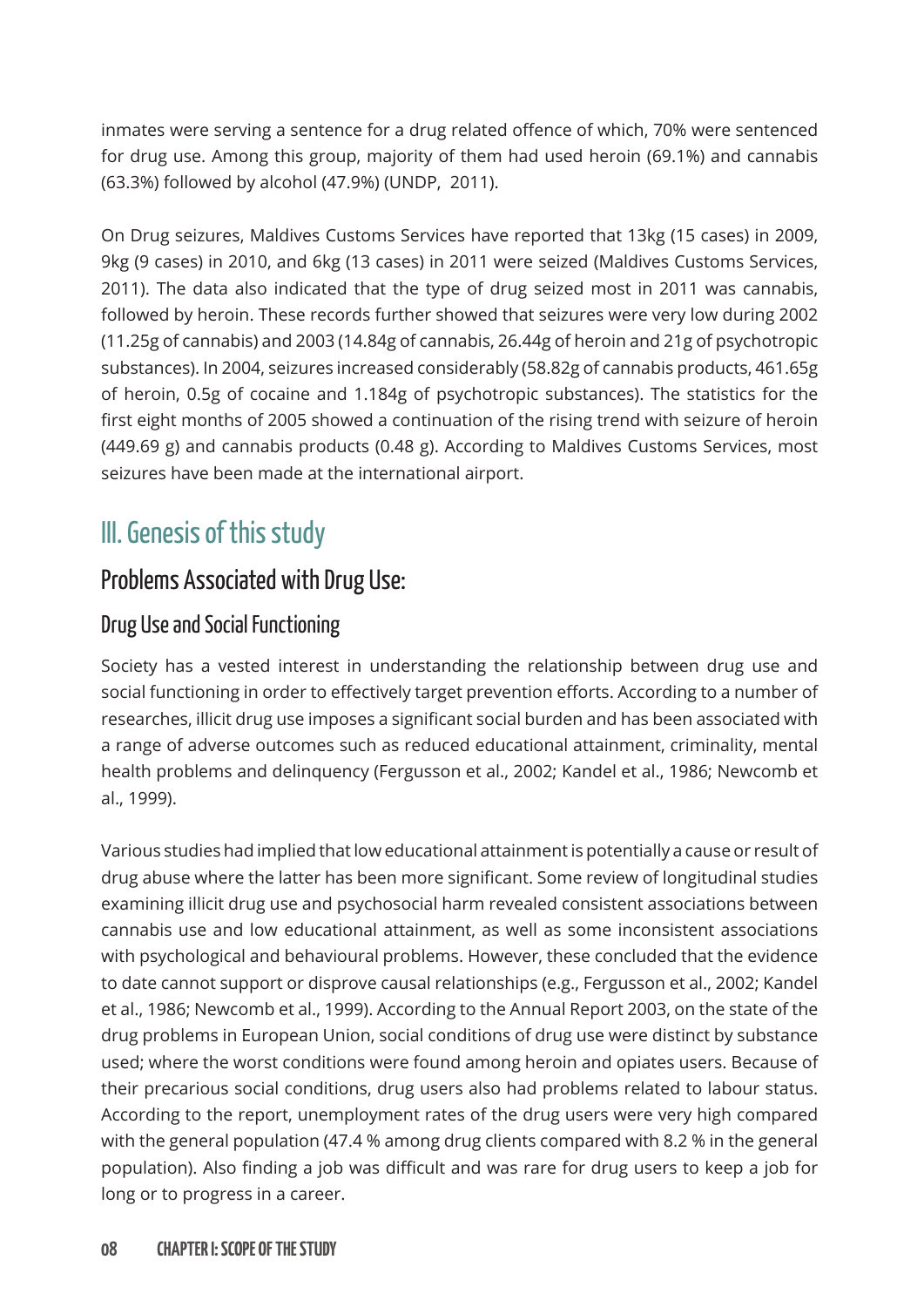#### The relationship between drug use and health

Drug addiction is considered to be a brain disease. Prolonged abuses of drugs have been shown to alter gene expression and brain circuitry, which in turn affect human behaviour. Once addiction develops, these brain changes interfere with an individual's ability to make voluntary decisions, leading to compulsive drug craving, seeking and use. The impact of addiction can be far reaching. Cardiovascular disease, stroke, cancer, HIV/AIDS, hepatitis, and lung disease can all be affected by drug abuse (NIDA, 2012).

A focused study of more than 600 youth has directly linked teenage drug use with health problems in later in life. This study indicated that individuals who had used drugs as teens reported more health problems during adulthood such as respiratory, neurobehavioural, and cognitive problems (Brook et al., 2002).

Drug use is also considered a significant risk factor for HIV infection. That is drug and alcohol intoxication affect judgment and can lead to unsafe sexual practices, which put people at risk for getting HIV or transmitting it to someone else. Secondly when injecting drug users (IDUs) share "equipment"-such as needles, syringes, and other drug injection paraphernalia-HIV can be transmitted between users or to others via risky behaviours. The BBS on HIV/AIDS have found that unprotected sex with multiple partners was common among groups at higher risk and that sharing unsterile needle and syringes was common among IDU's (Corpuz, 2008).

Another health risk of drug use particularly for injecting drug use is the spread of Hepatitis C. The BBS found Hepatitis C, a measure of a widespread needle and syringe sharing among IDUs, was prevalent among the IDU's in both samples from Malé and Addu. In this study they found that 0.7% and 0.8% of the IDU's in Malé and Addu, respectively, had Hepatitis C. Although the prevalence of Hepatitis C is still low, this result implies that the virus is already circulating among the injecting drug users. This study had recruited only selected samples, and did not provide population size estimates hence it cannot be generalised to general IDU population (Corpuz, 2008).

#### Mental Health

The ill effects of drug use which leads to detrimental health problems both at individual and national levels are well known. There has been no comprehensive study of co-morbidity in the Maldivian population, but evidence of the relationship comes from a number of sources.

People with a psychiatric illness are more likely to have a substance use disorder than people without a psychiatric illness. Similarly, people with a substance use disorder are more likely to have a psychiatric disorder than people without a substance use disorder (Regier, 1990; Burkstein, 1989; Fisher & Bentley, 1996). The association between mental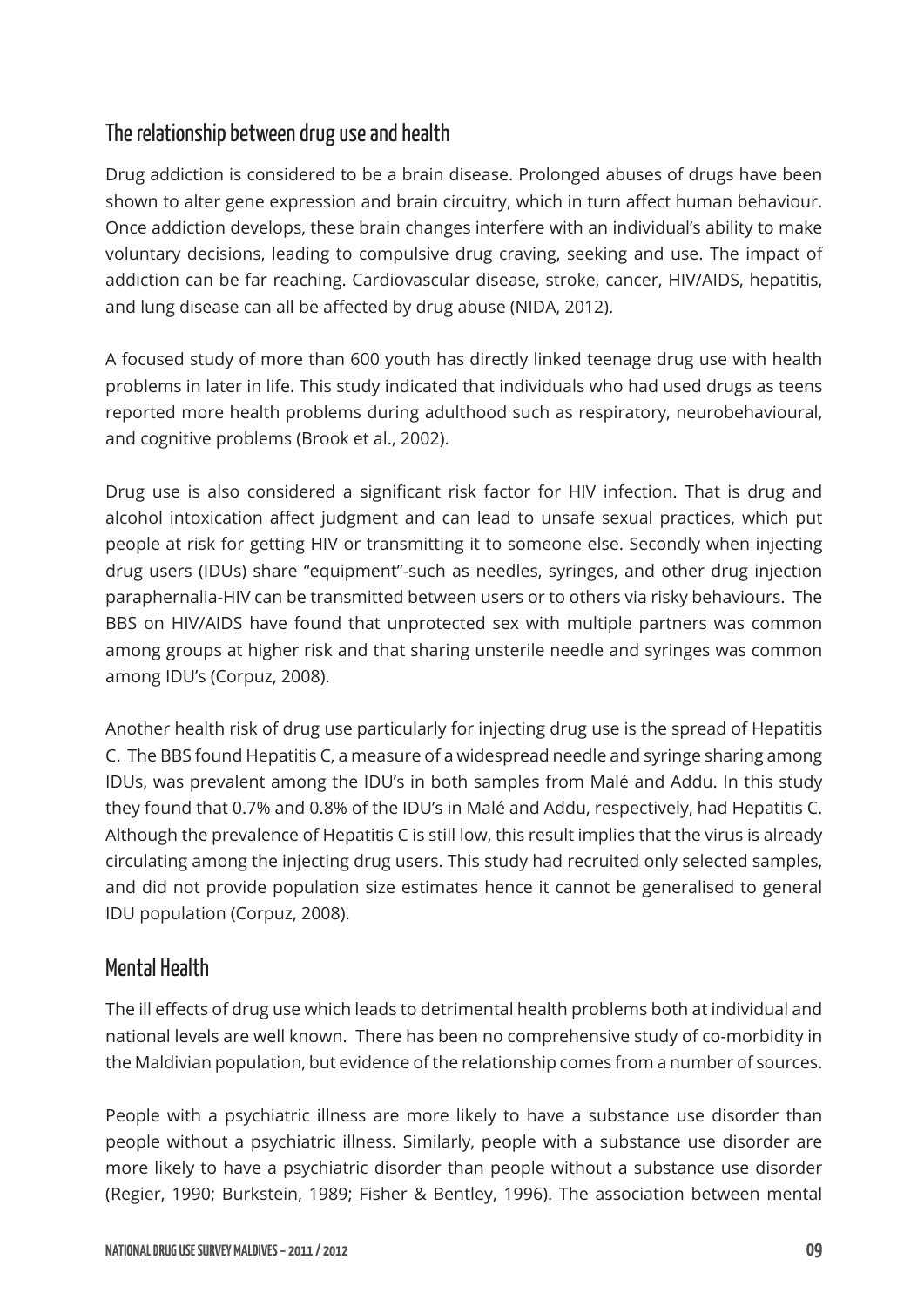disorders and substance use is complex. People with such co-existing disorders are not a homogeneous group, they suffer a range of disorders which vary in their severity and which fluctuate over time. Disorders may be primary, secondary or independent of each other but they are nevertheless intrinsically connected and increasingly being identified as intertwined problems.

Strong evidence has emerged showing early drug use to be a risk factor for later substance abuse problems; additional findings suggest that it may also be a risk factor for the later occurrence of other mental illnesses. However, this link is not necessarily a simple one and may hinge upon genetic vulnerability, psychosocial experiences, and/or general environmental influences. A study highlights this complexity, with the finding that frequent marijuana use during adolescence can increase the risk of psychosis in adulthood, but only in individuals who carry a particular gene variant (Caspi et al., 2005). It is also found that having a mental disorder in childhood or adolescence can increase the risk of later drug abuse problems, as frequently occurs with conduct disorder and untreated attention-deficit hyperactivity disorder (ADHD) (NIDA, 2010).

#### Drug use, crime and offending behaviour

Many believe that drug abuse is strongly associated with offending behaviour. However, this is a complex issue where it is difficult to draw a conclusion regarding a definite causeand-effect link between the two phenomena. All that aside, the scientific studies conducted over the past two decades provide evidence which tends to show that drug use is one of a number of factors that may explain why some people commit criminal acts. For example, many people who have developed an addiction to expensive drugs such as heroin and crack/cocaine and cannot afford their habit will commit crimes to buy drugs. However, they do not represent all or even most illegal drug users, especially in the case of marijuana users. In other words, illegal drug use does not necessarily lead to an increase in crime, even among people who are regular users or have developed an addiction. The research shows that a number of social, psychological and cultural factors can be used to identify people who are at risk of becoming delinquents and/or drug users. Factors that may explain both drug use and criminal activity include various social, psychological and personal factors. Having said that, several studies have found that many offenders incarcerated, have been intoxicated by either alcohol or illicit drug or both at the time of their offence (Brochu et. Al., 2001; Kouri, Pope, Powell, Oliva, and Campbell, 1997; Prichard and Payne, 2010).

The recent prison based study in the Maldives showed that more than half of the inmates (N=576), were incarcerated in relation to a drug offence (UNDP, 2011). This study had not explored whether those who were serving a sentence for offences such as robbery, theft, assault committed these crimes while under the influence of any drugs. The RSA reported that almost a third of the drug users were also involved in dealing in drugs and many admitted to stealing from their homes.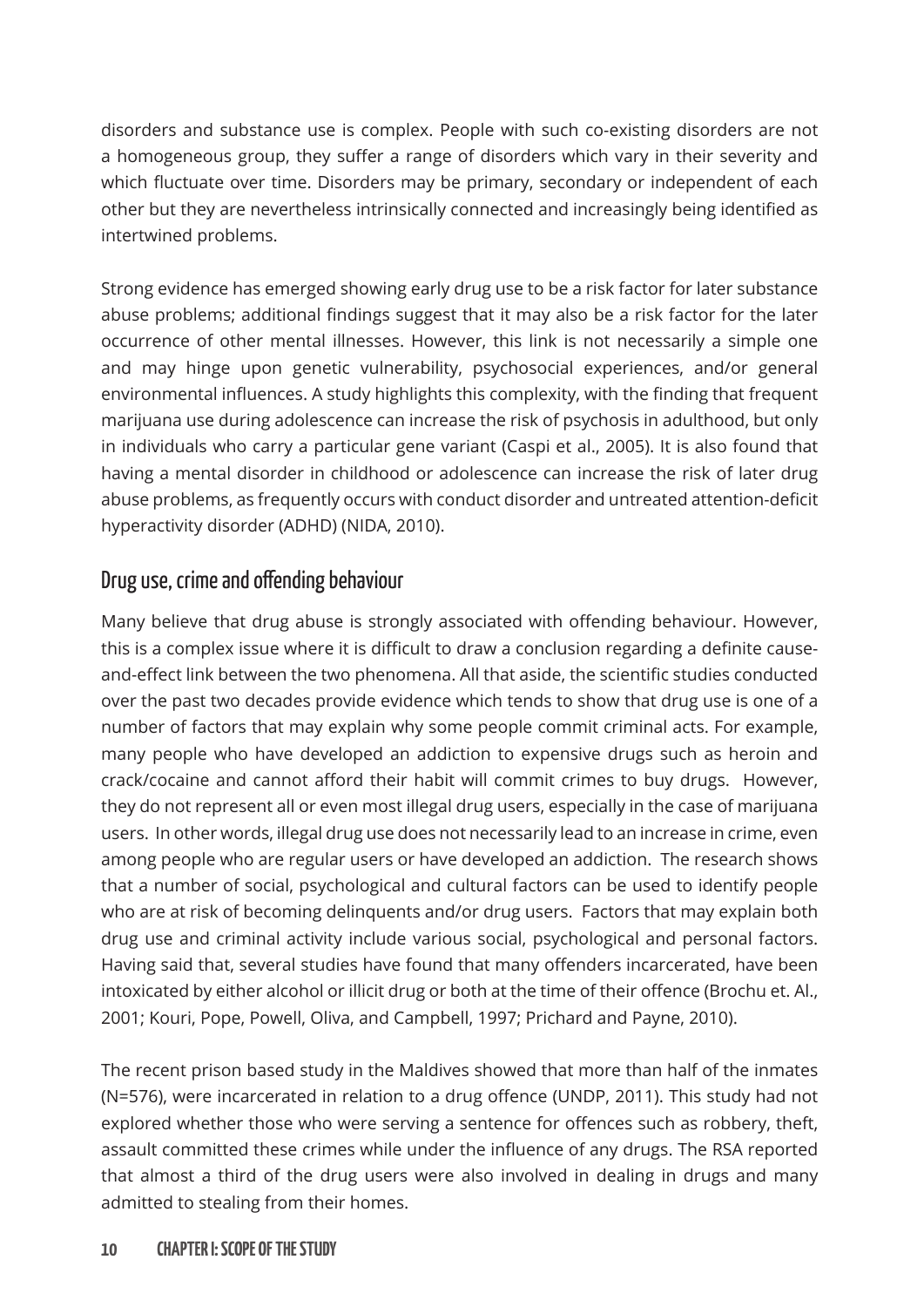Thus, to summarize, though there has been some information on drug use and its consequences in the Maldives, there is no reliable data on number of drug users in the country. Hence there was an urgent need to conduct a study which could aid in formulating appropriate evidence-based policies and programmes to deal with drug problems.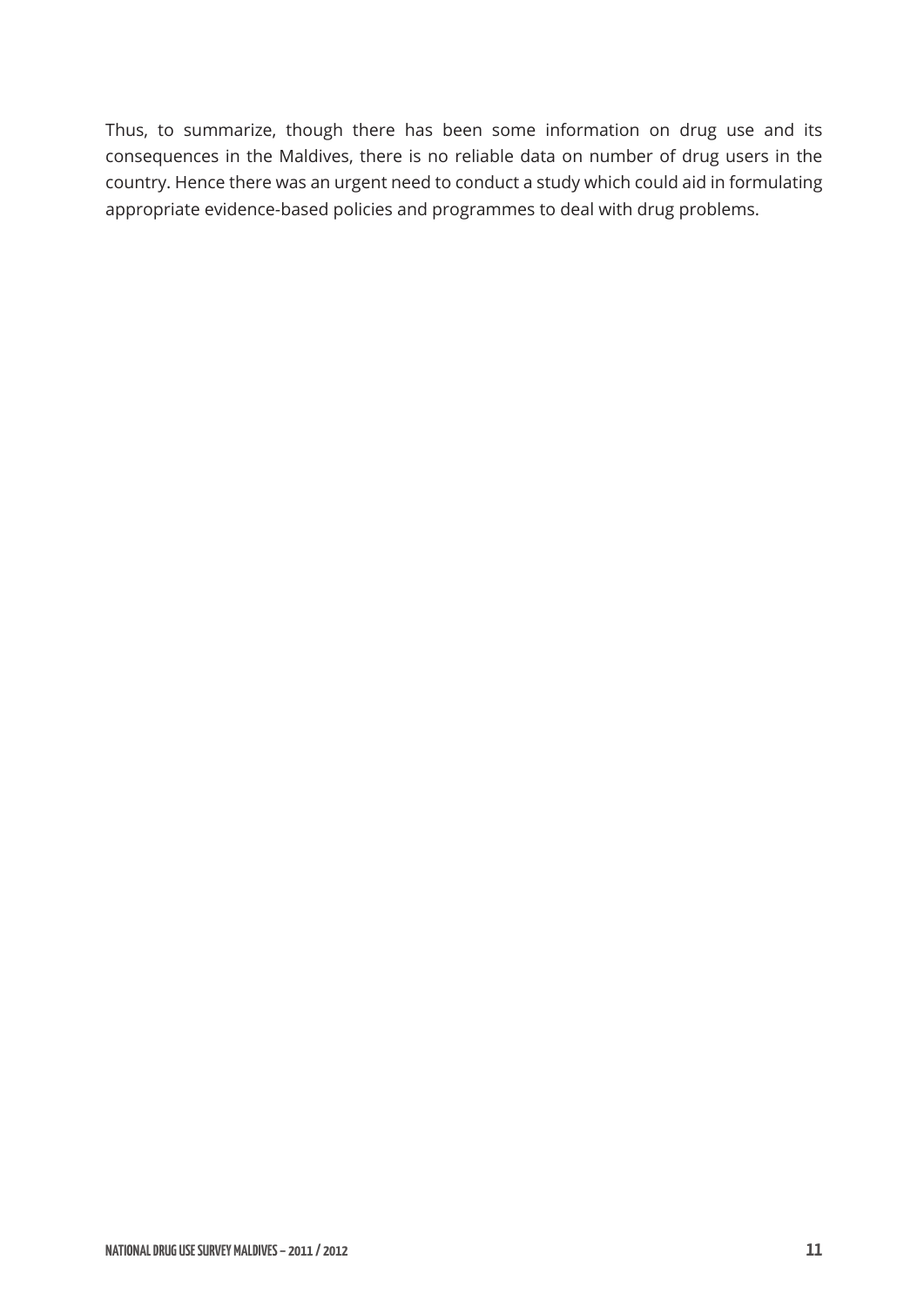# CHAPTER II: SURVEY METHODS

# A. Objectives of the Study

The purpose of the research was to identify the burden of the drug problem in the Maldives. The primary objective of the survey was to estimate the number of drug users, and hence the prevalence of drug use in the Maldives. The secondary objectives include; understanding the drug use pattern among different demographic groups; extent of drug use in the country; assessing behavioural characteristics associated with drug use and studying the attitude, awareness and perceptions towards drug issues in the community.

# B. Methodological Approach

#### I. Overview

Extensive literature review of local and international researches was undertaken on methods, approaches, definitions, standards and limitations during the preparatory stages of this study

There are two methods used to estimate the prevalence of drug use. That is direct and indirect methods.

**Direct methods** includes enumeration of known drug users using population surveys based on a representative, random sample of the population of interest.

Examples of this approach to study the prevalence of drug use were abounding in the literature reviewed. The USA periodically conducts national household survey on drug abuse (NHSDA). Similarly, a household survey on a nationally representative sample of males in the general population was carried out in India (Ray, 2004).

While surveys yield valuable information, there are some limitations such as budget and logistical burden of conducting, administering and analysing large scale household surveys. Additionally household surveys by nature are not able to tap into specific populations such as homeless persons, prisoners, hospital patients, etc. Thus, there is a need to explore other techniques, which are more suitable for studying a hidden population like drug users such as indirect methods.

The most common **indirect methods** used in similar research studies in other countries were Capture Recapture method and Multiplier method.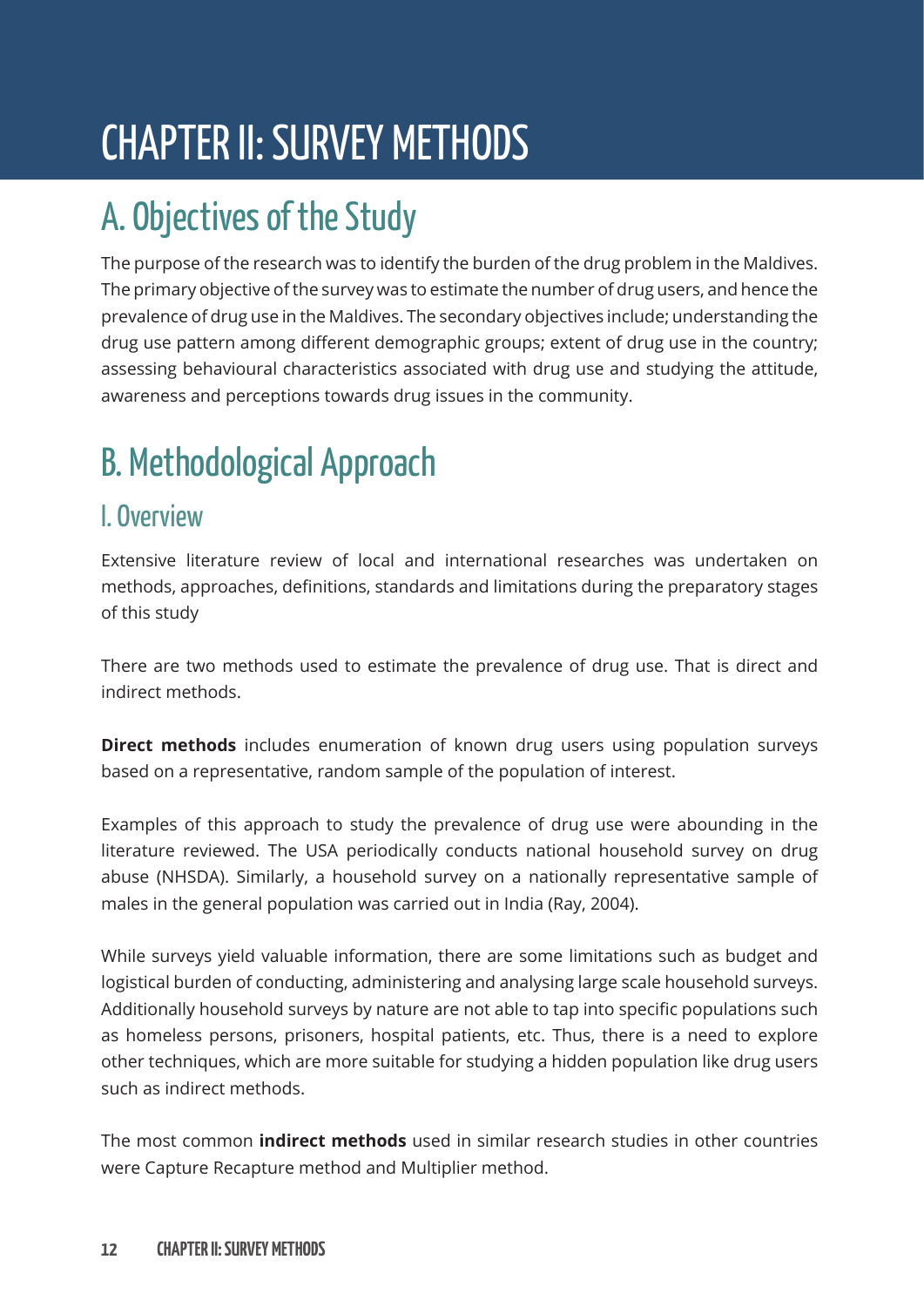#### 1) Capture Recapture Method

Capture recapture method was originally developed for biological sciences to estimate the size of animal populations. It was based on the principle that a proportion of a sample of a given population, if captured, marked and released back into that population it would reappear in a later sample. The proportion of marked members caught in the second sample represents the proportion that the original marked sample was to the total population. When this technique was applied to drug users, comparisons were made between partial sets of drug users in order to establish the number of overlaps between two or more partial populations.

This method is based on the assumptions that the samples are random; all individuals have the same probability of being included in the sample. The time period and populations are the same in both capture and recapture, identification of individuals is done accurately and sufficient identification information is available to avoid double counting.

While the main advantage of this method is its low cost due to usage of existing secondary data, the unavailability of this secondary data becomes its main disadvantage.

#### 2) Multiplier Method

This method involves applying a 'multiplier' to a 'benchmark' (the total of a sub-group of the drug-using population)

For example, 'benchmark' data can be the total number of drug-related deaths (Mortality Data), total number in-treatment or total number arrested from Police data. The benchmark is then multiplied by an appropriate multiplier to estimate the total of the whole drug using population.

The formula is as follows (in the case of treatment data):

$$
\top = B / c
$$

Where;

T - Estimated total of problematic drug-users

B - Total number of problematic drug users who underwent treatment in a given year c - Estimated in-treatment rate

The technique known as network analysis can be used to estimate the prevalence of a hidden drug using population. This can be done through direct contact with a small sample of drug users who in turn are asked to 'nominee peer groups', where drug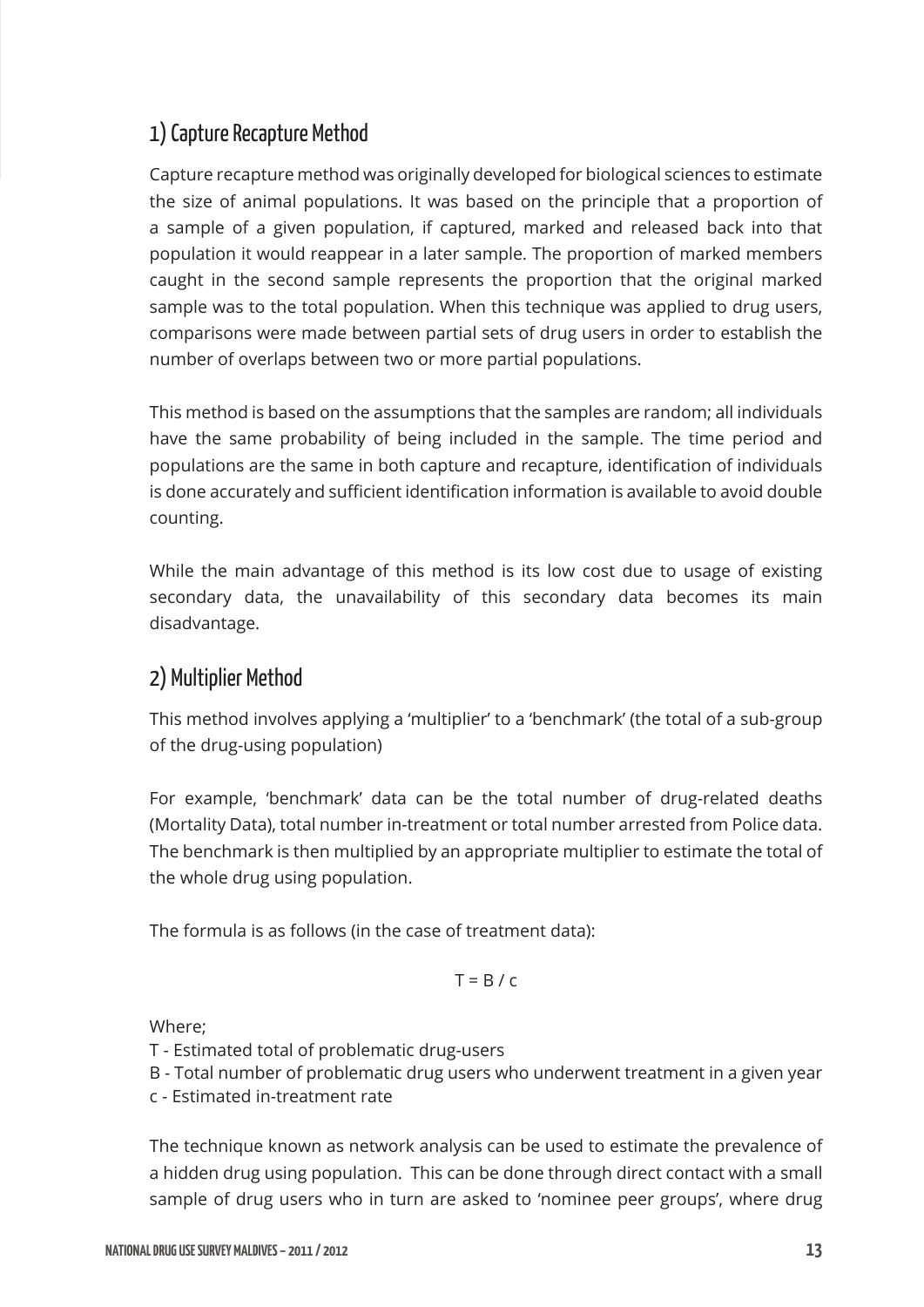users are asked for the number of their friends who use drugs or are in treatment. It is usually used to estimate the ratio of known to unknown users. Although, it is a time consuming and a complex process, network analysis yields valuable results.

A single methodology was unlikely to generate a comprehensive scenario of drug use in a country like the Maldives. Hence, a combination of research techniques was implemented in this study. The data collection methods and estimation procedures used were different for both Malé and Atolls. Results from the two segments were combined to arrive at a National level estimate of the number of drug users and thus the prevalence of drug use in the Maldives. Explanation for each segment is as follows.

### II. Estimation Method for Malé: Respondent Driven Sample

In this study, the estimation method for Malé was Multiplier method, which involved (a) identification and interview of drug users by 'Respondent Driven Sampling' (RDS) and (b) using secondary data sources to calculate the estimated number of drug users i.e. 'multiplier'. The estimated figure was derived by multiplying the number of people who attended the institution or service over a certain period by the inverse of the proportion of the population who said that they attended the specified institution or sought services during the same period.



#### *Illustration showing: Multiplier method*

Two types of data i.e. primary and secondary were used for estimation in Malé.

Primary data comprised of drug users' interviews through RDS approach. Secondary data used were institutional data available from records maintained at Maldives Police Services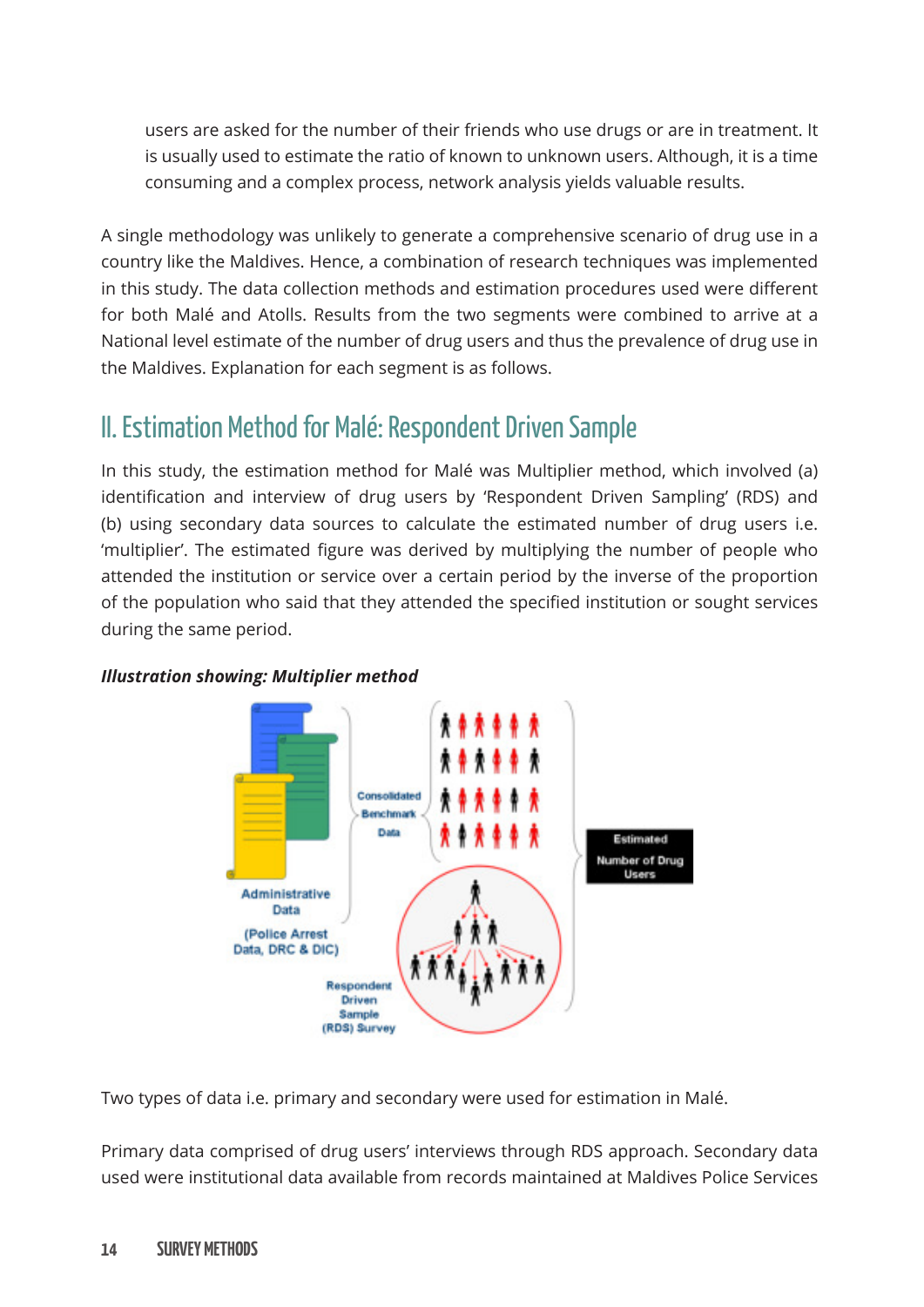on arrests of drug users/ drug related crime and data on number of people having received services at the Drug Rehabilitation Centre (DRC), Drop-in-Centre (DIC) and Detoxification Centre, respectively.

### III. Estimation Method for Atolls: Household Survey

A household survey approach was adopted to estimate the prevalence since insufficient and lack of consistent data was available across institutions to enable the use of Multiplier method for the Atoll / Islands.

## C. Questionnaire

### I. Preparation

A total of 4 questionnaires (Annex II: Questionnaires) were used in this study, namely household questionnaire (Form A), screening form (Form B1), Drug user questionnaire for household survey (Form B2) and Drug user questionnaire for Respondent Driven Sampling method (Form B3). All the questionnaires except Form B3 were executed in the household survey component in the Atolls, while Form B3 was executed in Malé. Apart from the above mentioned questionnaires, a specific schedule of thematic questions was used in the focus group to guide discussions.

In the process of questionnaire design, exhaustive desk-research was done using similar studies conducted in different parts of the world. Intensive consultations were also carried out with the Technical Working Group (TWG). With the survey design and major objectives of the study in place, further information on household demographics, individuals' socioeconomic characteristics and its linkages to the target of study (drug users) was also decided to be collected.

All the questionnaires were pretested prior to finalising; and the pre-final questionnaires were shared with TWG for comments. The questionnaires were deemed final once it was endorsed by the Survey Steering Group (SSG) members.

Household Questionnaire (Form A) included basic questions on housing information and household composition.

The individual questionnaire (Form B1) was executed to all members in the household within the age bracket of 15 to 64 years. This questionnaire included socio-economic characteristics of the individual such as education level, employment status and type of employment, marital status and the individuals' general social behaviour. It also included screening questions to identify whether the individual has ever used a drug. Those who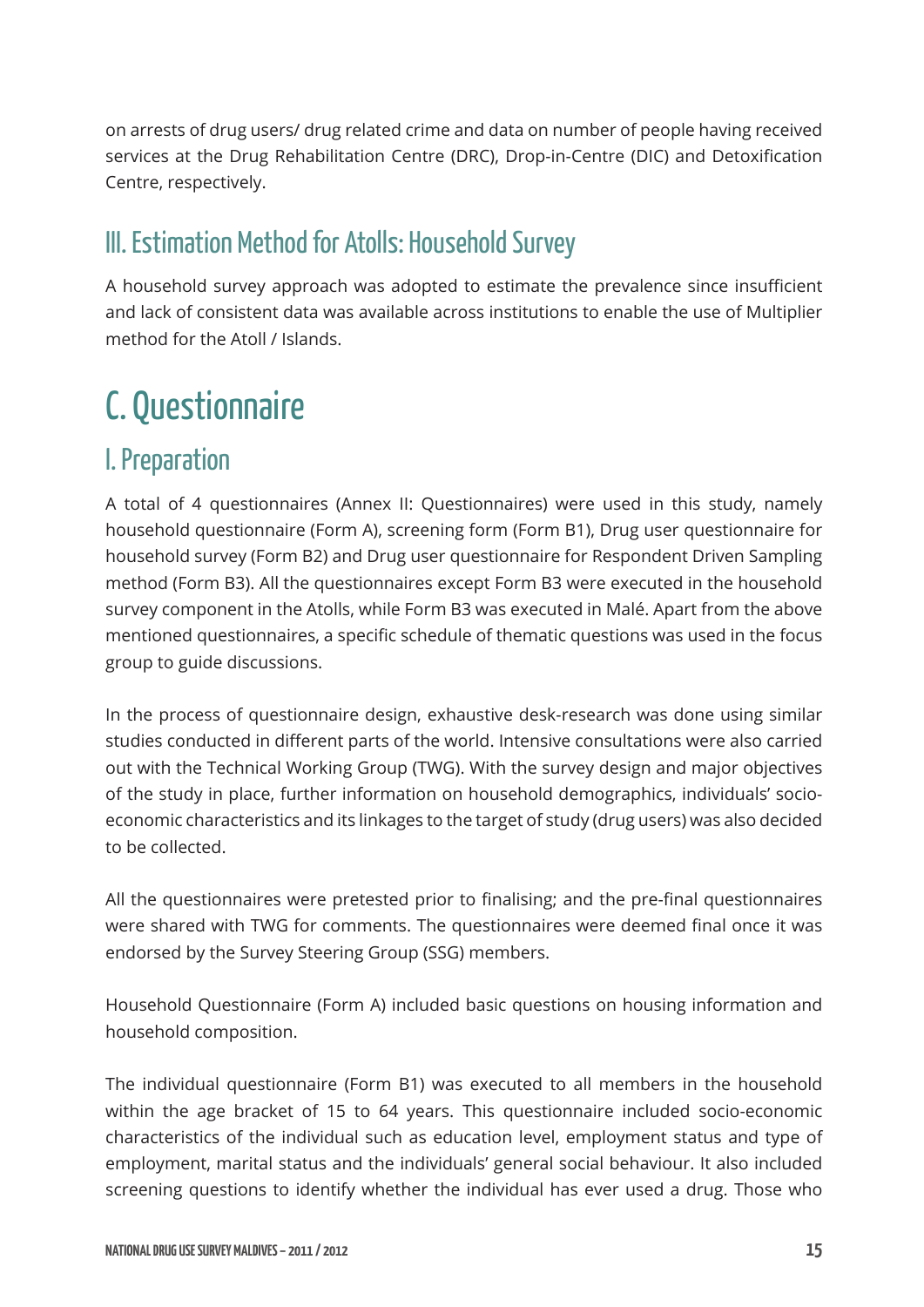were screened positive for 'ever' using drugs were subjected to the next questionnaire (drug user questionnaire).

The drug user questionnaire (Form B2) included questions on different themes such as substance misuse and behaviour and drug using network. It also included questions on problems associated with drug use such as social functioning; physical and mental health; and crime and offending behaviour. Injecting drug use and high risk behaviour; treatment, support and care are also themes included in the questionnaire.

Drug user questionnaire (Form B3) executed for the RDS included additional questions to those in B2. These inclusions were to account for socio economic status, household composition and other relevant linkages needed to understand the respondents' economic and social characteristics.

### II. Pilot Test

A pilot survey was conducted in October 2011 in Kaafu Atoll, Guraidhoo. Both Household Survey and Respondent Driven Sample (RDS) Survey was tested along with other tools developed. Amendments were incorporated to the survey tools based on the outcome of the pilot survey and discussions were held with all enumerators, reviewing the problems and challenges encountered.

### III. Final Questionnaire

The questionnaire was amended after the pilot was carried out and these were discussed in the TWG before the endorsement of the final questionnaire in SSG.

After five months of preparatory activities including development of methodologies, protocols, tools and others, the National Drug Use Survey was launched in the islands on Monday, the 31st October 2011 and in Malé, on 5th January 2012.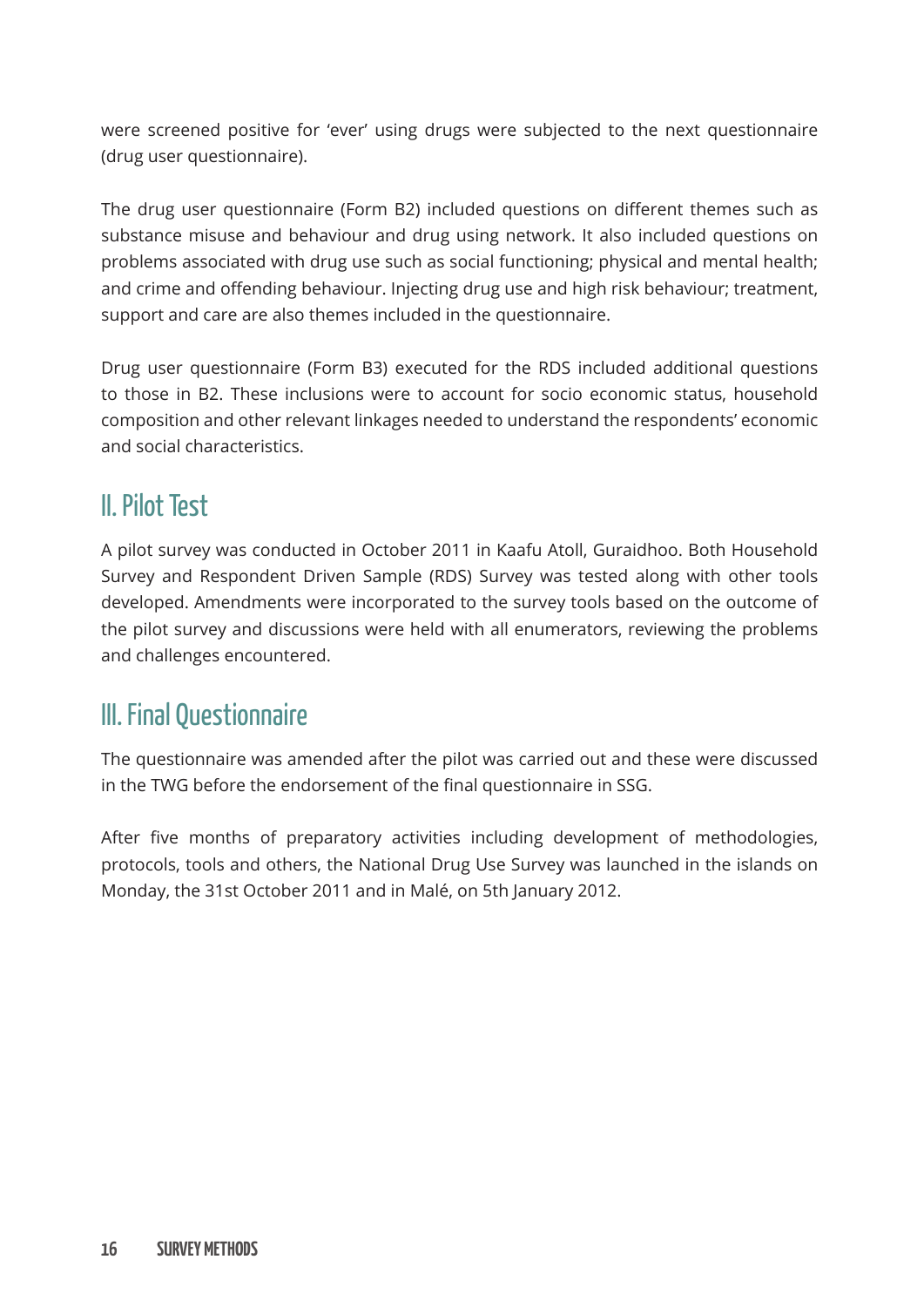# D. Sampling Methods

### I. Sample Design: Household Survey

#### i. Sampling Procedure

The sample design used was stratified multi-stage sampling with enumeration blocks as Primary Sampling Units (PSU) and households in the sample area as Secondary or Ultimate Sampling Units (USU).

A household survey was carried out to represent the Atoll population. The first step was to stratify the islands into two strata. The purpose of stratification was to divide the population into relatively homogeneous groups thereby reducing the total variation within the group. Stratification was done by the atoll capital and by non-capital islands. It was believed that in most of the cases atoll capital had better access to various social services while non-atoll capital islands had limited facilities.

Second step was to identify the islands to be enumerated. All the atoll capitals were included in the sample while for the non capital, a further stratification was done to represent all the 20 administrative Atolls and from each atoll one island was selected based on Probability Proportionate to Size (PPS) method.

Third step was to select the enumeration blocks and households. Enumeration blocks were selected based on Simple Random Sample (SRS) and households were selected using Systematic Random Sampling.

The following inclusion criteria were considered for household selection in the survey:

#### **Inclusion criteria - for households:**

- Listed in the Households Census 2006 (excluded foreign households);
- Currently 'active' ;
- At least one eligible respondent was available for interview.

#### **Inclusion criteria - for respondents:**

- Between 15-64 years of age;
- Willing to participate in the survey;
- Ability to be engaged in meaningful communication.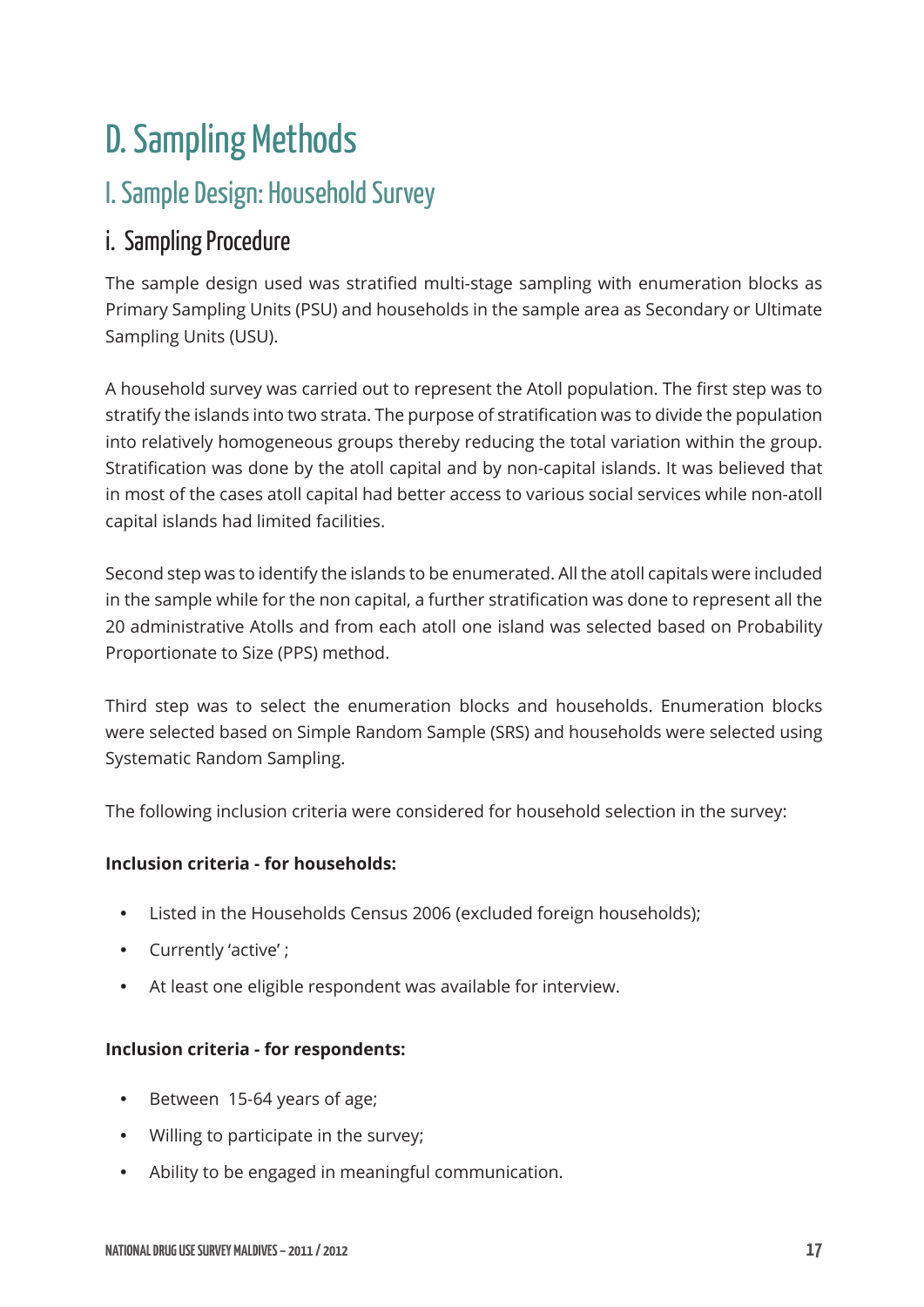#### ii. Sample Size

Since a national representative prevalence estimate for the country was not available and as there were very limited studies undertaken on this subject, several assumptions had been adopted in the design process. These assumptions were: at least 1% prevalence of drug use with relative precision of 25% and the design effect would be around 1.5. Therefore, with 95% confidence interval, 9,600 eligible respondents based on the inclusion criteria mentioned above were attempted. Assuming that on average 3 eligible persons in each household with 10% non-response, 3,500 households was expected to be enrolled in the study.

The following formula was used to calculate the sample size for household survey:

$$
n = \frac{Z_a^2 * p * (1 - p)}{d^2} * design\ effect
$$

Where, n= required sample size, Za = Standard normal value at  $(1-\alpha/2)$  % level of confidence,  $p =$  anticipated prevalence and  $d =$  precision level

### II. Sample Design: Respondent Driven Sample Survey (RDS)/Multiplier Method

#### i. Sampling Procedure

Respondent-driven sampling (RDS), combines "snowball sampling" (getting individuals to refer those they know, these individuals in turn refer those they know and so on) with a mathematical model that weights the sample to compensate for the fact that the sample was collected in a non-random way (Heckathorn, 1997).

While data requirements for RDS analysis were minimal, there were three fields which were essential for analysis.

- Personal Network Size (Degree) Number of people the respondent knows within the target population. For this survey, assumption is that the respondent knows at least 3 drug users like him/her.
- Respondent's Serial Number Serial number of the coupon the respondents were recruited with. In this survey, 43 seeds were selected and each of them was given a unique serial number.
- Respondent's Recruiting Serial Numbers Serial numbers of the coupons the respondent was given to recruit others. In this survey, each seed was asked to recruit 3 more users, and this continued until the required sample size was achieved.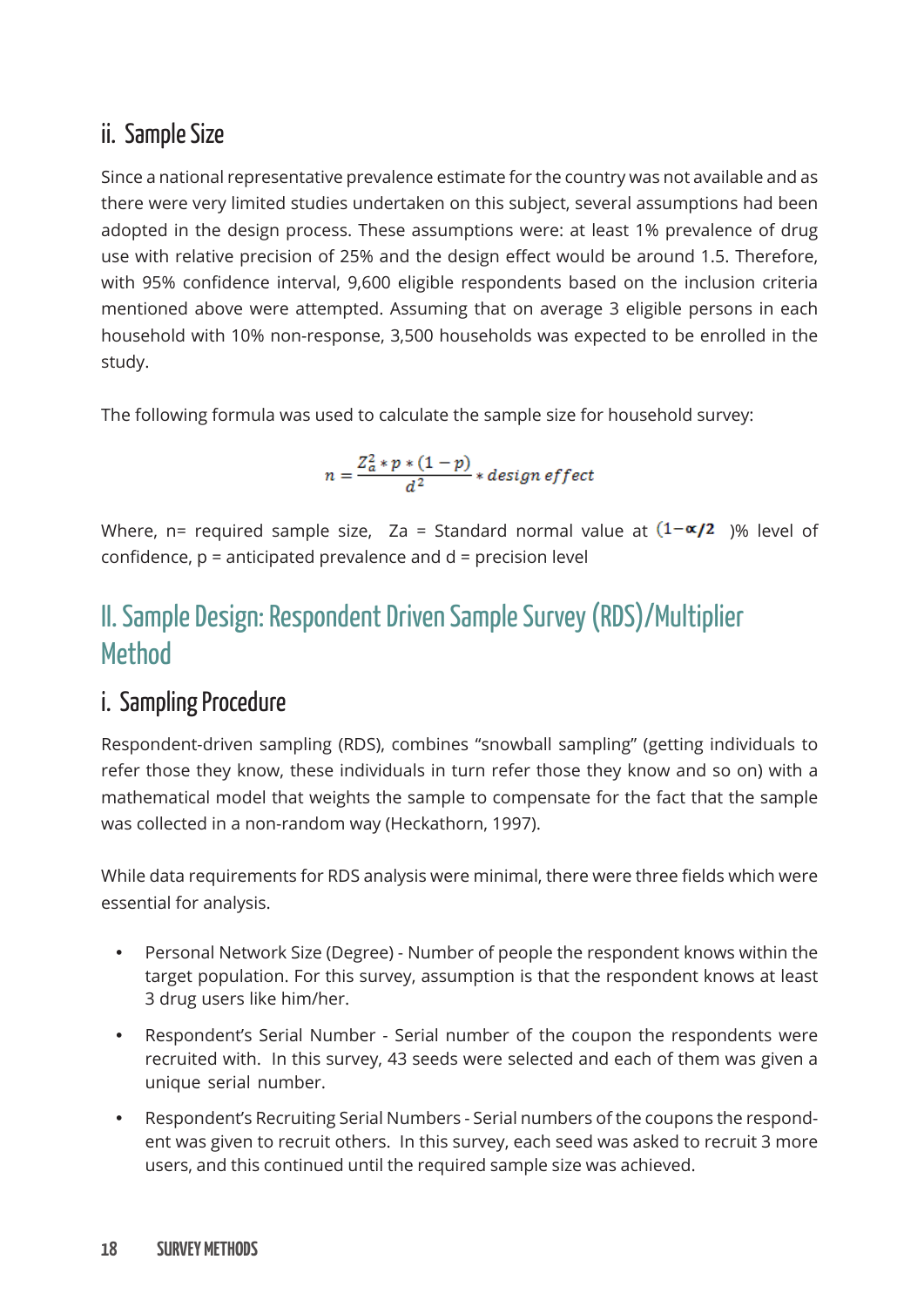However, the following criteria were considered to include a respondent in the survey:

#### **Inclusion criteria - for respondents:**

- Between 15-64 years of age;
- Current user (i.e. used any type of drugs such as alcohol, Cannabis, Opioids, Sedatives, Hallucinogens, Cocaine and other stimulants in preceding 12 months);
- y Usually living in Malé, Hulhumalé or Villimalé;
- Willing to participate in the survey;
- Ability to be engaged in meaningful communication;
- Willing to refer at least three more potential respondents.

#### iii. Sample Size for RDS

The sample size was calculated using the existing data. Since the primary purpose of the survey was to estimate the prevalence using multiplier method, the key information used was the proportion of the drug users in Malé who were likely to be arrested for a drug related crime, convicted for a drug related crime, admitted to the drug rehabilitation centre and registered as a service recipient at the 'Journey' DIC within the period 1st January 2011 to 31st December 2011.

For RDS it was important to have anticipated prevalence of having been arrested, been to jail or been to treatment centres among all drug users in Malé. Since, no previous prevalence estimates were available; expert opinions were sought and discussions were held with key data providers and stakeholders to arrive at an anticipated prevalence. Thereafter, on the basis of following formula, the sample size was arrived at.

Formula used for calculation of sample size in RDS

$$
N=\frac{Z_{a}^2*p*(1-p)}{d^2}
$$

Where, n= Required sample size, Za = Standard normal value at 1% level of confidence,  $p =$ Prevalence rate and d = Precision level.

Based on the calculations it was decided to enrol 500 - 600 drug users for the RDS Survey. By covering this sample size, it would be possible to provide a reliable estimate of the prevalence and hence the number of drug users in Malé by using the Multiplier Method with 95% confidence level.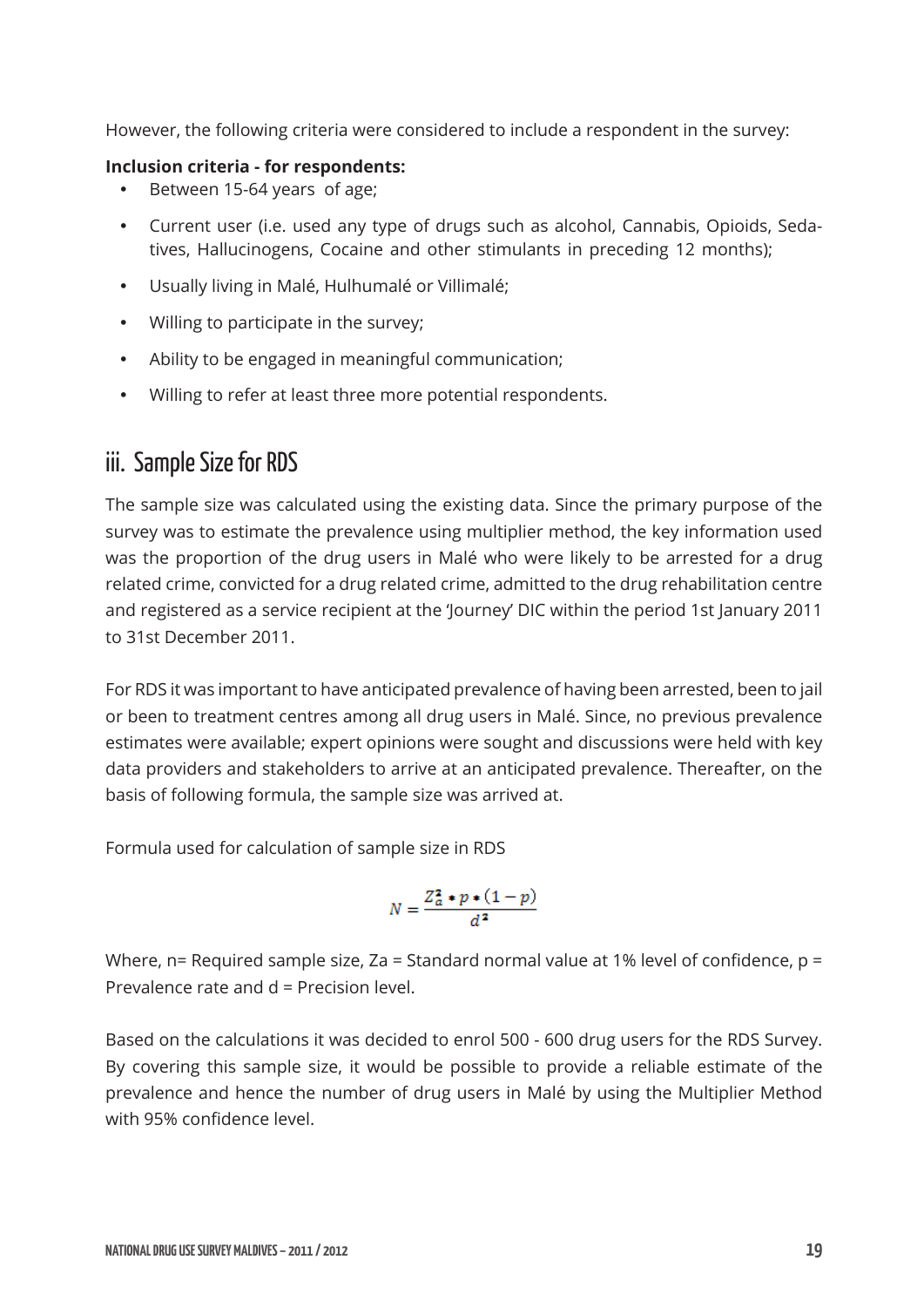## III. Community Component - Focus Group Discussions

In addition to the Multiplier Method used in Malé and Household Approach used in the Atolls, a community component was designed and conducted in selected Islands and in Malé. Objectives of this component were to study and understand following:

- Social stigma, community knowledge, attitudes towards drug use problem;
- Community perceptions in drug related issues;
- Drug use behaviour, drug related high risk behaviours and;
- Behaviour change associated with drug use.

In order to get representative views across communities, the following seven target groups were covered:

- Drug Users
- Rehabilitation Personnel (Counsellors working at NDA and DRC)
- NGOs and CBOs
- Youth (males and females)
- Adolescent Females
- Adolescent Males
- Key Stakeholders (teachers, school heads, health personnel, Police, member from Judiciary, Religious scholars, businessmen or private sector members)

A total of 27 FGDs were conducted in Malé and in the Atolls, as shown in the table 1 below.

#### *Table 1: Number of FGDs by target group and location*

| <b>Type of FGD</b>                                    | <b>Total number</b><br>of FGDs<br>conducted | <b>Location</b> |
|-------------------------------------------------------|---------------------------------------------|-----------------|
| Drug Users                                            |                                             | Malé            |
| Rehabilitation Personnel (Counsellors at NDA and DRC) |                                             | Malé            |
| NGOs and CBOs                                         | 6                                           | Atolls          |
| Adolescent Females                                    | 4                                           | Atolls          |
| <b>Adolescent Males</b>                               | 4                                           | Atolls          |
| Youth (males and females)                             |                                             | Atolls          |
| Key Stakeholders                                      | 4                                           | Atolls          |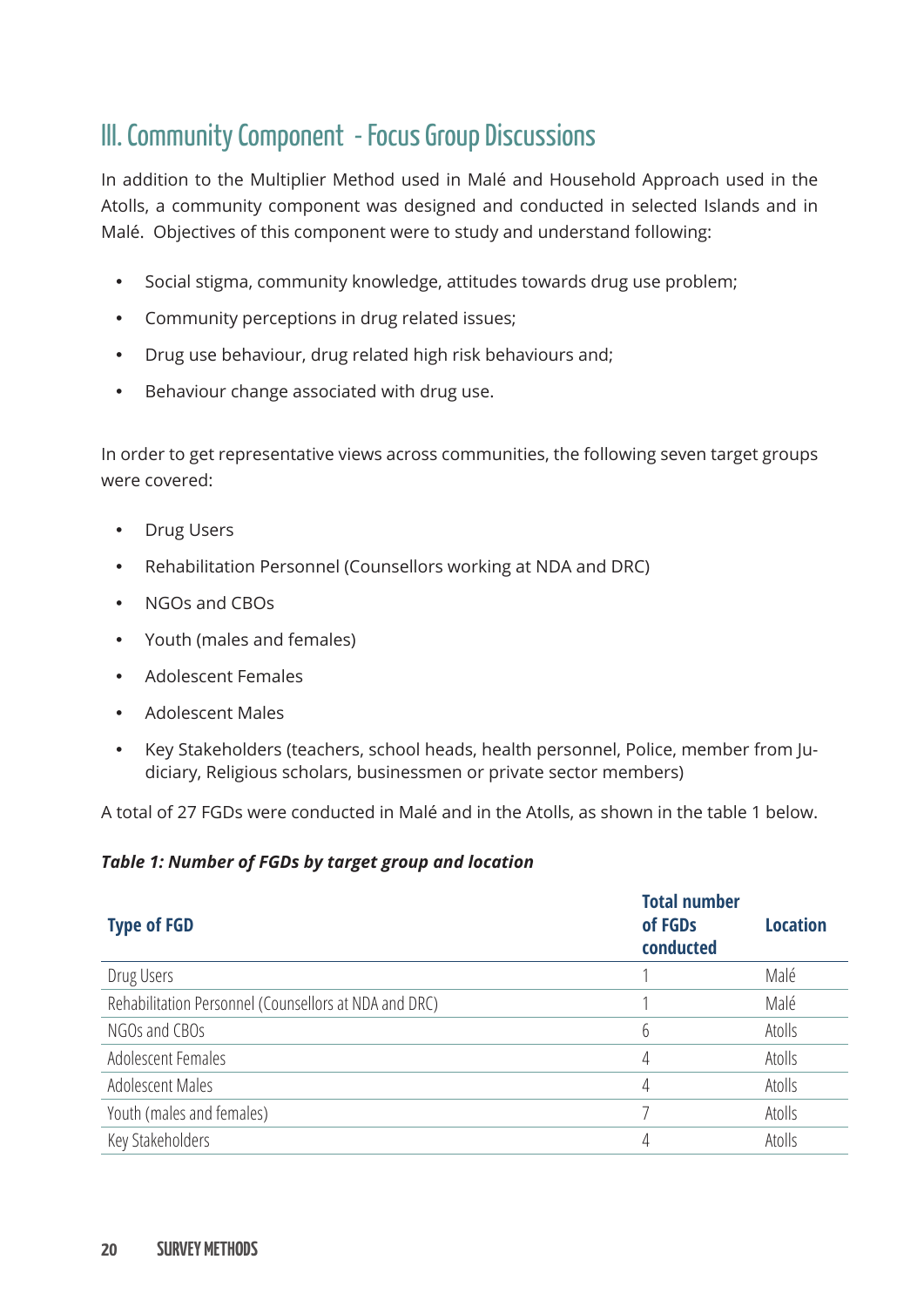# E. Operational Procedures

## I. Interviewer Training

A total of 60 interviewers were recruited and trained through a week long extensive training program with two sessions per day, each with three hours of contact time. The program was designed to cover all aspects of field operation and to transfer knowledge to ensure quality data collection. Lectures were delivered by relevant stakeholders to sensitize enumerators on substance use, abuse and dependence, illicit drug use and crime, approaches in managing drug abuse and government policy targets in managing drug abuse along with studies undertaken in Maldives about Illicit drug use.

Special lectures on interviewing techniques, code of ethics, roles and responsibilities of enumerators, rapport building with respondents, and interacting with female drug users were also included in the training.

Question by question training on all four questionnaires, including the objectives and purpose of the survey was followed by mock interviews to test their skills, knowledge and understanding of content taught. Questionnaire schedules developed for the survey were used as a basis for these lectures. An evaluation was done at the onset of the training and at the end which helped the survey management team in selecting enumerators. After the training, 38 enumerators and 12 supervisors cum enumerators were selected for field work.

### II. Field Work

#### 1. Household Survey - Atolls

Field work in the Atolls commenced on 31st October 2011; split over four rounds from October 2011 to February 2012.

Enumerators were provided with Census 2006 block maps along with household listings. Selected addresses were marked on the sheets which also served as control sheets for the field operation. Enumerators were instructed to visit a selected household at least three times before considering a replacement from the list provided. Similarly, individuals were approached thrice before concluding the interview as unsuccessful.

Enumerators travelled to the selected 39 islands and more than 3,500 households were visited. From those households 13,172 screening questionnaires were filled for individuals of age 15-64 years. Teams spent on average a week in an island although on a few islands it took more than two weeks to complete field work.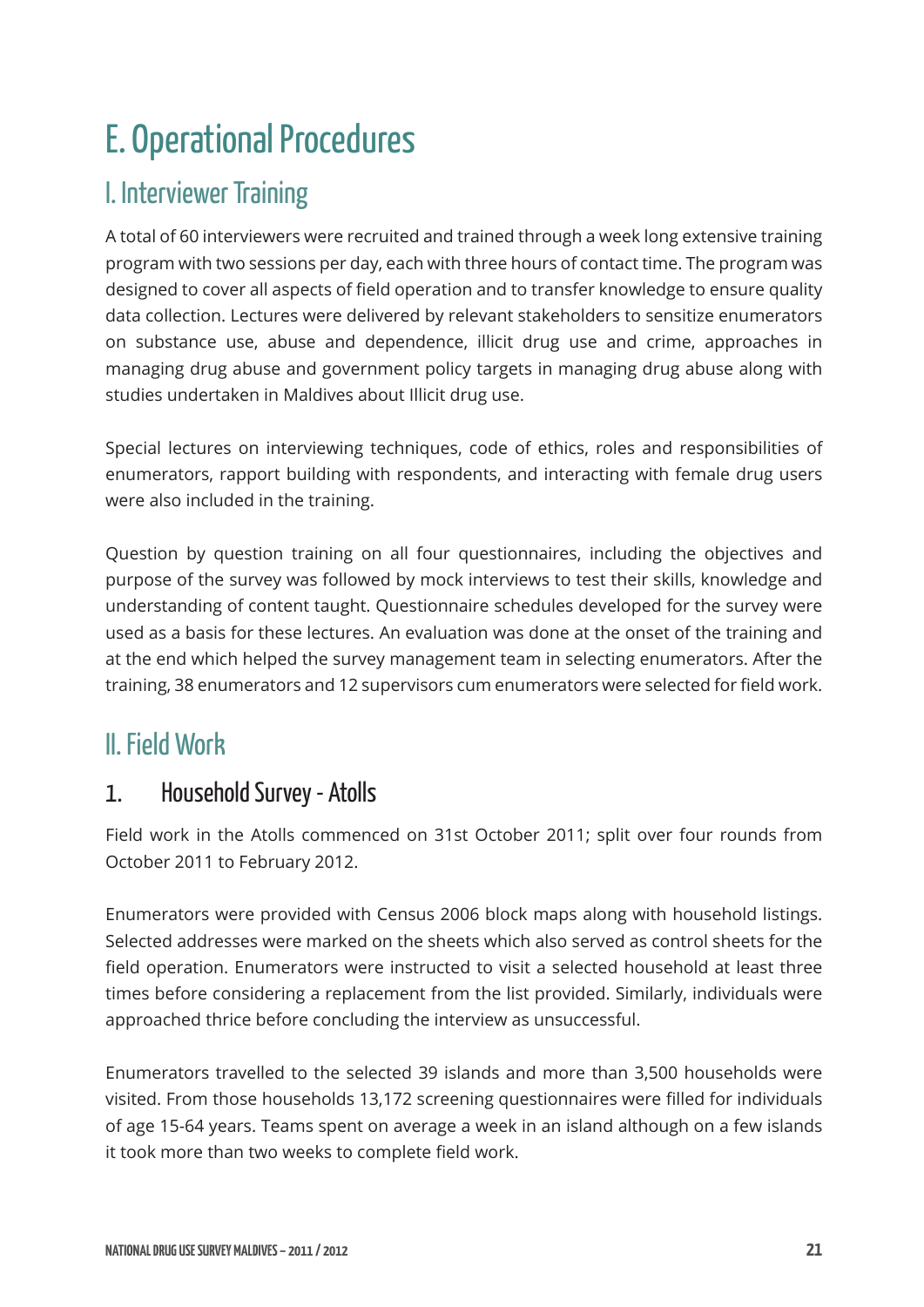#### 2. Respondent Driven Sample Survey (RDS)

RDS Survey in Malé started in January 2012 and was followed by Villimalé and Hulhumalé a few weeks later.

A total of 64 potential "seeds" were identified during December 2011 covering different types of substances, networks, gender and age. Upon successful recruitment of the "seeds" they were given three coupons and asked to bring three more respondents like them. Respondents were rewarded with mobile phone recharge cards for successful interviews and successful recruitment.

A specially developed online RDS Coupon Management System was used during the field operation to ensure no duplication of coupon numbering and/or respondents. Various control sheets and logs were carefully maintained and monitored at all stages.

#### 3. Focus Group Discussions

Focus Group Discussions were carried out in the islands as well as in Malé. All the FGDs were conducted by a moderator and a co-moderator. All the sessions were audio recorded after taking consent from the respondents. None of the participants' personal identity was recorded. Life story events of drug users have also been recorded.

## III. Monitoring and Supervision

Upon commencement of the work for the study, UNODC and the Government of the Maldives formed a national committee (SSG), which comprised of representative from all key stakeholders including various Government organisations, INGOs, local NGOs and others. The mandate of SSG was to oversee and endorse different activities planned and to monitor the progression of work. A number of sessions of the SSG were conducted at different intervals and all activities were reviewed and endorsed prior to implementation.

Field work in the Atolls and in Malé was carefully supervised and monitored. Monitoring teams from UNODC, MOH, NDA, and INOVA visited most of the islands during field work. Daily progress updates from teams were gathered, compiled and circulated among concerned personnel, SSG and others on a weekly basis.

### IV. Data Management

To computerize the collected data, a special data entry program was developed. The program had the entry fields on exact same image of the printed questionnaires, for easier readability and accuracy. The application had a range of built in procedures to ensure robust verification and validation of the data keyed in.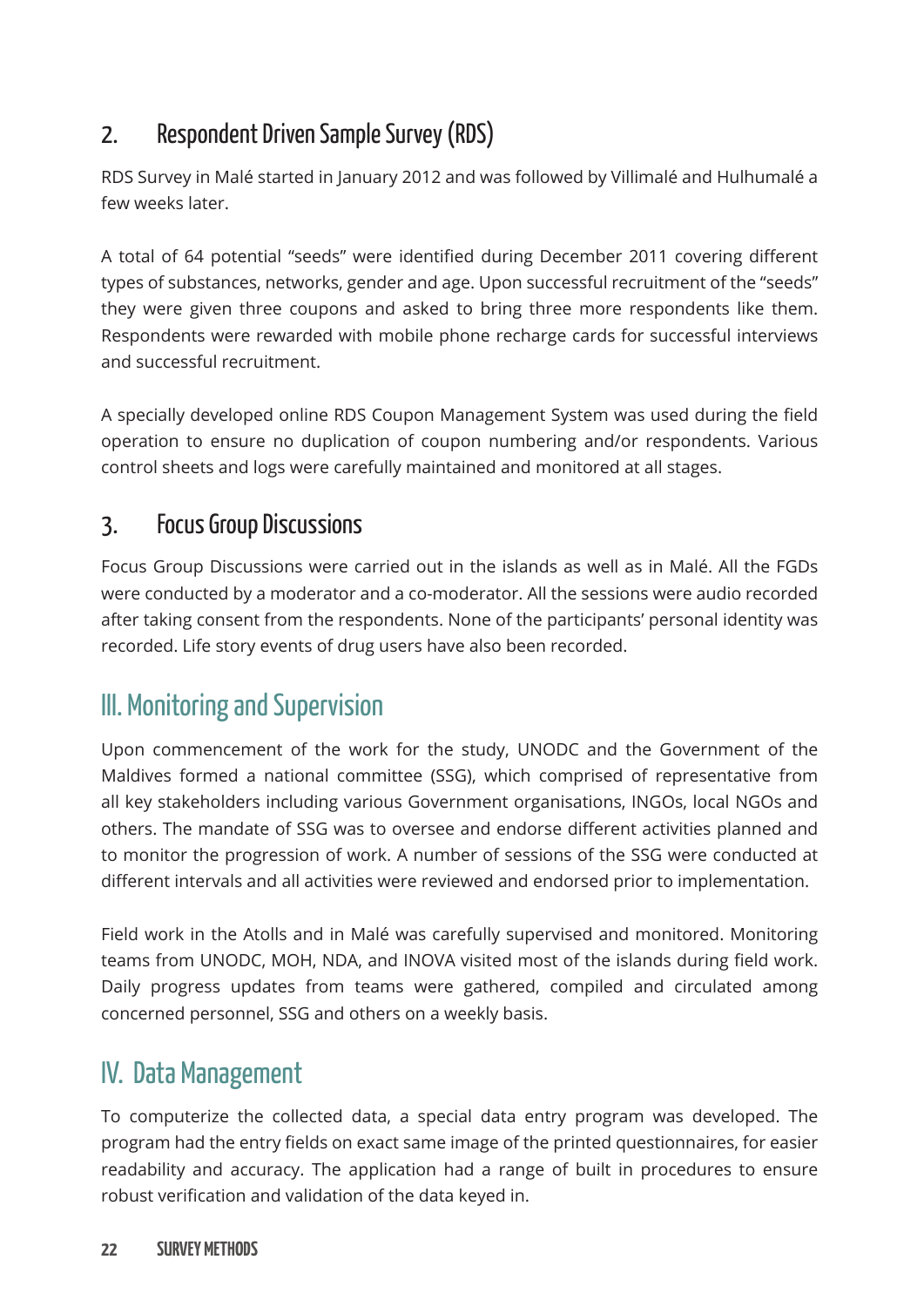Data entry staff were trained to use the software developed for data entry. A dry run of about 2 questionnaires by each trainee was keyed in and checked for consistency. Minor issues identified during this process were fixed and data entry commenced on April 2012. It took 25 days to complete data entry of all the questionnaires.

To ensure consistency and plausibility of the data several checks were carried out during the data entry process and if errors were identified, the data entry operators were prompted to cross-check the information they had entered with that on the forms. This reduces the number of data transcription errors to an acceptable level while allowing obvious errors to be corrected at an early stage.

## F. Data Preparation and Analysis

Before data analysis, a carefully designed, three step data-cleaning process was carried out;

- 1. Screening Phase systematically looking for problems with the data;
- 2. Diagnostic Phase identifying the condition of the suspect data; and
- 3. Treatment Phase deleting or editing the data or leaving it.

Data analysis was carried out separately for the Household Survey done in the Atolls and the RDS Survey in Malé.

For household survey, the data was analysed using SPSS v13.0 (Statistical Package for Social Sciences) for all variables. All variables are pre-coded with answer codes along with their corresponding value labels.

Data from the RDS Survey was analysed using Respondent Driven Sampling Analysis Tool (RDSAT), version 6.0.1 by Cornell University, Ithaca, NY; which was developed by the founder of RDS methodology, Prof. Douglas Heckathorn, Professor of Sociology of Department of Sociology at the Cornell University.

All audio recordings of the FGDs were transcribed, analyzed, common themes then identified and responses were grouped accordingly. Attempts were made to discuss the findings of qualitative and quantitative components in each other's' light.

In order to present the data in an easily readable fashion, tables, cross tables and graphic illustrations were made using MS. Excel and other desktop applications.

All variables on the questionnaires for both Household and RDS survey were analysed individually and along with other related variables. However, findings and result presentation was mainly focused to address predefined objectives.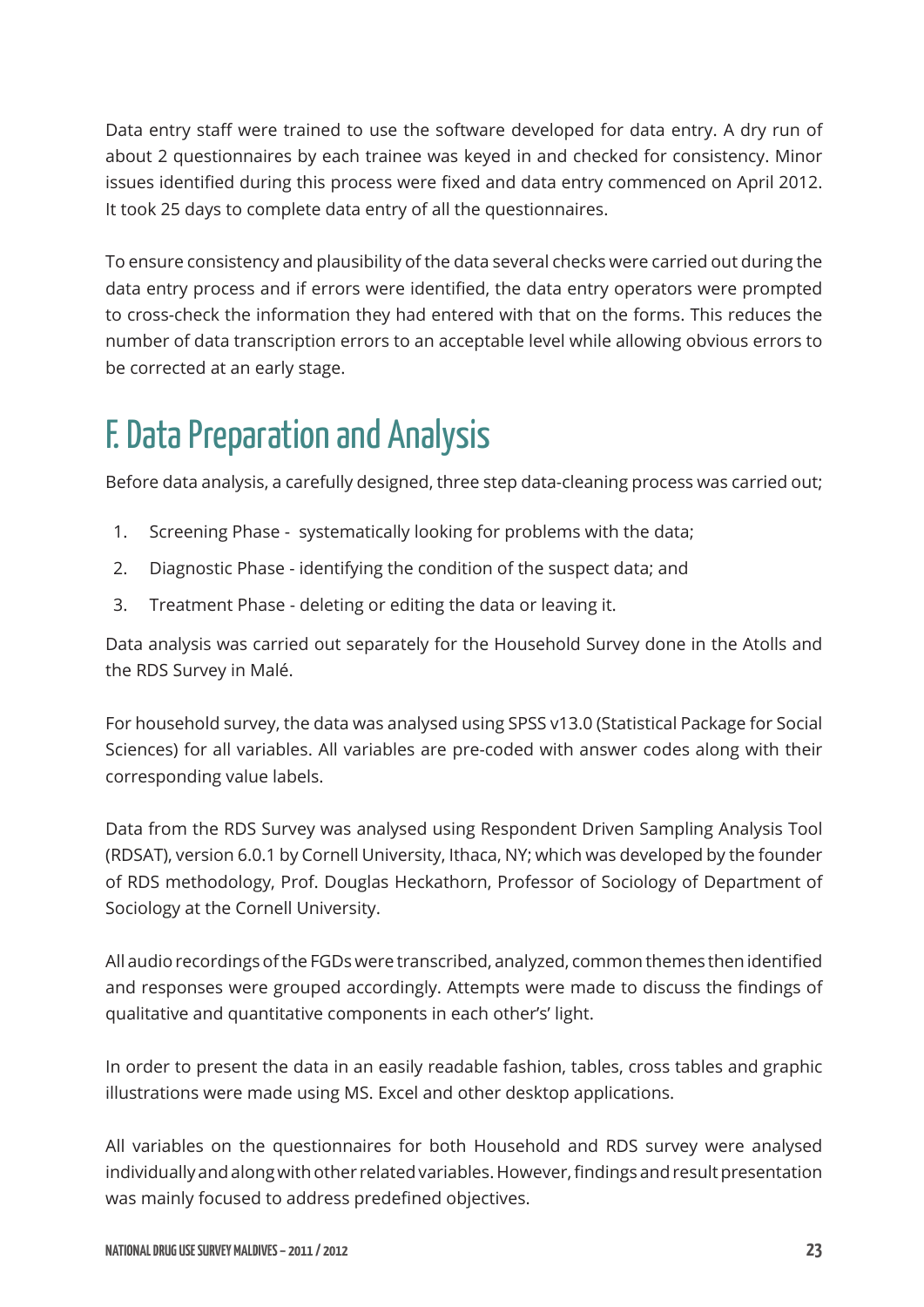Given the nature of the study it was noteworthy that some percentages disaggregated at basic demographics were not calculated due to very small numbers of the responses received.

## G. Delimitations and limitations of the study

The primary aim of this research study was to estimate the number of drug users and percentage prevalence of drug users in the country. The study, measured the number of drug users in both Malé and Atolls. At the same time analysis were carried to find out the following:

- Employment and income;
- Substance use and behaviours;
- Drug using networks;
- Problems associated with drug use;
- Injecting drug use and high risk behaviours;
- Treatment:
- Perception and Opinion.

Limitations of this study were the inherent limitations of the research techniques such as, the study was based primarily on self-report and no objective evidence of drug use was employed. In addition, household surveys are notorious to underestimate the prevalence of drug use since many drug users may simply not be residing in households or may be institutionalised at the time of survey (in prisons or in rehabilitation centres). However, one principal limitation was that two different kinds of final outputs were generated by using two different techniques, i.e. prevalence of drug use in general population through household survey for Atolls and islands and an estimate of absolute number of drug users through multiplier technique in Malé.

Yet another limitation would be the assumption that records in law-enforcement and drug treatment services correspond exactly to the population being studied through RDS.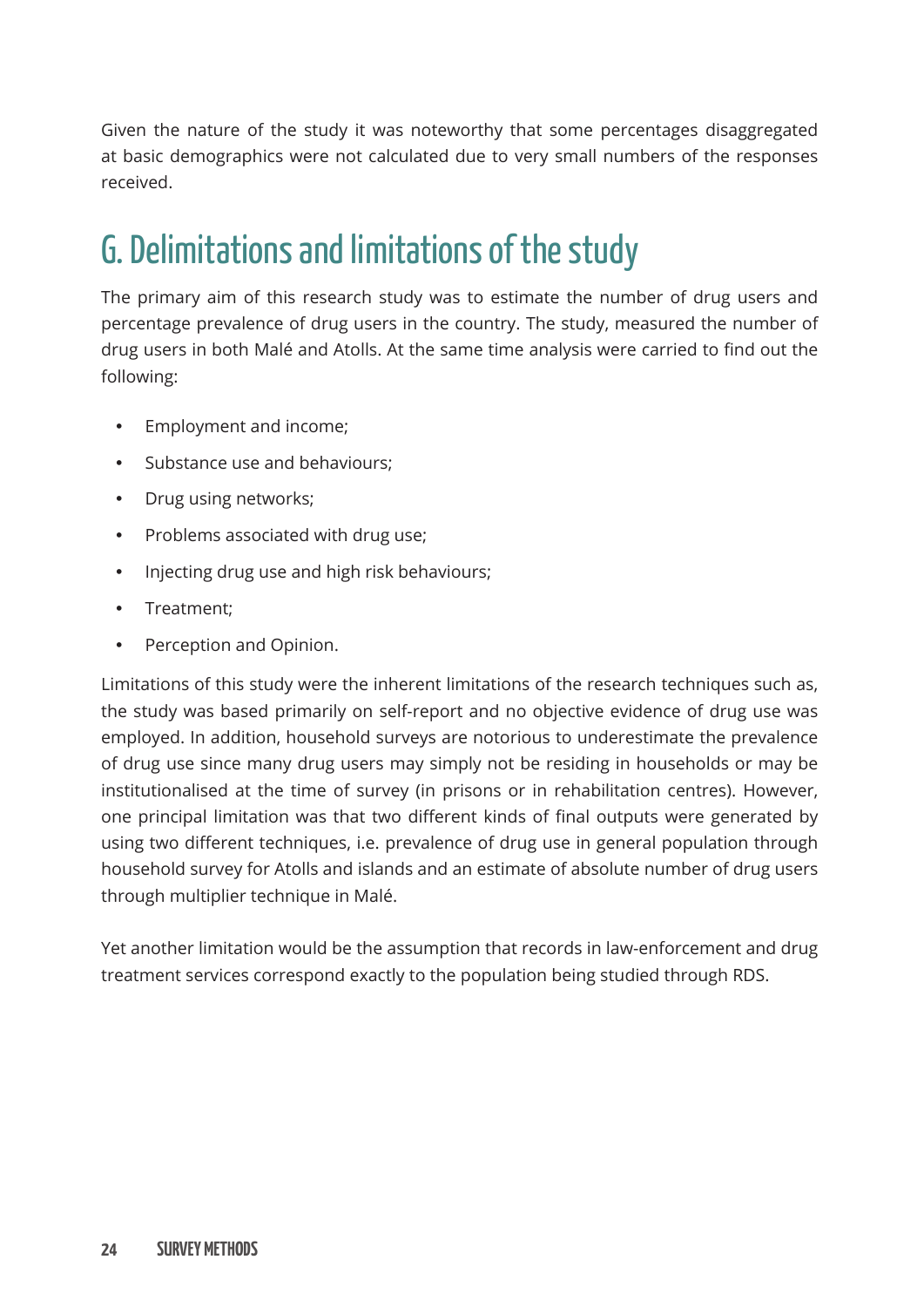# H. Ethical Issues

Before launching the data collection, survey approval was taken from the Department of National Planning, the Ministry of Finance and Treasury. The National Health Research Committee (NHRC) of the Ministry of Health also issued the approval of conducting the research in the Maldives. Additionally, the following are to be noted:

- All the respondents provided informed consent prior to the interview.
- All interviews were conducted in surroundings which assured full privacy and confidentiality.
- The data was collected and coded in such a manner that precludes tracing the respondents. Identity of the respondents has been kept confidential throughout the study.
- Data collected from the individual respondents is not accessible to anyone except the study team.
- Even the secondary data obtained from the records of services and facilities is not being used to identify individuals.
- The incentives provided to the respondents in the RDS survey were 'reasonable' and did not amount to a perverse incentive to be identified as a drug user and participate in the survey.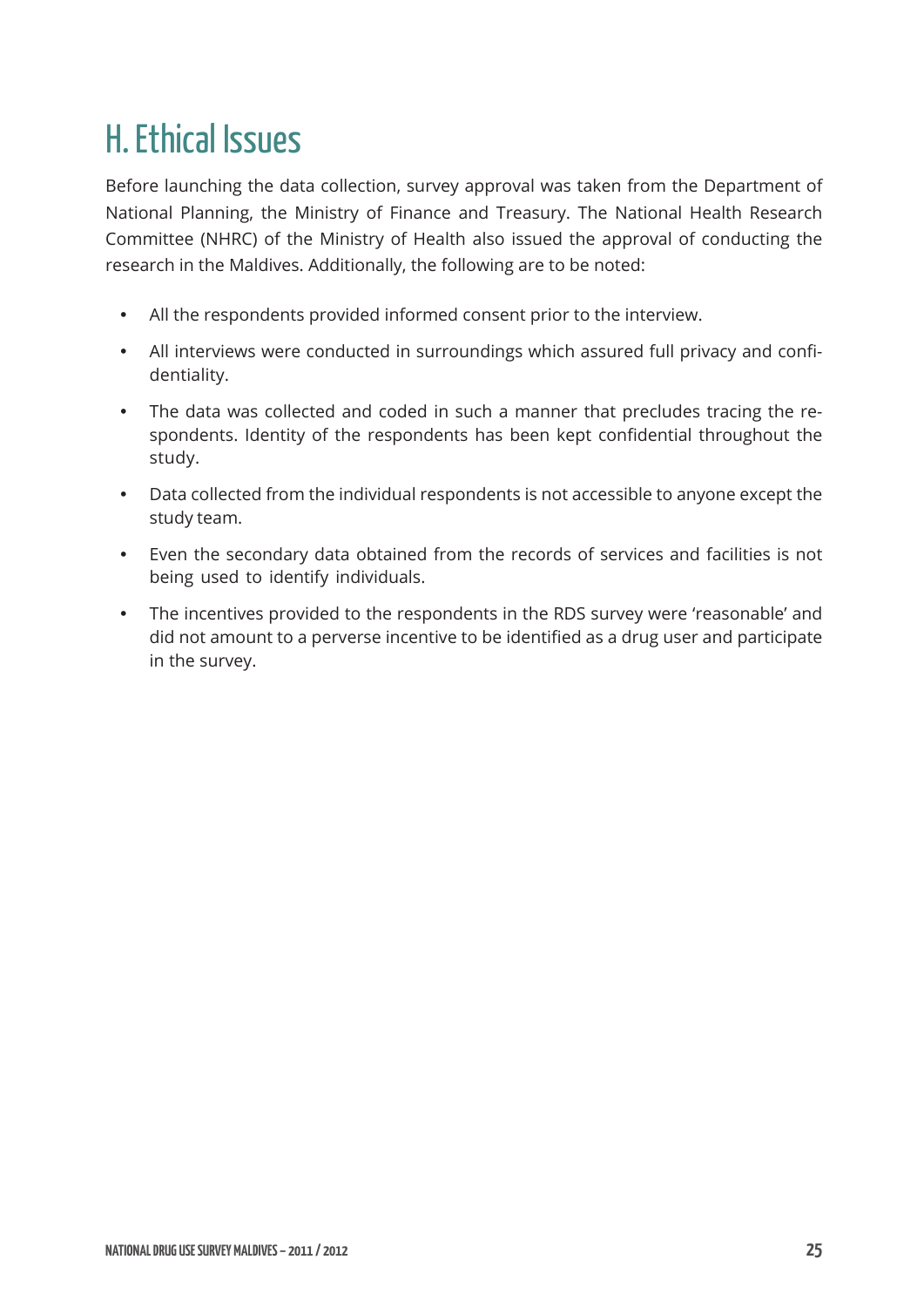# CHAPTER III: RESULTS

This chapter comprises of the main findings of the survey, which includes the sample description, drug use patterns, prevalence and the estimation of the number of drug users for both Malé and Atolls. The chapter also looks into drug use pattern among different demographic groups; extent of drug use in the country; behavioural characteristics associated with drug use and attitude, awareness and perceptions towards drug issuse in the community.

## A. Prevalence and Estimated Number of Drug Users in the **Maldives**

## I. Household Survey; Atolls

#### Sample Description

In the Atolls, the sample size was 3,582 households, which resulted in achieving more than the targeted population of 10,000 individuals. Enumeration was successfully carried out in 3,561 households, a response rate of 99.4%. Based on the Census 2006 results, this sample size represents about 11% of the total households in the Atolls.

The target age group for the survey was 15-64 years. A total of 13,714 individuals were listed as eligible persons to be surveyed. Out of these, about 74% (i.e. 10,172 individuals) were screened, comprising of 6,334 females and 3,838 males. The significant differences in female and male composition in the screened sample may have been due to the nature of employment of male members in the households. In order to take into account the preponderance of females in the sample (62% females versus 38% males), and to reduce the bias in the estimates, weights were applied to the results using sex ratio from Census 2006 data.

The five year age distribution of the sample showed that out of 6,334 female members screened, about 34% were between 15-24 years and 15% between 25 - 29 years age group. Similarly out of 3,838 males screened, 36% and 13% were between 15 -24 and 25 - 29 age groups, respectively. These percentages showed similar trends with the Census 2006 results. The age distributions of other age groups were also comparable with Census 2006 data.

The objective of the screening form was to identify drug users in the household. As a result of vigilant screening, a total of 297 individuals were identified as eligible (i.e. have 'ever'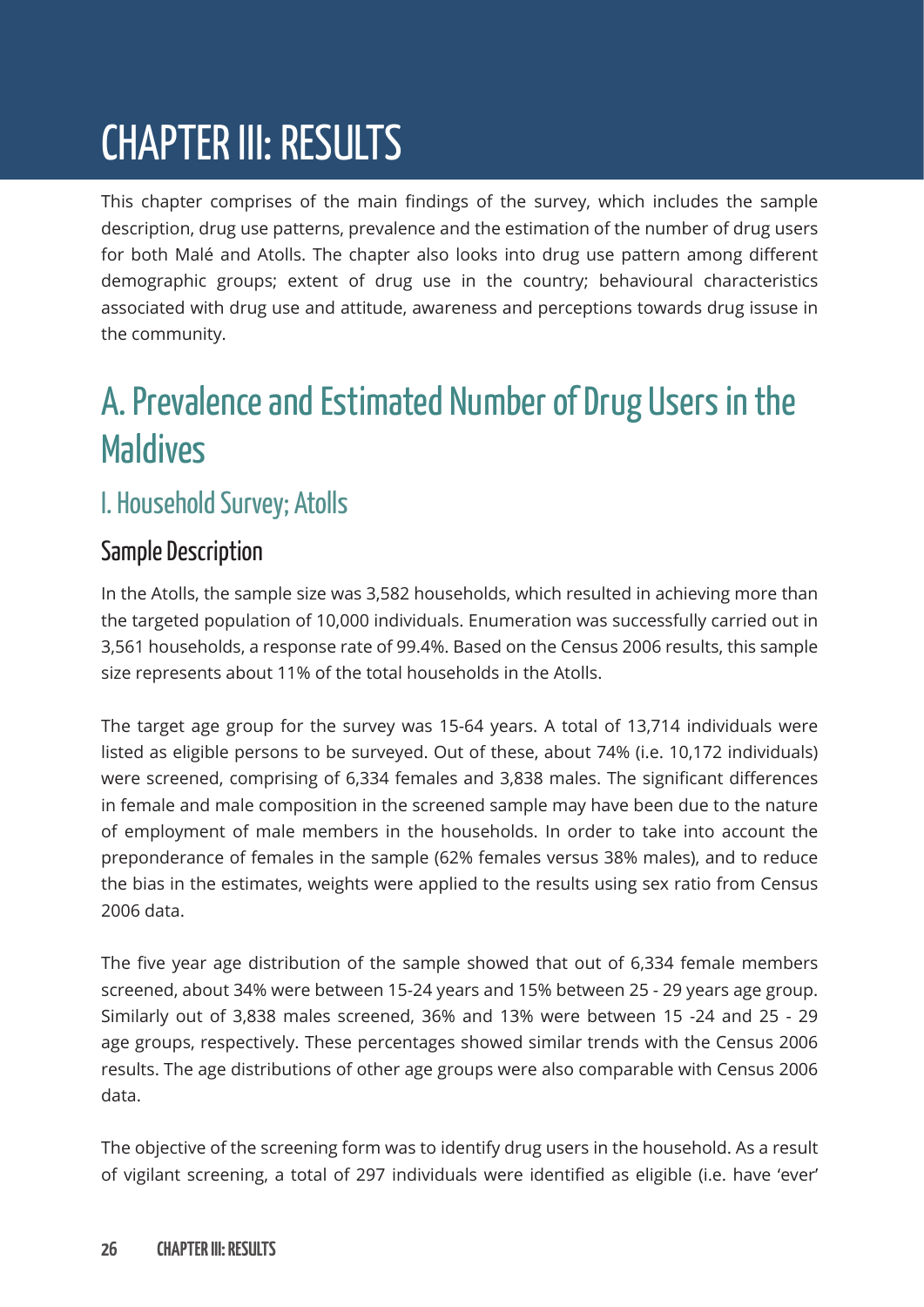used drugs) for detailed interview on drug use parameters (Form B2 - Drug User form). Out of these, 243 individuals (i.e. 230 males and 13 females) were successfully interviewed.



#### *Figure 1: Sample description, Atolls*

The detailed drug user questionnaire was administered to a total of 243 drug users, who had used any one of the drugs among the categories labelled in the survey as D to L, (i.e. alcohol, Cannabis, Opioids, Cocaine, ATS, Sedatives, Hallucinogens) at least once in their life time (Ever Users). The mean age of "Ever Users" was 28 years (Standard Deviation (SD) =8.12). The mean age of a "Current User" on the other hand was little lower than 26 years of age with a SD of 7.05.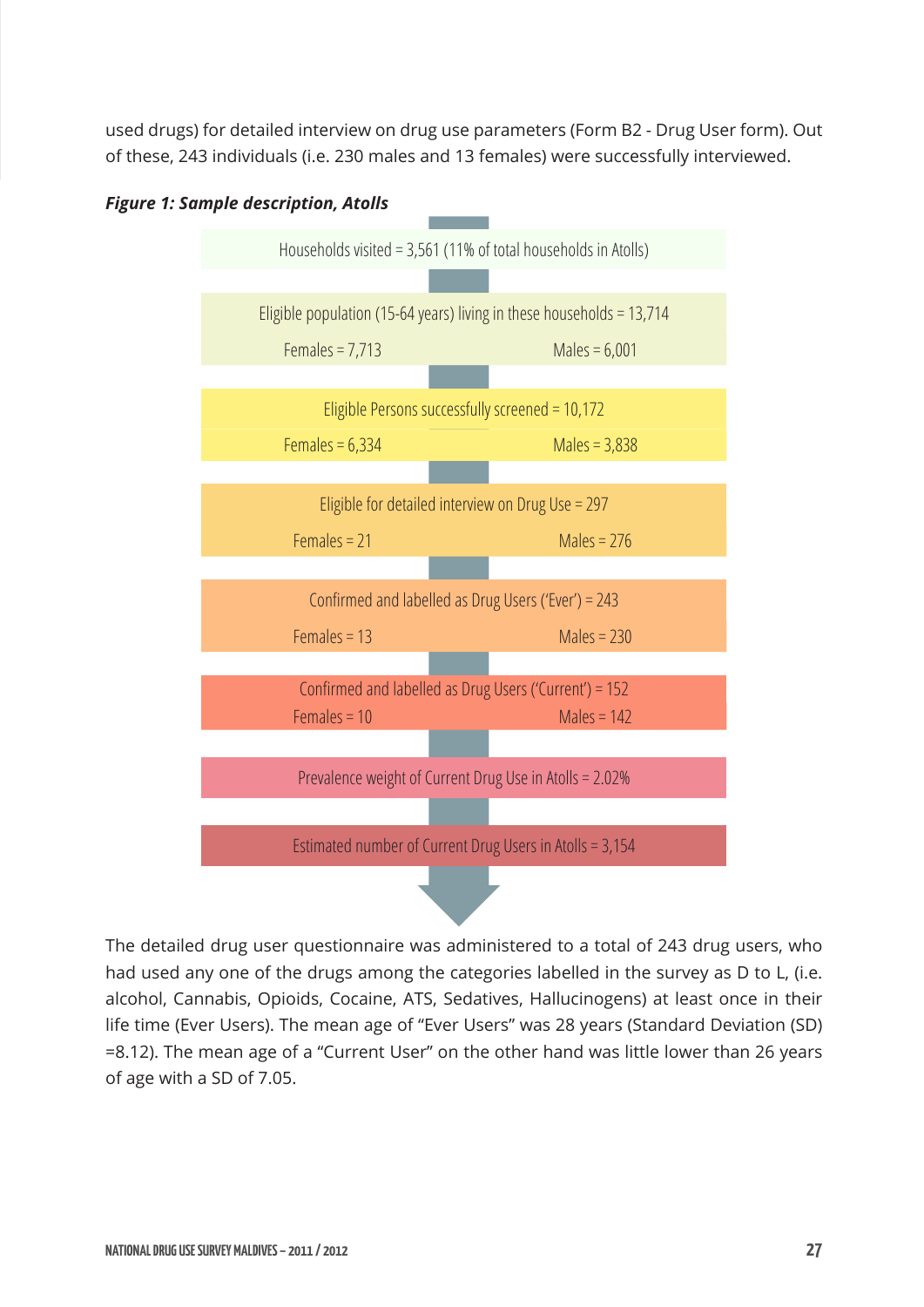|                           |             | Age (in years) |               |              |  |  |  |  |  |
|---------------------------|-------------|----------------|---------------|--------------|--|--|--|--|--|
| <b>Category</b>           | <b>Mean</b> | <b>SD</b>      | <b>Median</b> | <b>Range</b> |  |  |  |  |  |
| <b>Ever Drug Users</b>    |             |                |               |              |  |  |  |  |  |
| <b>Total</b>              | 28.1        | 8.1            | 26.0          | $16 - 40$    |  |  |  |  |  |
| Female                    | 21.8        | 5.7            | 20.0          | 16-34        |  |  |  |  |  |
| Male                      | 28.4        | 8.1            | 27.0          | $16 - 60$    |  |  |  |  |  |
| <b>Current Drug Users</b> |             |                |               |              |  |  |  |  |  |
| <b>Total</b>              | 25.9        | 7.1            | 25.0          | $16 - 51$    |  |  |  |  |  |
| Female                    | 22.1        | 6.5            | 19.5          | 16-34        |  |  |  |  |  |
| Male                      | 26.2        | 7.0            | 25.0          | 16-51        |  |  |  |  |  |
|                           |             |                |               |              |  |  |  |  |  |

#### *Table 2: Age of the Drug users in Atolls - Any of the illegal Drugs*

#### *Table 3: Age distribution of current drug users*

|                  | <b>Total</b>                   |                          | <b>Female</b>                  |                   | <b>Male</b>                    |                   |
|------------------|--------------------------------|--------------------------|--------------------------------|-------------------|--------------------------------|-------------------|
| <b>Age Group</b> | <b>Number of</b><br>drug users | <b>Percentage</b>        | <b>Number of</b><br>drug users | <b>Percentage</b> | <b>Number of</b><br>drug users | <b>Percentage</b> |
| $15 - 19$        | 28                             | 18.42                    | 5                              | 50                | 23                             | 16.20             |
| $20 - 24$        | 46                             | 30.26                    |                                | 10                | 45                             | 31.69             |
| $25 - 29$        | 31                             | 20.39                    | $\overline{2}$                 | 20                | 29                             | 20.42             |
| $30 - 34$        | 30                             | 19.74                    | 2                              | 20                | 28                             | 19.72             |
| $35 - 39$        | 12                             | 7.89                     |                                |                   | 12                             | 8.45              |
| $40 - 44$        | 2                              | 1.32                     | 0                              |                   | 2                              | 1.41              |
| $45 - 49$        | 2                              | 1.32                     | 0                              |                   | $\overline{2}$                 | 1.41              |
| $50 - 54$        |                                | 0.66                     | 0                              |                   |                                | 0.70              |
| $55 - 59$        | 0                              | $\overline{\phantom{a}}$ |                                |                   | $\theta$                       |                   |
| $60 - 64$        | 0                              |                          | 0                              |                   | $\theta$                       |                   |
| <b>Total</b>     | 152                            | 100                      | 10                             | 100               | 142                            | 100               |

A total of 152 individuals were identified as current drug users in the sample. Table 3 indicates that about 30% of the current drug users are in the age group 20-24 and about 2/3 of current drug users are below the age of 30. It is also worth noting that due to the small number of female drug users identified in the atoll sample, meaningful conclusion about the age structure of the current female drug users in Atolls was not possible.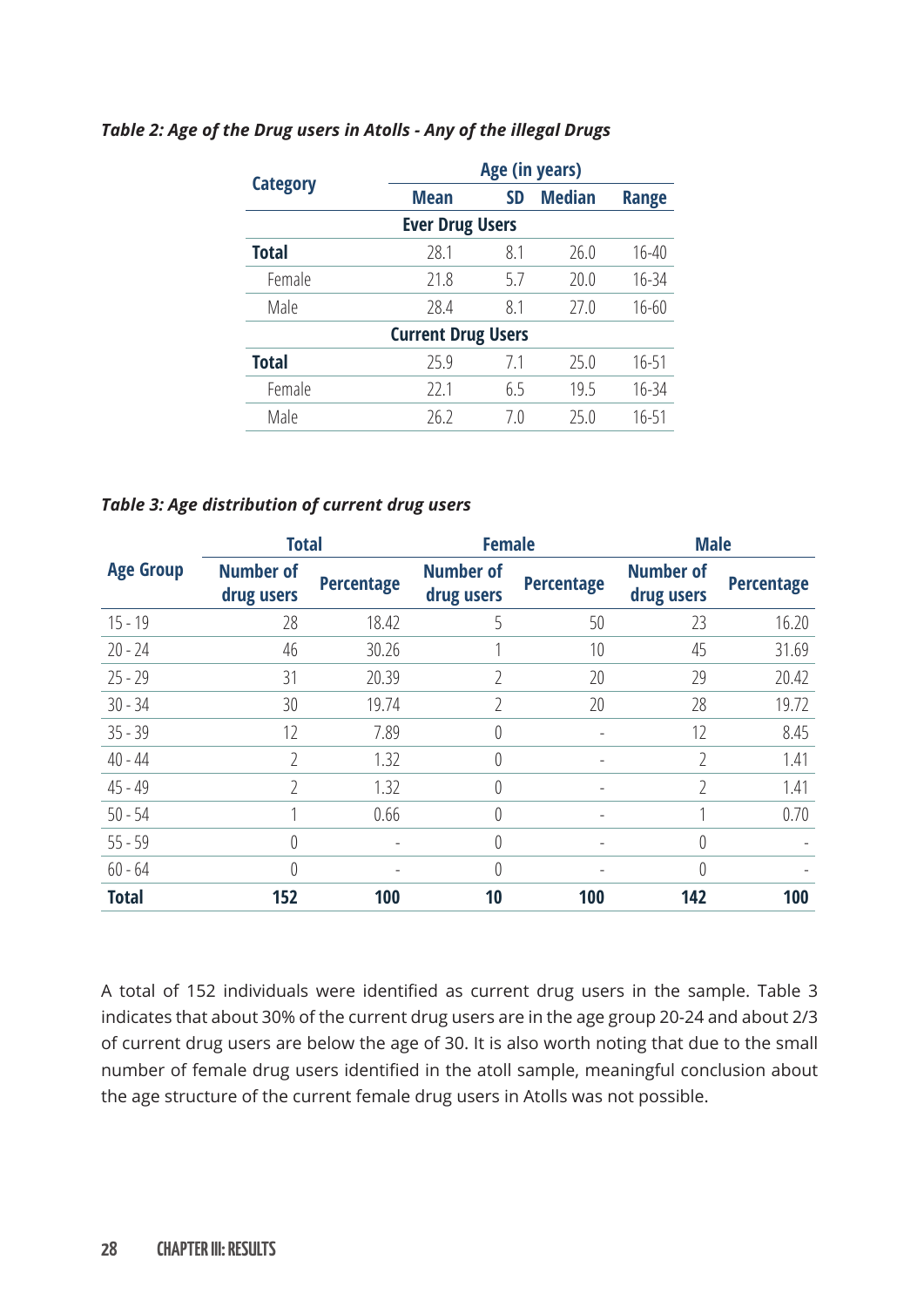## Drug Use Pattern

Figure 2 shows the prevalence percentages for different types of drugs among current drug users in the Atolls. The most prevalent drug in the atoll was cannabinoids (resin/hashish oil), which was used by 67% of the drug users. While 53% of users used opioids other than pharmaceuticals, alcohol was used by 51%. More than a third, (38%) of current drug users also used Cannabinoids (type Herb or Marijuana) in the Atolls. The drugs type "other" includes "oshani", vaanuva" and "bongaru", etc, was used by 20% users.

It is also worth noting that about 10% of current drug users used injecting method in taking drugs. The use of Opioid Pharmaceuticals, Cocaine, Amphetamine type Stimulants, Sedatives and tranquillizers, and Hallucinogens seemed to be less prevalent in the Atolls.



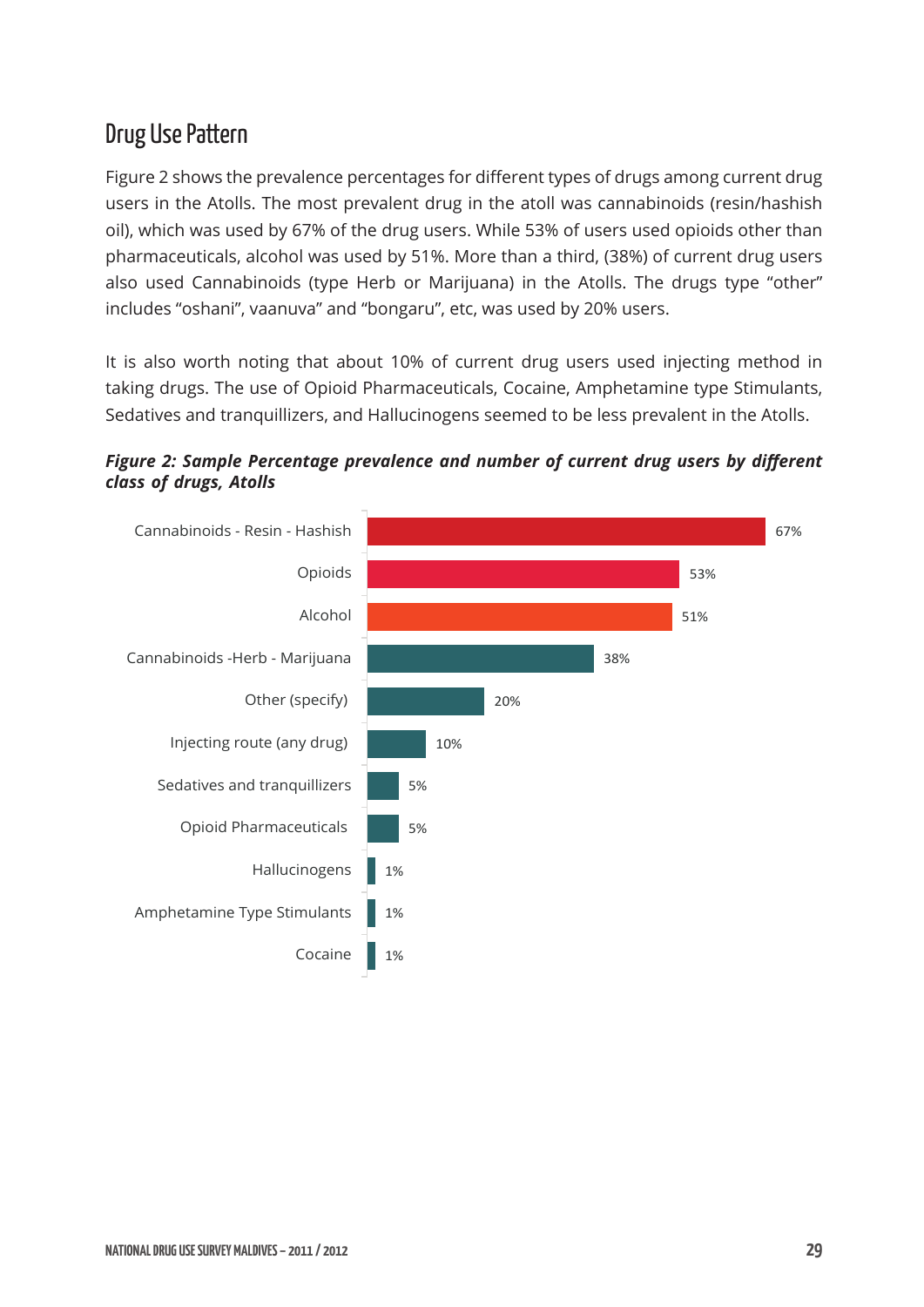## Prevalence & Estimations

The sampling approach used in the Atolls is a self weighting approach, and hence prevalence percentages were calculated based on the total estimate of the drug users, and the population projection figures for the year 2012. The prevalence of drug use, estimated for the Atolls was 2.02%. This figure was arrived after accounting for the sex ratio of Census 2006. The prevalence estimate implied that, if 100 people between 15 - 64 years of age in the Atolls are randomly selected it is likely that two of them will be current drug users.

*Table 4: Number of current drug users and prevalence, Atolls*

| <b>Estimated Number of "Current Drug Users" in Atolls</b> | 3.154   |
|-----------------------------------------------------------|---------|
| Atoll Population (15-64 years)                            | 156.136 |
| <b>Weighted Prevalence in Atolls</b>                      | 2.02%   |

# II. Respondent Driven Sample Survey; Malé

As described in the Chapter II Survey Methods, in Malé RDS approach was adopted to collect drug user information, and the estimation was done using the multiplier method.

## Sample Description

A total of 43 seeds (females 4, males 39) were identified as primary seeds for the data collection based on the distribution across different drug categories (Refer table 5). Seeds were selected to represent different types of drugs prevailing in Malé.

| <b>Category</b>                                   | <b>Total</b> | <b>Female</b> | <b>Male</b> |
|---------------------------------------------------|--------------|---------------|-------------|
| Seeds recruited                                   | 43           |               | 39          |
| <b>Recruitment Matrix</b>                         |              |               |             |
| Drug users recruited by Female seeds              | 29           |               | 20          |
| Transition probability - Female recruiters        |              | 31%           | 89%         |
| Drug users recruited by - Male seeds              | 563          | 12            | 551         |
| Transition probability - Male recruiters          |              | 7%            | 98%         |
| Drug users interviewed (Current - last 12 months) | 635          | ハ             | 610         |

### *Table 5: Sample description*

The number of drug users who turned-up for the detail interviews was 635, of whom 29 were recruited by female seeds whereas 563 were recruited by male seeds. An interesting finding was the "transition probability", as shown in Table 5. The probability of a female seed referring a female drug user is only 31% while male seed referring a female user was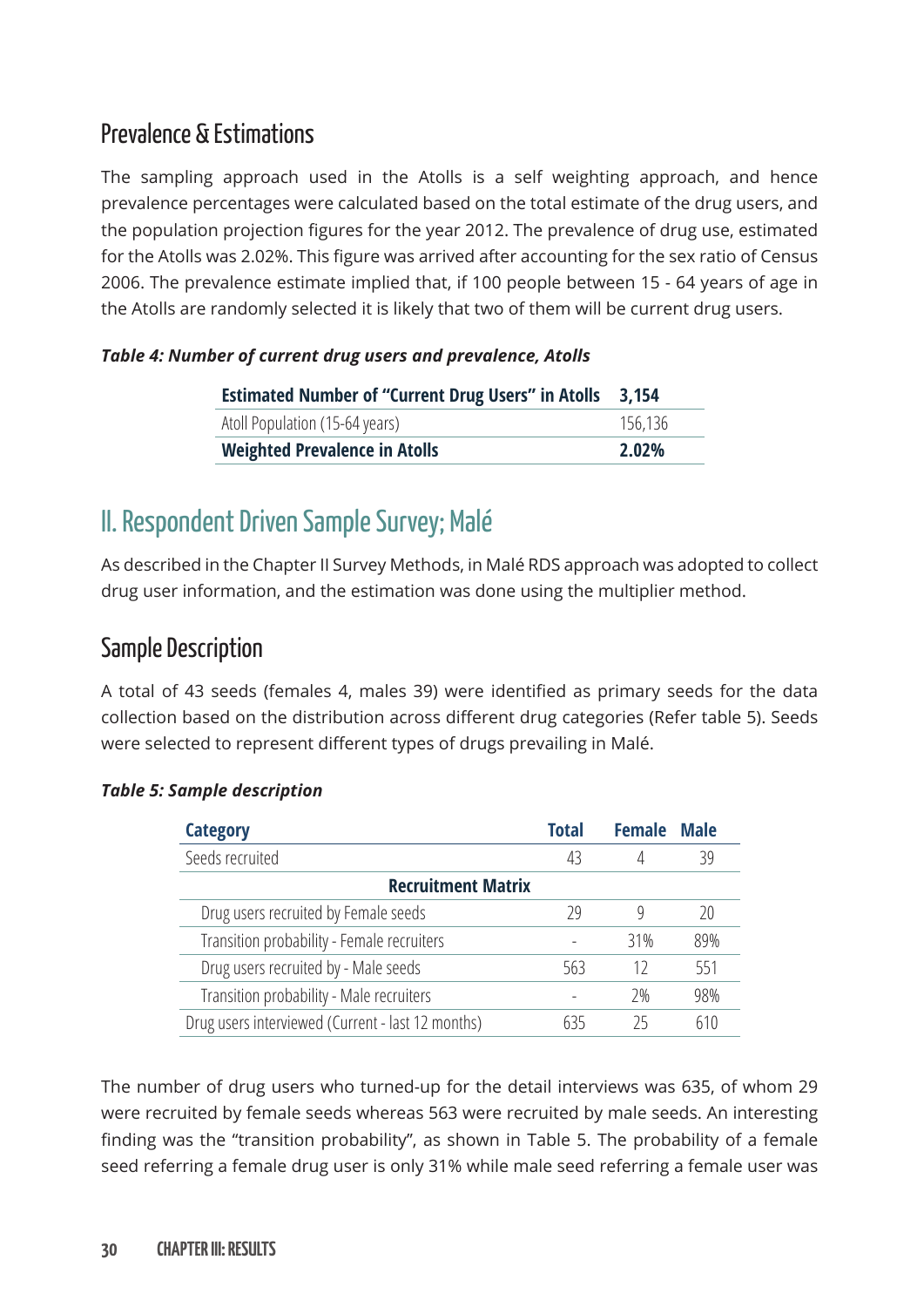just 2% implying that the networks of drug users in Malé were predominantly male.

Out of the 635 drug users interviewed, 610 (96%) were males and 25 (4%) were females. Among the 610 male drug users interviewed, 551 (98%) were recruited by male drug users, while 20 (2%) were recruited through female drug users. In the case of the 25 female drug users interviewed, 20 (69%) were recruited by male drug users while 9 (31%) by female drug users.

| <b>Category</b> |                         | <b>AGE (in years)</b> |
|-----------------|-------------------------|-----------------------|
|                 | <b>Mean (SD)</b> Median |                       |
| Total           | 23(6.99)                | 21                    |
| Female          | 25(8.17)                | 24                    |
| Male            | 23(6.93)                | 71                    |

#### *Table 6: Age of current drug users in Malé*

Among the 635 current drug users interviewed, the mean age was 23 years (SD=6.99). This result showed that the current drug use population in Malé was largely dominated by young males.

Furthermore, the results indicated that close to half (48%) of the drug use population in Malé was between the age of 15 - 19 years and about 72% of the drug use population was under the age of 24 years. **It is also noteworthy that an overwhelmingly large majority (92%) of the drug users were below 30 years.**

#### *Table 7: Population of proportion of current drug users by five year age distribution*

| <b>Age Group</b><br>(in years) | <b>Estimated</b><br><b>Population</b><br><b>Proportions</b> |
|--------------------------------|-------------------------------------------------------------|
| $15 - 19$                      | 0.48                                                        |
| $70 - 24$                      | 0.24                                                        |
| $25 - 29$                      | 0.20                                                        |
| 30-34                          | 0.05                                                        |
| 35-39                          | 0.02                                                        |
| 40-44                          | 0.00                                                        |
| 45-49                          | 0.01                                                        |
| 50-54                          |                                                             |
| 55-59                          | 0.00                                                        |
| 60-64                          |                                                             |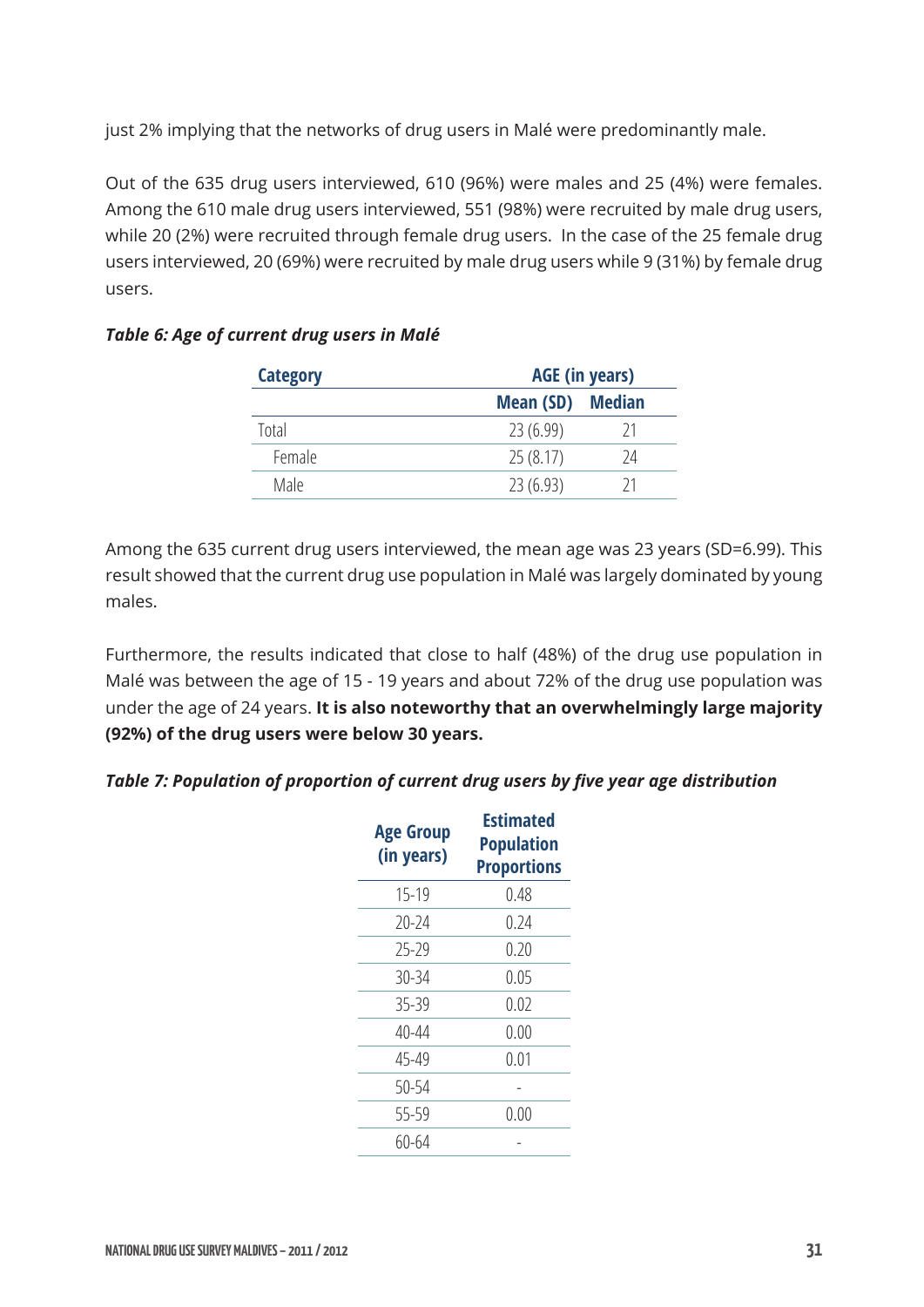## Drug Use Pattern among drug users in Malé

Figure 3 show that among all current drug users a large majority - 71% - used cannabinoids. Alcohol and opioids (other than opioid pharmaceuticals) were used by 47% and 40% of current drug users, respectively. About one in four current drug users in Malé used cannabinoids / herbs / marijuana.



![](_page_40_Figure_3.jpeg)

 Note: Since many drug users reported use of more than one drug, any attempt to add these numbers to derive total number of drug users would be incorrect. The estimated number of drug users in Malé stands at 4,342 (see below).

Figure 4 below shows the common drug use patterns among the current users in Malé. This data indicated that 66% of the current drug users were poly drug users while 34% reported as using a single type of drug. About 27% drug users used any two types of drugs and 17% used any of the 3 drugs.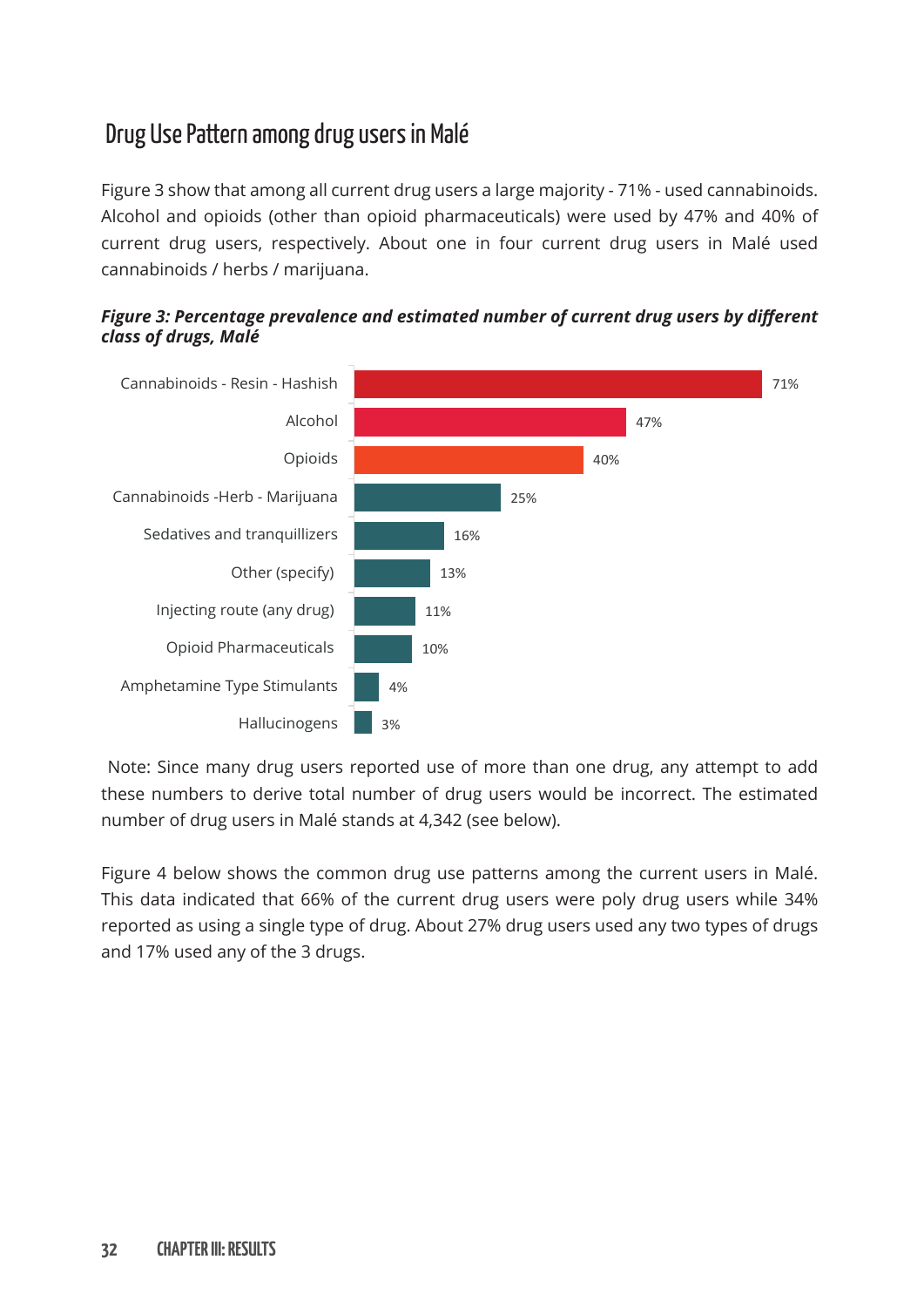![](_page_41_Figure_0.jpeg)

*Figure 4: Common drug use patterns among current drug users, Malé*

## Prevalence and Estimates

Basically five main questions were used in the estimation of drug users namely; whether they had experienced any of the following in past one year: (a) admitted to **Journey**, (b) **Arrested** by Police, (c) Served a **sentence at Jail**, (d) admitted to **DRC (Rehab)** and (e) went through **Detoxification**. The proportions of drug users reporting "yes" to these questions are shown in the Table 8 below. Also presented in the table are the corresponding data on number of drug users registered for these services. These corresponding figures were multiplied in order to arrive at the estimated number of drug users in Malé using these different data sources.

| <b>Source</b>                       | <b>Number of Drug</b><br><b>Users actually</b><br>admitted in 12<br>months | <b>RDS:% estimates</b><br>of Drug Users<br>reporting having<br>been admitted to<br>these services | <b>Estimated No. Of</b><br>current Drug Users |  |  |
|-------------------------------------|----------------------------------------------------------------------------|---------------------------------------------------------------------------------------------------|-----------------------------------------------|--|--|
| 1. Journey                          | 187                                                                        | 0.028                                                                                             | 6,679                                         |  |  |
| 2. MPS (Police Arrests)             | 670                                                                        | 0.203                                                                                             | 3,300                                         |  |  |
| 3. DPRS (Served a sentence at Jail) | 213                                                                        | 0.086                                                                                             | 2,477                                         |  |  |
| 4. DRC (Rehab)                      | 165                                                                        | 0.038                                                                                             | 4,342                                         |  |  |
| 5. Detoxification                   | 175                                                                        | 0.028                                                                                             | 6,250                                         |  |  |

#### *Table 8: Estimated number of current drug users, Malé*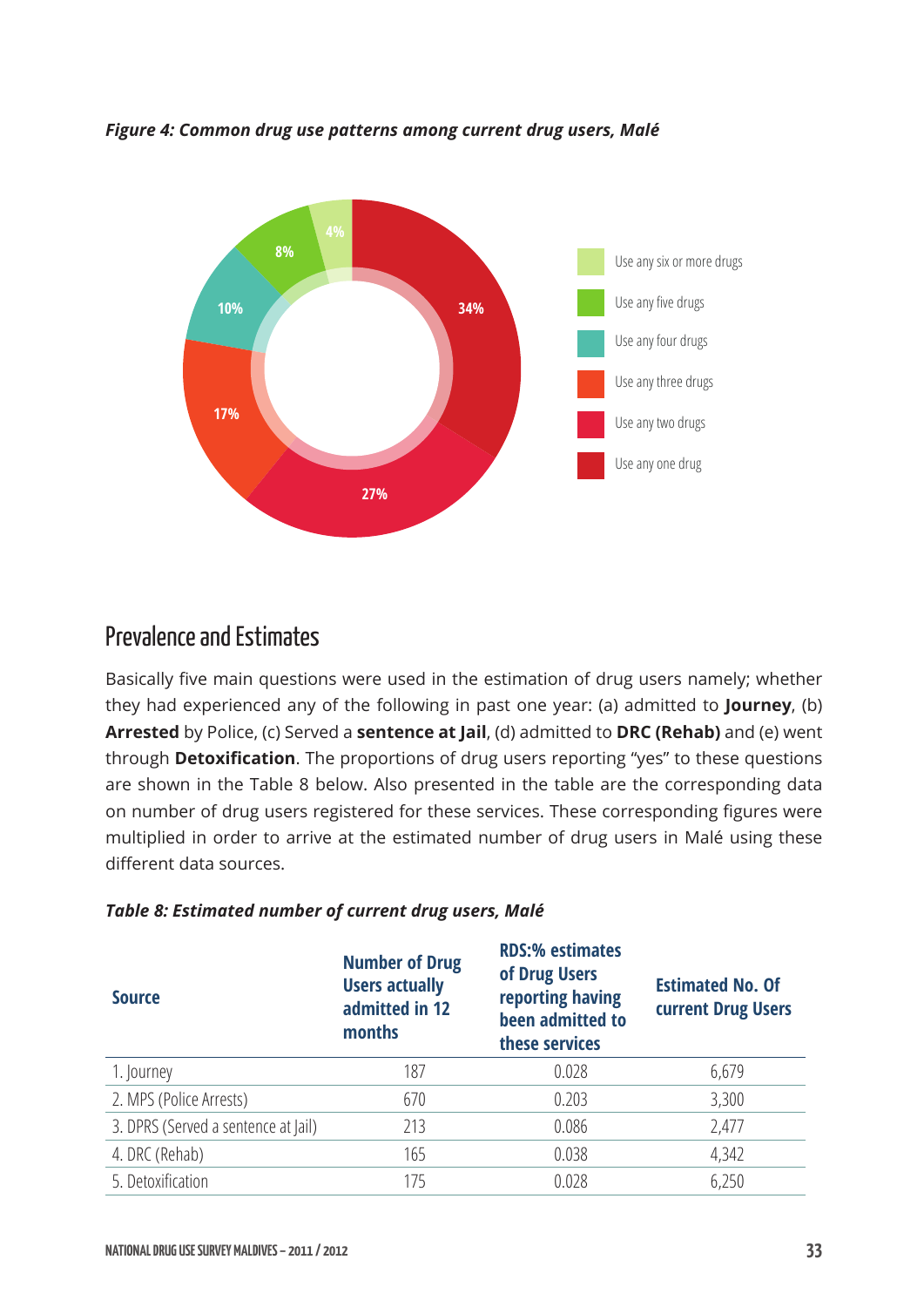However, not all these data sources were equally reliable and consistent. Out of all the data sources, the data from DRC (Rehab) appeared to be most suitable to be used as a multiplier since (a) it was most specifically related to drug users and (b) was also maintained more rigorously as compared to other sources of the data.

| <b>Estimated Number of Current Drug Users</b> | 4,342  |
|-----------------------------------------------|--------|
| Malé Population (15-64 years)                 | 65.436 |
| Malé - Prevalence (%)                         | 6.64   |

#### *Table 9: Number of current drug users and prevalence, Malé*

By using the secondary data provided by DRC (rehab) and the information collected by RDS, it was estimated that a total 4,342 current drug users were in Malé. The prevalence estimated in Malé was 6.64%. This prevalence figure was derived using the 15 - 64 age group population projection of 2012 (65,436) for Malé. **The prevalence estimate implied that, if 100 people between 15 - 64 years of age in Malé were randomly selected it was likely that about seven of them will be current drug users.**

#### *Figure 5: Sample description, Malé*

![](_page_42_Figure_5.jpeg)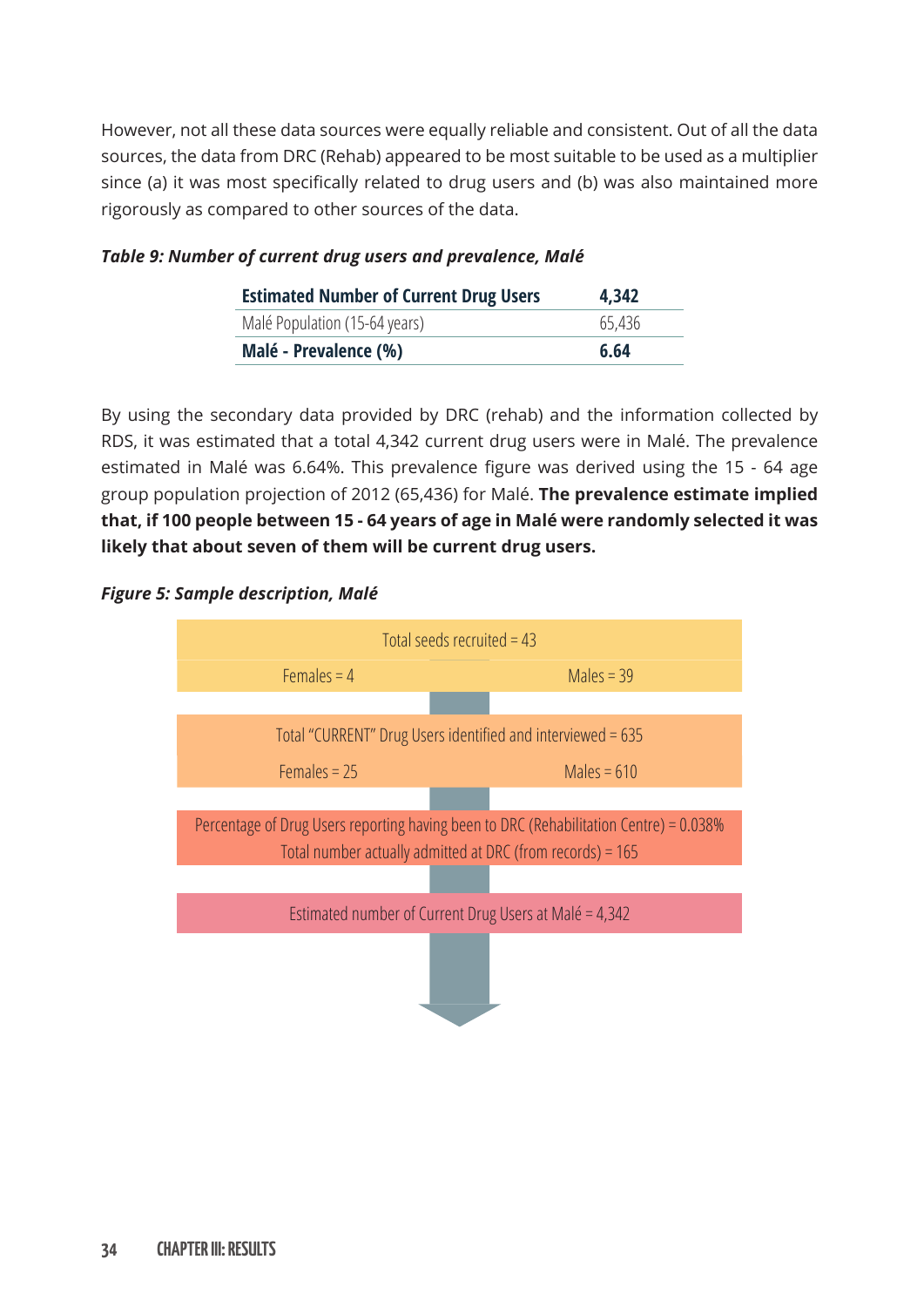# III. Prevalence and Estimated Drug Users in the Maldives

The results of this study showed that there were 7,496 current drug users (3,154 in the Atolls and 4,342 in Malé) aged between 15 to 64 years in the country. The distribution of drug users by type of drug class represented in the following table was based on the ratios of individual drug categories, generated from household survey in the Atolls and RDS in Malé. It appeared that in Malé, about 71% (estimated number is = 3,070) of the drug use population used Cannabinoids - Resin - Hashish followed by 47% Alcohol and 40% Opioids (non-pharmaceuticals). Similarly, in the Atolls about 50% (estimated number is = 1,566) of the drug use population used Cannabinoids - Resin - Hashish followed by 39%Opioids (nonpharmaceuticals) and 38% use Alcohol.

| <b>CLASS</b>                   | <b>Atolls</b> | <b>Malé</b> | <b>Total</b> |
|--------------------------------|---------------|-------------|--------------|
| Alcohol                        | 1197          | 2045        | 3242         |
| Cannabinoids -Herb - Marijuana | 890           | 1103        | 1993         |
| Cannabinoids - Resin - Hashish | 1566          | 3070        | 4636         |
| Opioids                        | 1228          | 1724        | 2952         |
| Opioid Pharmaceuticals         | 107           | 439         | 546          |
| Cocaine                        | 31            | 61          | 92           |
| Amphetamine Type Stimulants    | 31            | 191         | 222          |
| Hallucinogens                  | 31            | 135         | 166          |
| Other (specify)                | 460           | 573         | 1033         |
| Injecting route (any drug)     | 230           | 460         | 690          |
|                                |               |             |              |

#### *Table 10: Estimated Number of Current Drug Users by classes of drugs*

The estimated prevalence for Malé and Atolls were 6.64% and 2.02% respectively. Due to the use of different methodologies in estimating prevalence in different localities, estimating a single prevalence figure for the whole country was not possible.

The average age of a current drug user in the Atolls was 3 years older than Malé; 26 versus 23 years. However, when age distribution was analyzed with 5 year age groups, both Malé and Atolls showed similar trends and younger age groups were predominant among the current drug users.

The most prevalent drug in both Malé and Atolls was Cannabinoids which was a of type Resin or Hashish. Opioids other than pharmaceuticals was found to be the second most common type of drug used in the Atolls, followed by alcohol. However, in Malé, alcohol was the second most prevalent drug followed by Opioids other than pharmaceuticals.

This study also showed that a large proportion of the drug using community used more than two or more drugs (poly drug users) within the last one year.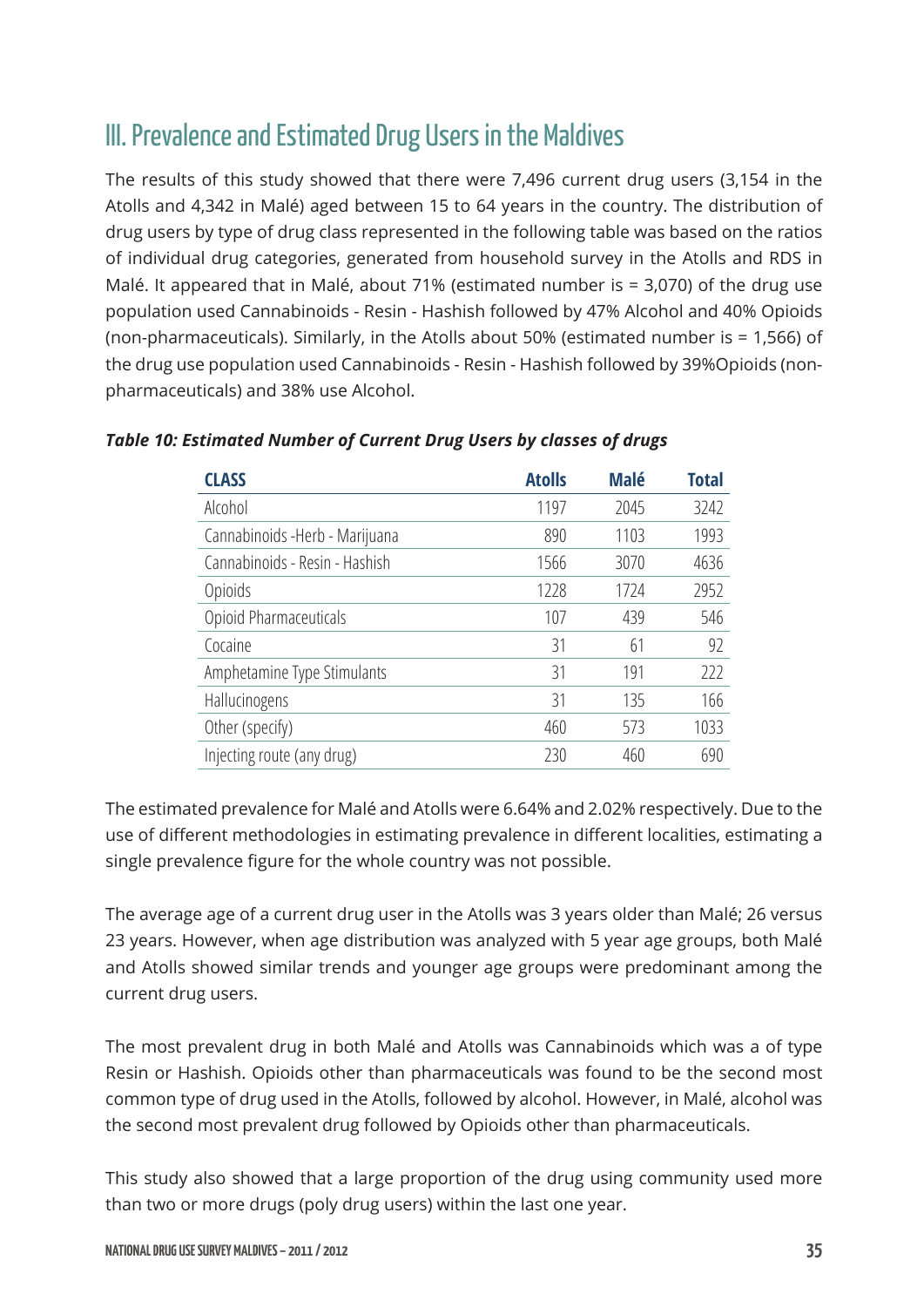# IV. Caution in Interpreting the Results

Data collected in this study should be interpreted in the right context keeping in mind the differences in the methodologies adopted in the Atolls and in Malé. This study provides baseline information to understand the drug situation in the country.

The RDS method allows for the generation of population proportions in Malé, while in the Atolls the sampling methodology allowed calculation of sample proportions.

The results of this study can be analyzed and estimates can be generated to "Ever users", "Current users" and "Recent users" for Atolls. However, for Malé it would be only possible to generate estimates for current and recent users.

One should be careful in interpreting indicators in terms of percentages, if the total denominator is significantly low (for instance, reporting data on female drug users in the survey). For the same reasons, in some cases gender comparison may not be meaningful as the survey was largely dominated by male drug users.

# B. Characteristics of Drug Users and Other Aspects Associated

## I. Sample Characteristics and Demographics

As mentioned earlier, in this survey two approaches were used. The Household Survey represented the Atoll population while RDS approach accounted for Malé population. Household survey was conducted in 39 islands visiting a total of 3,582 households of which 3,561 households were surveyed, equivalent to a response rate of 99.4%. A total of 13,714 people were eligible for the interview within these households, and a total of 10,172 were screened for the interview process. Based on the drug use parameters 297 people were eligible for detailed interviews and a total of 243 respondents (82%) claimed to have used a drug at least once in their life.

As for the RDS in Malé, a total of 60 potential seeds were identified, from whom 43 seeds were recruited for the interview process; i.e. 4 females and 39 males. Between these female recruiters, they additionally recruited 9 females and 20 males. Drug users additionally recruited by male recruiters were 12 females and 551 males. A total of 635 current drug users were interviewed in the survey.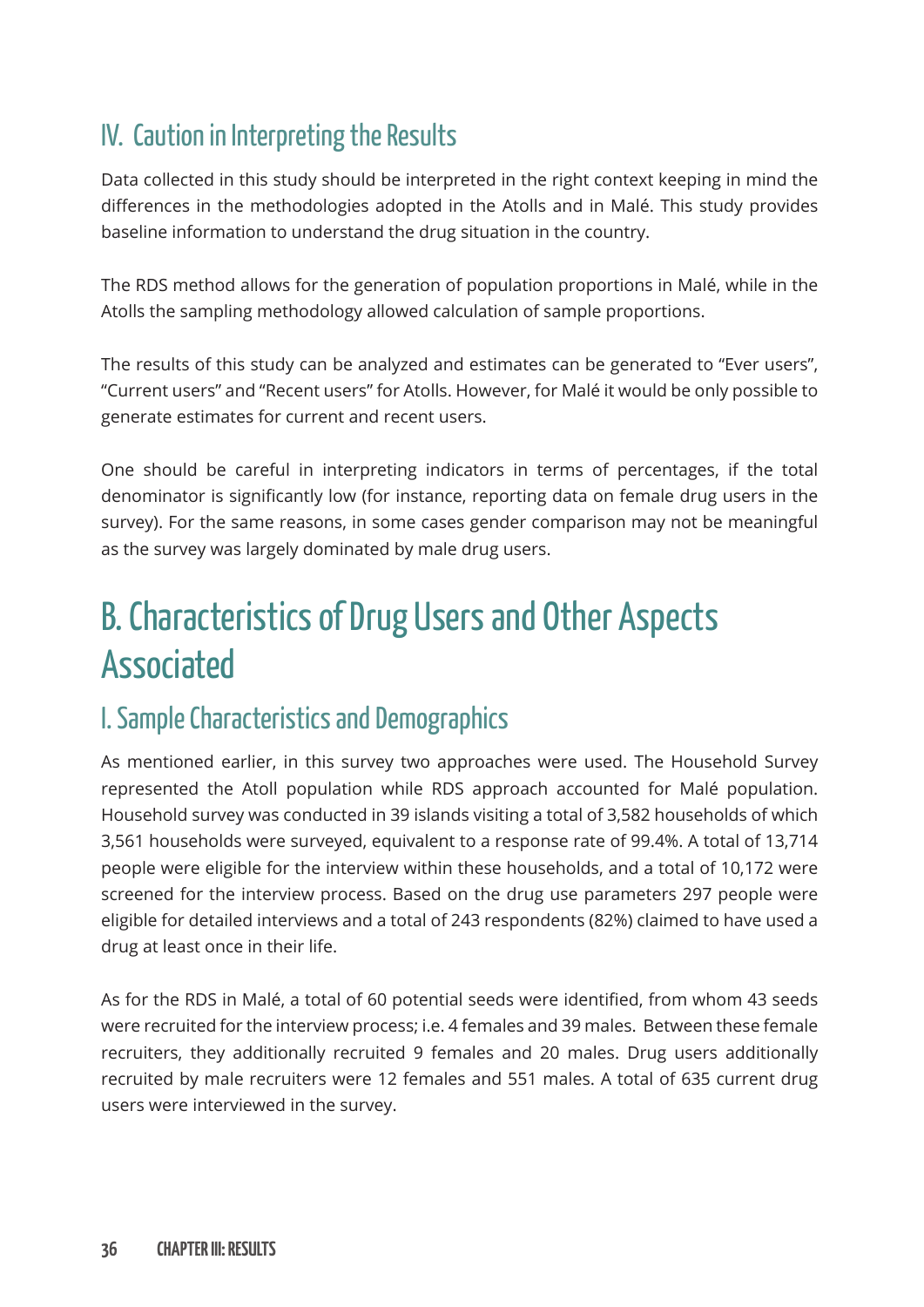![](_page_45_Figure_0.jpeg)

*Figure 6: Proportion of current drug users by locality and age group* 

Young adults aged 15-19 years accounted for the highest proportion of current drug users in Malé (see Figure 6), followed by 20-24 years age group. While the majority of the current drug users in Atolls were between the age group of 20-24 years. However, there was a remarkable difference in current drug users aged 30-34 between Malé and Atolls. In this age group, the proportion of current drug users in Malé was about 2% while in Atolls it was more than doubled with 8%. While in both the sampling localities - Malé and Atolls, drug use was seen concentrated among younger populations, in Malé the drug users tended to be even younger compared to the Atolls.

Based on the survey results, the mean age of current drug users in Malé, was 23 years compared to 26 years in the Atolls. When gender wise data was compared between Malé and Atolls, it was noted that the mean age of a female was 25 years in Malé and 22 years in the Atolls. However, in the case of males, mean age of current drug users were younger in Malé (23 years) compared to 26 years in the Atolls.

## Categories of drugs used

Cannabinoids - Resin - Hashish was the drug most commonly used among the current drug users in both Malé (70%) and Atolls (68%), followed by alcohol (Malé (47%), Atolls (51%)) and opioids (Malé (40%), Atolls (52%)) (Figure 7). Current opioid pharmaceuticals users were almost twice as high in Malé compared to the Atolls (10% and 5% respectively). Sedatives and tranquillizers also showed a similar pattern wherein Malé the use is 12% compared to 6% in Atolls. Among current drug users cocaine and hallucinogens users was negligible.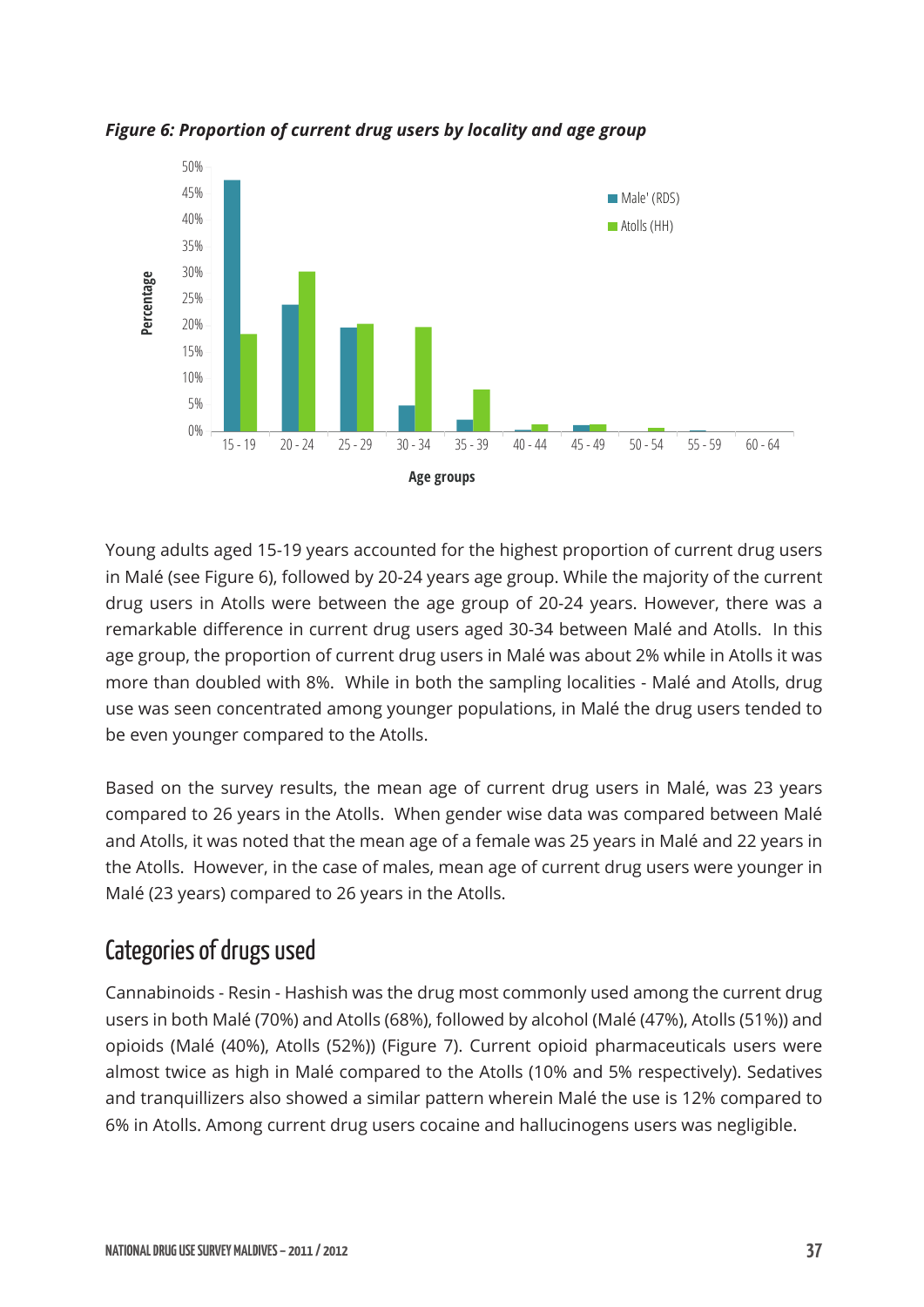![](_page_46_Figure_0.jpeg)

*Figure 7: Percentage of drug users by drug types among Current drug users* 

# II. Socio-Economic Status

Analysis based on the drug users showed that education status of the general population and drug user population was not much different. A large proportion of the drug users as well as the general population had completed their secondary level.

Among current drug users, majority of the population was unmarried, in both Malé (78%) and Atolls (63%). This may be due to the fact that a large proportion of drug users are below the age of 29 years.

![](_page_46_Figure_5.jpeg)

*Figure 8: Employment status among the current drug users by locality* 

Among current drug users in Malé, only 42% were employed, while in the Atolls drug users 'not employed' was higher by a slight margin.

Other community, social and personal services industry shared the highest proportion of employment of the current drug user population in Male'(16%) (Refer to Figure 9), while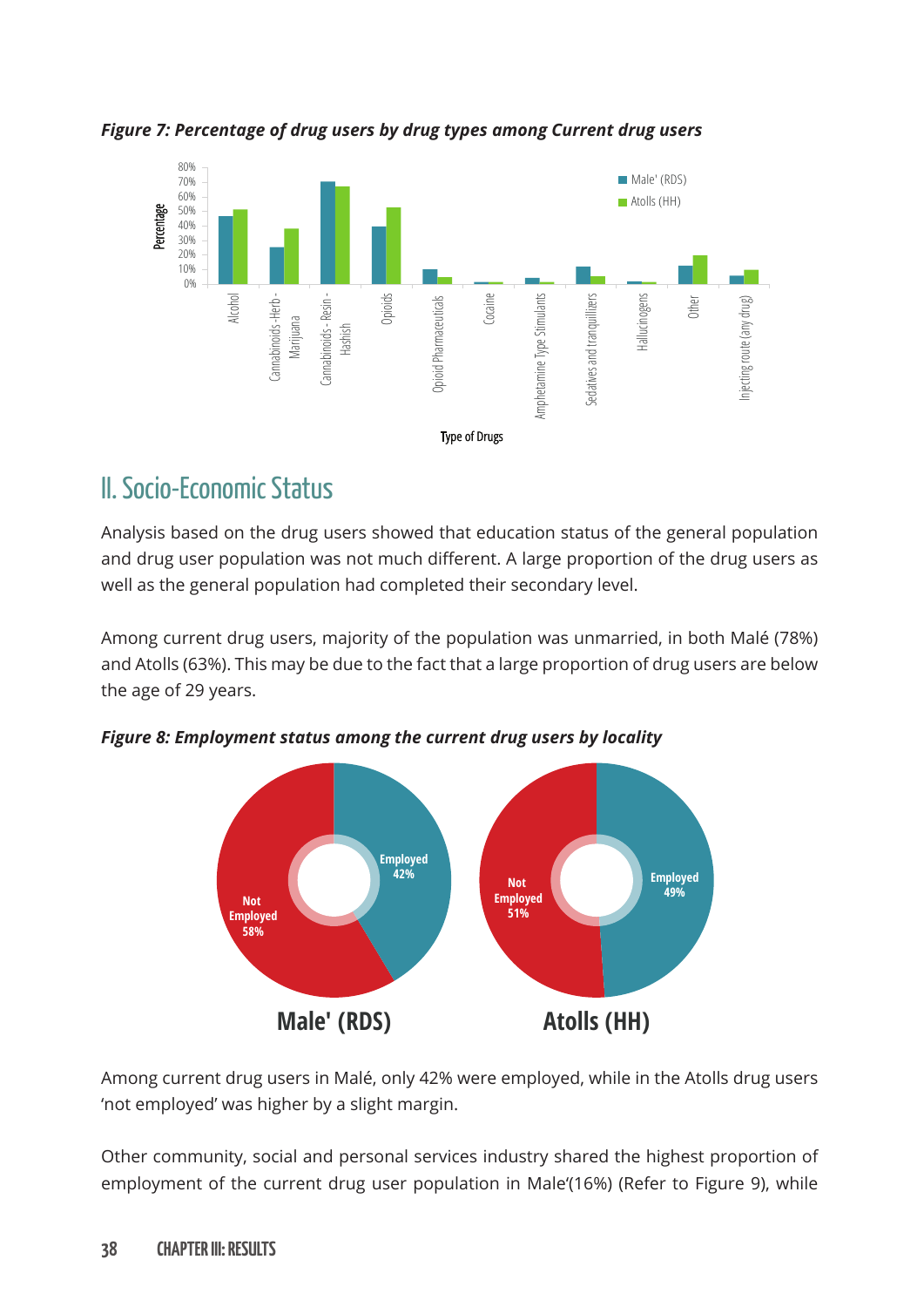in Atolls, 28 percent of the current drug users work in the fisheries industry. The industry with the second highest proportion of current drug users employed in the Atolls was the construction industry. Almost 16 percent of the current drug users in both Malé and Atolls work in the Hotels and Restaurants Industry which includes resorts sector.

![](_page_47_Figure_1.jpeg)

*Figure 9: Share of employment by industry and locality* 

![](_page_47_Figure_3.jpeg)

![](_page_47_Figure_4.jpeg)

As observed in figure 10, in Malé as well as in Atolls, the majority of the respondents stated lack of employment opportunities in the island as the main reason for not being employed.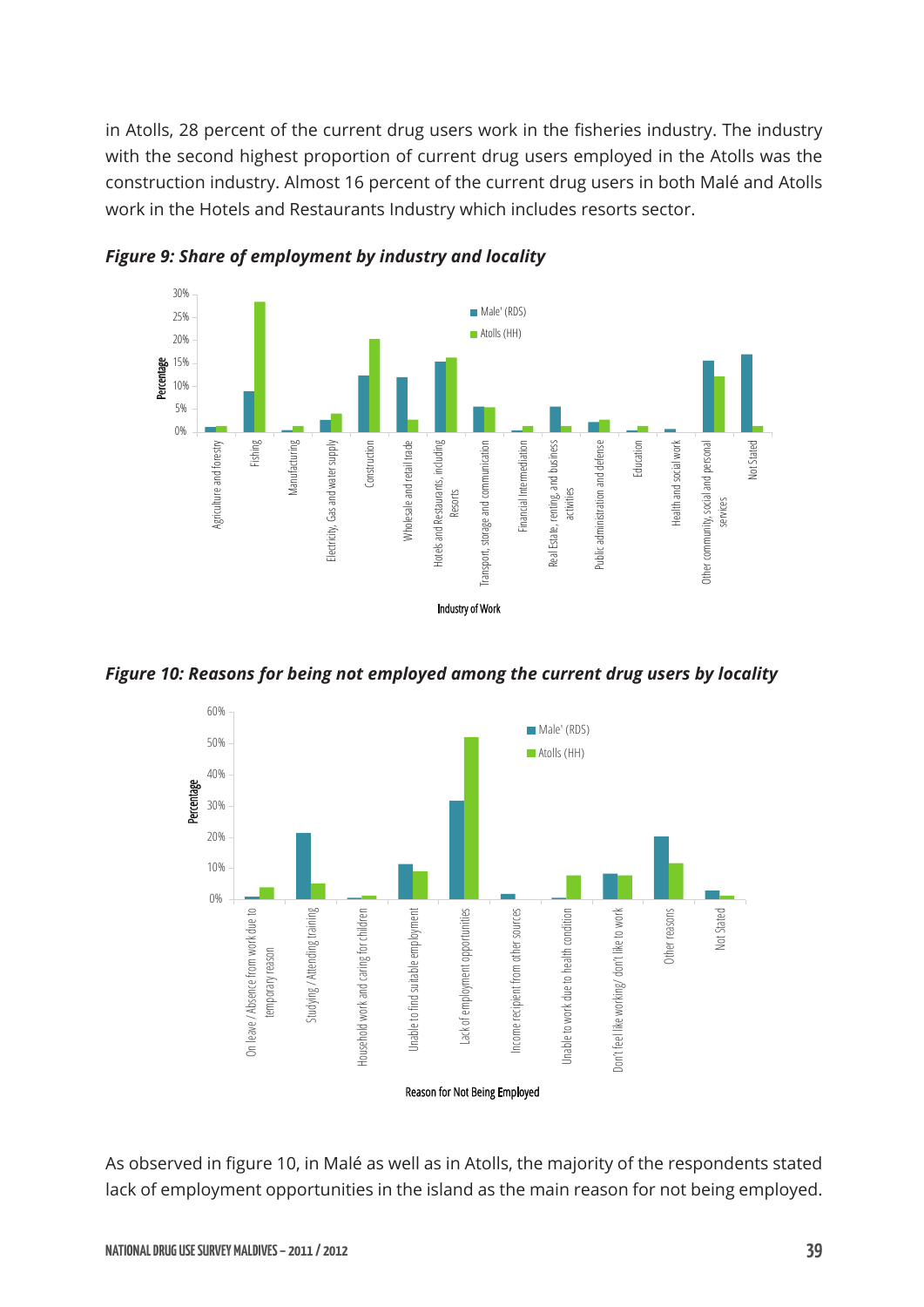The reason that followed in the case of Malé was "being engaged in study or attending training" while in the Atolls it was "due to some other reason" (refer to figure 10).

# III. Drug Use Pattern

The drugs mostly used by people aged 15 - 64 years were Cannabinoids and Alcohol. Table 11 presents percentages of the population aged 15 - 64 years who used each of 9 categories of drugs within three time frequencies; ever used (i.e. if the substance had ever been used), current used (if they used during the 12 months preceding the interview date) and recent used (if the substance was used during the 30 days preceding the interview date).

*Table 11: Percentage number of drugs users in their life time, the past year and the past month by locality*

|                                       |                                              | Malé (RDS)                                  |                                                        |                                              | <b>Atolls (HH)</b>                          |                                                  |
|---------------------------------------|----------------------------------------------|---------------------------------------------|--------------------------------------------------------|----------------------------------------------|---------------------------------------------|--------------------------------------------------|
| <b>CLASS</b>                          | <b>Ever Use</b><br>(among all<br>drug users) | <b>Current Use</b><br>(among<br>ever users) | <b>Recent</b><br><b>Use(among</b><br>current<br>users) | <b>Ever Use</b><br>(among all<br>drug users) | <b>Current Use</b><br>(among<br>ever users) | <b>Recent Use</b><br>(among<br>current<br>users) |
| Alcohol                               | 59%                                          | 82%                                         | 75%                                                    | 71%                                          | 45%                                         | 65%                                              |
| Cannabinoids                          | 77%                                          | 95%                                         | 82%                                                    | 75%                                          | 64%                                         | 77%                                              |
| Opioids                               | 46%                                          | 95%                                         | 91%                                                    | 66%                                          | 53%                                         | 80%                                              |
| Cocaine                               | 2%                                           | 41%                                         |                                                        | 2%                                           | 40%                                         | 100%                                             |
| Amphetamine<br><b>Type Stimulants</b> | 6%                                           | 73%                                         | 64%                                                    | $2\%$                                        | 33%                                         | 100%                                             |
| Sedatives and<br>tranquillizers       | 19%                                          | 84%                                         | 77%                                                    | 18%                                          | 19%                                         | 63%                                              |
| Hallucinogens                         | 5%                                           | 72%                                         | 42%                                                    | 2%                                           | 40%                                         | 50%                                              |
| Other (specify)                       | 16%                                          | 85%                                         | 73%                                                    | 26%                                          | 47%                                         | 63%                                              |
| Injecting route<br>(any drug)         | 14%                                          | 84%                                         | 73%                                                    | 9%                                           | 71%                                         | 13%                                              |

As shown in the above table, in Malé, among the people who had used drugs, about 77% of the population had ever used cannabinoids, reflecting its status as the most commonly used drug. Out of those who had ever used cannabinoids, around 95% of the population had used cannabinoids in the past year and in the past month by more than 82% users. The second most commonly used drug was Alcohol with 59% of the population as lifetime users, and among these populations over 80% of the population who had used Alcohol in the past year and 75% of the population in the past month. After cannabinoids and Alcohol, the next most commonly used drug category was Opioids.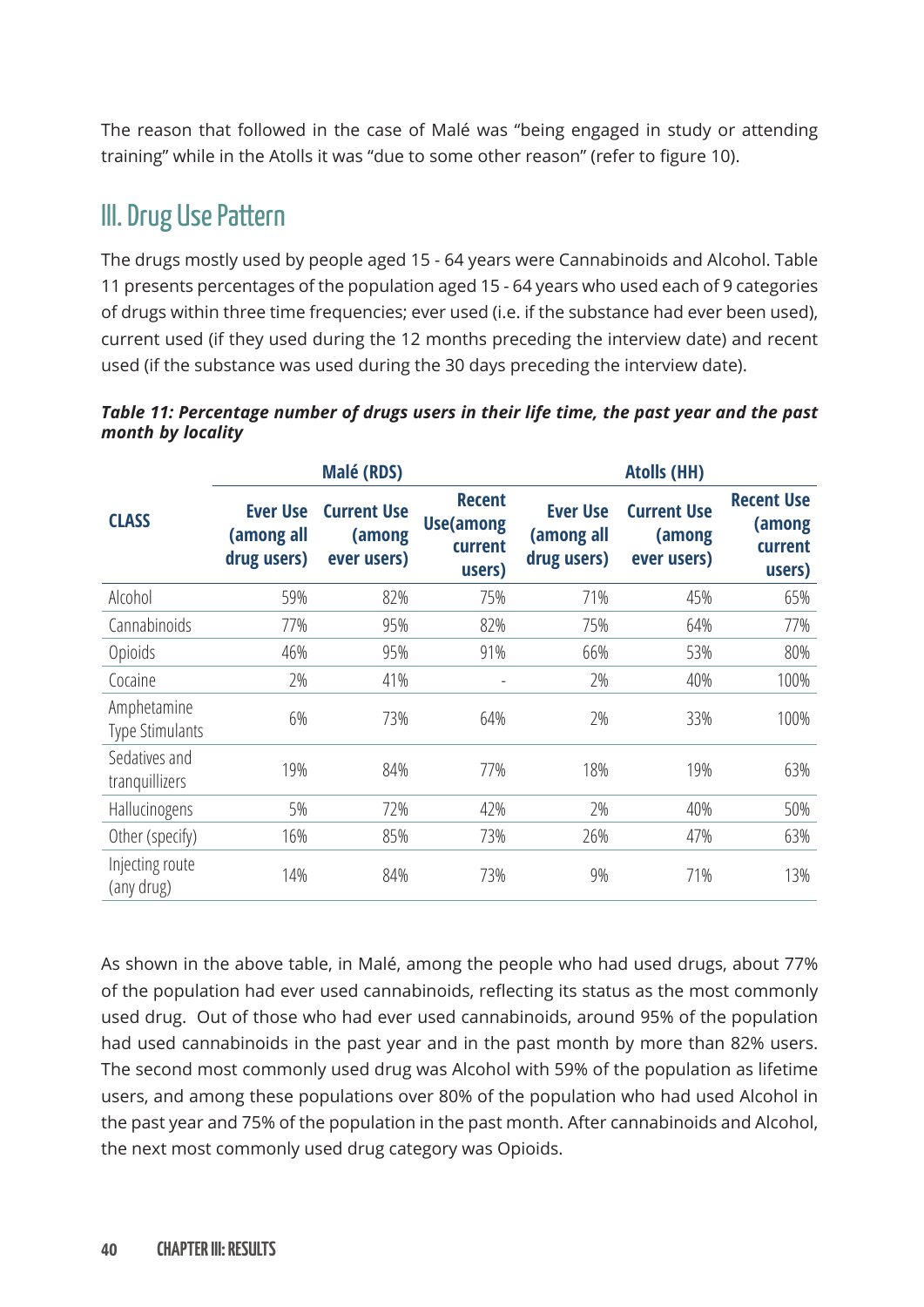Overall, the pattern of drug users among the people in Atolls aged 15 -64 years were similar to Malé, with cannabinoids and Alcohol used more commonly. However, the proportions who used diverse types of drugs were different between Malé and Atolls. The proportion of people in Atolls who had used cannabinoids in their life time was 75% (among all drug users) and among these people 64% of the people still use cannabinoids in the past year and 77% of the people used during the past month.

The proportion of people in Atolls who reported consuming alcohol in their life time was 71% (among all drug users) and currently 45% of people consume alcohol during the past year and 65% in the past month.

## Poly-drug users

Poly-drug use - a pattern that has already been observed in many drug-using populations was also found to be common in the Maldives. There are different rationales for mixing different drugs during one consumption period. Drugs, which when taken together can have cumulative or complementary effects, and also may be mixed to increase the overall psychoactive experience. Additionally, offsetting the negative effects of a drug can be another reason to take an additional substance. Finally, when the preferred drug is not available, another may be used as a substitute.

It was common among drug users to have tried a number of drugs. Table 12 shows that 66% of current drug users in Malé were poly-drug users. Similarly in Atolls, 53% of current drug users had used two or more types of drugs.

|                                       | <b>Atolls</b>     |             | Male'                                 |                   |  |
|---------------------------------------|-------------------|-------------|---------------------------------------|-------------------|--|
| <b>Number of</b><br><b>Drugs Used</b> | <b>Percentage</b> |             | <b>Number of</b><br><b>Drugs Used</b> | <b>Percentage</b> |  |
|                                       | 47%               | Any 1 drug  |                                       | 34%               |  |
|                                       | 25%               | Any 2 drugs |                                       | 27%               |  |
| 3                                     | 16%               | Any 3 drugs | 3                                     | 17%               |  |
| 4                                     | 6%                |             | 4                                     | 9%                |  |
| 5                                     | 4%                |             | 5                                     | 8%                |  |
| 6                                     | 1%                |             | 6                                     | 3%                |  |
|                                       | $1\%$             |             |                                       | 2%                |  |
| Total                                 | 100%              |             | Tota                                  | 100%              |  |

*Table 12: Common drug use patterns among current drug users* 

There were a large number of possible poly-drug use combinations. Table 13 provides a breakdown of poly-drug use combinations according to the drugs used in Malé.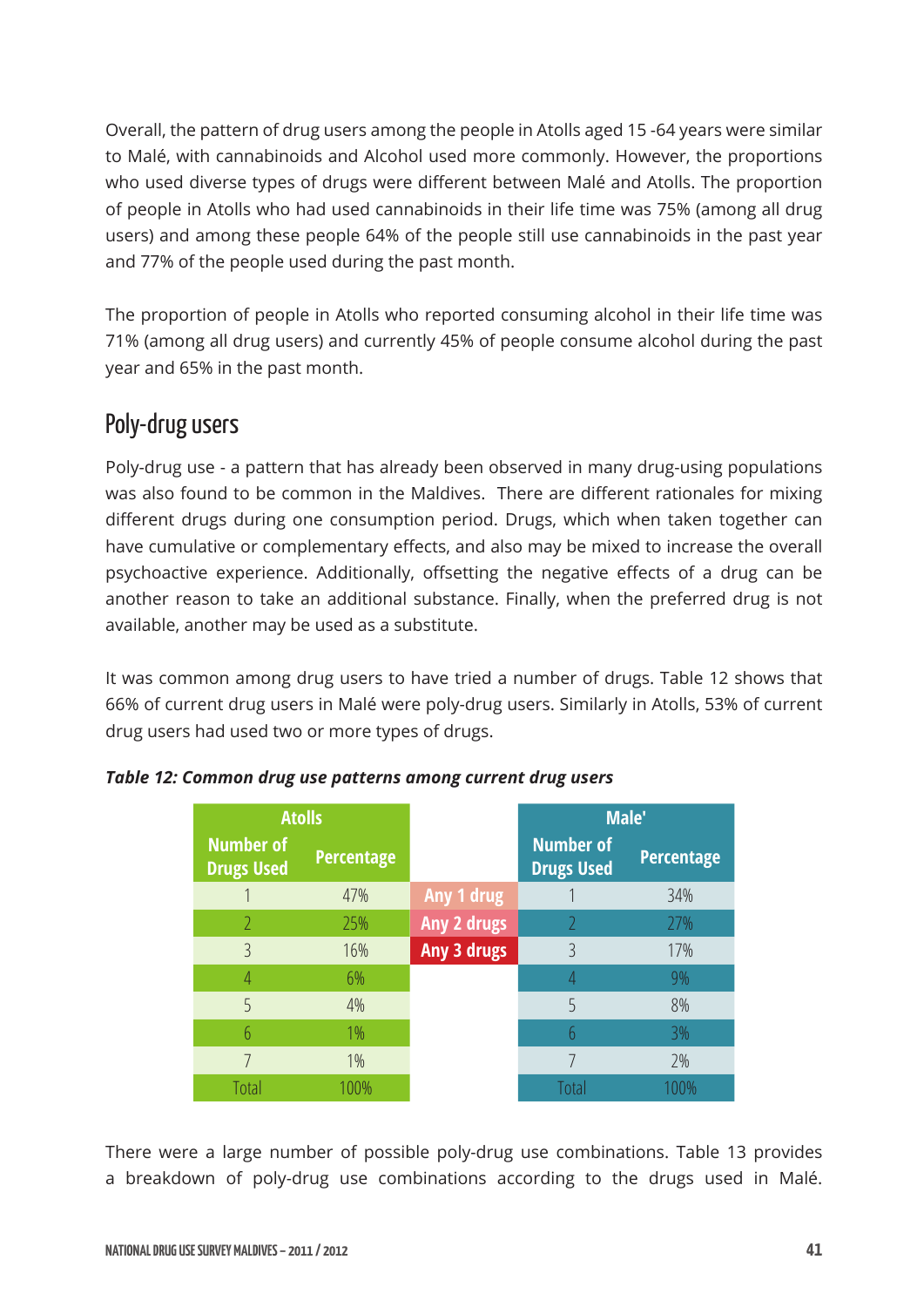Cannabinoids - Resin - Hashish was by far the most commonly recorded drug among poly drug users. The most commonly recorded poly-drug use combination was Cannabinoids - Resin - Hashish and Alcohol (n= 312) in Malé, followed by Cannabinoids - Resin - Hashish and Opioids (n=190). It was noted that most of the Alcohol drinkers used more combination of drugs compared to other type of drug users.

| <b>Drug Type</b>                              | <b>Alcohol</b> | Herb - Marijuana<br>Cannabinoids | Resin - Hashih<br>Cannabinoids | Opioids | Pharmaceuticals<br>Opioid | Cocaine        | Type Stimulants<br>Amphetamine | Sedatives and<br><b>Tranquillizers</b> | Hallucinogens | <b>Other</b> |
|-----------------------------------------------|----------------|----------------------------------|--------------------------------|---------|---------------------------|----------------|--------------------------------|----------------------------------------|---------------|--------------|
| <b>Alcohol</b>                                |                | 150                              | 312                            | 153     | 71                        | 16             | 44                             | 113                                    | 34            | 128          |
| <b>Cannabinoids - Herb</b><br>- Marijuana     | 150            |                                  | 181                            | 91      | 47                        | 10             | 36                             | 65                                     | 24            | 78           |
| <b>Cannabinoids - Resin</b><br>- Hashih       | 312            | 181                              |                                | 190     | 69                        | 14             | 41                             | 121                                    | 31            | 132          |
| <b>Opioids</b>                                | 153            | 91                               | 190                            |         | 53                        | 10             | 20                             | 86                                     | 12            | 82           |
| <b>Opioid</b><br><b>Pharmaceuticals</b>       | 71             | 47                               | 69                             | 52      |                           | $\overline{9}$ | 21                             | 48                                     | 13            | 52           |
| <b>Cocaine</b>                                | 16             | 10                               | 14                             | 10      | 9                         |                | 8                              | 9                                      | 4             | 8            |
| <b>Amphetamine Type</b><br><b>Stimulants</b>  | 44             | 36                               | 41                             | 20      | 21                        | 8              |                                | 23                                     | 22            | 28           |
| <b>Sedatives and</b><br><b>Tranquillizers</b> | 113            | 65                               | 121                            | 86      | 48                        | $\mathsf g$    | 23                             |                                        | 20            | 79           |
| <b>Hallucinogens</b>                          | 34             | 24                               | 31                             | 12      | 13                        | 4              | 22                             | 20                                     |               | 21           |
| <b>Other</b>                                  | 128            | 78                               | 132                            | 82      | 52                        | 8              | 28                             | 79                                     | 21            |              |

*Table 13: Most common combination of drug categories among current drug users, Malé*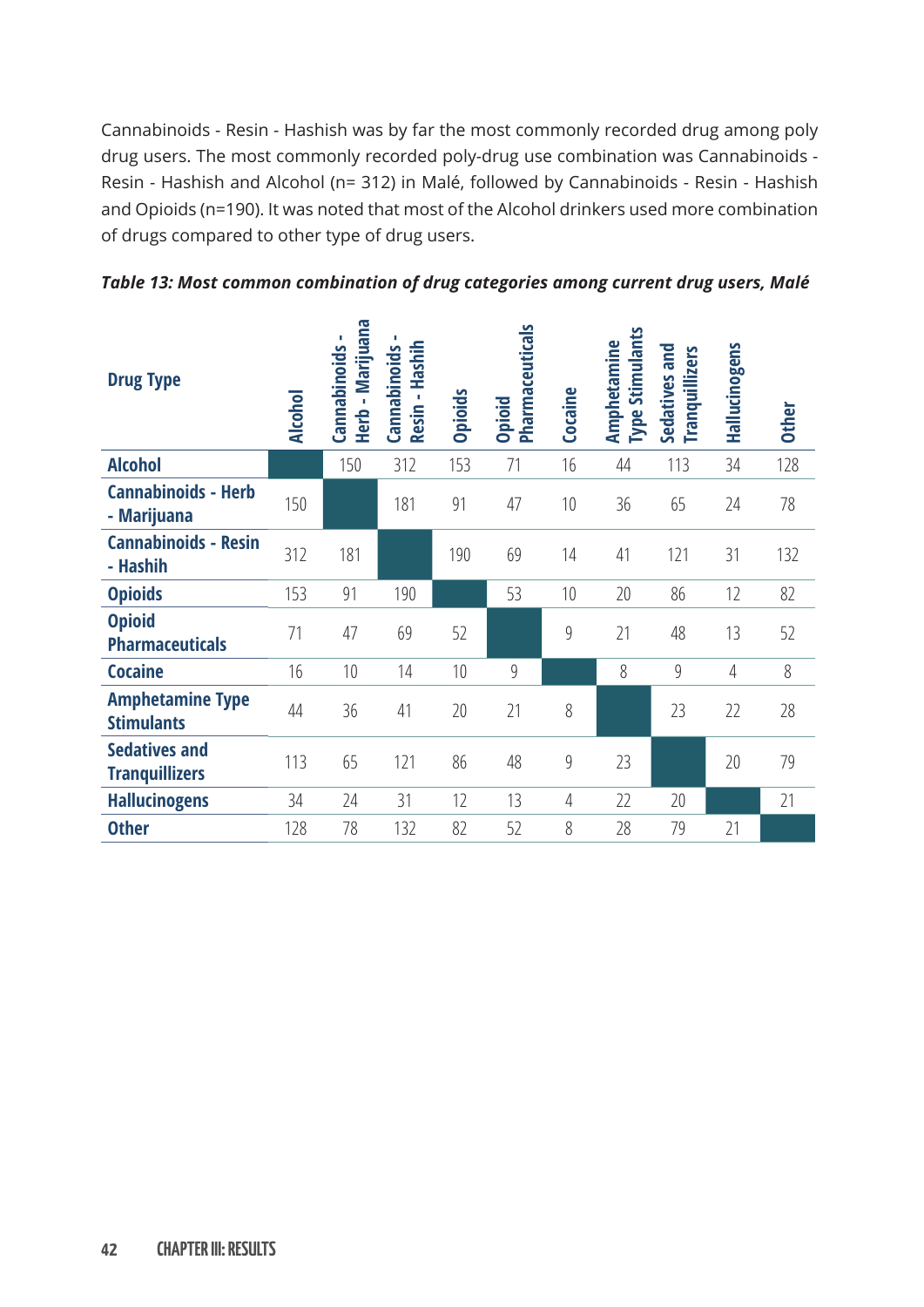| <b>Drug Type</b>                              | <b>Alcohol</b> | Herb - Marijuana<br><b>Cannabinoids</b> | Resin - Hashih<br>Cannabinoids | Opioids        | Pharmaceuticals<br>Opioid | Cocaine        | <b>Type Stimulants</b><br>Amphetamine | Sedatives and<br>Tranquillizers | Hallucinogens  | <b>Other</b>   |
|-----------------------------------------------|----------------|-----------------------------------------|--------------------------------|----------------|---------------------------|----------------|---------------------------------------|---------------------------------|----------------|----------------|
| <b>Alcohol</b>                                |                | 36                                      | 58                             | 42             | 5                         | $\overline{2}$ | $\overline{2}$                        | 8                               | $\overline{2}$ | 17             |
| <b>Cannabinoids - Herb</b><br>- Marijuana     | 36             |                                         | 43                             | 35             | 4                         |                | $\overline{2}$                        | 5                               | 1              | 14             |
| <b>Cannabinoids - Resin</b><br>- Hashih       | 58             | 43                                      |                                | 53             | 6                         | $\overline{2}$ | $\overline{2}$                        | 8                               | $\overline{2}$ | 26             |
| <b>Opioids</b>                                | 42             | 35                                      | 53                             |                | 3                         | $\overline{2}$ | 1                                     | 6                               | $\overline{2}$ | 19             |
| <b>Opioid</b><br><b>Pharmaceuticals</b>       | 5              | 4                                       | $6\phantom{.}6$                | 3              |                           | $\theta$       | 1                                     | $\overline{2}$                  | $\theta$       | $\overline{3}$ |
| <b>Cocaine</b>                                | $\overline{2}$ | $\mathbf{1}$                            | $\overline{2}$                 | $\overline{2}$ | 0                         |                |                                       | 1                               | 1              | $\overline{0}$ |
| <b>Amphetamine Type</b><br><b>Stimulants</b>  | $\overline{2}$ | $\overline{2}$                          | $\overline{2}$                 | 1              | 1                         | 1              |                                       | $\overline{2}$                  |                | 1              |
| <b>Sedatives and</b><br><b>Tranquillizers</b> | 8              | 5                                       | 8                              | 6              | $\overline{2}$            |                | $\overline{2}$                        |                                 |                | 5              |
| <b>Hallucinogens</b>                          | $\overline{2}$ |                                         | $\overline{2}$                 | $\overline{2}$ | $\theta$                  |                |                                       | 1                               |                | $\theta$       |
| <b>Other</b>                                  | 17             | 14                                      | 26                             | 19             | 3                         | $\theta$       |                                       | 5                               | $\theta$       |                |

*Table 14: Most common combination of drug categories among current drug users, Atolls* 

Table 14 presents the most common combination of drug categories used among the current drug users in Atolls. Similar to Malé, the most common combination of drugs tried was Cannabinoids - Resin - Hashish and Alcohol (n=58), followed by Cannabinoids - Resin - Hashish and Opioids (n=53). Unlike Malé, it was observed that most of the Cannabinoids - Resin - Hashish users used more combination of drugs compared to other categories of drug users (refer Table 14).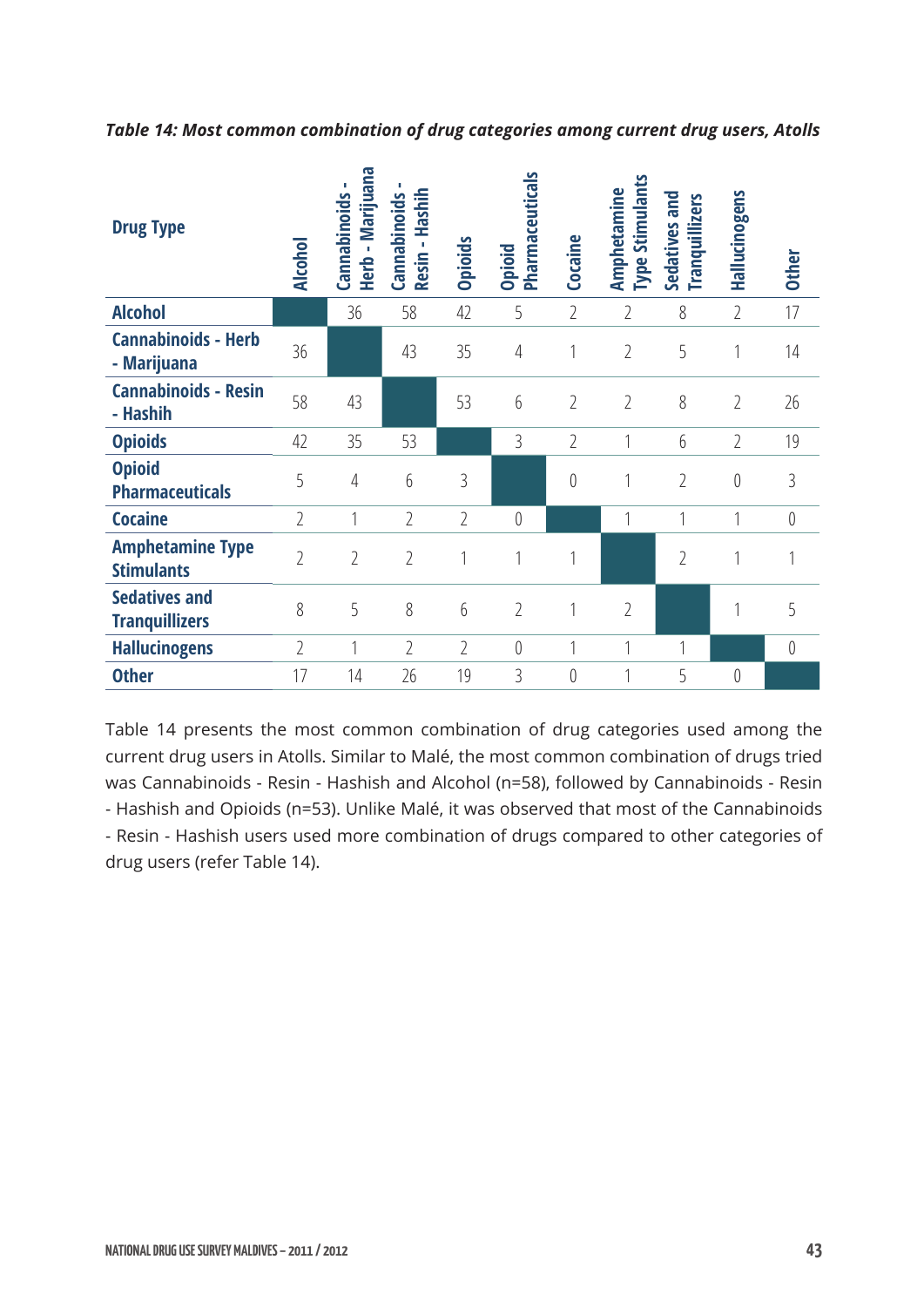## Age at initiation

## Current users

In general, people in Malé and in Atolls, between ages 15-64 years had their first experience with drugs by trying tobacco and inhalants & solvents, at a very young age of 13 and 16 years, respectively. Figure 11 illustrates age of initiation of drug use by locality showing a clear stepwise progression of drug use.

For alcohol, the mean age of initiation was 16 years in Malé and 18 years in Atolls. Among other illicit drugs, Cannabinoids - Resin - Hashish had the youngest average age of initiation, at 16 years in Malé and 18 years in Atolls, followed by Cannabinoids -Herb - Marijuana (17 years in Malé and 18 years in Atolls) and Opioids (17 years in Malé and 18 years in Atolls). Figure 11 clearly depicts that the general trend was that drug users in Malé started using drugs at an earlier age when compared to the Atolls.

![](_page_52_Figure_4.jpeg)

*Figure 11: Age of initiation of drug use among current users by locality* 

Figure 12 illustrates the frequency of drug use among recent drug users. Among the "recent drug users" in Malé aged 15-64 years, almost 99% were daily smokers, while in Atolls it was 75%. In the case of Alcohol, only 7% of the drug-using population in Malé drinks it daily while in Atolls it is 19%. On the other hand, almost 32% of the drug-using population in Malé drinks alcohol on a weekly basis, while in Atolls almost 40% of the people have a drink every 2-3 days a week. Almost 78%of drug-using population in both Malé and Atolls use opioids daily.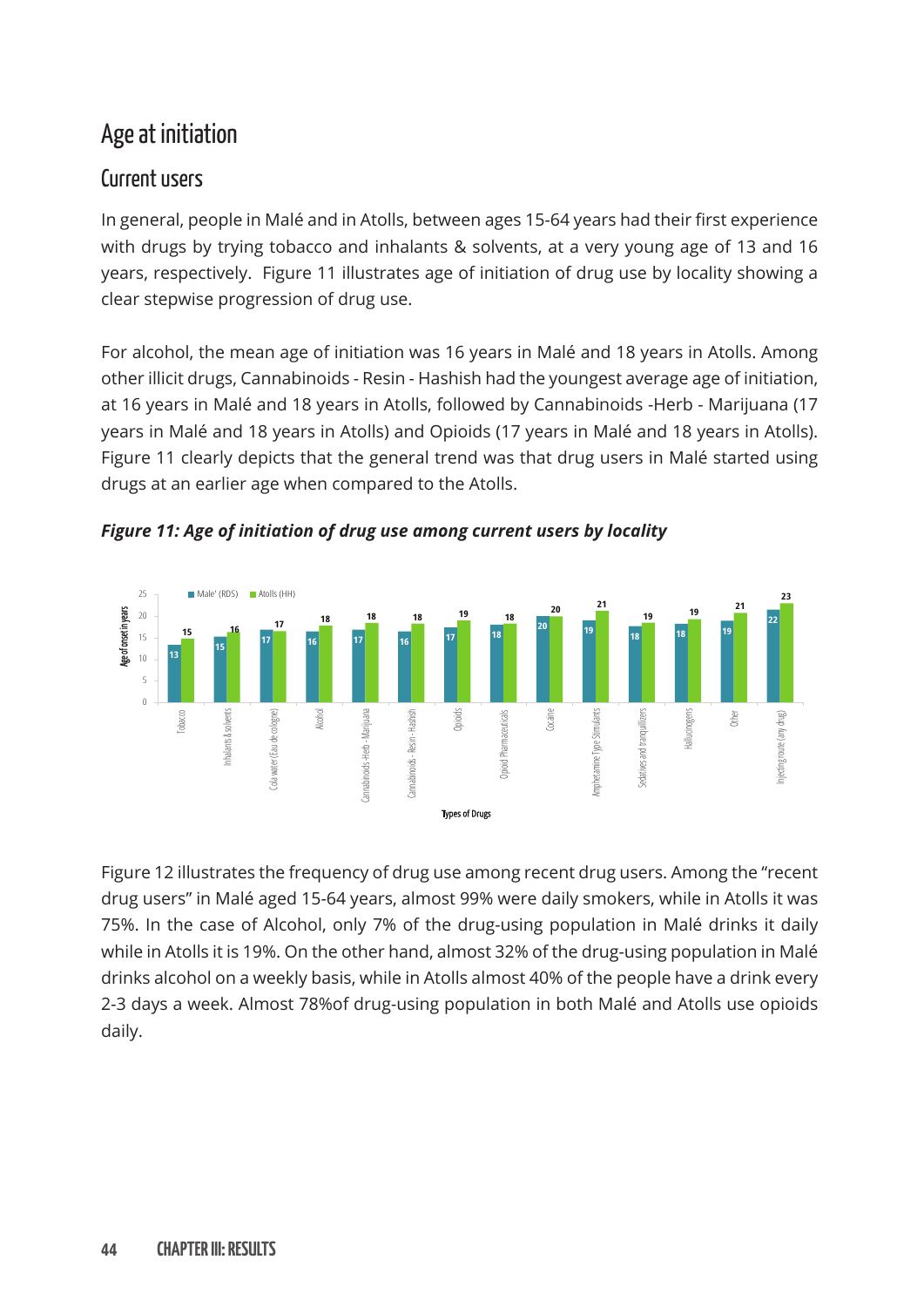*Figure 12: Frequency of drug use among the recent (last 30 days) drug users by locality* 

![](_page_53_Figure_1.jpeg)

*Figure 13: Reasons for starting drugs (all current drug users) by locality* 

![](_page_53_Figure_3.jpeg)

Almost half of the drug-using population in Malé reported that the reason for starting drugs was "for fun" while in the Atolls more than half (57%) started using drugs for "experimental purpose" and "out of curiosity". This was recorded as the second highest reason in case of drug users in Malé.

Figure 14 compare the sources from which users obtain drugs in Malé and Atolls. In Malé, almost half (75%) of the drug users reported getting drugs from dealers. The proportion of drugs obtained from friends was the second highest source for Malé. Similarly in Atolls, 74 percent of drug users obtain drugs from friends, while the second highest source of drug was recorded as from dealers.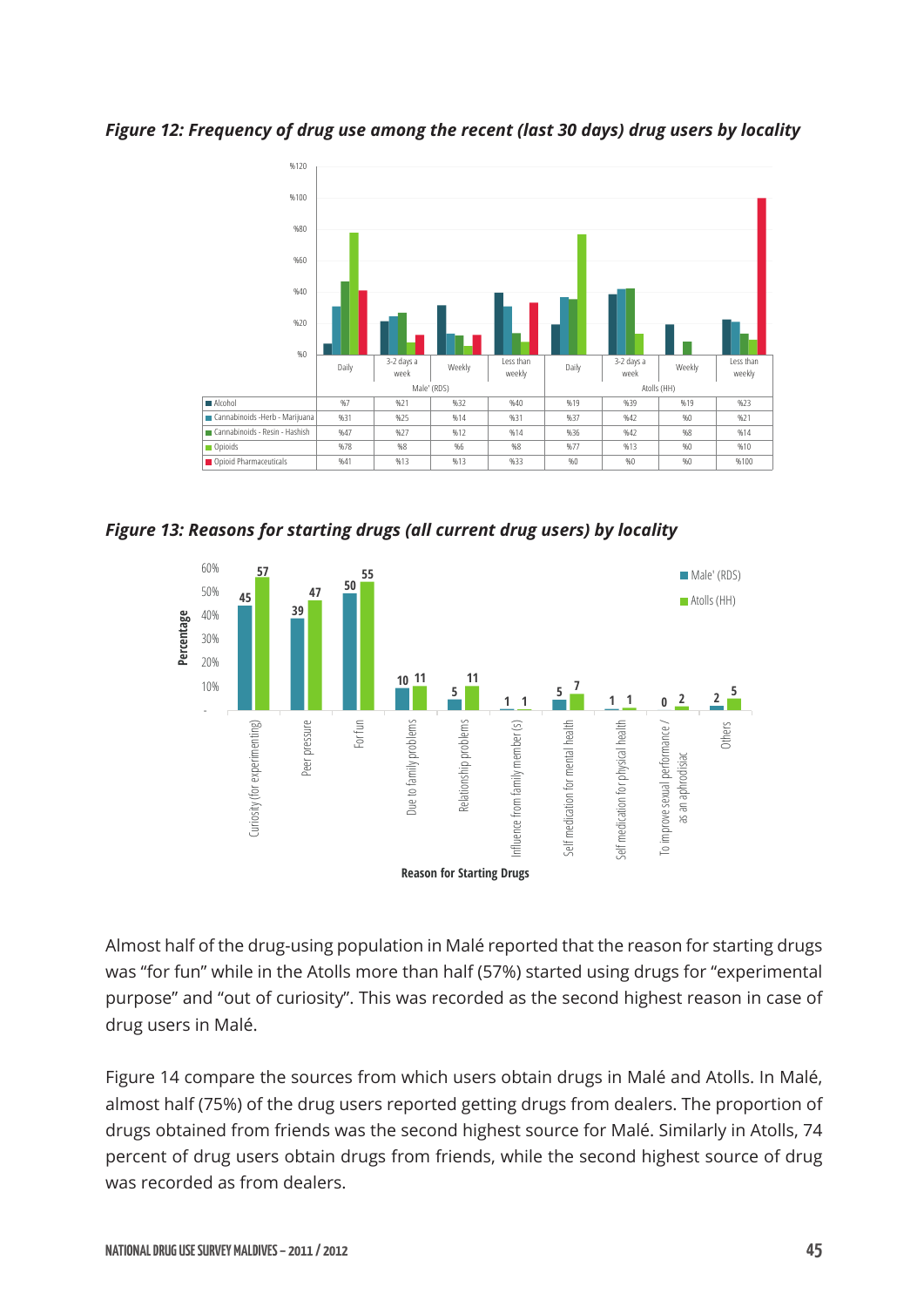![](_page_54_Figure_0.jpeg)

*Fig 14: Sources of drugs (among current drug users, ie. Past 12 months) by locality*

## IV. Consequences of Drug Use

Drug use is less about the amount of substance consumed or the frequency, and more to do with the consequences of drug abuse. Accidents, crime, domestic violence, illness, lost opportunity, and reduced productivity are direct consequences of substance abuse. Drug and alcohol use by young population often is associated with other forms of unhealthy, unproductive behaviour, including delinquency and high-risk sexual activity. Assessing economic, social and other consequences related to drug abuse is vital in taking preventive measures and understanding the economic as well as social impact to society at large. This research aspires to study the consequences of drug abuse from economic, financial, medical and social perspectives.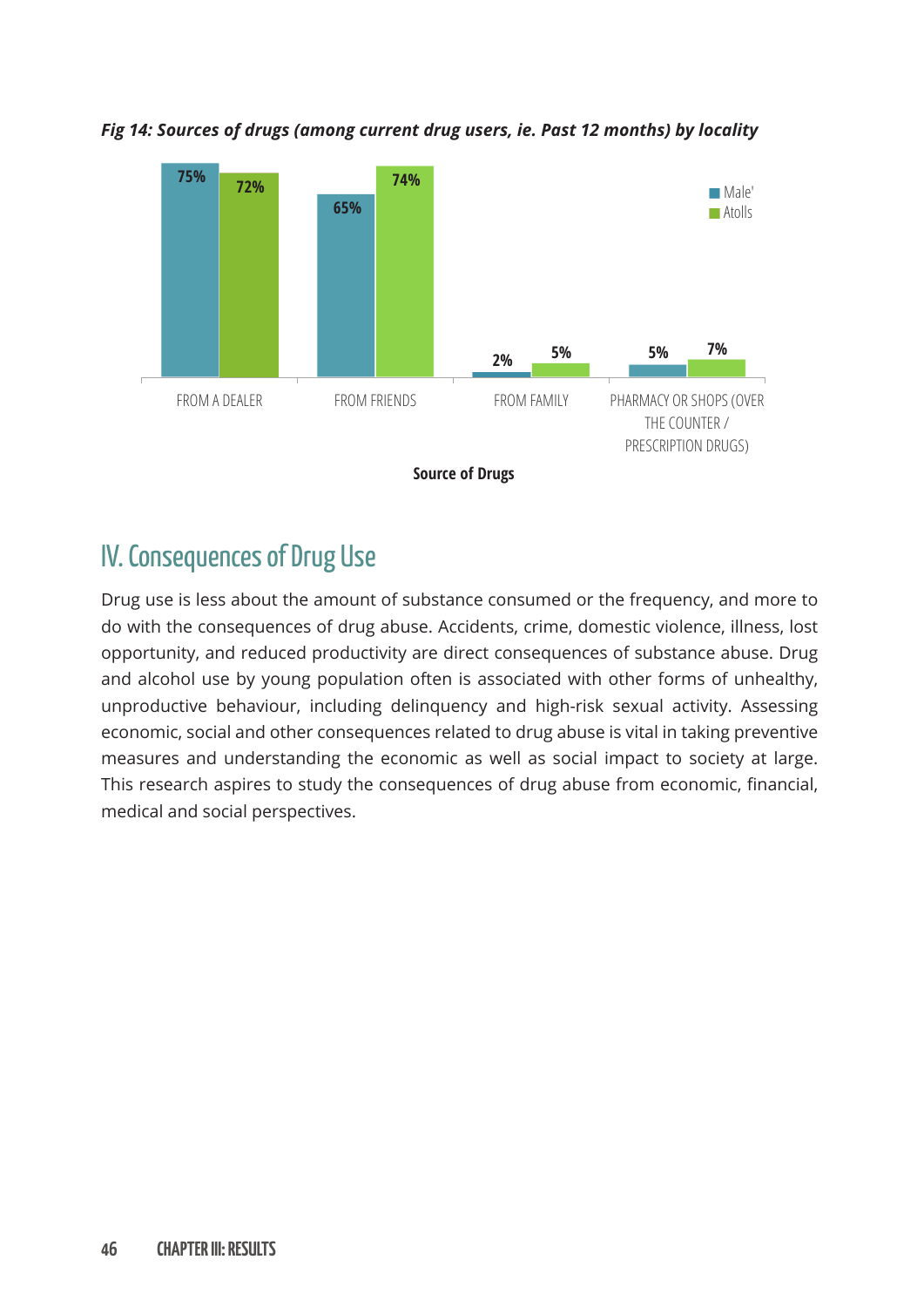## Economic Consequences

Drugs costs our society at large and households' substantial amounts in expenses, in terms of foregone income.

![](_page_55_Figure_2.jpeg)

![](_page_55_Figure_3.jpeg)

As seen in the figure 15, slightly more than a third of drug users in Malé spend more than 500 MVR on an average day on drugs while half of the users spend less than 500 MVR. A mere 13% do not spend anything. Even though the picture is not very different in the Atolls, the percentages indicate slightly less drug users in the Atolls spend more than 500 MVR.

## Occupational Consequences

Drug use erodes human capital. Drug abuse occurs most frequently among young people between 15-35 age groups (89%), with a particular concentration in the 20-24 age groups (30%). It thus includes those who have entered or who are just about to enter the workforce. Given the high unemployment rates (12%) in the Maldives (HIES, 2010), entry into the workforce is often a major problem. Consumption of illicit drugs limits chances of entering or remaining in the workforce, while frustration caused by failure to find adequate employment favours drug consumption, thus creating a vicious circle.

Out of the current drug users, about 49% in the Atolls, and 42% in Malé are currently employed, and 34% in Atolls and 48% in Malé has not encountered any problems in their work place. However, some have been facing problems in the work place as seen from the table below, the three most significant being, arriving late to work, irregular attendance and difficulty in maintaining concentration.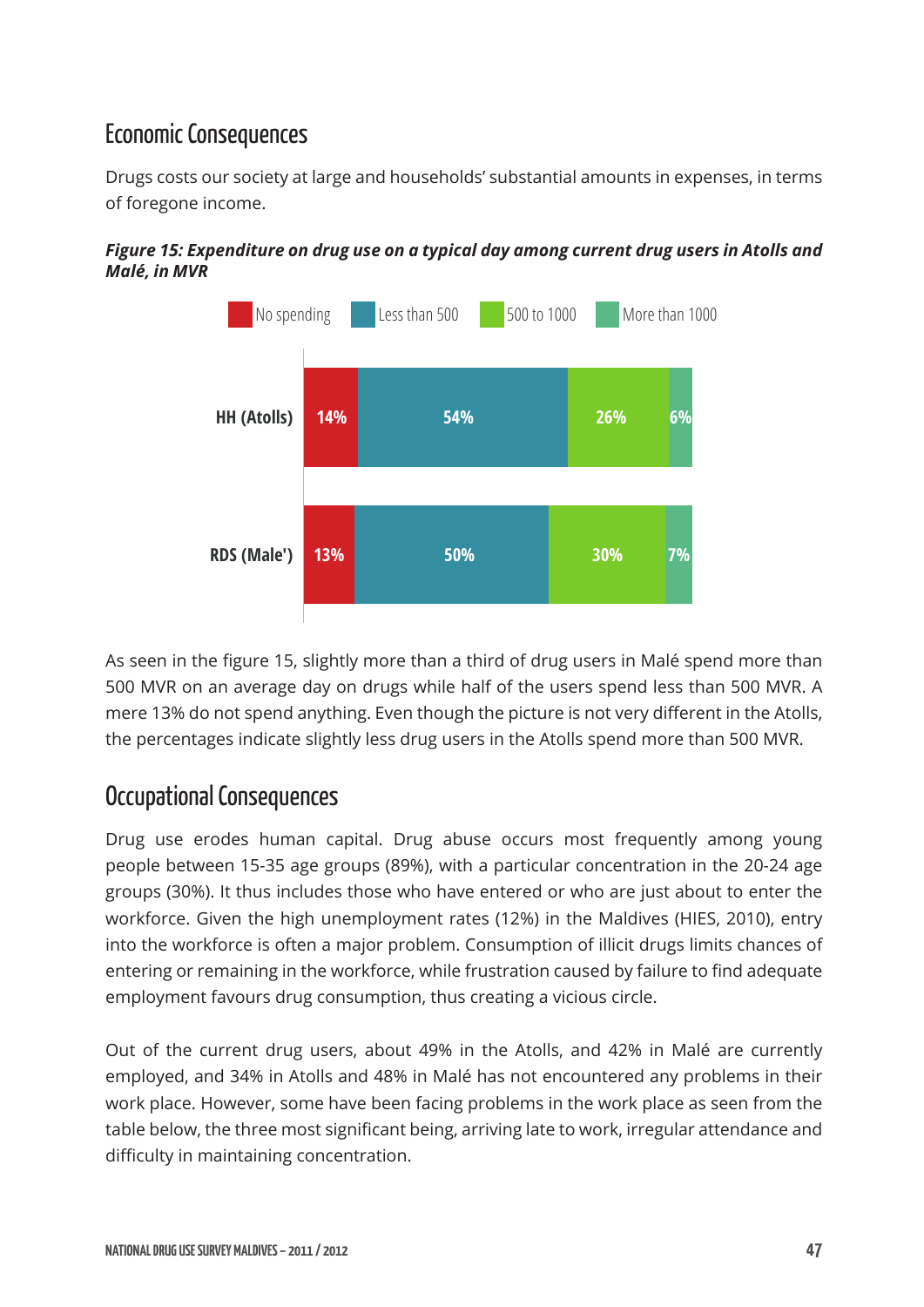| (Atolls)<br>(Malé)<br>are employed<br>$N=74$<br>$N=42$            |
|-------------------------------------------------------------------|
| Arrive late to work<br>32%<br>25%                                 |
| Irregular attendance<br>38%<br>25%                                |
| Difficult to maintain concentration<br>34%<br>29%                 |
| Unable to work as a team<br>18%<br>29%                            |
| Poor performance at work due to ill physical health<br>11%<br>19% |
| Poor performance at work due to ill mental health<br>19%<br>5%    |
| Others<br>14%<br>6%                                               |

#### *Table 15: Problems encountered at work place for current drug users who are employed*

Due to problems encountered in the workplace of above nature, 35% of current drug users in the Atolls who are now employed had to change their jobs at least once in the past one year, while 12% in Male' faced the same state of affairs.

## Health Consequences

The methodology of the survey did not permit making a formal diagnosis of Substance Use Disorders using a structured diagnostic tool. However some of the items in the questionnaires corresponded to some of the diagnostic criteria used in the formal diagnostic and classificatory systems (such as DSM IV and ICD10) or questions which are part of some screening instruments such as WHO ASSIST. These criteria included:

- 1. Tolerance: need for increased amount of the substance
- 2. Withdrawal: problems due to the cessation of, or reduction in use of a drug that has been taken repeatedly
- 3. Great deal of time is spent in activities related to drug use
- 4. Continued use despite harm
- 5. Ever tried to stop
- 6. Family/Friends expressing concern over drug use or asking to reduce/stop
- 7. Accident injury to self/others because of drugs

Out of these, all the criteria were used to indicate probable Problem Drug Use while criteria 1 to 5 were used to indicate probable dependence.

Thus using these criteria an attempt has been made to estimate the prevalence of Problem Drug Users and Likely Dependent Drug Users among current drug users of the specific drug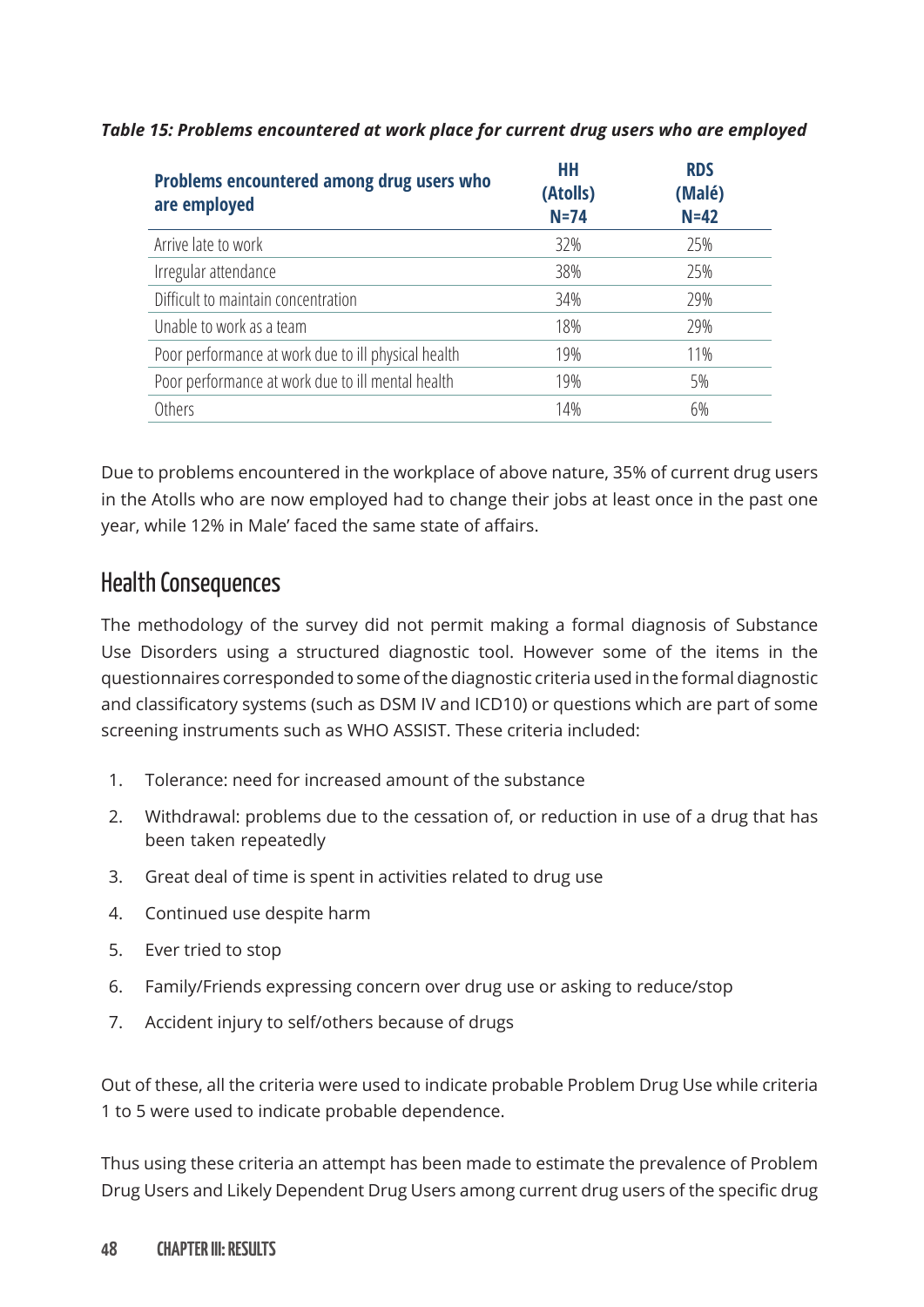categories (in figure 16A and 16B).

#### *Figure 16A: Percentage of likely dependent drug users and problem drug users, among those reporting current drug use of that specific drug, Malé (RDS)*

![](_page_57_Figure_2.jpeg)

Note: 'n' has been obtained from the diagonal in table on 'common drug combinations'. For RDS, a combined number of users for cannabinoids E1 and E2 and for opioids F1 and F2 was not possible from the table, hence both numbers have been stated here.  $n(E) = 496$ .  $n(F) = 305$ 

Among the different drug categories, opioids and cannabinoids share the highest number of problem drug users in Malé with slightly more than a third of them reported as problem drug users with same percentage recognized as likely dependent drug users.

#### *Figure 16B: Percentage of likely dependent drug users and problem drug users, among those reporting current drug use of that specific drug, Atolls (HH)*

![](_page_57_Figure_6.jpeg)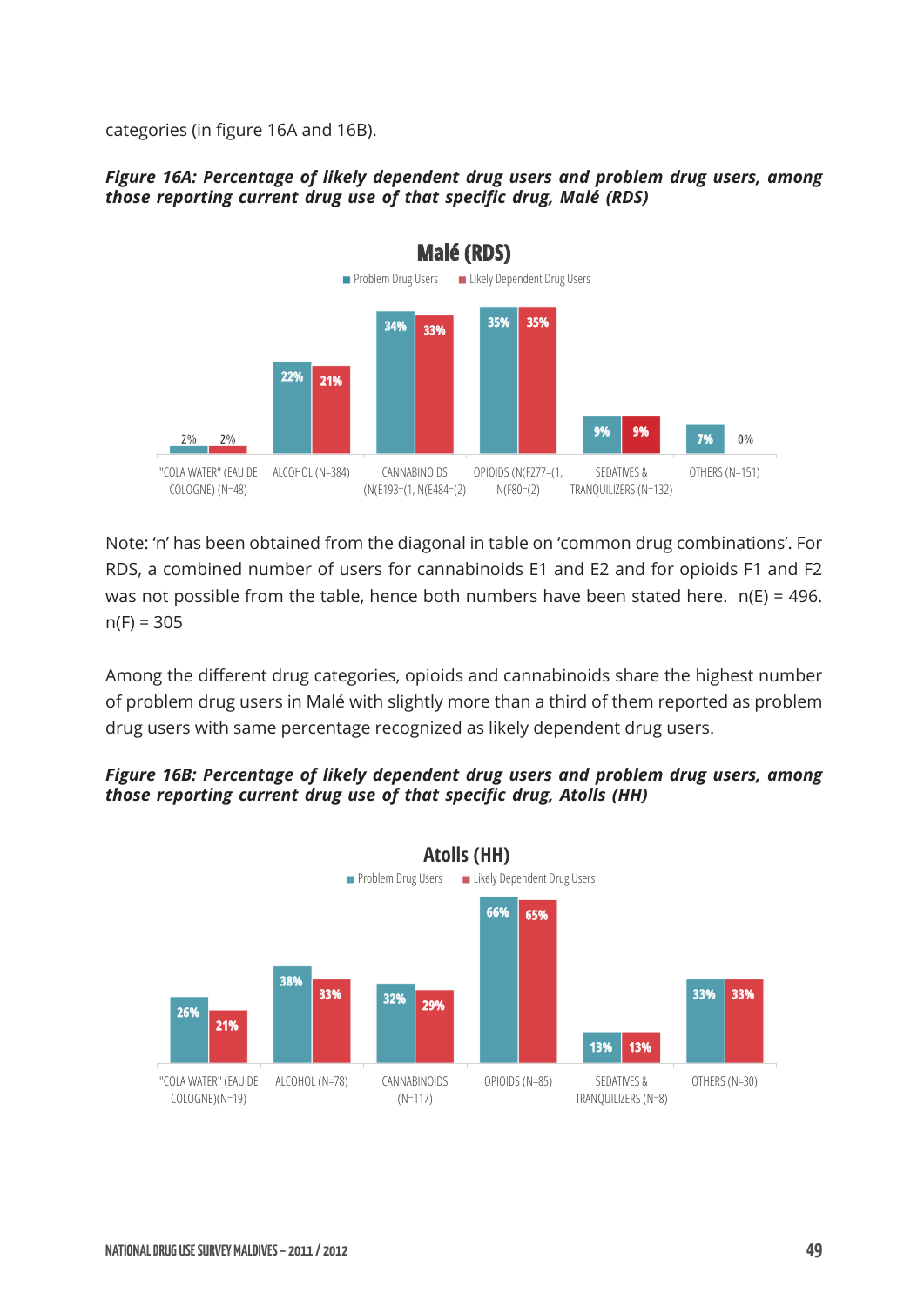In the Atolls, the highest proportion of problem drug users is seen among the Opioids users followed by among users of Alcohol and Others, (which consists of locally brewed, and mixtures of intoxicating and similar substances). As opposed to Malé, in the Atolls, almost all types of drugs have relatively similar shares of problem drug users, except for sedatives and tranquillizers and opioids.

The drug category with the highest likely dependent drug users is Opioids, with 65% of users of this drug considered as likely dependent drug users. Almost a third of drug users using Alcohol, Cannabinoids and others are identified as likely dependent drug users.

Among the current drug users, 62% in Malé and 59% in the Atolls reported weight loss as a medical problem they endure while 6% in Malé and 16% in the Atolls reported of being drug overdosed.

As seen in the table 16; a large proportion of the current drug users were aware of HIV and informed about the phenomena, however not many was informed or had undergone any testing or vaccinations against Hepatitis B, Hepatitis C or Tuberculosis (TB).

| <b>Percentage of Current Drug Users</b>             | <b>HH (Atolls)</b> | <b>RDS (Malé)</b> |
|-----------------------------------------------------|--------------------|-------------------|
| Who has HEARD about HIV                             | 94% (N=152)        | 87% (N=635)       |
| Who is INFORMED about HIV                           | 88% (N=152)        | 81% (N=635)       |
| Who has DONE HIV TESTING                            | 64% (N=152)        | 37% (N=635)       |
| Who has DONE HIV test and AWARE of their HIV STATUS | 48% (N=64)         | 97% (N=244)       |
| Who has DONE Hepatitis B TESTING                    | 23% (N=152)        | 18% (N=635)       |
| Who has HAD Hepatitis B VACCINE                     | 13% (N=152)        | 10% (N=635)       |
| Who has DONE Hepatitis C TESTING                    | 14% (N=152)        | 7% (N=635)        |
| Who has DONE TB TESTING                             | 16% (N=152)        | 13% (N=635)       |

*Table 16: Awareness among the community on specific medical problems and procedures*

While 21% of current drug users in Malé and also in the Atolls perceive they have some mental problem, only 15% in Malé and 9% in the Atolls have been diagnosed for any psychological disorders.

Furthermore, close to three fourths of the current drug users have reported to have experienced eating and sleeping problems, both in Malé and the Atolls. More than one in three current drug users in Malé stated they experience mental problems, the situation is slightly better in the Atolls with one in six facing this problem.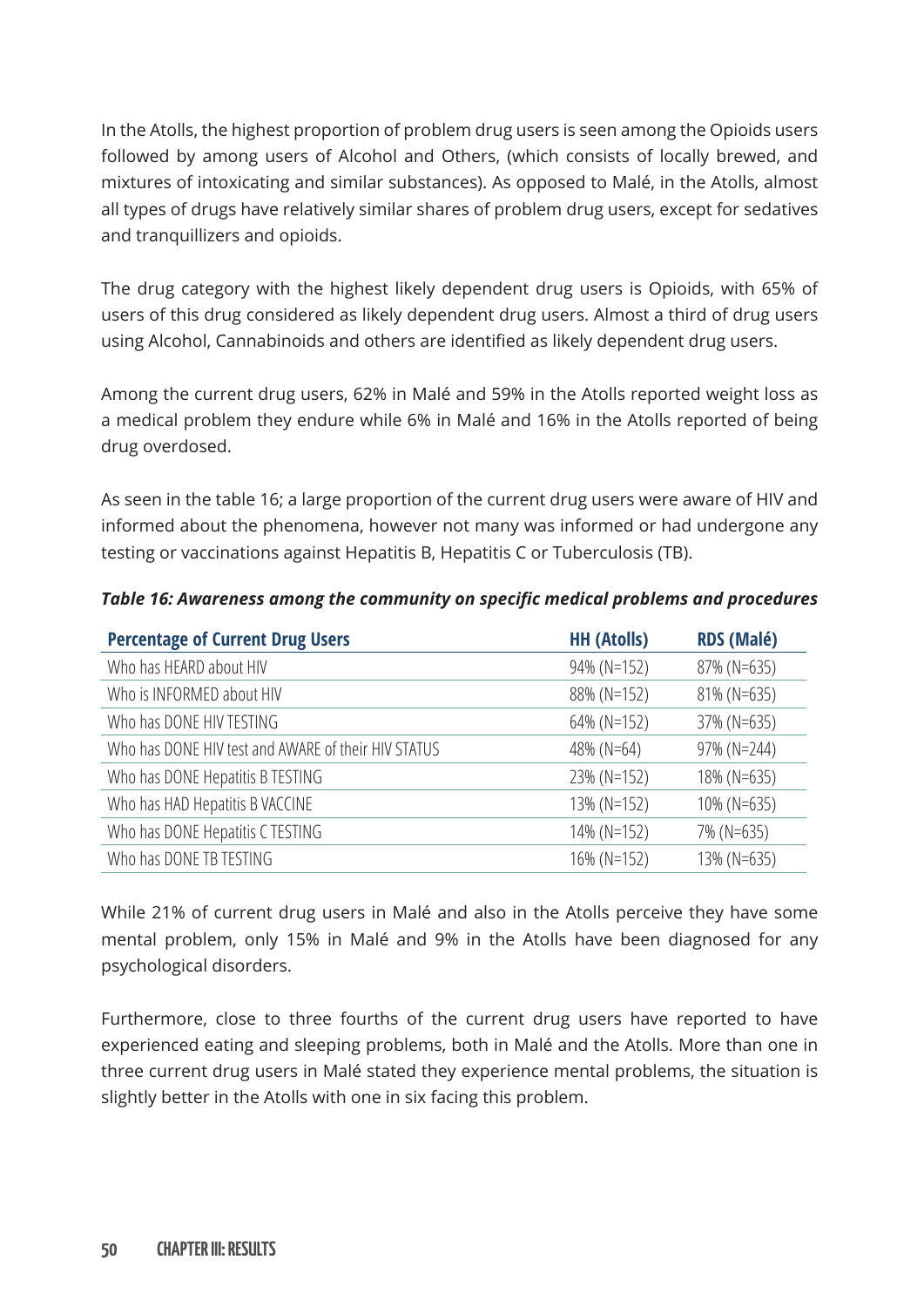| <b>Percentage of Current Drug Users</b>                | <b>HH (Atolls)</b> | <b>RDS (Malé)</b> |
|--------------------------------------------------------|--------------------|-------------------|
| Who experienced BLACKOUTS                              | 51% (N=152)        | 58% (N=635)       |
| Who experienced SLEEP disorder                         | 74% (N=152)        | 72% (N=635)       |
| Who experienced EATING disorder                        | 76% (N=152)        | 72% (N=635)       |
| Who PERCEIVES having experienced MENTAL problems       | $21\%$ (N=64)      | 21% (N=244)       |
| Who has been DIAGNOSED with any PSYCHOLOGICAL disorder | 9% (N=152)         | 15% (N=635)       |
| Who CURRENTLY experience MENTAL problems               | 16% (N=152)        | 34% (N=635)       |

#### *Table 17: Mental health problems among the current drug users*

Sexual health is a state of physical, emotional, mental and social well being in relation to sexuality; and it is not merely the absence of disease, dysfunction or ill-health. It also requires a positive and respectful approach to sexuality and sexual relationships and entail the option of having agreeable and protected sexual experience, free of cruelty, discrimination and violence.

Out of the current drug users 77% in Malé and 86% in the Atolls have had sex at least once in their life. Out of the people who ever had sex, 88% in Malé and 92% in the Atolls had sex in the last year, of which 65% in Malé and 59% in the Atolls reported having sex with regular sex partners.

However, a large percentage of current drug users who had ever had sex reported, buying sexual services or having sex with a sex worker is noteworthy. In Malé, among the current drug users who has ever had sex, one in every four had at least once bought sexual services, while the ratio is one in every six in the Atolls.

About half of the current drug users in Malé had at least one sexual partner who takes drugs. The situation is slightly less serious in the Atolls where two in every five current drug users have a partner who takes drugs.

![](_page_59_Figure_6.jpeg)

#### *Figure 17: Percentage of current drug users whose partner is on drugs*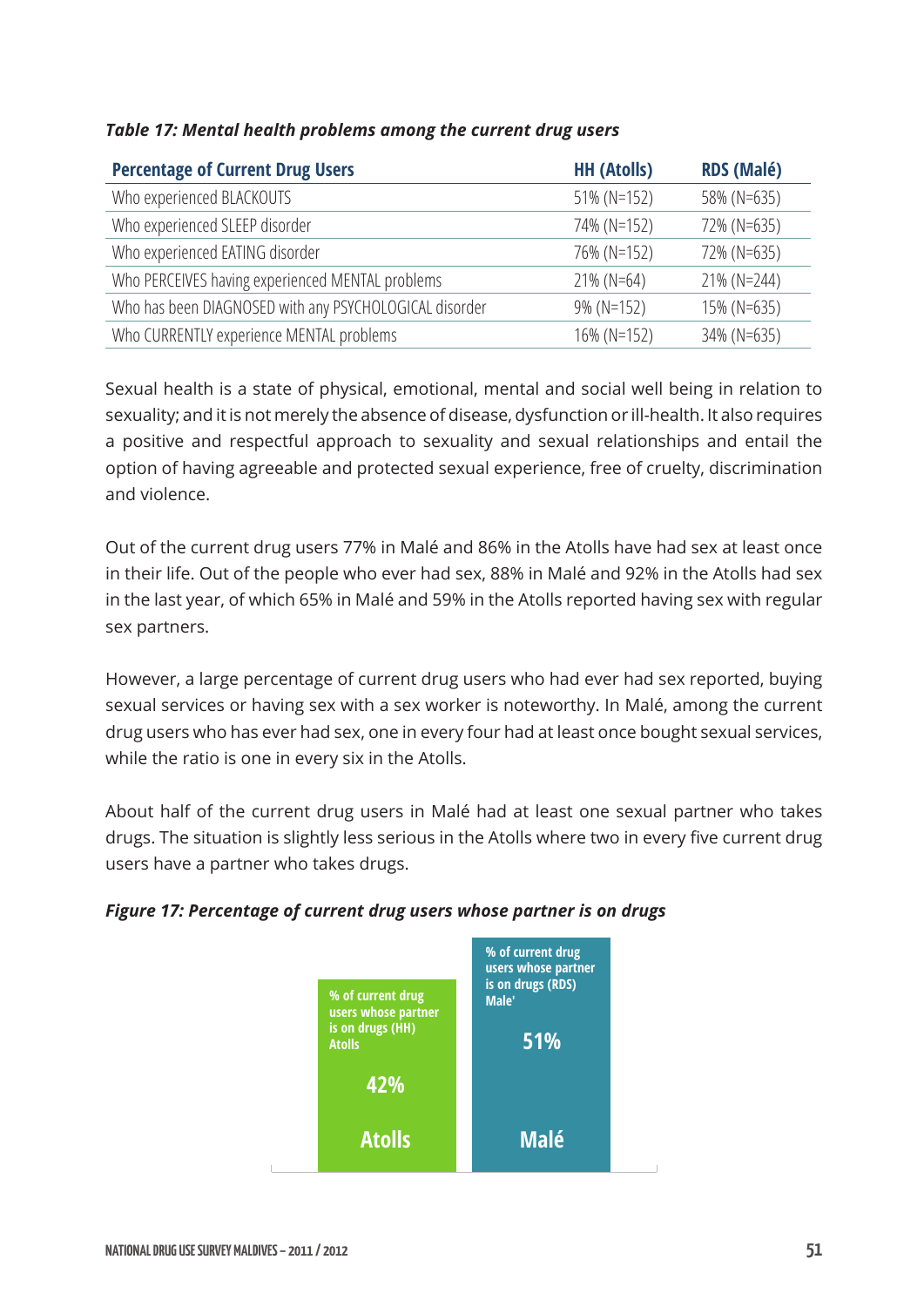Among the current drug users in Malé who ever had sex, 23% always used protection, while 48% never did. The situation in the Atolls was worse where only a mere 8% used protection always while more than half of them never did, which may increase the possibility of transmitting diseases such as HIV and other sexually transmitted infections which in turn aggravate sexual health problems.

![](_page_60_Figure_1.jpeg)

![](_page_60_Figure_2.jpeg)

Among those current drug users who ever had sex, 26% in the Atolls and 27% in Malé had at least once experienced some symptoms suggestive of STI such as, genital itching or burning, unusual discharge from penis or vagina, irritation or discharge from anus, pain or bleeding when passing urine and blisters or small bumps around the genital area. Percentage of current drug users who had sex last year and experienced at least one of the discomforts mentioned above was slightly higher in Malé (25%) than that in the Atolls (19%).

#### **IDU Behaviour**

Out of the 159 users in the Atoll sample, 15 individuals identified themselves as having used needles to inject drug in the past one year. Out of the 15 individuals, 9 stated they have stopped this practice and have not injected in the past month while 2 confirmed to have used it everyday in the last month while another 2 confirmed to have used the needles on a 2 to 3 days a week basis. However this trend of reporting 'recent' drug use by very few of the 'current' drug users was visible across all drugs in both - Malé as well as Atolls.

About a third of the injecting drug users confirmed to have shared the needles, while a third never shared. Five of the 15 users confirmed to have reused the same needles more then once. When asked specifically about the needle syringe exchange service, only 5 individuals stated they would accept if clean needles and syringes are offered free of charge if when a needle exchange programme was set up. Six individuals stated they do not want needle and syringe exchange programmes to be established, or needle and syringes to be offered to them, the reason being that they felt it is harmful for the body and hence has stopped or is trying to stop.

Among the current drug users in Malé using Opioids pharmaceuticals, Cocaine, Amphetamine type stimulants and sedatives and tranquillizers, 84% have injected drugs in the past 12 months with about 83% of them using the same needle more than once.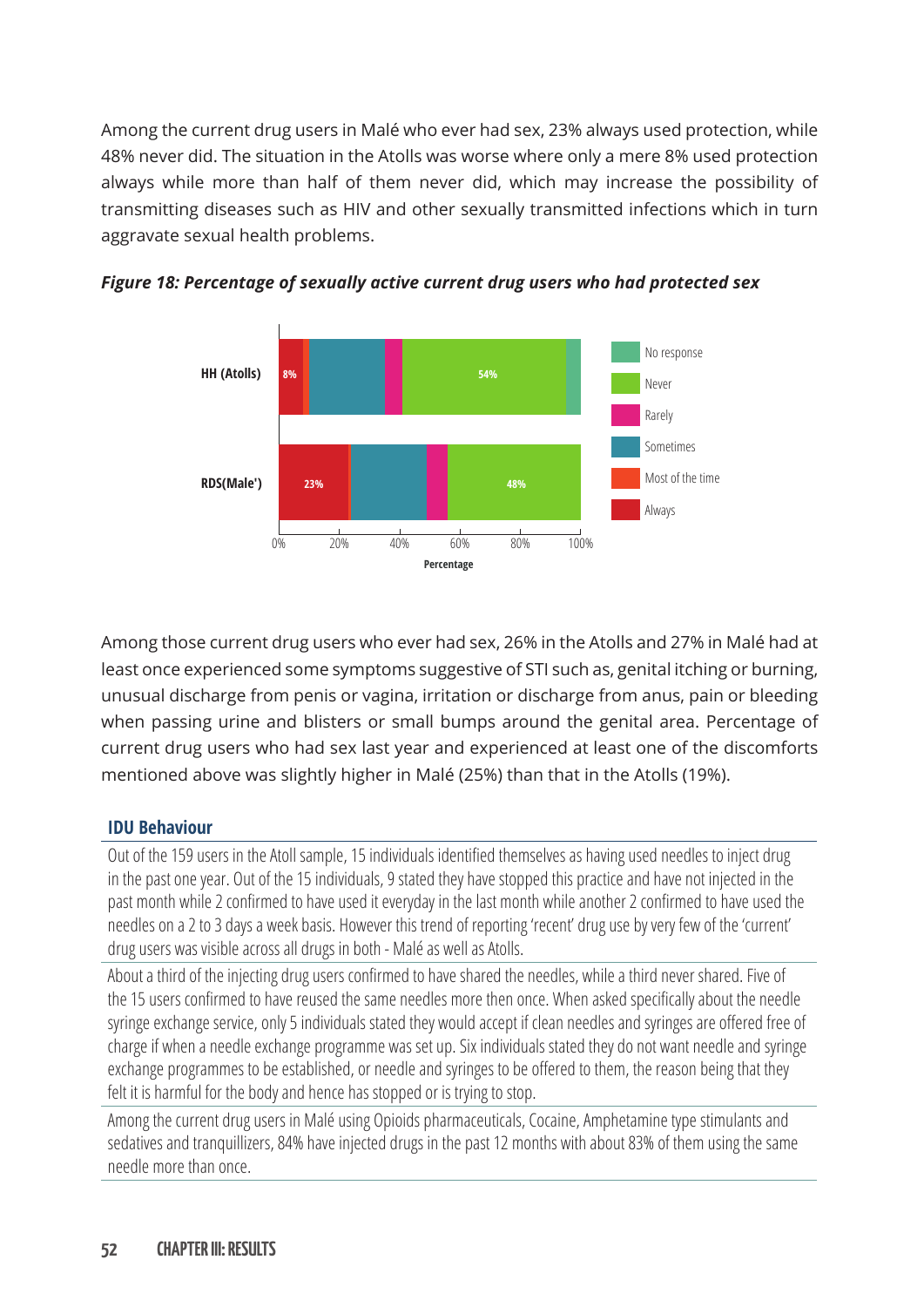## Social Consequences

Drug abuse affects the emotional, psychological well being of the individual and those close to them, their families, friends and also the community. Generally drug users are often alienated from and stigmatized by their families, friends and peers. Almost 44% of current drug users in Malé and 53% in the Atolls reported of having problems and conflicts with family and friends. Figure 19 depicts the stigmatization and discrimination within the family, among friends and within the community. As seen from the figure, families, friends and the community of current drug users in Atolls seem to be less tolerant and understanding than those in the Malé.

![](_page_61_Figure_2.jpeg)

*Figure 19: Stigma and discrimination among current drug users, Malé and Atolls*

Drug abuse and delinquent behaviour often go hand in hand, and arrests, adjudication and intervention by the system is unavoidable. Not only a high proportion of drug users reported having been arrested at least once (61% in Male and 79% in Atolls) but a sizable proportion among them were also handed a sentence (41% in Malé and 26% in Atolls). In the last year itself, 34% of current drug users in Malé and 39% in the Atolls were arrested.

Among the convicted offences listed, the most prominent is selling drugs, both in Malé and in the Atolls, however this percentage is double that of Atolls in Malé (47% versus 89%). Almost 90% of those convicted of a criminal offence among the current drug users in Malé was convicted for selling drugs.

One in four in Malé reported possession of drugs and gang related violence as offences for which they were convicted while a little more than a third in the Atolls reported violence to be the offence for which they were convicted for. Almost all the crimes listed was higher in Malé than the Atolls except for violence and gang related violence, as seen from the figure 20.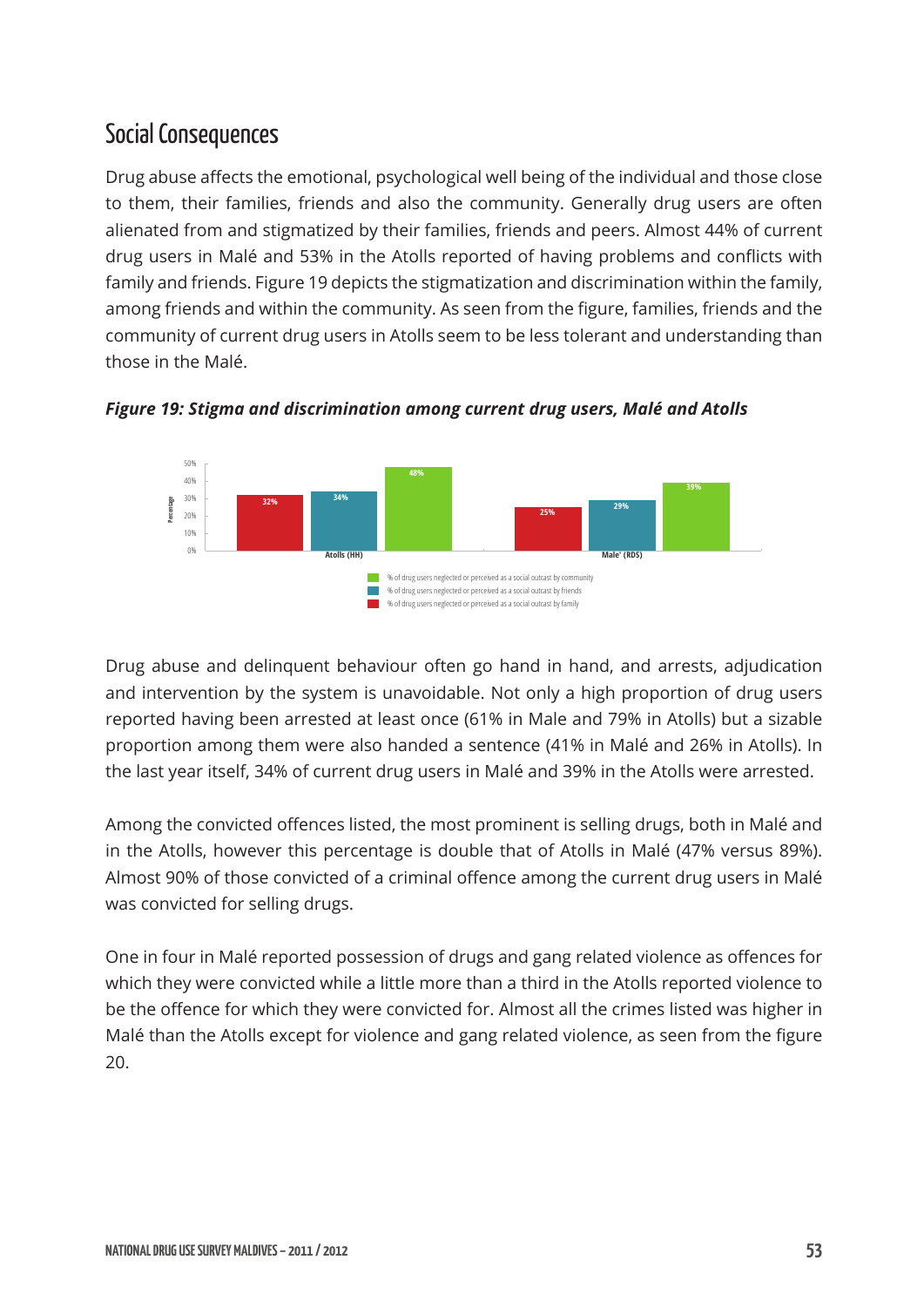![](_page_62_Figure_0.jpeg)

![](_page_62_Figure_1.jpeg)

Out of the current drug users in the Atolls who have ever been convicted, 87% have reported to have served a sentence. Jail is the most prominent place where a sentence for a non-drug related crime is served by current drug users in Malé and Atolls. For drug related crimes, for Malé, rehabilitaion is more prominent than jail, 100% versus 86% respectively while for the Atolls jail and rehab exhibited same proportions.

|                                                                | Non drug related crime |                   | <b>Drug related crime</b> |                   |  |
|----------------------------------------------------------------|------------------------|-------------------|---------------------------|-------------------|--|
| Percentage of current drug users who<br>have served a sentence | <b>HH (Atolls)</b>     | <b>RDS (Malé)</b> | <b>HH (Atolls)</b>        | <b>RDS (Malé)</b> |  |
| Rehabilitation centres                                         | $31\%$ (N=39)          | 36% (N=42)        | 31% (N=39)                | 100% (N=42)       |  |
| Jail/ prison                                                   | 51% (N=39)             | 89% (N=139)       | 31% (N=39)                | 86% (N=117)       |  |
| House arrest                                                   | 41% (N=39)             | 63% (N=53)        | 13% (N=39)                | 46% (N=27)        |  |
| Banishment                                                     | 23% (N=39)             | 49% (N=59)        | 5% (N=39)                 | 7% (N=12)         |  |

| Table 18: Percentage of current drug users who have served a sentence by drug related or |
|------------------------------------------------------------------------------------------|
| unrelated crimes                                                                         |

# V. Services

Mental health care services are by definition, medically necessary outpatient and inpatient services provided to treat mental illnesses which are sought by individuals who seek medical care regarding their mental well being.

More than a third of the current drug users in Malé and one in six in the Atolls stated that they were experiencing some mental problems such as stress, emotional break downs, anger issues, eating and sleeping problems, suffocation, depression and memory loss. Out of these individuals, 61% in Malé and 53% in the Atolls did not seek any type of treatment.

Among those who went for seeking help, 16% in the Atolls sought support from family and peers while 12% went for any formal institutions such as counselling and psychological help and in-patient psychiatric treatment. However in Malé, equal proportions of individuals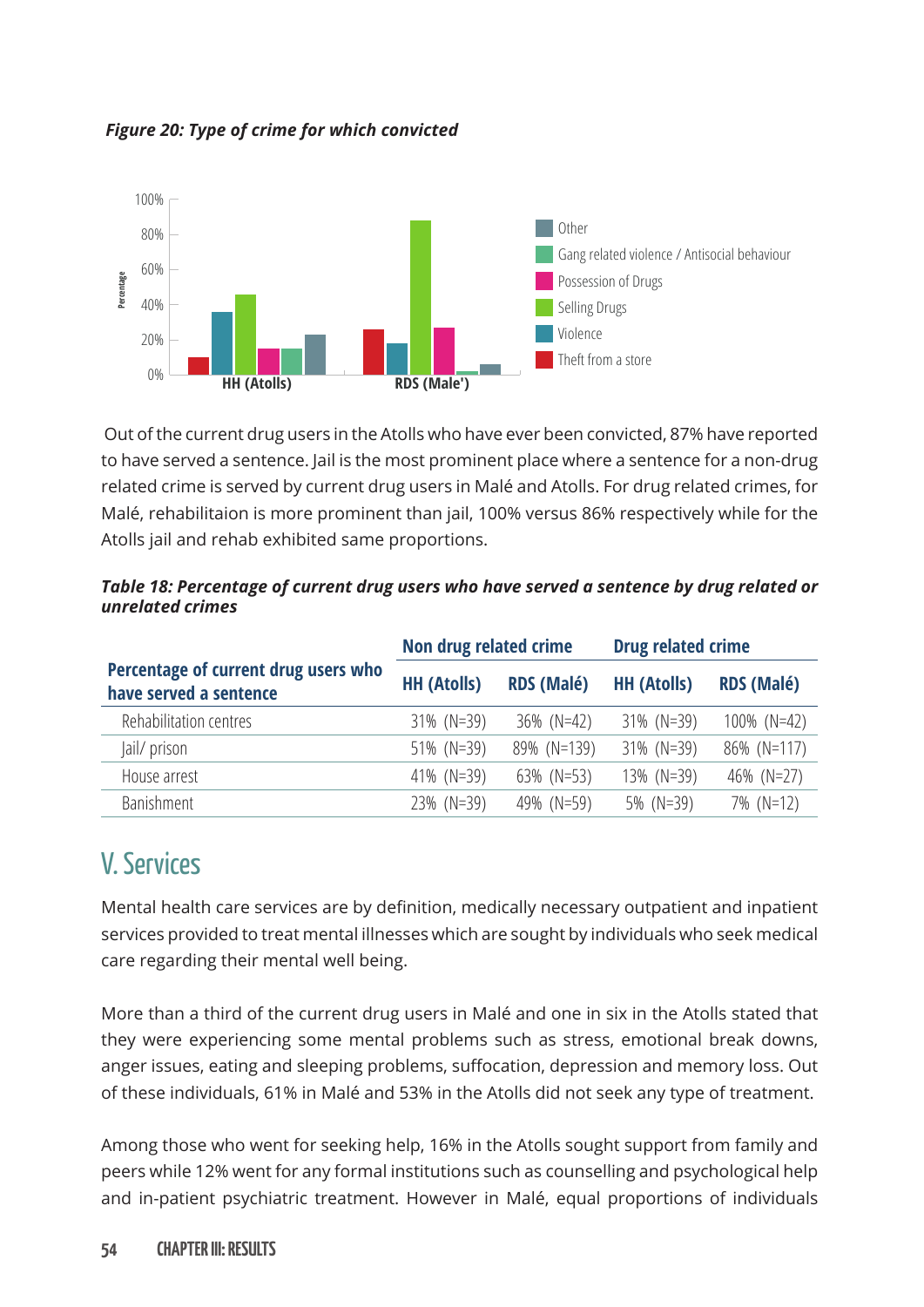seeking help sought support from family and peers and also formal institutions such as counselling and psychological help.

|                                                        | <b>HH (Atolls)</b> | <b>RDS (Malé)</b> |
|--------------------------------------------------------|--------------------|-------------------|
| Counselling / Psychological help / non-pharmacological | 12%                | 12%               |
| In-patient Psychiatric treatment / interventions       | 12%                | NA                |
| Out-patient treatment with medicines / pharmacological | 9%                 | 10%               |
| Self medication                                        | 9%                 | 3%                |
| Religious counselling                                  | 6%                 | 7%                |
| Peer support / family support                          | 16%                | 12%               |
| Other (Specify)                                        | 9%                 | 10%               |

#### *Table 19: Types of treatment sought for mental health*

Only 13% in the Atolls and 7% in Malé sought support from structured treatment centres such as the residential rehabilitation, methadone, psychosocial treatment counselling or doctors/hospital and detoxification centres managed by the former DDPRS or NGO led psychosocial treatment counselling, specialized in mental health of drug users. In the last one year, 28% of the current drug users in the Atolls have been admitted in detoxification centres and 4% of current drug users in Malé admitted at the rehab.

Among the likely dependent drug user, the situation is slightly better that about one in five person in the Atolls and one in every 10 person in Malé uses these structured support systems. In the last one year 30% of likely dependent drug users from the Atolls and 19% from Malé has been admitted in detoxification centres.

| Table 20: Percentage of current drug users and likely dependent drug users admitted in |  |  |  |
|----------------------------------------------------------------------------------------|--|--|--|
| the last one year                                                                      |  |  |  |

|                |                    | <b>Current drug users</b> | <b>Likely dependants</b> |                   |  |
|----------------|--------------------|---------------------------|--------------------------|-------------------|--|
|                | <b>HH (Atolls)</b> | <b>RDS (Malé)</b>         | <b>HH (Atolls)</b>       | <b>RDS (Malé)</b> |  |
| Rehab          | 5%                 | 4%                        | 4%                       | NA                |  |
| Detoxification | 28%                | 3%                        | 30%                      | 19%               |  |
| Drop In Centre | 15%                | 0%                        | 6%                       | NA                |  |
| Journey        | 11%                | $1\%$                     | 11%                      | 8%                |  |
| Other NGO's    | 15%                | 0%                        | 6%                       | NA                |  |
| Other          | 18%                | 2%                        | 17%                      | 20%               |  |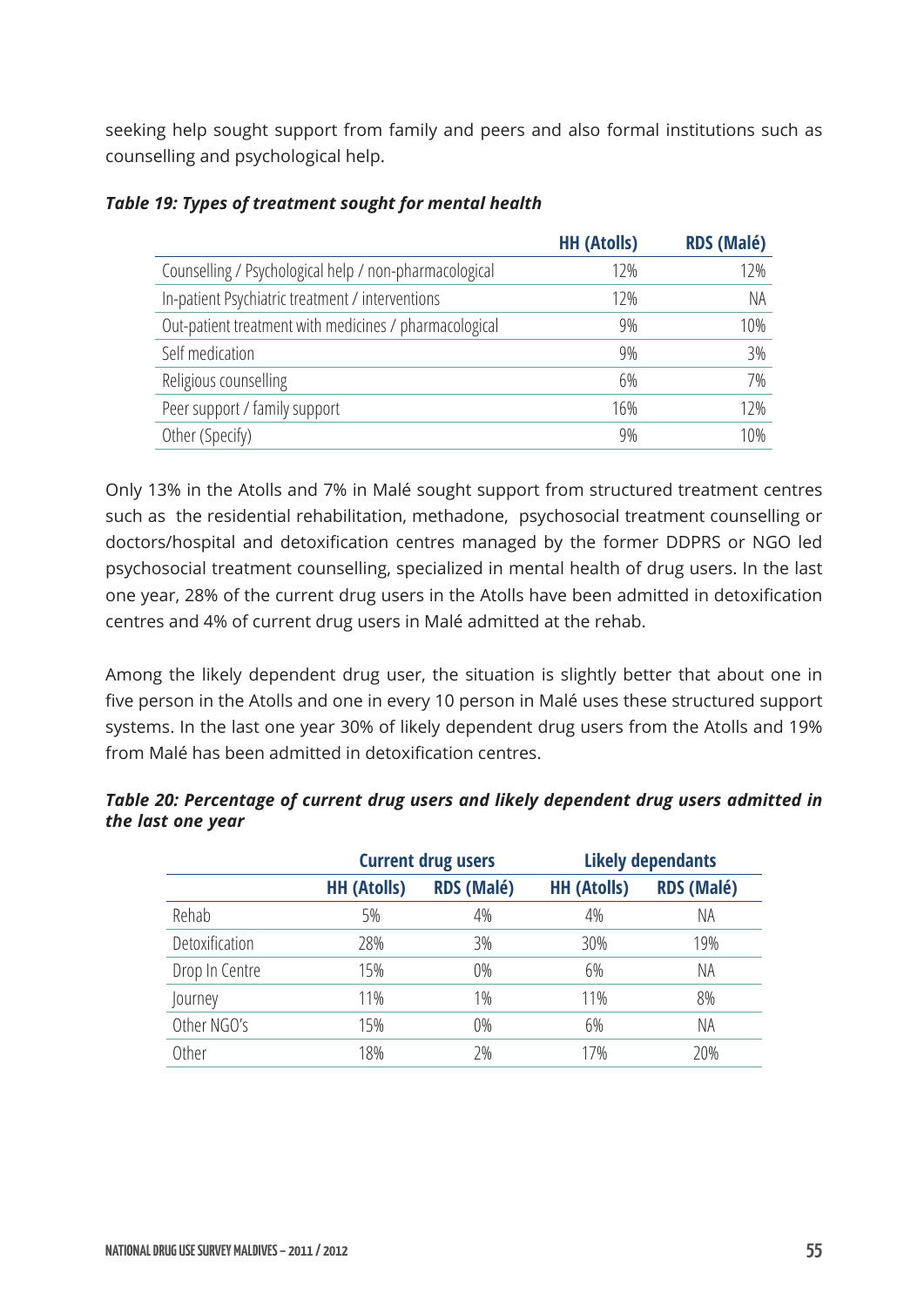# VI. Perception of Drug Problems

The bulk of current drug users in the Atolls and Malé consider their status of life as good but not extremely wealthy and 51% in the Atolls, and 62% in Malé deem themselves to live a satisfied happy life.

In both Malé as well as in the Atolls, majority of persons believe that drug abuse problem is on the increase, as seen from figure 21.

![](_page_64_Figure_3.jpeg)

*Figure 21: Perception on the current situation of drug abuse in the country*

According to the respondents in Malé, measures which need to be put in place and exercised are: to instil better moral education and value-based education in children and young people, better control of drug supply and smuggling, provision of better treatment and rehabilitation facilities enabling and motivating drug users for voluntary enrolment for treatment, increase the number of religious education / fatwas / dharus /awareness programs and enforcing stricter penalties for drug sellers / traffickers as well as users.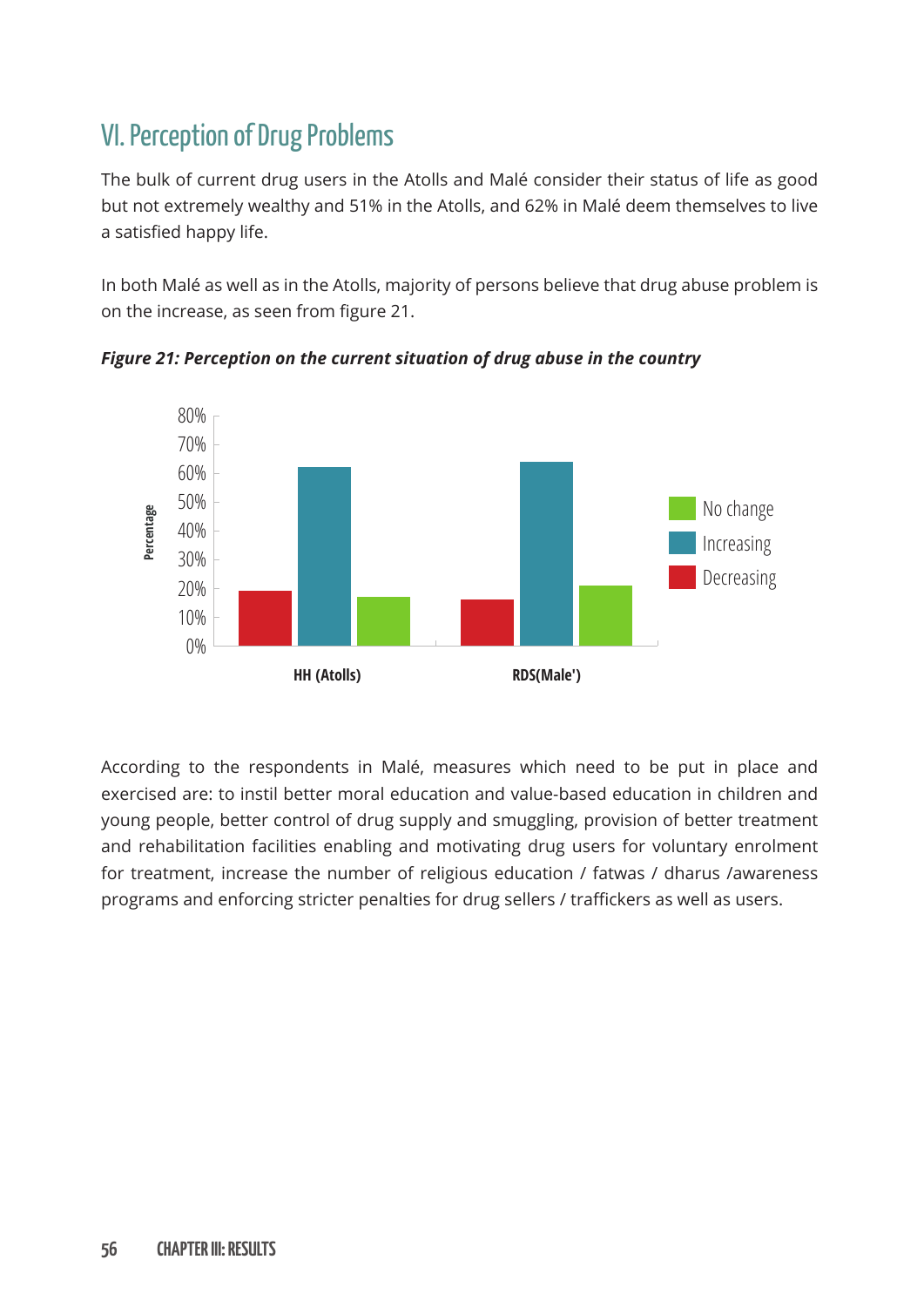## VII. Summary

Table 22: Comparison of economic, mental health and other conditions of the current drug users and likely dependent drug users

|                                                  | <b>HH (Atolls)</b>                    |                                     | <b>RDS (Malé)</b>                     |                                     |
|--------------------------------------------------|---------------------------------------|-------------------------------------|---------------------------------------|-------------------------------------|
|                                                  | <b>Likely Dependent</b><br>drug users | <b>Current Drug</b><br><b>users</b> | <b>Likely Dependent</b><br>drug users | <b>Current Drug</b><br><b>users</b> |
| Lost Job                                         | 39%                                   | 19%                                 | 17%                                   | NA                                  |
| Conflict                                         | 69%                                   | 38%                                 | 42%                                   | 36%                                 |
| <b>Health Problems</b>                           | 23%                                   | 14%                                 | 25%                                   | 7%                                  |
| <b>Mental Problems</b>                           | 30%                                   | 14%                                 | 28%                                   | 3%                                  |
| Arrested                                         | 89%                                   | 70%                                 | 82%                                   | 23%                                 |
| Ever Sentenced                                   | 32%                                   | 20%                                 | 49%                                   | 31%                                 |
| Last Year Served a Jail<br>sentence due to Drugs | NA                                    | $1\%$                               | 45%                                   | NA                                  |
| <b>Voluntary Treatment</b>                       | 77%                                   | 53%                                 | 85%                                   | 69%                                 |

In all aspects compared in the above table, likely dependent drug users seem to exhibit a worse situation than those current users.

# C. Focus Group Study

# Understanding Drug Addiction

Across different groups, there were not many variations on this issue. By and large, a reluctance to view drug addiction as an illness or a disease was starkly apparent. From NGOs to Stakeholders, adolescents to young people, all of them found it difficult to accept drug addiction as an illness. Adolescent females however, appeared to see it as an illness more than other groups. Similarly counsellors strongly believed that drug addiction is an illness. Most of the population groups appeared to attribute addiction to personal choice.

# Methods of Dealing with Drug Addiction:

As stated earlier, since most population groups attributed addiction to personal choice, the similar trend was visible here as well, where most respondents seemed to place the burden of recovery on the victims themselves. While 'treatment' was understood as important, many respondents expressed a rather pessimistic opinion about effectiveness of treatment. Many regarded treatment - as provided in Maldives - to be ineffective. Among opinions regarding strategies to deal with drug addiction some interesting patterns were visible: While Counsellors, adolescents and young people appeared to favour treatment as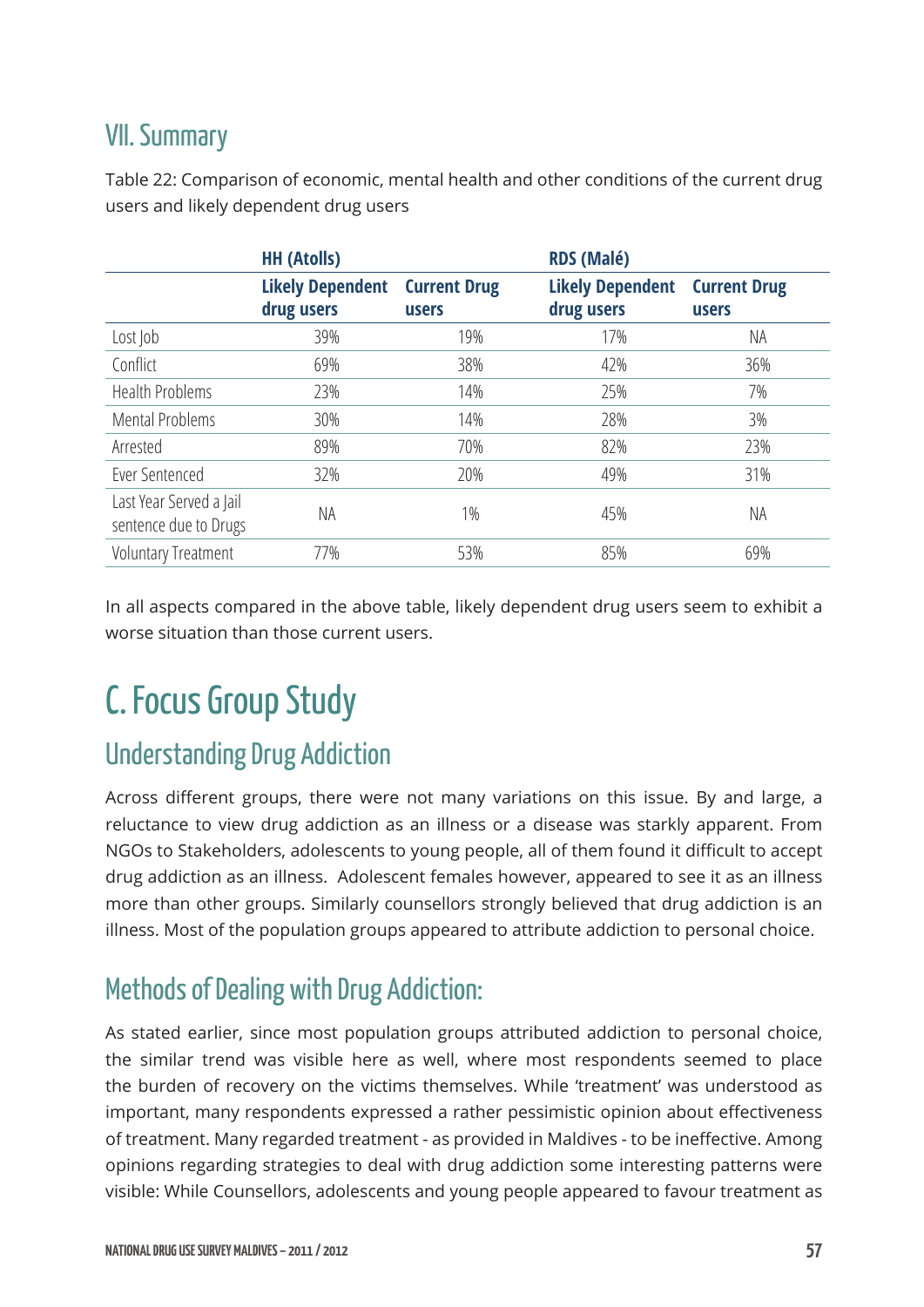opposed to punishment the reverse was true for NGOs, CBOs and stakeholders. The latter groups appeared to lay heavy emphasis on law enforcement and faith based value systems. A strong endorsement of Sharia'h law was apparent in the responses of key stakeholders. In words of a key stakeholder *"Treatment alone will not yield results. It must be in conjunction with proper punishment"*. Even among those who seemed to favour treatment as a strategy (as opposed to jail / punishment) certain myths and misconceptions regarding treatment process was apparent as evident from the tendency to see relapse as indicating failure of treatment strategy.

Young people and adolescents also seemed to distinguish the criminal liability of drug users versus drug traffickers and favoured much harsher punishments for traffickers. Similarly, counsellors also agreed that much harsher punishment for traffickers must be implemented but not peddlers *"yes for traffickers but not peddlers, peddlers are selling because they want money to buy drugs and they are addicted so they need treatment"*. Another interesting observation was that awareness programmes (as experienced by the respondents) seemed to enhance the risk of drug use by leading to a tendency of experimentation of drug use! As evident from these statements: *"awareness usually leads to drugs, when they tell people how to use and identify drugs so it has led to people trying them to check it out"* or *"Most of them start taking drugs as experimentation after the awareness program held by police"*. Yet another interesting observation was about the law enforcement where while the young people saw laws and provision of punishments to be largely adequate, the NGOs / CBOs and stakeholders seemed to be wanting even more stricter laws and their implementation (*"In the entire world, Maldives is probably the only place with very loose laws"*). Young people on the other hand appeared to see effectiveness of jail punishment with some suspicion since according to them *"most of the drug users continue to use drugs even in jail while imprisoned"*.

# Characteristics of Drug Users and Extent of the Problem:

There was not a lot of variation across the groups on this issue. All groups recognised that drug use problem exists in their communities and it is increasing. Most participants in each group believed that drug initiation occurs in teenage years. All groups also agreed that drug users can be identified by certain behavioural and physical characteristics: some of these characteristics described were; *"they have long hair, poor hygiene, bloodshot eyes, they ask for money, some are very thin, they make no sense when talking"*. All groups reported that the most common drugs consumed by users were opioids, alcohol, and cannabis. In addition to these three types of drugs, adolescent males and females stated that inhalants were also a common drug consumed in their communities.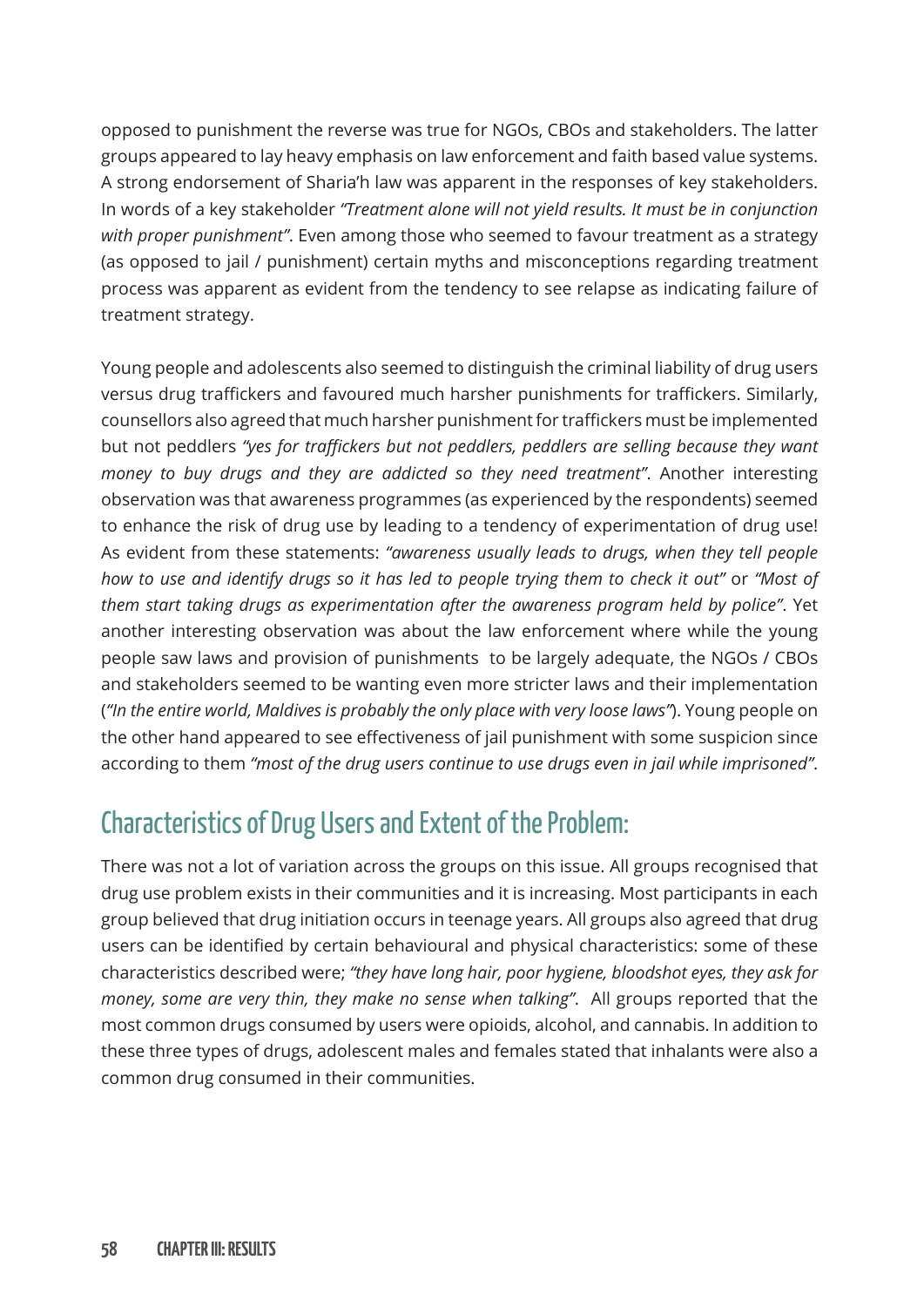# Consequences of Drug Use Problem:

Across the groups there was little variation on the perceived consequences of drug use. All the groups believed that there were physical, psychological, social, and occupational consequences of drug use problem. Some of these consequences include increase in health problems such as STIs, undernourishment, mental illness, poor self-control, memory loss, increase in violence and theft, increase in unemployment among young people.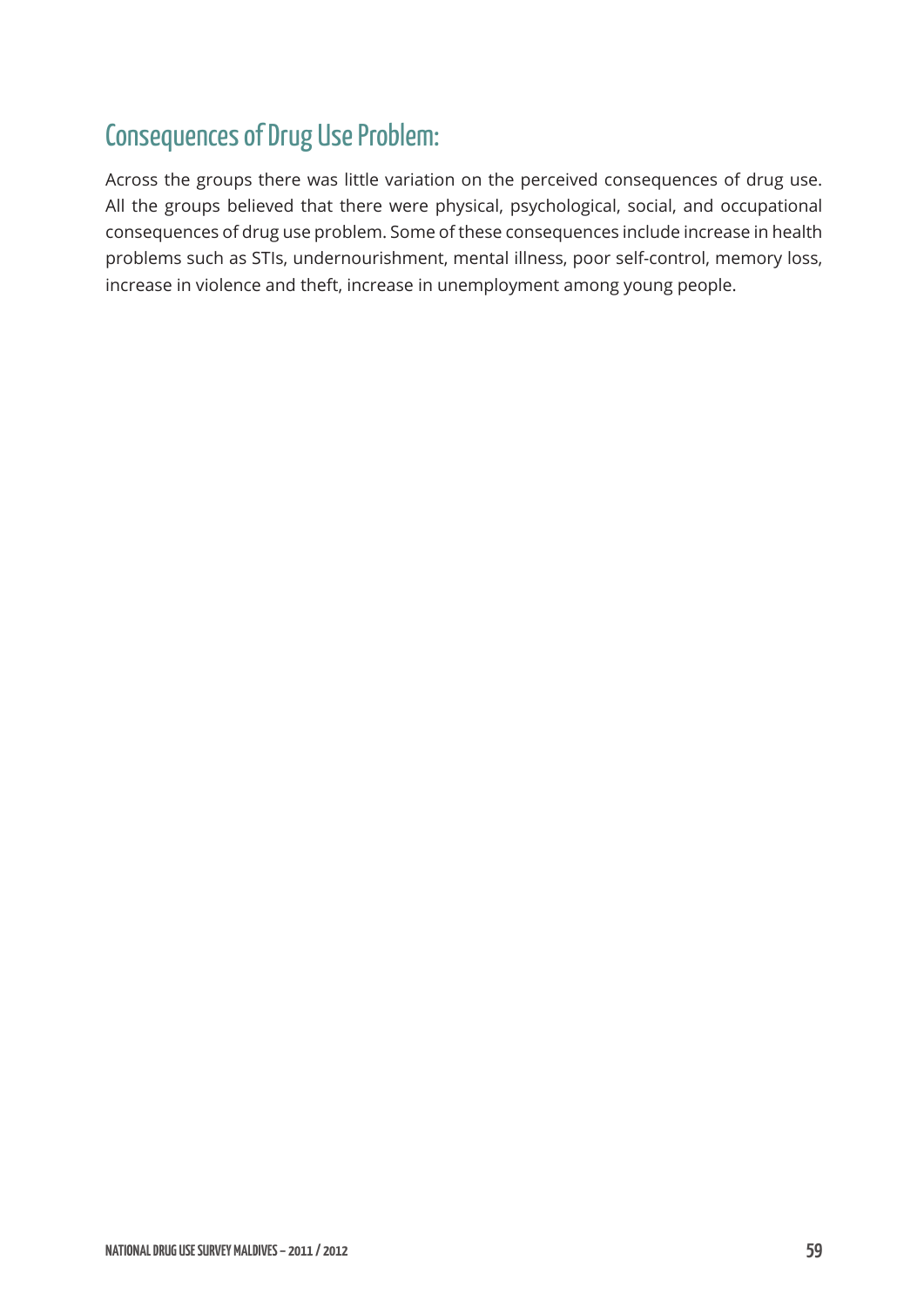# CHAPTER IV: DISCUSSION

# I. About the Survey

This was the first survey on drug use in the Maldives which attempted to generate a nationwide picture of the drug use problem in the country. The objectives of this survey was to estimate drug use prevalence in the Maldives, identify patterns and extent of drug use across the country; assess behavioural characteristics associated with drug use; community knowledge, attitudes and perceptions towards the drug problem.

There were many features which made this survey a unique piece of work. Firstly, so far no study in the country could provide an estimate of total burden of drug use in the country. Secondly, the survey utilized multiple methods and data collection modalities, the individual reports of which - when combined - generate a comprehensive scenario of drug use in the country and thus completes the picture. In essence, this was a combination of three distinct research studies:

- 1. A Household survey, which provided prevalence of drug use in Atolls (which has generated the estimated number of drug users in Atolls)
- 2. A Multiplier survey which provided the estimated number of drug users in Malé
- 3. A Qualitative study which described perceptions and opinions of different segments of the population regarding drug use in the Maldives

However, as noted earlier, household surveys - though statistically very superior - are not regarded the best approach to study stigmatized phenomena such as drug use. Still, as the second best option this method was employed in Atolls and the reliability of the results of this household survey is indicated by many factors:

- A large sample size, almost 10,000 people from the general population were interviewed which corresponds to roughly 10% of the total eligible population from the Atolls. Even the number of households surveyed corresponded to about 11% of the total households in the Atolls.
- An unbiased selection of locations for the survey.
- A questionnaire which was designed and administered by trained interviewers in a way that minimized the risk of under reporting

Additional impetus to the reliability of the household survey comes from the data itself. One of the questions asked was "How many drug users you know in this island". This data was also analysed (though not presented in detail here) and it revealed a very interesting pattern. The total number of drug users known to the respondents corresponds to the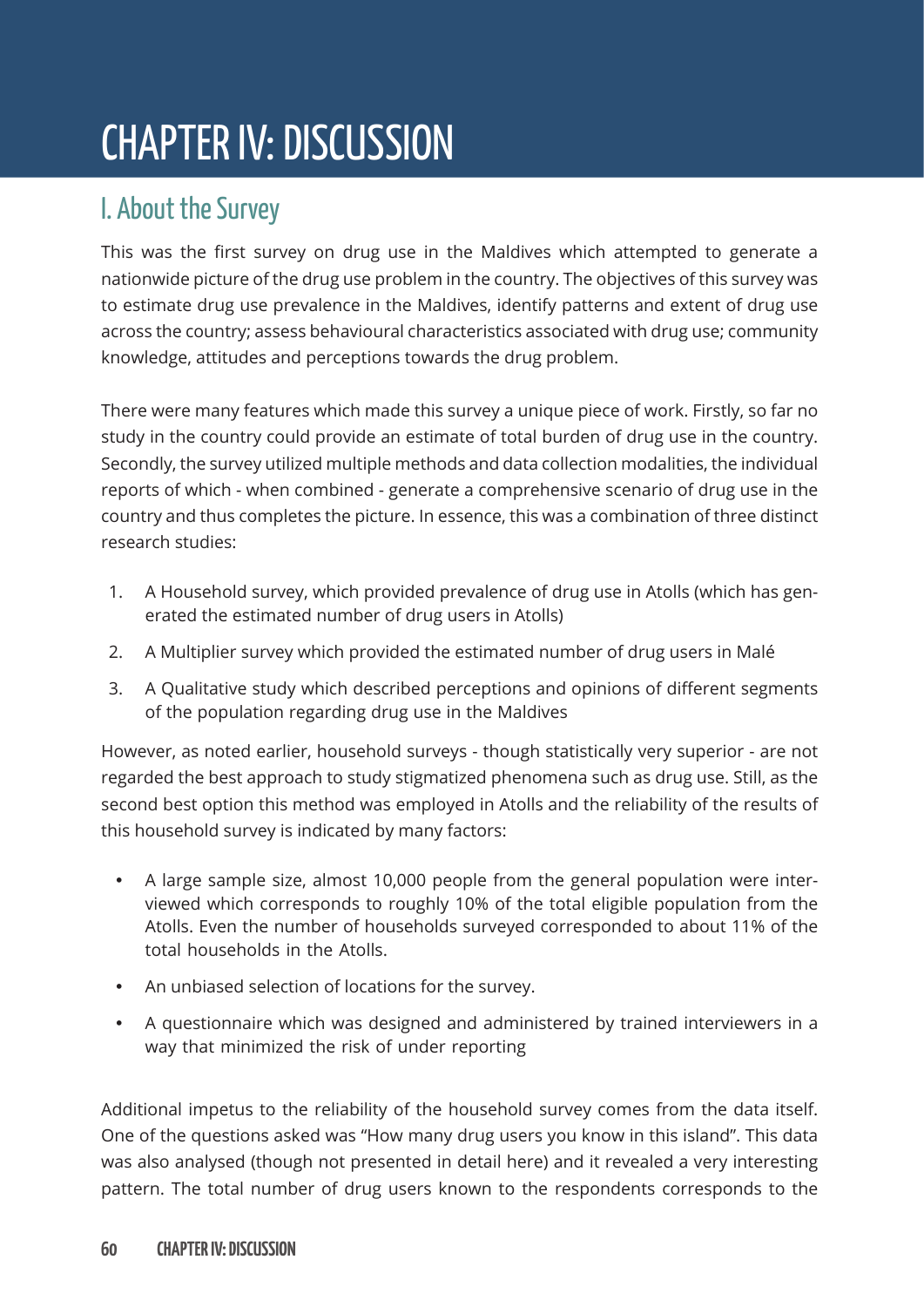total prevalence of drug use estimated in the survey. Thus, there are multiple pointers to reliability of the data from the household survey.

However as stated earlier, the researchers - even at the time of designing the survey tended to lean more towards the direct methods of estimation of drug use since these methods have been reported to be superior to indirect methods (FHI and UNAIDS, 2010). Thus, the first choice of the methodology for this survey was Multiplier Method which was used in Malé. It is the unavailability of reliable and consistent secondary data to be used in the Multiplier technique and logistic difficulties of employing this technique in the Atolls, which forced the research team to look for the second best alternative (i.e. the household survey). In the end however, the data appears to justify selection of these two different approaches, which when combined, help in generating the national picture.

# II. Number Versus Prevalence of Drug Users in the Country

It was clear from the very beginning that this survey sought to estimate the absolute number of drug users in the Maldives. The 'drug' was also defined, and in general, the survey sought to estimate the number of illicit drug users. Thus, while the data on use of legal substances like tobacco, cola water and inhalants was also collected, this data indicates that how many users of illicit drugs were also using these legal substances. Additionally, the unique combination of two separate methodologies ensured that while the estimated absolute number of drug users can be commented upon, the same is not true for the prevalence. In other words, the methodology does not permit estimating the prevalence of drug use in the country (i.e. we can say that there are about 7500 drug users in the country but we cannot reliably say that X% of population of the country are drug users). Use of a direct estimation method (RDS with multiplier) in Malé proves to be a double edged sword; while it is more appropriate to reach out to drug users using this approach, it does not generate population statistics (i.e. prevalence in the general population).

The survey finding of the prevalence of illicit drug use in Atolls is about 2%, indicates that the prevalence of drug use in Maldives is not very high compared to other neighbouring countries. For instance, India (the only country in South Asia, where prevalence figures for the general population are available), has prevalence of drug use around 3% (Ray, 2004). However a caveat must be borne in mind. The Survey in India did not differentiate between various preparations of cannabis. One particular preparation of cannabis - 'bhang' is legal and socially acceptable in many parts of India and the Indian prevalence figure includes many users who reported using bhang.

Nevertheless the estimated number of drug users in the Maldives - around 7500 - is sizable. This represents a definite public health problem for the country with obvious implications for policy, programming and resource allocation. Data clearly indicates that there may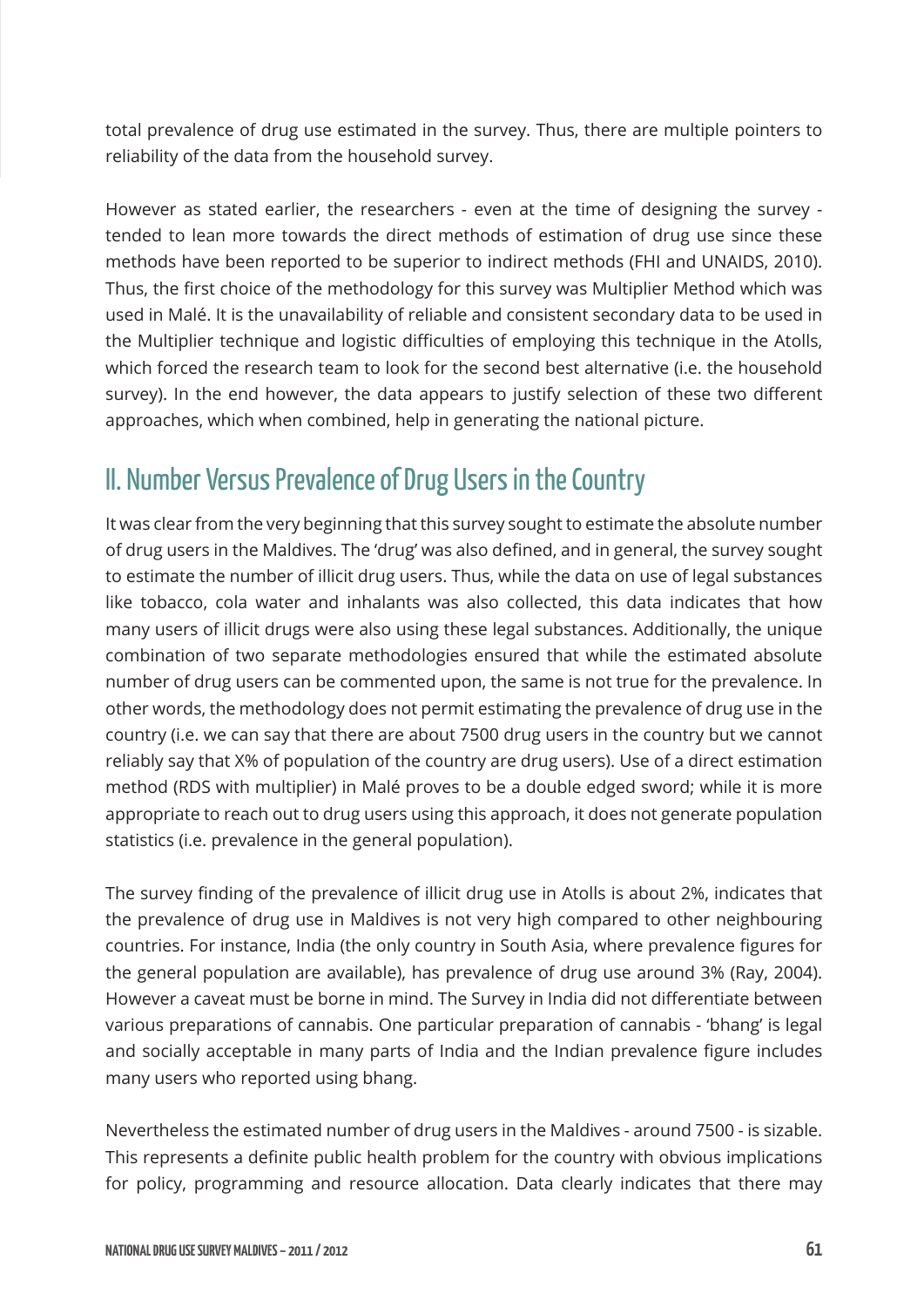be 100s of drug users in Maldives who need help and the treatment services should be proportionately scaled-up.

# III. Profile of Drug Users

Many people tend to believe that drug users are somehow 'different' from non-drug users in the general population. Such assumptions serve to enhance the stigma related to drug use and contribute to the reduced help-seeking among drug users and ultimately enhancing the burden in the community. Such myths were noted in some of the responses of the FGDs as well where respondents attempted to describe the identifying characteristics of drug users. However, the quantitative data does not appear to support such assumptions. It clearly revealed that on many of the socio demographic parameters, drug users were not markedly different from the general population. This fact may indicate that drug users in Maldives (found in the survey) are still young and have yet to experience too many untoward consequences of drug use and hence resemble the general, non-drug-using population in many respects.

As expected from the previous studies from Maldives as well as in other countries, an overwhelming majority of drug users were males. Thus drug use in Maldives is predominantly a male phenomenon, a fact which must be considered for designing intervention programmes. Additionally, since the drug use phenomenon is dominated by males, it becomes difficult to explore the finer nuances of female drug use if the same research methodology is applied to both the genders. Hence, for future large-scale research studies, including females in the same sample as males should be avoided. Instead, specially designed research studies, which focus on female drug use and associated issues, would prove to be much more useful.

One point must be discussed in the context of gender differences among drug users in the Maldives. This survey puts the estimated ratio of female: male drug users to be about 5:95 or even less. However, another piece of data revealed that a large majority of male drug users were sexually active and about 40 to 50% of them reported having a sex partner who was also a drug user. That would mean a large number of female drug users in the country which is not in keeping with the findings of this survey. This contradiction can be explained through one or more of the following possibilities: (a) there are many more female drug users in the country than found in this survey; (b) there are very few female drug users but some of them are sex-partners of multiple, male drug users; or (c) the "sex partner who is a drug user" reported by drug users happens to be another male drug user. Clearly, more research is required to understand the finer nuances of gender dimensions and dynamics of drug use in the Maldives.

Another remarkable observation is the relatively younger age of drug users. The median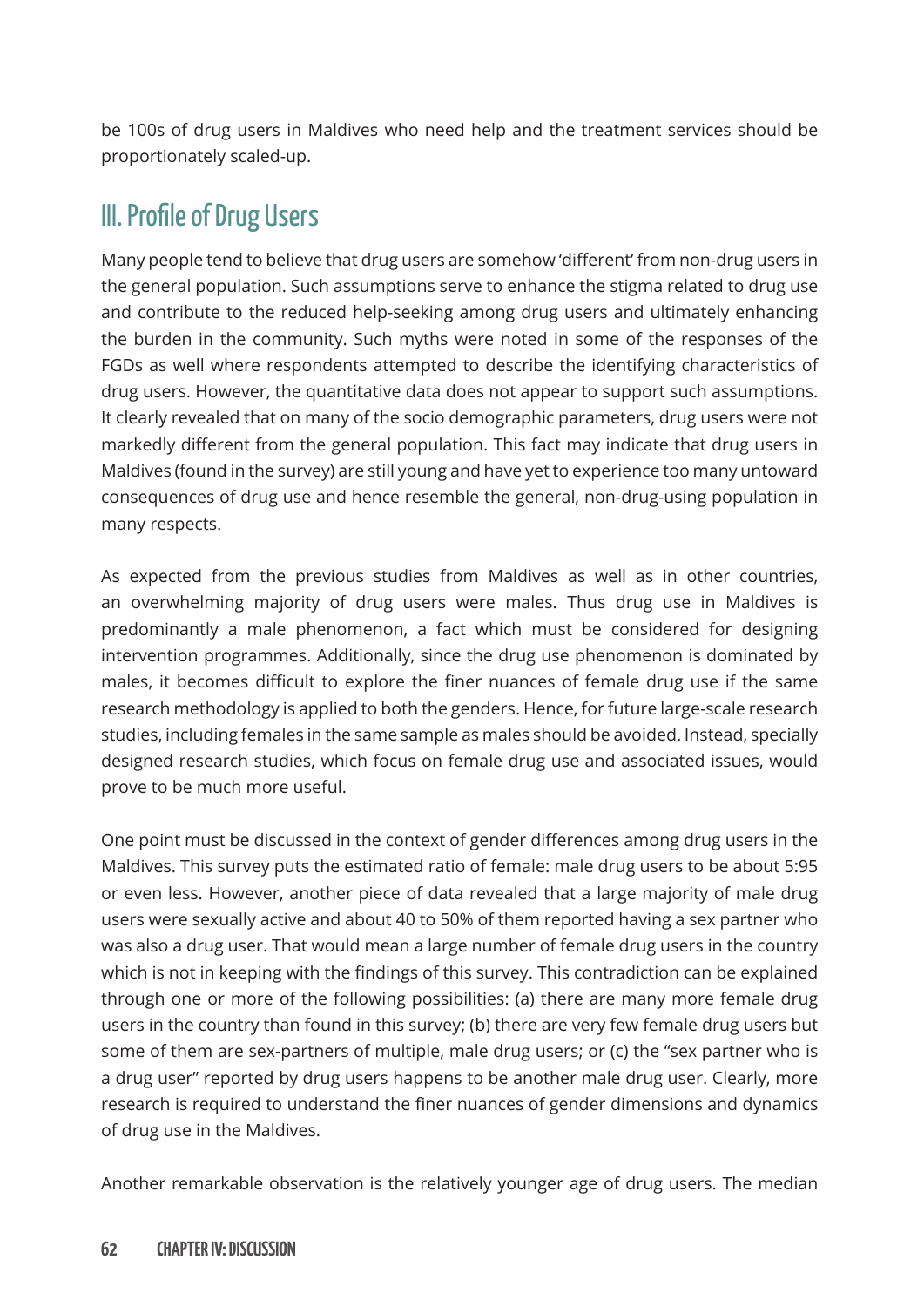age of current drug users was around 21 years in Malé and about 25 years in the Atolls. Among current drug users, as many as 73% in Malé and 49% in Atolls were less than 24 years of age. The national Census data also indicates that the population of the country is comprised largely of young people, the similar trend was observed among drug users as well. A large majority of drug users are young adults at the cusp of age of entering the workforce. Since a significant number of the drug use population are young adults, it has a potential to affect the workforce of the country. In addition, because previous studies have linked teenage drug use with health problems later in life the potential to increase the longterm health consequences and its burden is likely to be huge without early intervention.

# IV. Pattern of Drug Use

Another interesting feature observed in the data was the step ladder pattern of drug use. In Malé as well as Atolls, drug users tend to start with legal drugs such as tobacco, inhalants and cola water and then graduate to use of Alcohol, followed by drugs such as cannabis and Opioids. Indeed, such step ladder pattern of drug use (initiation of legal and softer drugs and later use of harder of drugs) has been much researched and debated in the literature (Vanyukov et al, 2012, Van Gundy and Rebellon, 2010). Nevertheless, whichever routes drug users take, most drug users interviewed reported use of more than one class of drugs.

The finding that most common illicit drugs of use in the country are Alcohol, Cannabis and Opioids also seeks to confirm the hitherto understanding derived from anecdotal experience, as well as from earlier studies from the Maldives. In other words, what was a general perception till now, has now been confirmed with a strong evidence base. However, a more important issue worth discussing is the difference in legal status of these drugs. While all three - Alcohol, Cannabis and Opioids - are illegal, the former is illegal under the sharia'h law while the latter two are listed as narcotic drugs. It is also important to note the difference in punishment for using these substances. Punishment for Alcohol use remains jail with no provision of treatment. On the other hand, since the new drug Act 17/2011 came into effect, narcotic use can be 'punished' by providing treatment and not necessary the jail. In this regard it is worth noting that the age of onset of Alcohol is lower than that of Cannabis and Opioids. This demands an enquiry. Is Alcohol use less taboo than using Cannabis or Opioids? Are legal controls over Cannabis and Opioids much tighter than they are on Alcohol? It is worth remembering that Alcohol enjoys the status of a permissible substance for non-Maldivians in the Resorts and some uninhabited islands. The data available here is not sufficient to throw light on this issue but it is worth researching in the future.

While the survey does confirm that Alcohol, Cannabis and Opioids are the most common illegal drugs in the country, the finding that - though in minority - some drug users did report using ATS, Hallucinogens and Cocaine, is of concern. This indicates that some newer drugs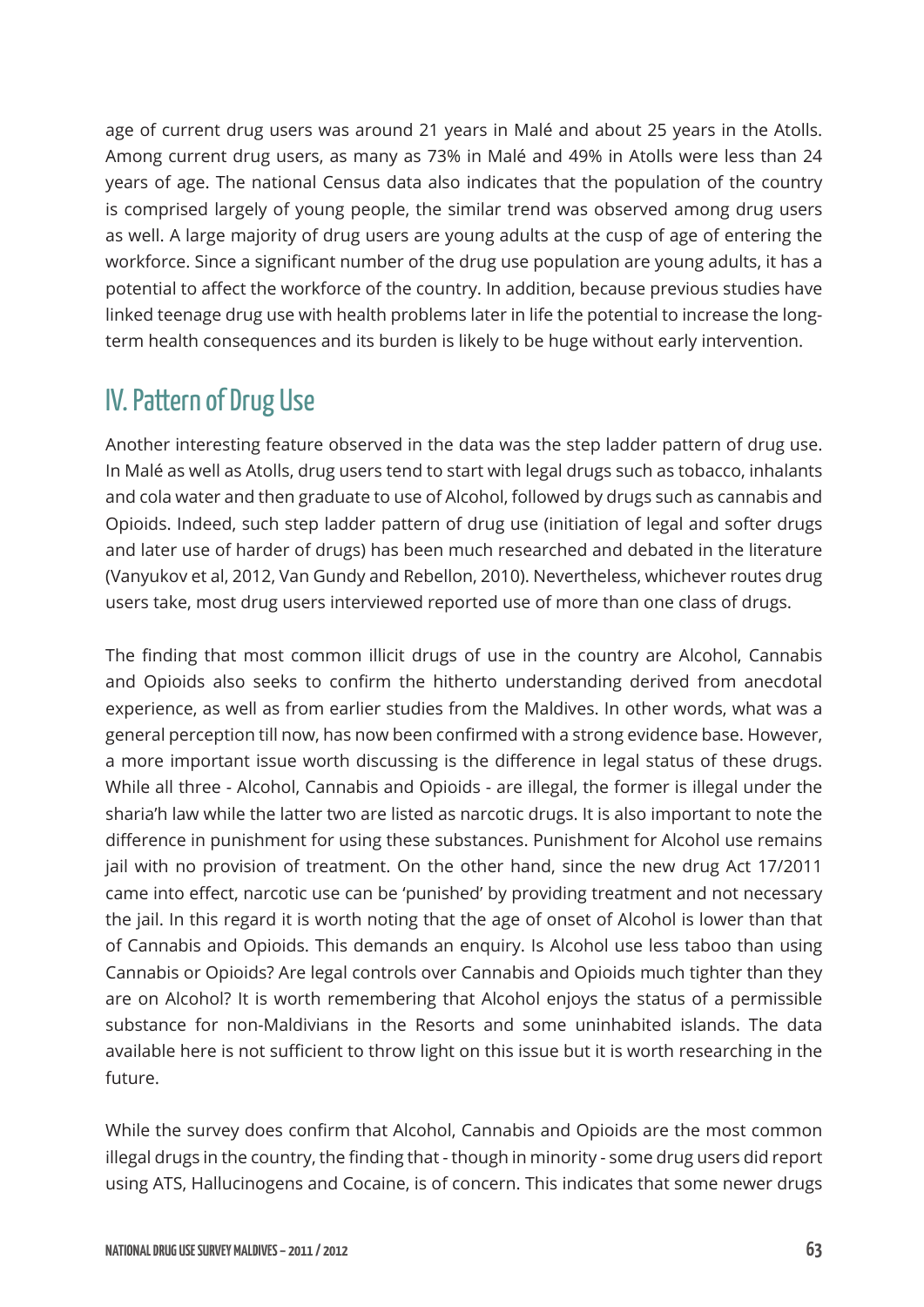are also making inroads in the drug market in the country. Since the treatment strategies for these newer drugs are likely to be different from those used for conventional drugs, the treatment professionals in the country must be geared up to respond to the challenges posed by people seeking treatment for addiction to these newer drugs. While, an assessment of the quality of treatment services and capacities of service providers was out of scope for this survey, the findings indicate that there is a need to look into appropriateness of the treatment services as per the demands and needs of the drug using populations.

Though, it has been argued earlier that the survey methodology was robust enough to deem the responses as reliable, there is one particular parameter on which under-reporting cannot be ruled out. While a substantial proportion of 'ever' users reported 'current' (in the last 12 months) use, a very small minority admitted that they had used the drugs in the 'recent' past (in the last 30 days). One explanation of this could be that respondents had received treatment for using drugs in the recent past and thus were now 'drug-free (i.e. they were current users but not recent users). Another explanation could be that respondents were reluctant to be identified as people still using drugs for fear of certain untoward consequences of this revelation, such as stigma, discrimination and legal implications. The finding that, a small minority of people reported having received treatment in the last 12 months (which would have helped them quit drugs and thus justify their status as current users but not recent users) indicates the possibility of under-reporting of recent drug use.

#### V. Burden of Drug Use

While the data on absolute number of drug 'users' is important from an overall national perspective, much vital importance should be given to the data on numbers of 'problem drug users'. While the survey did not generate a clinical diagnosis of Drug Dependence, some items do suggest a likelihood of substance dependence or problem use. Questions pertaining to tolerance, withdrawal, unsuccessful attempts to stop, spending significant amount of time in drug-use related activities and continued use despite harm closely mimic the standard diagnostic guidelines. Moreover, these questions were asked with respect to each of the specific drugs used by the respondent. In this light, the survey has succeeded in indicating that a substantial proportion of drug users need help. As many as 1/5th of Alcohol users and 1/3rd of Cannabis and Opioid users in Malé need help. Overall in the country a significant number of drug users are those in need of immediate help and this figure represents the burden of work on treatment and rehabilitation services. However as indicated from the data on multipliers, only 174 drug users can be helped by the existing services at any given point in time. Even the Methadone Treatment service has a slot for only 70 patients, while the data indicates that we have about 1,101 opioid dependent users in the country. Clearly, we have a huge service-delivery gap on our hands and urgent scaleup of treatment and rehabilitation services is need of the hour.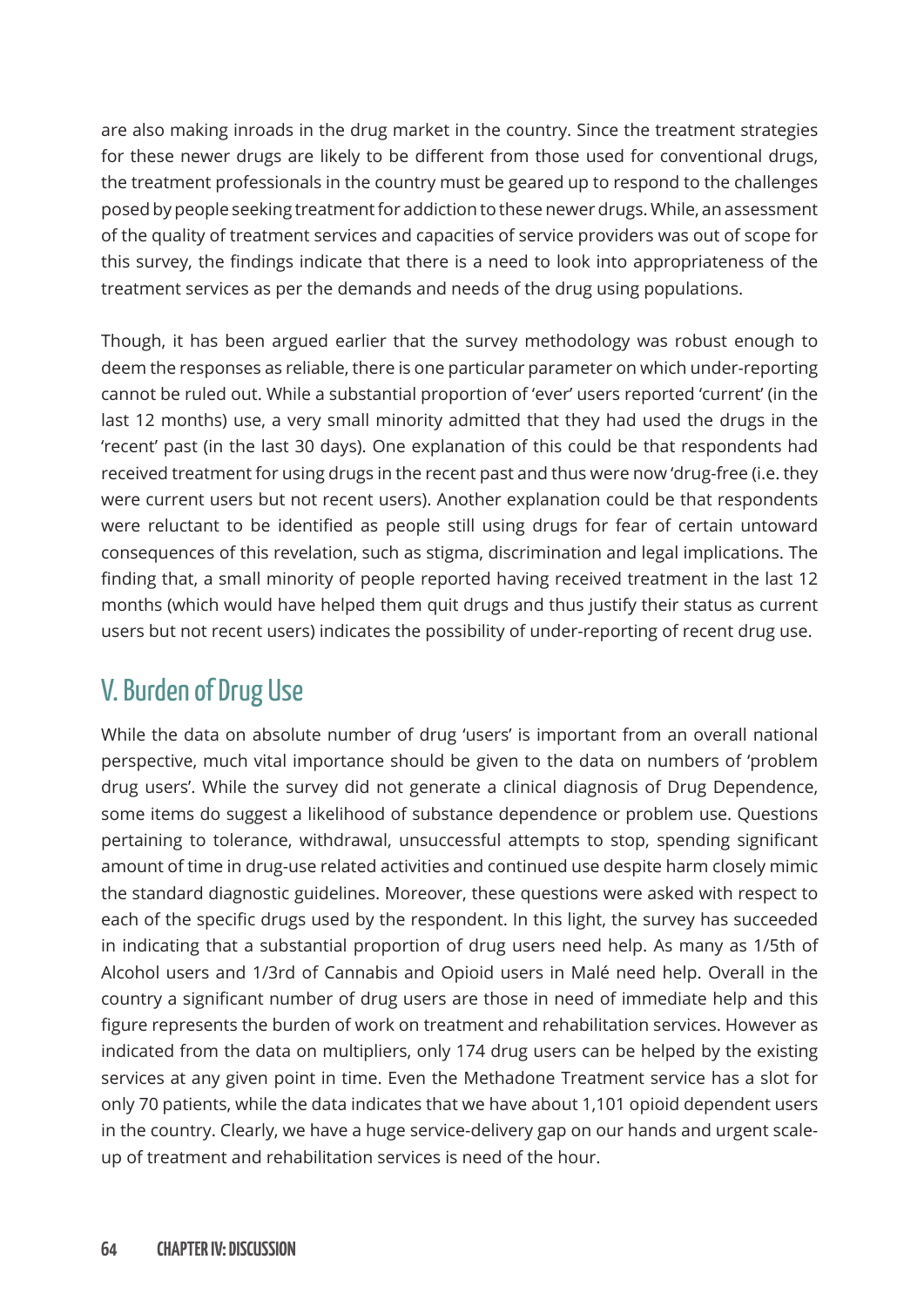It should be noted that we do not need just the quantitative change in treatment services, but a qualitative one as well. Looking at high proportion of drug users needing treatment, better pharmacological treatment options are the need of hour. It is interesting to note that the list of controlled drugs in the country includes Naltrexone (which is a non-psychoactive medication used for treatment of opioid dependence) and even Naloxone (which is an opioid antagonist used for emergency, life-saving treatment of opioid overdose) has been listed as a 'Narcotic' (Maldives Food and Drug Authority 2011). Does being listed as controlled drugs, makes these medications difficult to be prescribed and accessed? The answer is not known at this point in time, but undue controls on medications do act as hindrance in service delivery for legitimate purposes. Thus, a qualitative change in the regulatory systems which facilitates provision of evidence-based and safe treatment of drug dependence must be advocated for. Future research should look into quantity, quality and capacity of drug-treatment services in the country.

#### VI. Reasons for Initial Drug Use and Risk Factors

Data reveals that most drug users reported onset of drug use at young age. It was also noteworthy that more common reasons for initiation of drug use could be seen as 'pull' factors because of perceived positive outcomes of drug use as opposed to the 'push' factors where drugs are used to deal with certain perceived negative factors in life. For instance majority of drug users - in both Malé and Atolls - reported reasons like "curiosity or experimentation", "for fun" or "peer pressure" for initiation of drug use. In contrast only small minorities reported reasons like 'family / relationship problems' or 'self-medication for mental or physical health issues'. In other words, data does not support the notion of unhappy youth resorting to drug use, but indicates that young people experiment with drugs since they are looking for pleasure, euphoria or a 'high'. Thus, there is a need to engage the youth in healthy recreational and interesting pursuits. This has obvious implications for designing messages aimed at primary prevention.

#### VII. Drugs and Sex

Yet another noteworthy data is that on sexual behaviours. An overwhelming majority of drug users were sexually active and many reported buying sex. It must be noted that only a minority of drug users were married. Close to half of sexually active drug users had a sex partner who was also a drug user. The condom use pattern was low and only a minority reported consistent condom use. Indeed a sizable proportion reported having experienced symptoms suggestive of STIs. A similar trend of high risk sexual behaviour was also reported in the earlier RSA of drug abuse in the country (Fashan & NCB, 2003). In the face of these findings, - since the link between high risk sex and HIV is well established - drug users must be regarded as a group at-risk for HIV and interventions to address this must be instituted.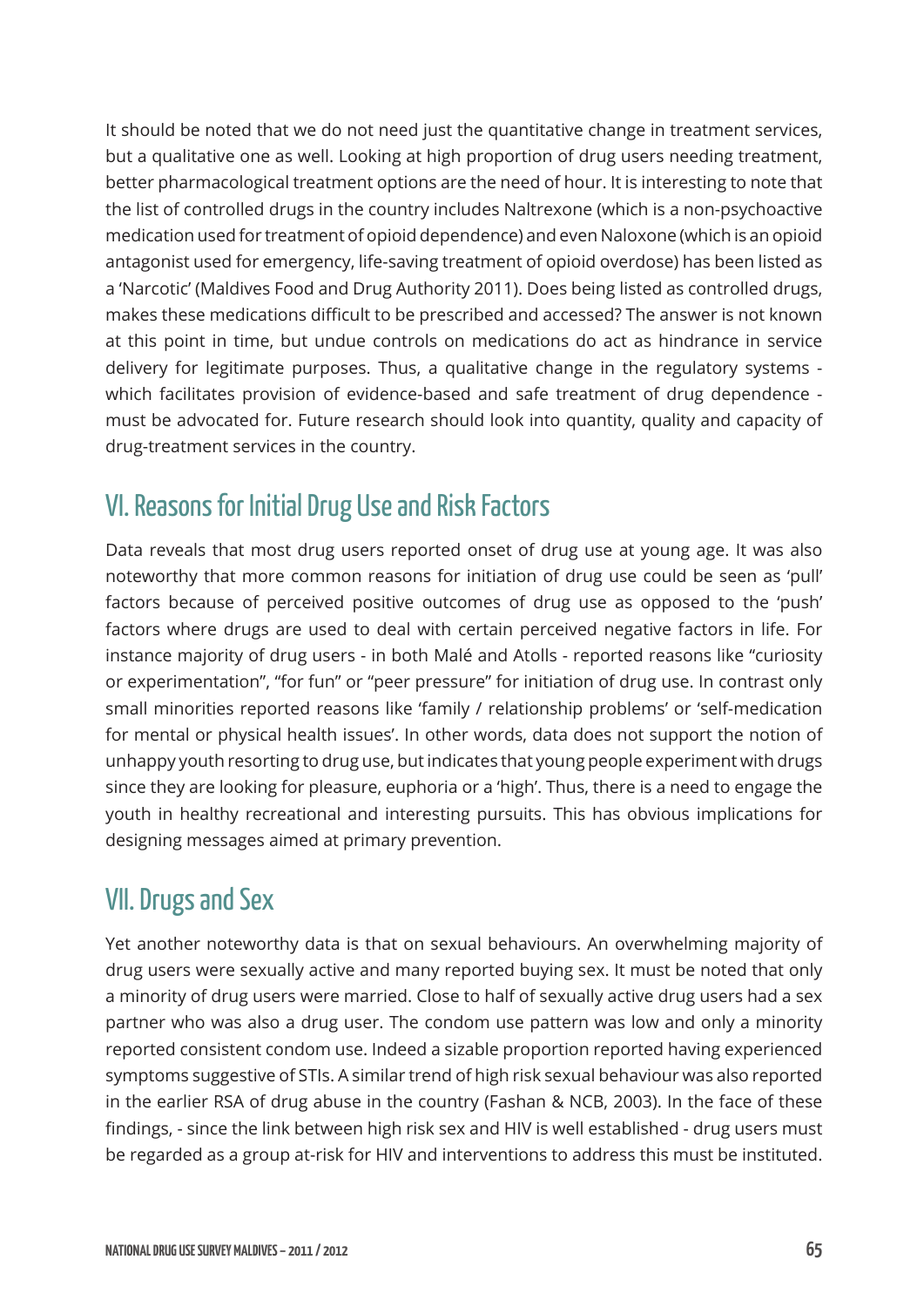### VIII. Injecting Drug Use

Other than risky sexual behaviours, injecting practices put drug users at the risk of HIV. In some previous studies, it has been estimated that there are about 700-900 IDUs in the country (National AIDS Programme, 2012). In our study, a small minority of drug users reported injecting drug use. Based on the data, we can estimate the number of IDUs to be about 200 in Malé (i.e. about 5% of drug users) and about 300 in Atolls (i.e. about 10% of drug users). Thus, differences in these figures notwithstanding, we do have a sizable population of IDUs in the country. Epidemics of HIV in IDU population are known to be explosive in nature, and given the prevalence of risky sexual behaviour of drug users; we must remain vigilant about IDU-sex-HIV risk and urgently initiate specific HIV prevention interventions. It is interesting to note than some drug users did opine that we need needle syringe exchange programs in the country (data not shown).

#### IX. Drugs and Crime

A very large proportion of drug users (61% in Malé and 79% in the Atolls) reported having been arrested ever - (Contrast this to proportion who have received drug treatment services; only a small minority - mostly in single digits - have received treatment and rehabilitation services). Clearly the response to drug use problem at the moment appears to be skewed heavily towards criminal justice systems rather than health and social welfare systems. Not only figures for arrests of drug users are high, a substantial proportion was also convicted. Of those convicted of a drug related crime, almost 86% in Malé and 31% in Atolls reported having been to jail.

The relationship of drug use and crime is well established and is in fact a text-book level knowledge. Drug users may be vulnerable for engaging in criminal activities on account of various factors: (a) they may need to indulge in criminal activities to support their drug habits since the illegal black markets of drugs make them very expensive, (b) drug use may influence users' judgment, (c) drug users may have anti-social personality traits which make them vulnerable to drug use as well as other criminal activities.

In this survey we found that a higher proportion of drug users were arrested among whom many were also convicted. It is noteworthy that among the current drug users in Maldives, of those convicted of a drug related crime most have been convicted of 'selling drugs'. Going by the results of this survey, the criminal justice systems and law enforcement appear to be actively engaged in arresting and convicting drug users for many offences, which may or may not be drug-related.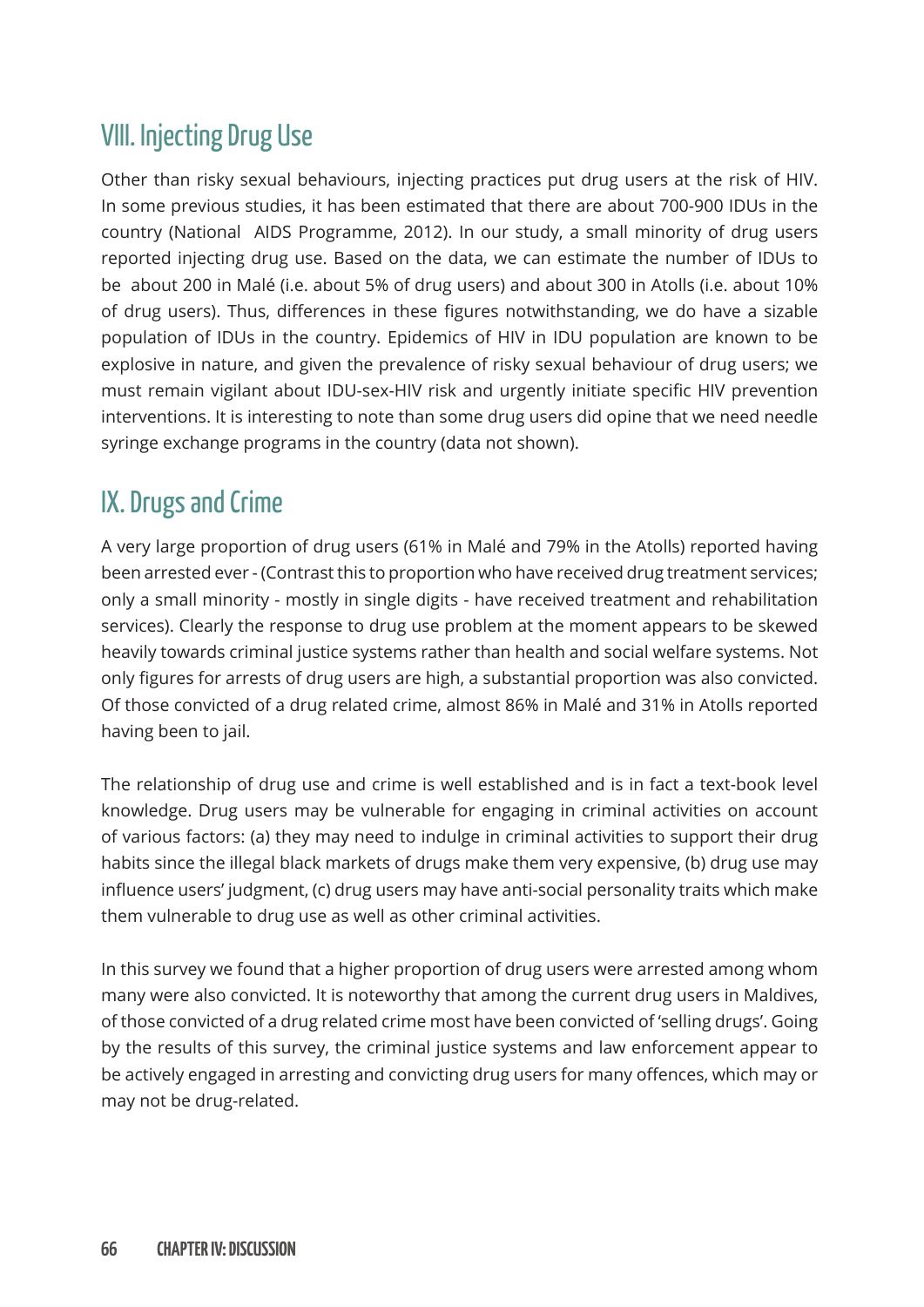### X. Drug Treatment and Rehabilitation Services

As opposed to data on having been arrested, only a small minority reported having received drug treatment services. Even among those 'likely dependent' only 19% in Malé and 30% in Atolls have received detoxification services. The proportions of those who have received other services (rehabilitation, services from NGOs, Drop in centre) are even lower. Thus on one hand we have a substantial treatment demand in the country, and on the other we have very low utilization of existing services - in the face of disproportionately lower number of treatment slots. This data screams for attention towards the service delivery gap, which must be urgently addressed. Additional note should be made of need of mental health services. Although the primary objective of this study was not about prevalence of co-existing mental illness among drug users, we did explore some pointers towards mental health problems in drug users. The findings should be seen as preliminary data and should prompt further studies on 'dual-diagnosis' and service improvement for this target group.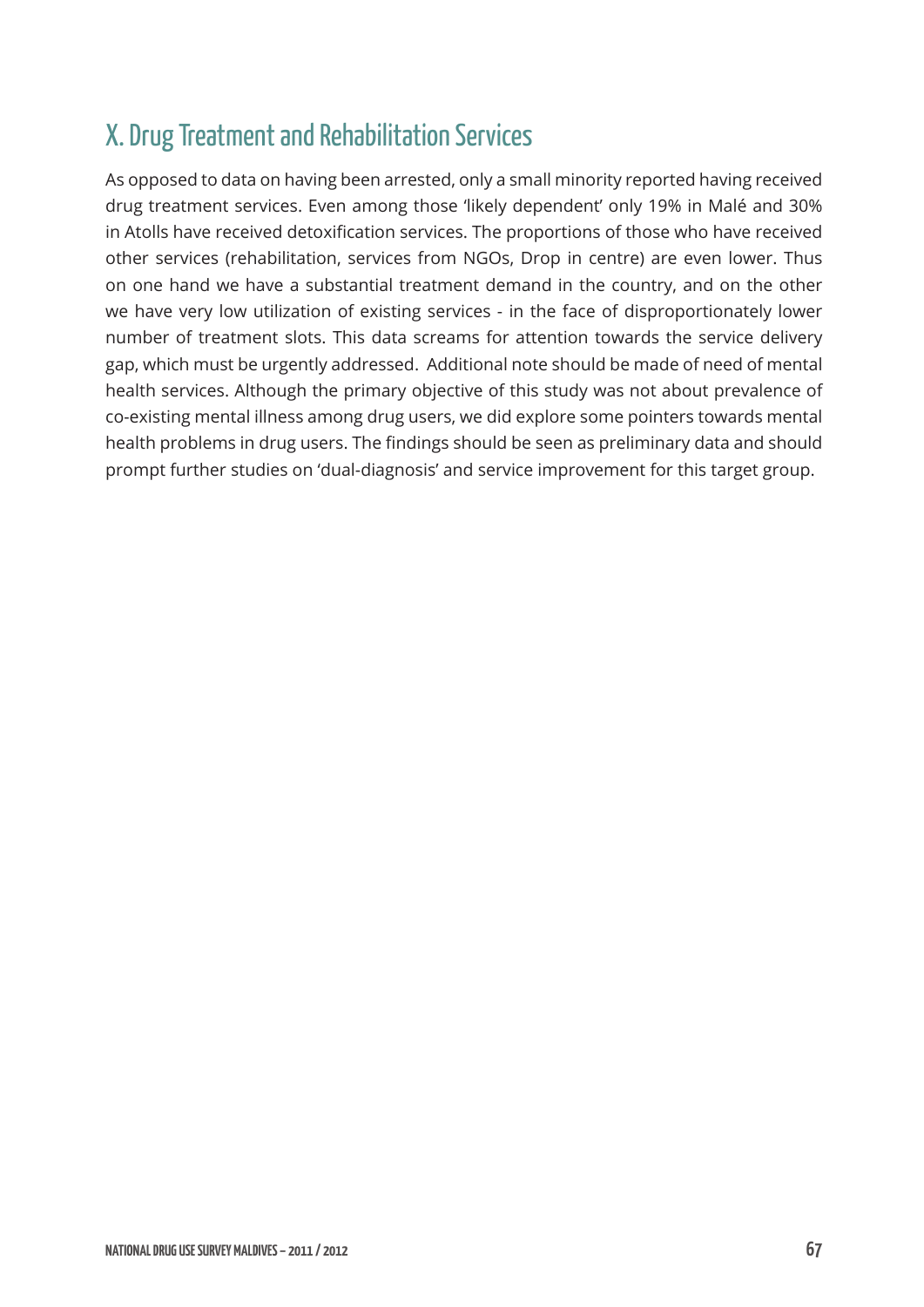## CHAPTER V: CONCLUSIONS AND RECOMMENDATIONS

## The Country has a Sizable Burden of Drug Use which Calls for an Effective National Response

The data indicates that there are about 4,300 'current' drug users in Malé and about 3,150 'current' drug users in the Atolls, a very large majority of which happen to be young males. A significant proportion of Alcohol, Cannabis and Opioid users fall in the category of problem or likely dependent users and consequently are in need of help. Thus we have a sizable burden of drug use in the country. Response to this epidemic of drug use in country will necessitate acting on multiple fronts simultaneously. Thus recommendations regarding response to drug use problems could be listed in the following three categories: Supply reduction, Demand reduction and Harm reduction.

### I. Supply Reduction

Findings of the survey indicate that (the figures for successful drug-seizures not withstanding) illegal drugs do make an entry in the illicit market in the Maldives. Many drug users reported obtaining their drugs from drug dealers (or probably euphemistically labelled their drug dealers as 'friends'). It is well known that Maldives is not a source country for most of the drugs (except may be the rare cases of home brewed Alcohol). Thus adequate law enforcement activities to curtail the supply of illicit drugs in the country should continue. This would entail well-coordinated efforts among all stakeholders and drug enforcement agencies working on the supply reduction side. Additionally these efforts should be aimed at not just protecting the borders (i.e. preventing smuggling of drugs in the country) but also controlling the internal trafficking of drugs within the country.

However it should also be remembered that no country in the world has been able to address drug problems by employing supply reduction strategies alone. An effective response would entail a judicious combination of supply reduction, demand reduction and harm reduction strategies.

#### II. Demand Reduction

Data indicates a need to strengthen the national response on drug demand reduction, which must include a judicious mix of evidence-based prevention and treatment strategies. Thus, reducing the demand for drugs in the country would entail acting on two different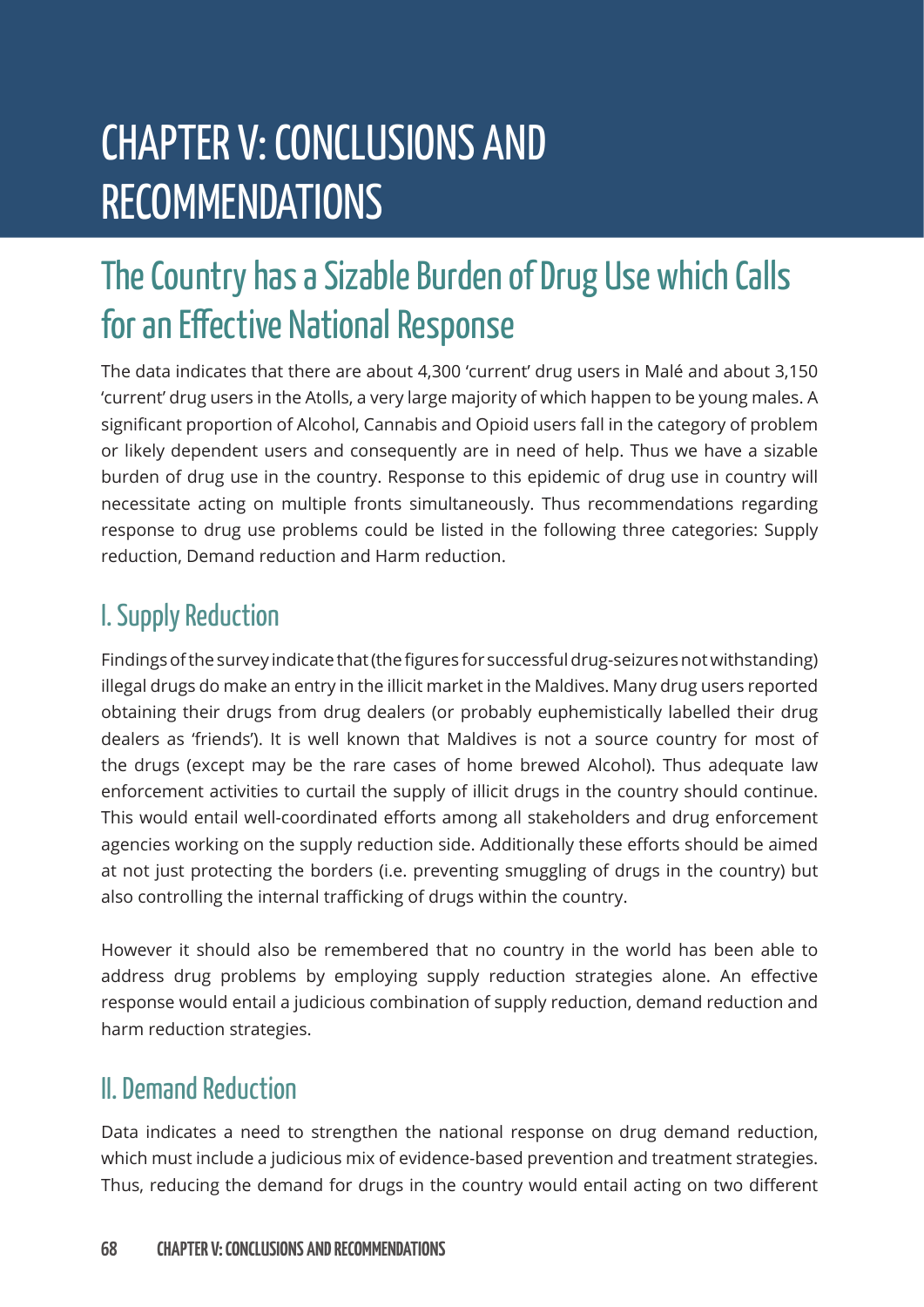fronts simultaneously; (a) those who are yet to begin using drugs need to be helped (so that they can be protected from becoming potential drug users in the future) through Primary Prevention approaches; (b) On the other hand those who are already using drugs should be helped so that they can quit taking drugs through availing Treatment services (i.e. secondary prevention).

#### PRIMARY PREVENTION STRATEGIES:

Data indicates that most drug users are in the late adolescence or young adulthood. It is also clear that most drug users report onset of drug use with the legal drugs in the late adolescent years. Thus, teens or youth using legal substances (tobacco, inhalants etc.) should be seen as the at-risk group for progression to use of harder and illegal drugs. Specific strategies would be required to address the needs of youth to prevent onset of illegal drug use. It is important to implement these strategies in various settings such as educational institutions, workplaces, community so as to provide a comprehensive coverage to the atrisk population. While (a) *Awareness building* would be one of the important components of the prevention programs, it cannot be seen as the mainstay of prevention. Another component is for young people to get the necessary skills (assertiveness, decision making skills) to withstand the peer pressure from friends (learning to say NO) so as to prevent young people from going in to experimentation and using of drugs for fun.

At-risk populations would require (b) help with *quitting legal drugs like tobacco or inhalants*  (c) *coping skills* so that they can cope with stresses of life without using drugs as a stresscoping mechanism, (d) *better opportunities for recreation and employment* so that they can fruitfully pursue their interests and life-goals, and finally, (e) *assurance that they would not be penalised or stigmatised* should they decide to seek help. The last would require an enabling legal and policy environment in the country.

In addition it would be important to reach not just the young people but their parents as well. Even the care-givers would also need help with developing necessary knowledge and skills to be able to protect the young people from initiation of drugs use and to enable them to access timely professional help in the event of drug use.

#### • TREATMENT STRATEGIES

Provision of evidence-based drug treatment is important for those who are currently dependent on drugs. For such individuals drug-treatment serves the purpose of secondary prevention. However, it also serves the purpose of reducing the risk of others initiating drugs by reducing the numbers of peers who could exert the 'peer pressure'. The data indicates that the most common drugs used are Alcohol, Cannabis and Opioids and a sizable proportion of users of these drugs are likely to be dependent. The differences in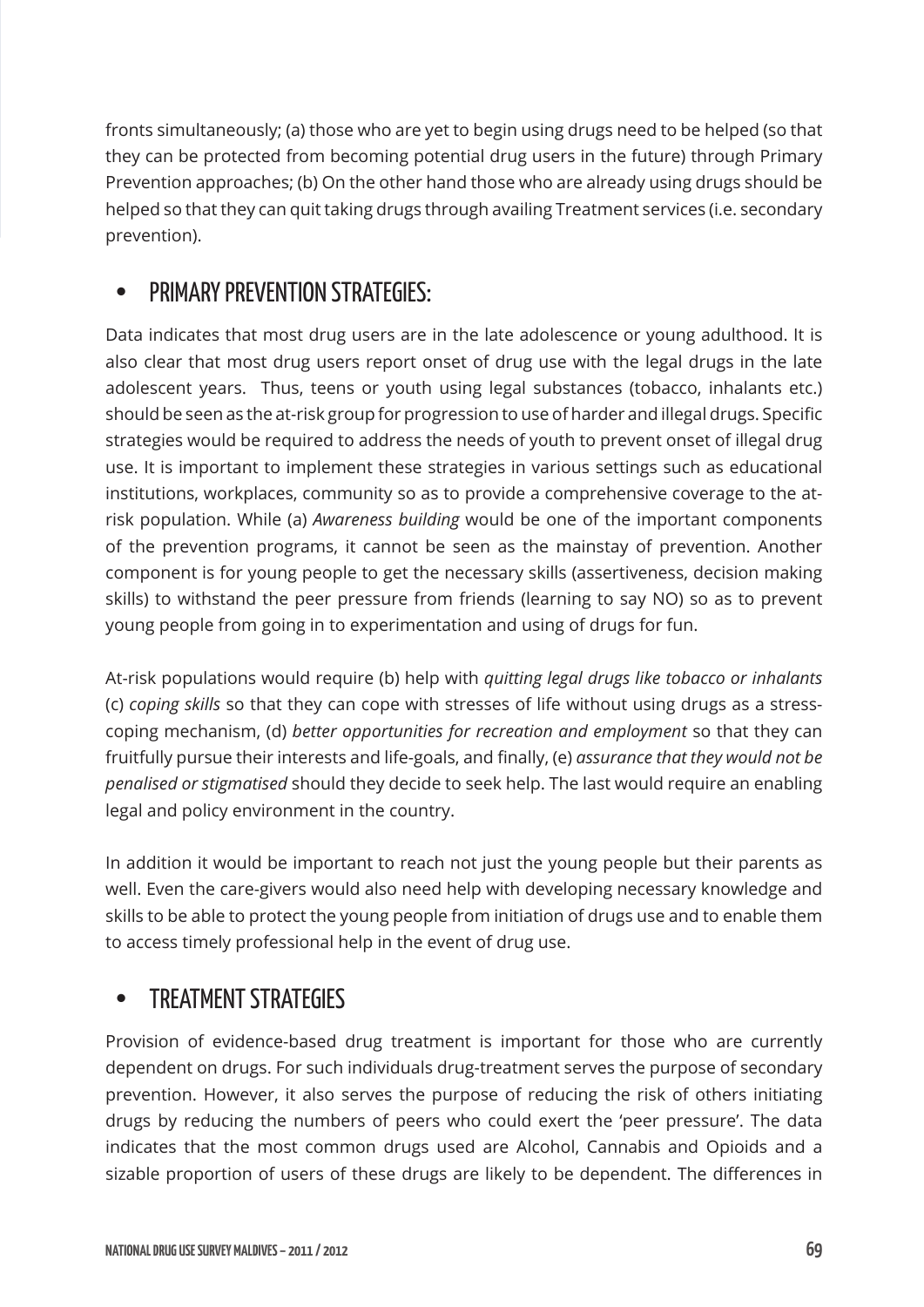pharmacology of these drugs must be appreciated to plan effective treatment strategies. While Alcohol and Opioids can, and do cause significant physical dependence, cannabis does not. In other words detoxification (i.e. treatment of drug withdrawal) services would be of paramount importance for users dependent on Alcohol and Opioids. Thus, while some psycho-social interventions may be common for users of all categories of drugs, specific medical-pharmaceutical interventions would be required for alcohol and opioid dependence. This would entail:

- Understanding the capacity of drug-treatment service providers;
- Enhancing the capacity of drug-treatment service providers (doctors, nurses, counsellors);
- Making necessary provisions in the legal and policy environment so that appropriate access to appropriate pharmacological treatment can be facilitated

The last point above is important since for Medication Assisted Treatment (i.e. detoxification), medications like Benzodiazepines or Opioid agonists along with Opioid substitution treatment would be required, which happened to be listed as controlled medications.

However, other than the capacities of service providers or availability of pharmacotherapy, more crucial bottle-neck is likely to be access to treatment. Data from the survey indicates that a small minority of drug users report having been to treatment.

Treatment services should be adequate in number, easily accessible (without fear of retribution by law, stigmatization or other untoward consequences) and affordable to anyone who needs help. For this purpose - along with specialised drug-treatment facilities treatment provision at the general health care setting should be improved. In other words, the doctors at the primary health care level should form the first level of contact for people using drugs.

Since most drug users happen to be young people, the service providers need to be sensitised to special needs of this population group. Thereafter, those who require more intense or specialized services can be referred. This would entail enhancing the capacities of primary health care staff in recognizing and providing treatment for drug use disorders.

It is also important that a continuum of drug treatment services is maintained which includes the sequential provision of detoxification, treatment and long-term rehabilitation (after-care) services.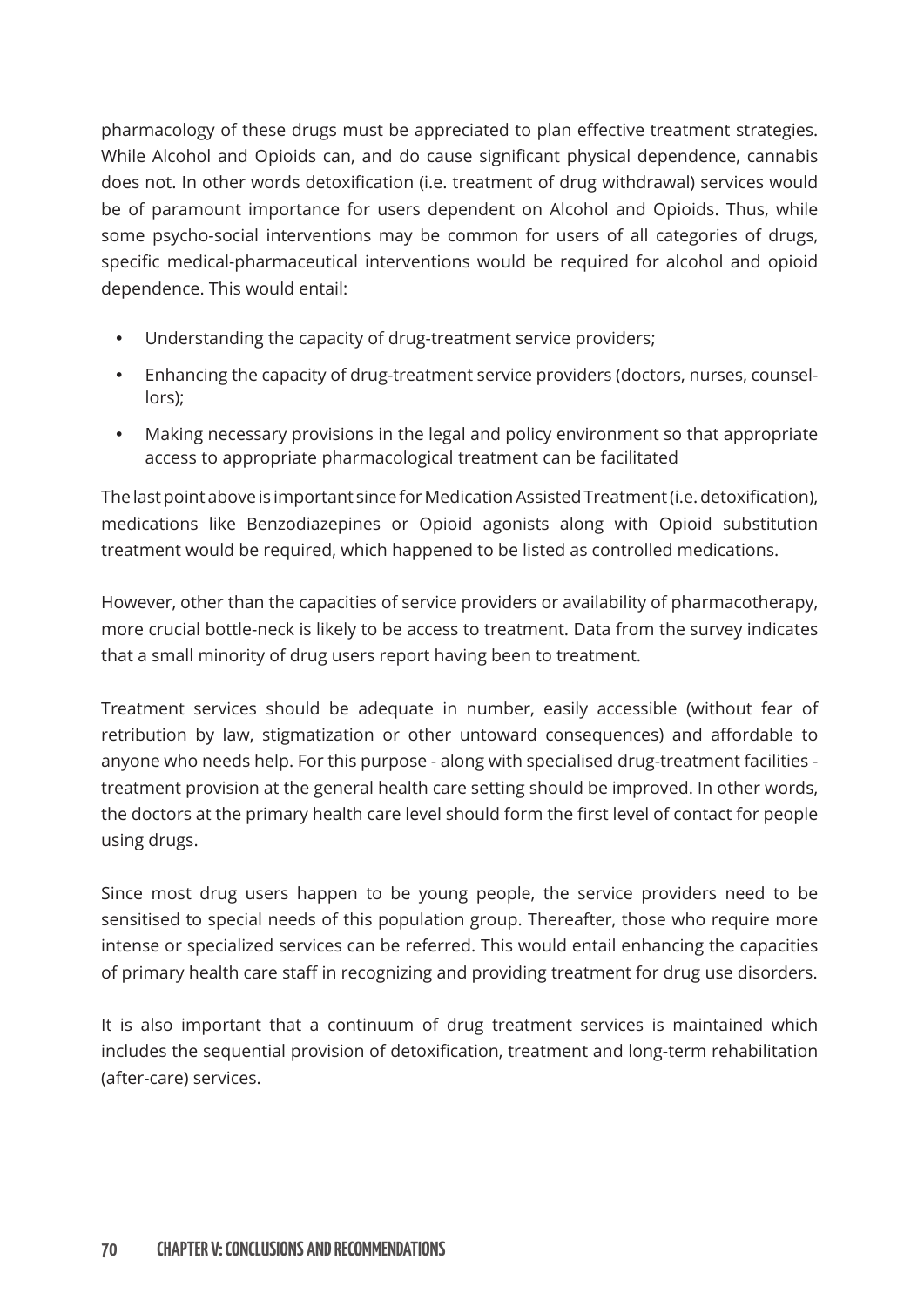#### III. Harm Reduction

While strategies like supply reduction (which would restrict the availability of drugs) and demand reduction (which will reduce the need for taking drugs) are likely to be effective, they are certainly not going to be enough. Research conducted everywhere else in the world indicates that despite effective implementation of supply reduction and demand reduction strategies, some drug users continue to remain affected. No degree of law enforcement could ever ensure a totally drug free society. Similarly, even providing treatment to all drug users would mean that some drug users will relapse to continued drug use since drug dependence is a chronic, relapsing condition (much like Diabetes or Hypertension as opposed to acute conditions like malaria or typhoid). Chronic health conditions require treatment on a long term basis. Thus, hoping that just providing detoxification services would help all drug users maintain long-term abstinence from drugs would not be practical. Those drug users, who continue to take drugs despite effective supply and demand reduction in place, remain exposed to risks and harmful consequences of drug use. Therefore, an effective national response to drug problems would ensure that Harm Reduction approaches also find a place in national strategies. Psychosocial interventions should be made an integral part of all harm reduction initiatives.

Maldives has already displayed its willingness to provide effective, evidence-based, longterm treatment to drug users (which is also regarded a harm-reduction strategy) in the form of Methadone Maintenance Treatment (MMT). Need of the hour is to scale-up MMT services. Additionally a harm reduction approach would entail accepting the definition of harm reduction in its true spirit, i.e. 'Policies and Programs that aim to reduce the harms caused by drugs, without reducing drug use per se'. In practice this may mean removing the barriers (if any) in the way of implementing Needle Syringe exchange programmes for IDUs (though at the moment, the numbers of IDUs do not appear to be large enough to warrant immediate implementation of needle syringe programme).

Additionally, providing easy access to condoms to drug users would also fit-in with the concept of harm reduction keeping in view the prevalence of risky sexual behaviour. Finally, providing anti-craving medications to those with Alcohol use, who want to reduce their craving to help them reduce drinking, would also qualify as harm reduction in the Maldivian context and would help people using Alcohol.

However, even widespread availability of help in the form of demand reduction and harm reduction initiatives would only be useful when we have an enabling environment in the community which encourages help-seeking.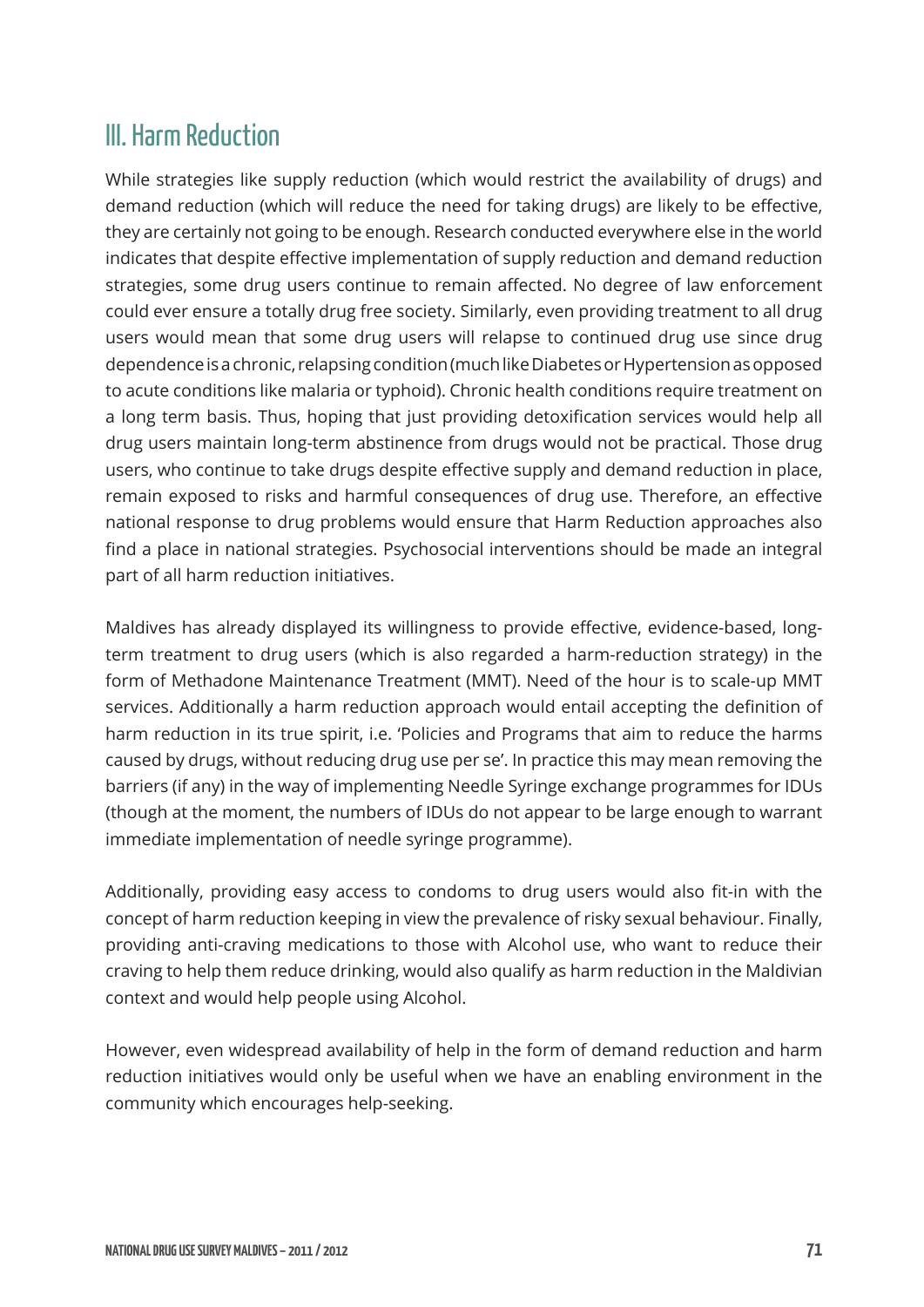### IV. An enabling Policy and Legal Environment

As evident from the findings, a large proportion of drug users interviewed report having had a brush with the law - a much larger proportion as compared to those reporting having accessed treatment services.

Until recently, our response to drug problems appears to be heavily skewed towards criminal justice systems as opposed to health centred approach. The launching of the new Drug Act 17/2011, which is one of its kind in the entire Asia-Pacific region, has been a major milestone for the country. The law clearly has a provision for treating drug users instead of incarceration. Under this Act, the National Drug Agency has been mandated as the lead agency dealing with all issues related to drug prevention, harm reduction and treatment. The recent policy changes have brought a lot of positive reforms and this trend of policy reforms could be immensely beneficial for the future developments. Numbers of drug users in the criminal justice system should go down and numbers in the drug treatment services should go up. The existing regulatory environment in the country should be suitably modified to enable more people and organisations to provide drug treatment services with nationally defined minimum standards of care, of course. A very important role in this regard will be played by the civil society. More NGOs should be encouraged to provide help to drug users, in partnership with the government. The overall environment should shift from "drugs are illegal and crime" to "drug dependence is a medical condition which can be managed". Awareness programs which usually talk largely about the ill effects of drugs and seek to ask people to stay away from drugs should also include messages pertaining to availability of help for people using drugs.

### V. Developing a Strategic Information System

A wide variety of stakeholders are involved currently in addressing the drug use problems in the country, These include those working on the supply side as well as those working on the demand side of the drug market, There is a need to develop an information management system which would entail collection and sharing of key data on various aspects of drug use. Moreover, mechanisms should be established so that the data collected is easily accessible to all the involved stakeholders and is timely acted upon. Given that a large proportion of drug users are young people, importance should be given to coordinate efforts and increase communication among agencies/ organizations across disciplines in the prevention, intervention, and treatment of adolescent substance use problems. In addition to mental health and substance abuse stakeholders, these efforts should include public assistance programs, child welfare, schools, community coalitions, law enforcement, juvenile justice, and medicine.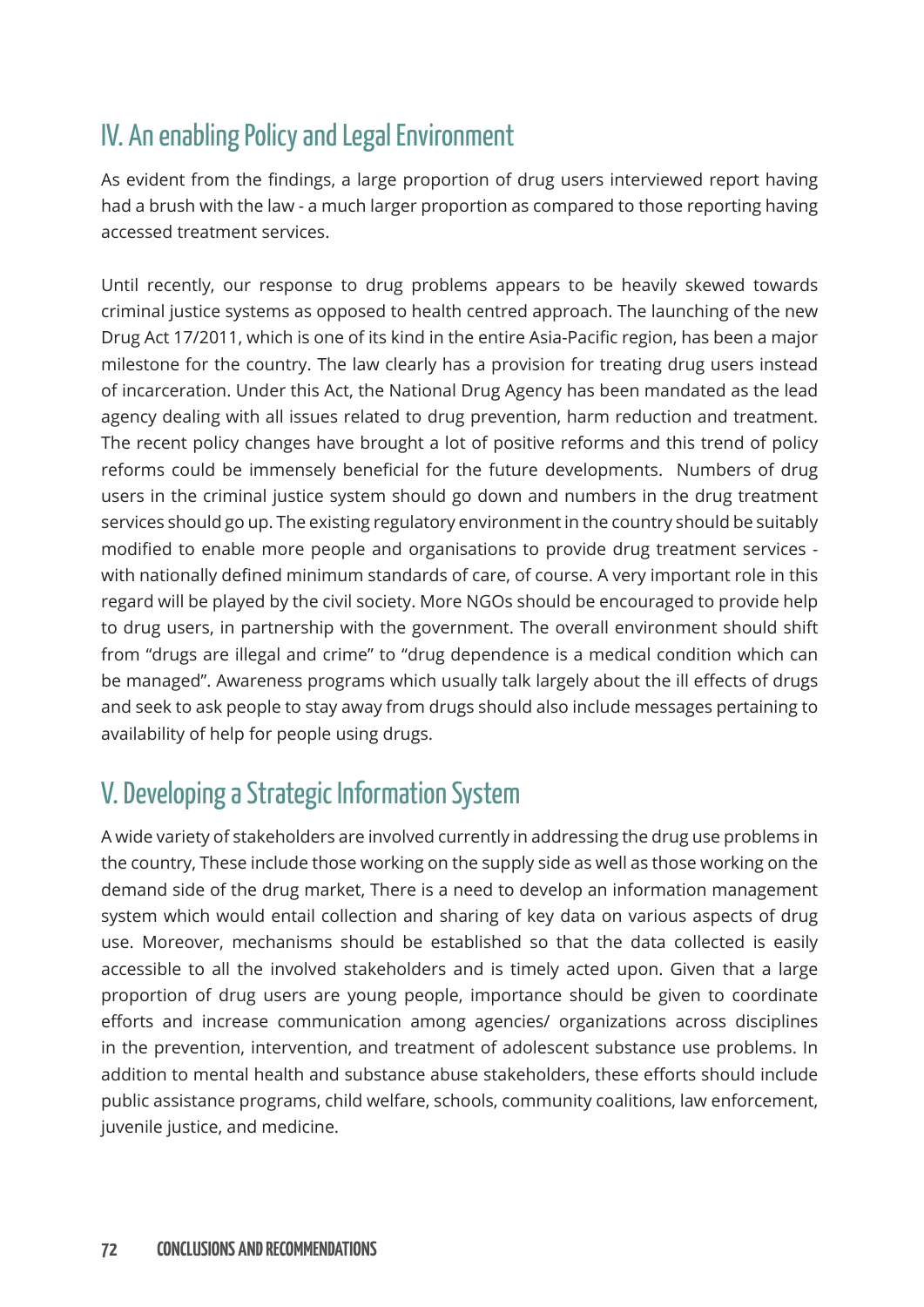#### VI. Prioritisation of Drug Issues in National Policies and Programs

Data indicates a sizable burden of drug use in the country. However the implications of drug use are not limited to only the drug users or their families. There are a host of ripple effects on other domains like social, economic and health of the nation, consequently, the issue of drug use and related problems should now receive the due priority in the national policies and programmes. In other words there is a need to mainstream drug issues in the programmes of various other sectors (mental health, HIV, children and youth, education, human resources).

#### VII. International Ramifications

As stated earlier, since Maldives is not a source country for most of the drugs, on-going collaboration and cooperation with other countries (which may be source or transit countries for drugs) on supply reduction must continue to enhance. However, such collaboration need not limit itself to only the supply reduction issues. Collaboration could also be made with other neighbouring countries where attractive models of drug demand reduction and drug harm reduction exist. Indeed, this survey itself could be seen as a model of international collaboration, whereby the national capacity was sought to be enhanced by collaborating with international experts from the neighbouring country. Help can be co-opted from the region and countries like India which has rich and long experience of implementing drugtreatment and harm-reduction programs. International organisations like UN agencies could play a catalytic and facilitator's role in this regard.

#### VIII. The Country has Capacity to Undertake Large-Scale, Scientifically-Sound **Studies**

The manner in which this survey has been conceptualized and undertaken demonstrates that since we have a combination of technical-expertise and experience, together with a willingness and zeal to learn from experience of others, we are now able to undertake nation-wide research studies on any of the issues. The factors which were instrumental in the success of this survey were: coming together of expertise from various professional and technical backgrounds, a spirit of camaraderie and sharing, involvement of all stakeholders at all the stage of survey and a shared commitment towards excellence and efficiency. Thus, this survey has provided important lessons and experiences not only towards the issue of drug abuse but also towards the science and art of conducting large-scale surveys in the Maldives. The experiences gained and lessons learnt from this survey would go a long way in planning and conducting epidemiological research in country in the future.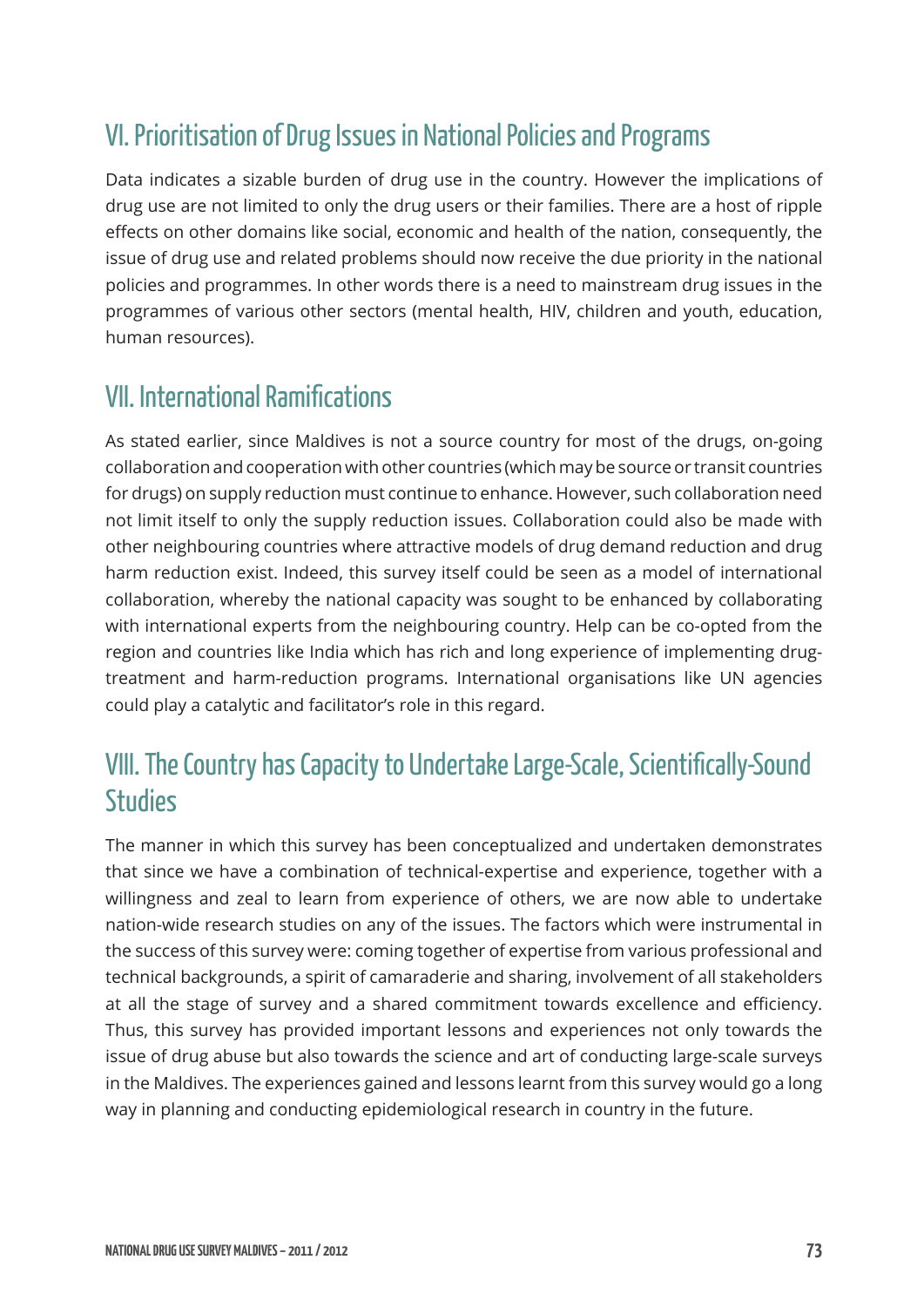#### IX. Future Research

This large-scale national survey on drug use did succeed in providing a comprehensive picture of drug use in the country. However the findings also raise certain questions about certain finer, as-yet poorly understood issues. While we do get an idea that a small proportion of drug users receive drug treatment services, questions about (a) quality of existing drug treatment services and (b) perception of drug users about the treatment provided, remain unanswered. Similarly (c) needs and specific issues of special population groups like women, children and adolescents, drug users with physical illnesses, drug users with mental illnesses remain unknown through this survey.

It is important to increase support for research comparing treatment approaches specifically for adolescents. These approaches should include a broad range of variables, i.e. client characteristics, healthcare networks that identify and refer youth to treatment, gender issues, parents' sensitivity to types of problem behaviours by young people, and treatment programs themselves—therapeutic approaches, treatment characteristics, attention to specialized problems, and definition of treatment response. There is also a need to explore the (d) relationship between drug use and crime in the Maldivian context; and (e) the economics of drug use including the burden of drug use on the national economy. Additionally, (f) outcome of different types of interventions such as jail-sentence, drug-rehabilitation, detoxification, MMT must be studied; (g) Developing culture-specific models of interventions and testing their effectiveness would be yet another area for future research. Finally, (h) the impact of recently introduced policy and legal reforms should also be subjected to a scientific enquiry.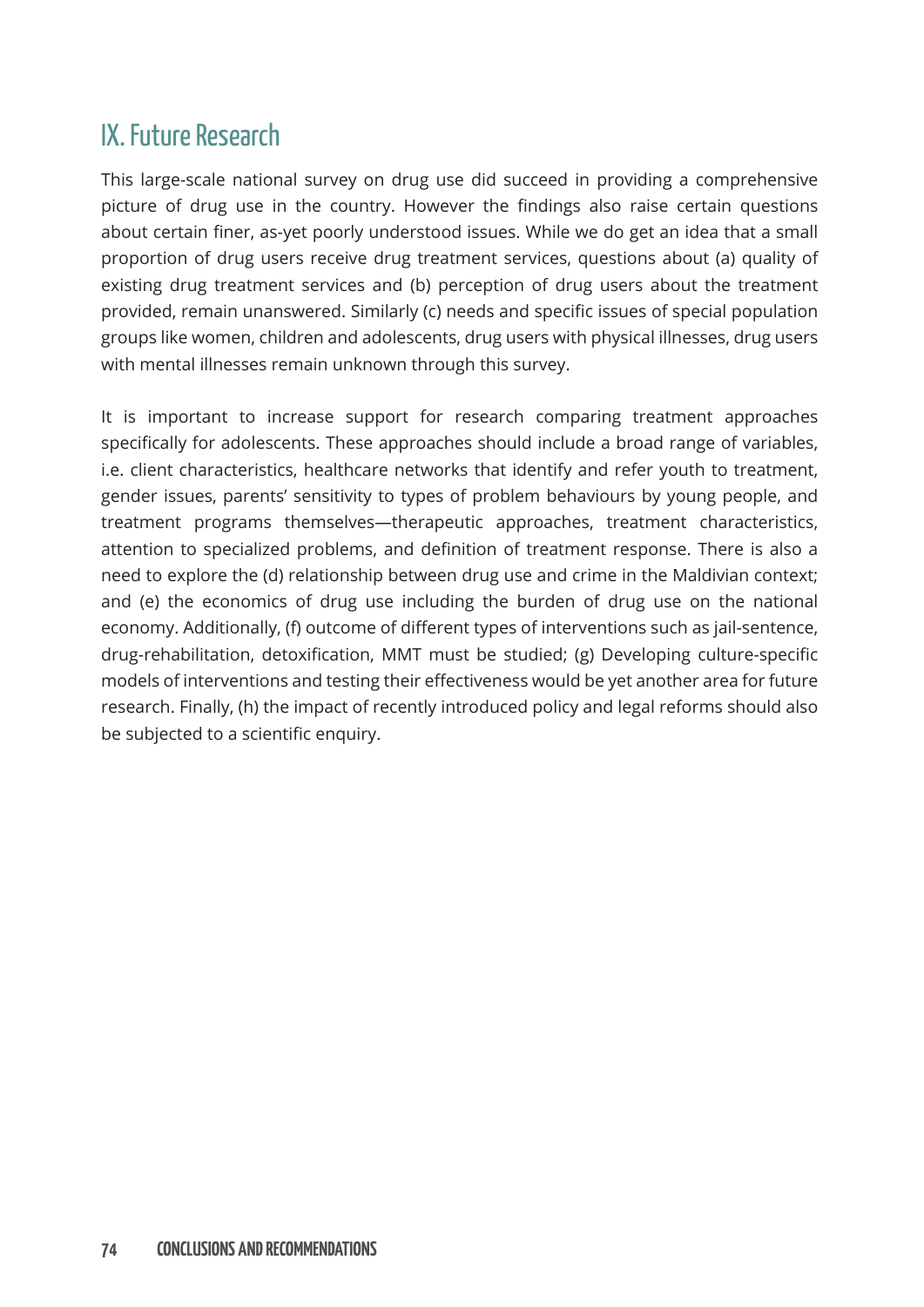## **DEFINITIONS**

**Direct methods** - Enumeration (counting) of known drug users and conducting surveys.

**Drug**: Any psychoactive substance used in a non-medical context. The list of the drug categories used in the survey is based on the standard list suggested by the World Health Organisation (WHO) as well as on the previous studies from the Maldives.

| <b>Class of substance</b>                     | <b>Types and Names</b>                                                                                                                                                              |  |
|-----------------------------------------------|-------------------------------------------------------------------------------------------------------------------------------------------------------------------------------------|--|
| <b>D</b> -Alcohol                             | Beer, Whisky, Gin, Vodka, Rum, Spirit, Tequila, Brandy,<br>'Bangu-raa', 'Booze', 'ra'                                                                                               |  |
| E1 - Cannabinoids -Herb -<br>Marijuana        | Marijuana, Ganja, Pot, Weed, Joint                                                                                                                                                  |  |
| <b>E2</b> - Cannabinoids - Resin -<br>Hashish | Hashish oil, charas, 'theyo', 'joint', 'dope'                                                                                                                                       |  |
| F1-Opioids                                    | Heroin, Brown Sugar, 'Hakuru', 'Ehcheh', 'Piece', 'Afihun'                                                                                                                          |  |
| F2 - Opioid Pharmaceuticals                   | Methadone, buprenorphine, d-propoxyphene, loperamide,<br>opioid-based cough-syrups, Proxyvon. Spasmoproxyvon,,<br>Cough syrups, Corex-d, Phencidyle,                                |  |
| <b>G</b> - Cocaine                            | Coke, Crack, Rock                                                                                                                                                                   |  |
| H - Amphetamine Type<br>Stimulants            | Speed crystal, Ecstasy                                                                                                                                                              |  |
| I. Sedatives and tranquillizers               | Valium, Serepax, Rohypnol, Downers, Sleeping pills, "Beys",<br>Tabs, Alprex, Buscopan, Nitravet-ten, Avil, Phenergan                                                                |  |
| J - Hallucinogens                             | LSD, Magic mushroom                                                                                                                                                                 |  |
| K - Other (specify)                           | "Oshani" (Datura), "Bongaru" (locally made Alcohol),<br>"Vaanuvaa" (mixture of brown sugar, benzo and<br>sometimes animal tranquillizers like Ketamine etc. in<br>different ratios) |  |

**Drug user**: Any individual reporting use of any drug (see 'drugs' above)

**Estimation methods**: The range of methods which can be used to estimate the prevalence of illicit drug use.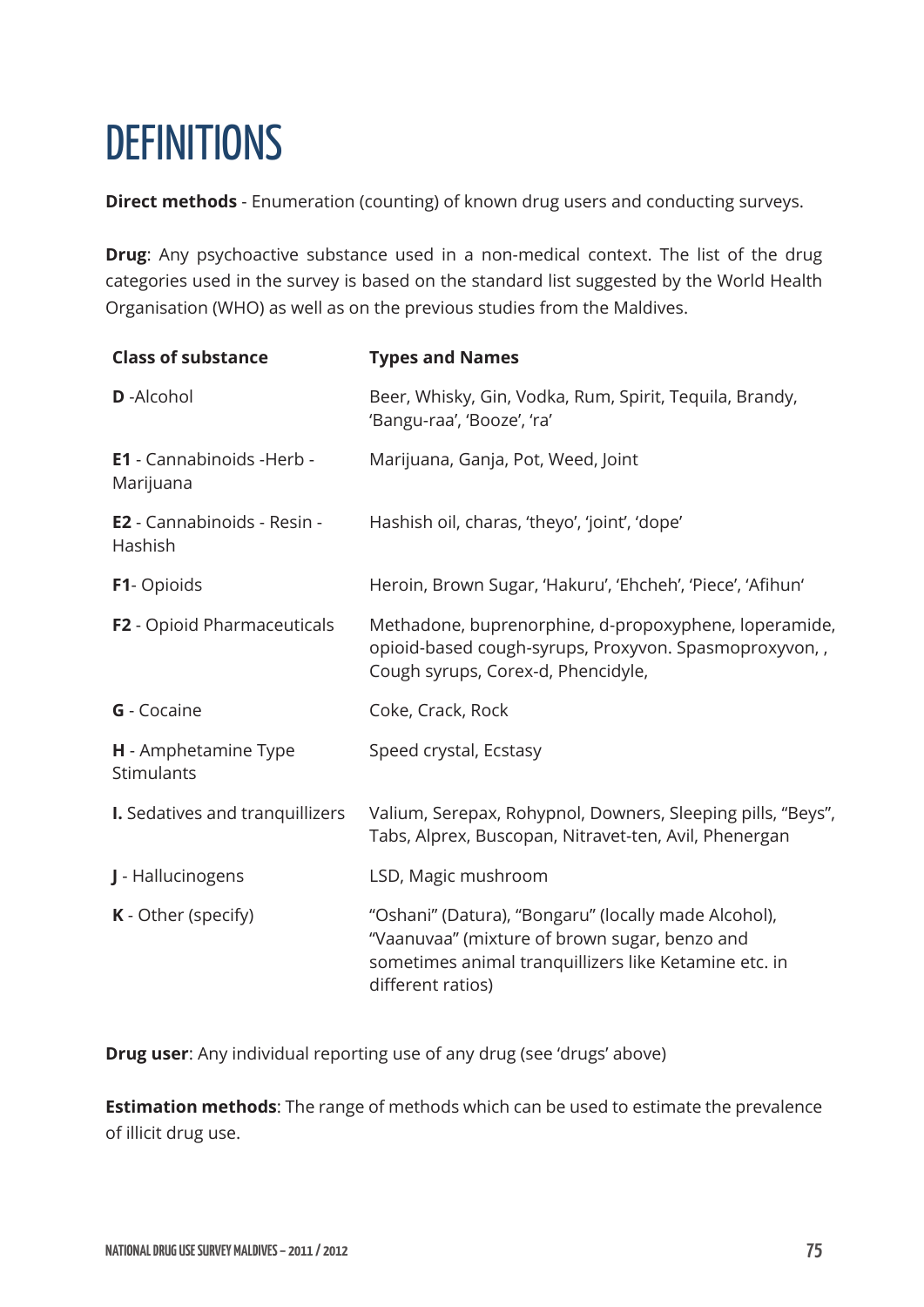#### **Household**: A Household may be either:

a) A single person household who makes provision for his own food and other essentials of living without combining with any other person and has no usual place of residence elsewhere.

b) Multi-person household: A group of two or more persons who make some common provision for food or other essentials of living and have no usual place of residence elsewhere. The persons constituting the group may pool their incomes and have a common budget to a greater or lesser extent; they may be related or unrelated or a combination of both. The general criterion to be used in identifying the members of a multi-person household relates to whether they live and eat together and have no usual place of residence elsewhere

**Indirect methods** - Estimating numbers from samples of known drug users

**Indicators**: Data which give pointers or act as tools in the estimation of prevalence e.g. data collected routinely by government agencies such as arrest data, drug treatment data. The data reflects only those who have come into contact with services and not all users of illicit drugs.

**Population**: The entire group of individuals or items of interest in the study.

**Target population**: The population from which representative information is desired and to which inferences will be made.

**Sampling**: The process of selecting a portion of a population in order to make inferences about the larger population from which the sample was drawn. Sampling is of crucial importance in measuring trends over time. Sampling strategies should therefore be systemic and replicable overtime.

**Respondent**: Individual being interviewed for the survey.

**Non-response / non-responder**: When an individual refuses to be interviewed.

**Injecting Drug Use (IDU)**: Using psychoactive drug(s) through the injecting route in a nonmedical context.

**Routine data sources** - Statistics that are collected routinely i.e. in the course of duty.

**Non-routine data sources** - Statistics that are not routinely collected but are "once-offs" such as the results of studies of drug use in the general population or in a specific group. These can be gathered for research or planning purposes.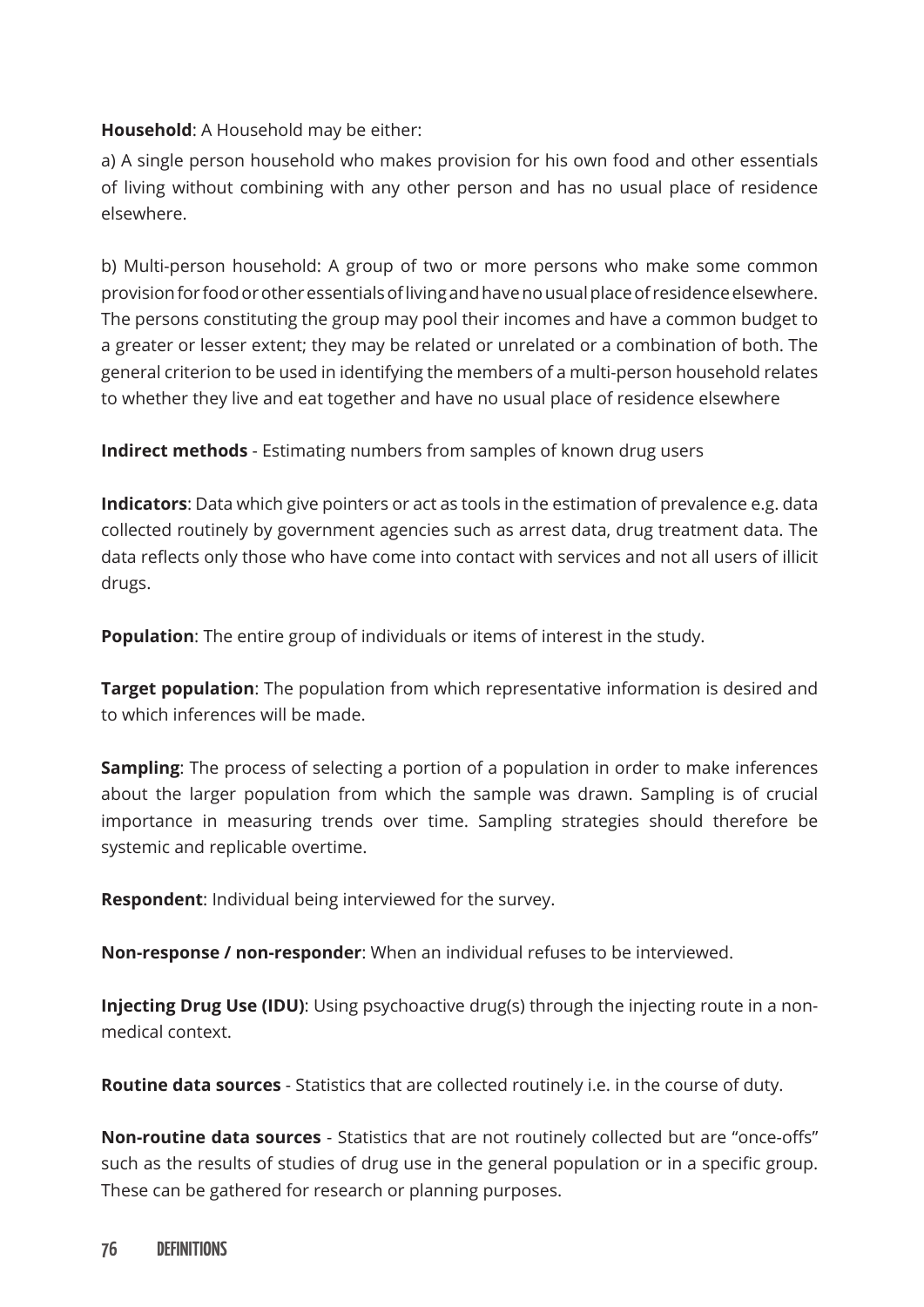**Prevalence**: The number of all new and old cases of a disease (drug use in this case) in a given population. Prevalence is expressed as a ratio in which the number of cases is the numerator and the population at risk is the denominator. In simple words, it means, what percentage of the population is drug users in a community or country and how they are distributed across the population e.g. by age, gender, geographical location or type of drug used.

The **prevalence** of a certain social attribute is defined as the proportion of people possessing that attribute. It is often expressed as a percentage, or sometimes as "per thousand" or even "per million" of the total population. The actual number of individuals is sometimes used instead of the prevalence, however without information on the baseline population, this number may be meaningless.

 **"Lifetime Prevalence"**: Refers to: the proportion of the population who have used a particular drug at least once, whereas **"Current Prevalence"** refers to those who have used a particular drug in a specific period of time such as the last 12 months

**Sampling**: the process of selecting a portion of a population in order to make inferences about the larger population from which the sample was drawn. Sampling is of crucial importance in measuring trends over time. Sampling strategies should therefore be systemic and replicable over time.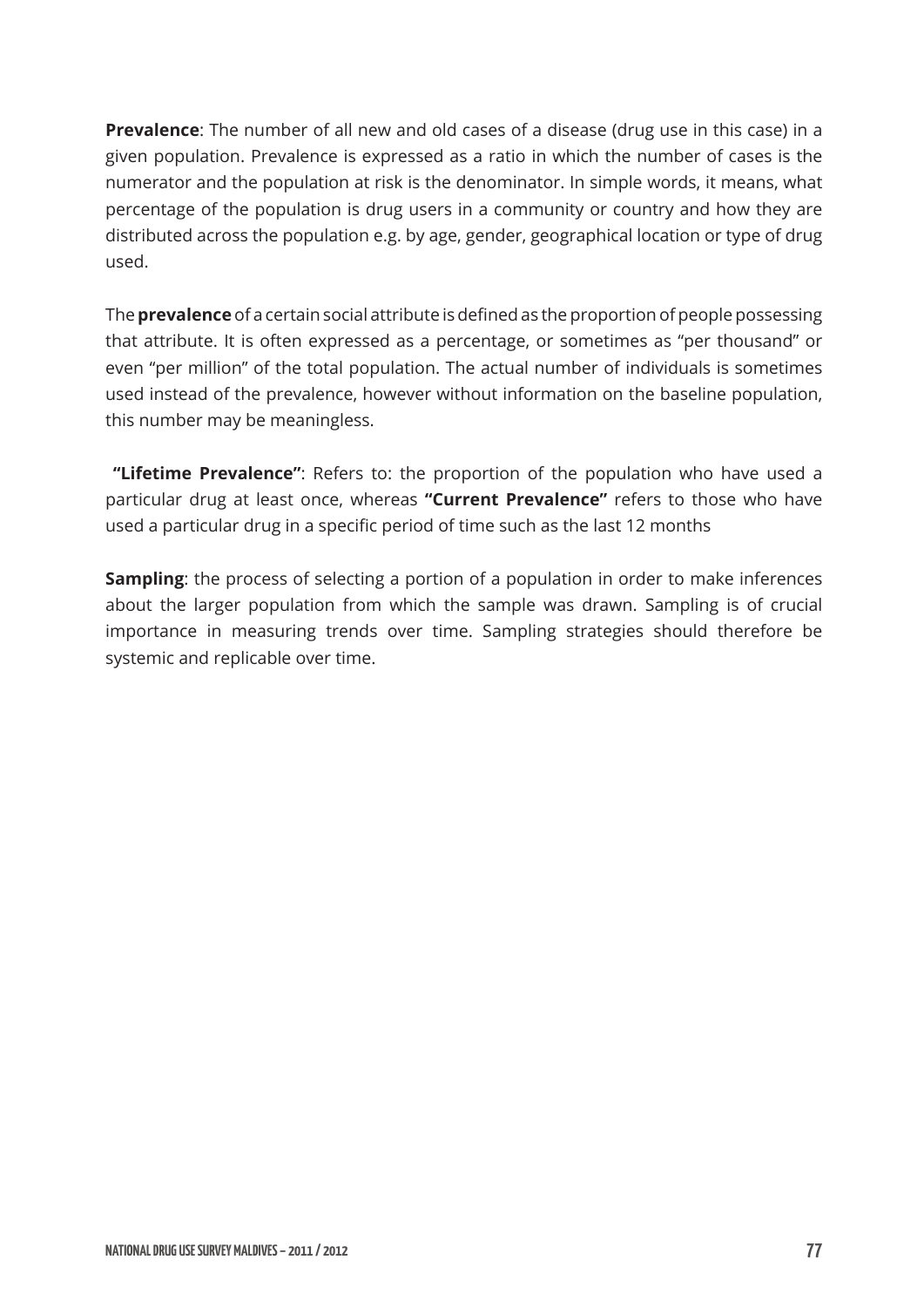## **REFERENCES**

**Ahmed, S.K. (1998)**. *Report of the Preparatory Mission for Rapid Assessment Study in Maldives, UNDCP, ROSA, New Delhi* 

**Bell, H. C. P. (Ed.). (1887)**. *The Voyage of Francois Pyrard of Laval to the East Indies, the Maldives, the Moluccas and Brazil*. Retrieved from http://www.maldivesculture.com/index. php?option=com\_content&task=category&sectionid=7&id=56&Itemid=

**Brochu, S., Cousineau, MM., Gillet, M., Cournoyer, G., Pernanen, Q. K., and Motiuk, L. (2001)**. *Drugs, alcohol, and criminal behaviour: A profile of inmates in canadian federal institutions*, Forum of Corrections Research Focusing on Alcohol and Drugs, Vol 13, No.3

**Brook, J. S., Finch, S. J., Whiteman, M., Brook, D. W. (2002)**. *Drug use and neurobehavioral, respiratory, and cognitive problems: precursors and mediators*. Journal of Adolescent Health. Vol 30, No. 6. 433-441

**Bukstein, O. G. (1995)**. *Adolescent Substance Abuse: Assessment,Treatment, and Prevention*. NY: John Wiley

**Caspi, A. Moffitt, T.E., Cannon, M., McClay, J., Murray, R., Harrington, H., Taylor, A., Arseneault, L., Williams, B., Braithwaite, A., Poulton, R., and Craig, I.W, (2005)** *Moderation of the effect of adolescent-onset cannabis use on adult psychosis by a functional polymorphism in the catechol-O-methyltransferase gene: Longitudinal evidence of a gene x environment interaction.* Biological Psychiatry 57(10):1117-1127

**Corpuz, A.C. (2008)**. *Biological and Behavioural Survey (BBS) on HIV/AIDS*. UNDP Maldives, Delhi.

**FASHAN & NCB (2003)**, *Rapid Situation Assessment of Drug Abuse in Maldives 2003.* Malé. UNESCAP and UNDP

**Fergusson, D.M., Horwood, L.J., and Swain-Campbell, N. (2002)**. *Cannabis use and psychosocial adjustment in adolescence and young adulthood*. Addiction. 97:1123-1135.

**Fisher, M. S., & Bentley, K. J. (1996)**. *Two group therapy models for clients with a dual diagnosis of substance abuse and personality disorder*. Psychiatric Services, Vol 47(11), 1244-1250.

**Heckathorn, D.D (1997)** *"Respondent-Driven Sampling: A New Approach to the Study of Hidden Populations."* Social Problems, 1997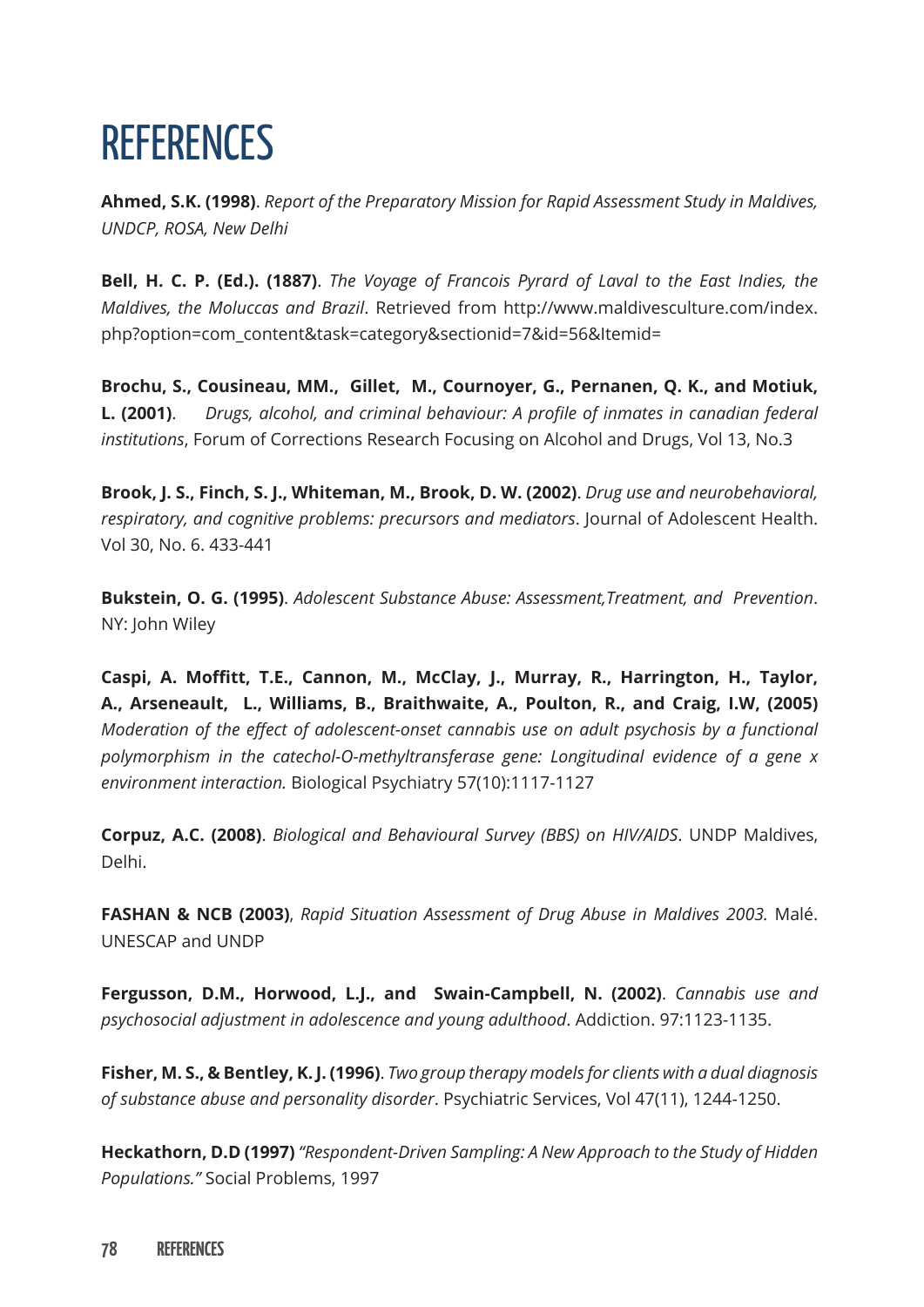*Household Income and Expenditure Survey,* (2010). **Department of National Planning**, Maldives. Retrieved from: http://planning.gov.mv

**Kandel, D.B., Davies, M., Karus, D, Yamaguchi K. (1986)**, *The consequences in young adulthood of adolescent drug involvement*. An overview. Archives of General Psychiatry. 43:746-754.

**Kouri, E. M., Pope, H.G. Jr., Powell, K.F., Oviver, P.S., & Campbell, C. (1997)**. *Drug use history and criminal behavior among 133 incarcerated men*. American Journal of Drug Alcohol Abuse, 23(3):413-9.

**Maldives Customs Services (2011)**, *Drug Seizure Reports*

**Maldives Food and Drug Authority (2011)**, *"Controlled Drug List"*, Retrieved from: http:// www.health.gov.mv/PDF/control drug update on 23rd feb 202011.pdf

**Maldives Police Services (2012)**, *Crime Statistics*

*Maldives Statistical Yearbook, (2011)*. **Department of National Planning**, Maldives. Retrieved from: http://planning.gov.mv

**Ministry of Education. (2009)**. *Global School-based Student Health Survey.* Centre for Disease Control and WHO.

**Naaz, A.A, (2002, March)**, *Country Report on Maldives presented at the First Regional Meeting of Technical Committee on Social Development*, Kathmandu, Nepal.

**NATIONAL AIDS PROGRAMME (2012),** Centre for Commnity Health and Disease Control, Ministry of Health and Family, *UNGASS COUNTRY PROGRESS REPORT*, 2010 - 2011, accessed at: http://www.aidsdatahub.org/dmdocuments/UNGASS\_2012\_Maldives\_Narrative\_Report. pdf

**National Institute on Drug Abuse. (2012)**. *Medical Consequences of Drug Abuse*. U.S Department of Health and Human Services/National Institute of Health. Retrieved from http://www.drugabuse.gov/related-topics/medical-consequences-drug-abuse

**National Institute on Drug Abuse. (2010).** *Comorbidity: Addiction and Other Mental Illnesses*. U.S Department of Health and Human Services/National Institute of Health. Retrieved from http://www.drugabuse.gov/publications/research-reports/comorbidity-addiction-othermental-illnesses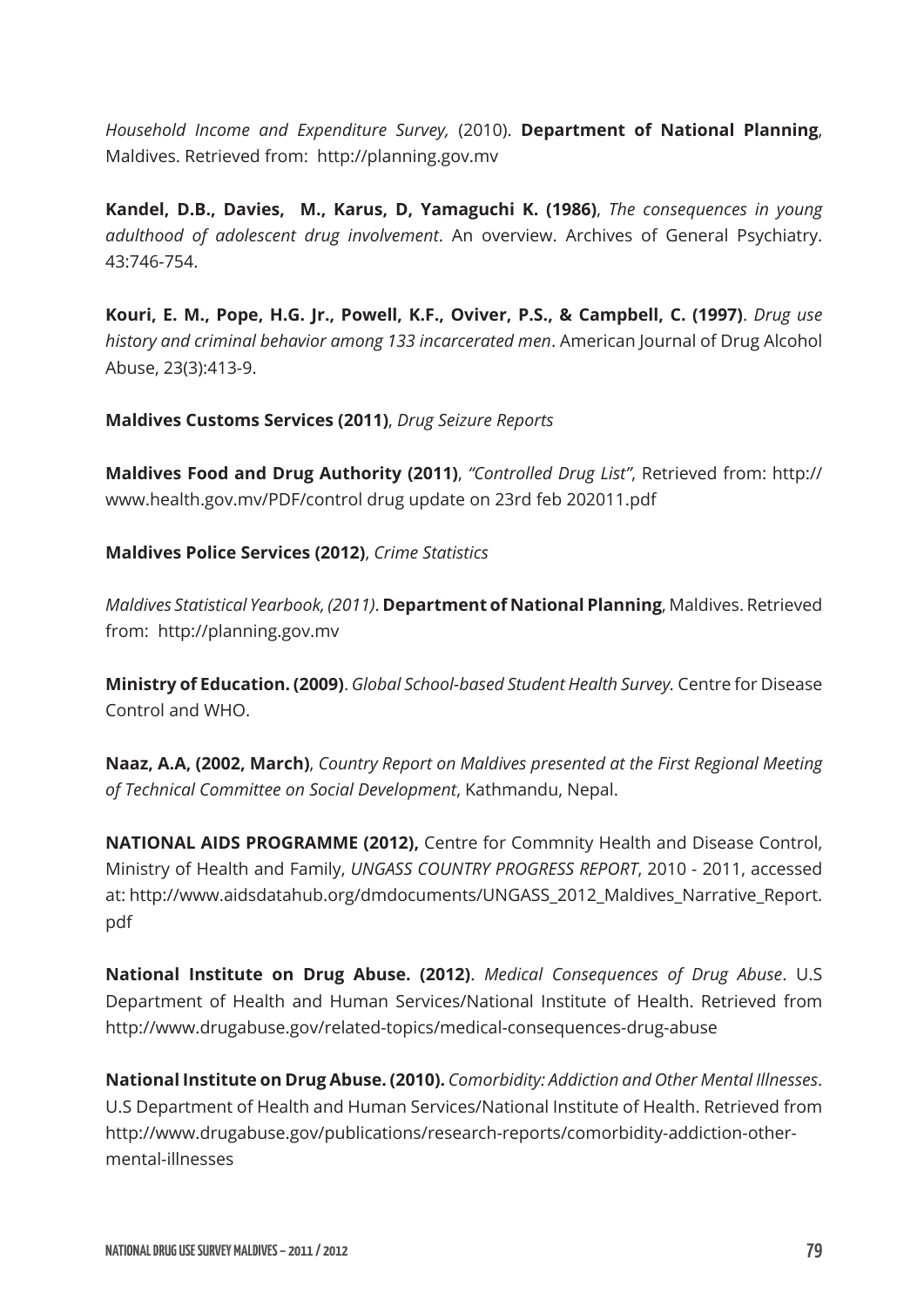**Newcomb MD, Vargas-Carmona J, Galaif ER. (1999)** *Drug problems and psychological distress among a community sample of adults: Predictors, consequences, or confound?* Journal of Community Psychology. 27:405-429.

**NNCB (2006).** *Maldives Drug Control Master Plan*. National Narcotics Control Board, Maldives.

**Prichard, J. and Payne, J. (2005).** *Alcohol, drugs and crime: a study of juveniles in detention*, Australian Institute of Criminology, No67.

**Ray. R (2011)**, *The Extent, Pattern and Trends of Drug Abuse in India-National Survey*. Ministry of Social Justice and Empowerment, Government of India and UNDP

**Regier, D. A., Farmer,M. E., Rae, D. S., et al (1990)** *Comorbidity of mental disorders with alcohol and other drug abuse*: results from the Epidemiological Catchment Area (ECA) study. JAMA, 264, 2511-2518.

**Shakoor, A. (2001).** *Country Report on Maldives presented at the Twenty Fifth meeting of Heads of National Drug Law Enforcement Agencies*, Asia and Pacific, 15-18 October 2001.

**UNDP (2011),** *Prison Assessment and Proposed Rehabilitation and Reintegration of Offenders Report.* Government of Maldives and the United Nations Development Programme

**UNODC and National Narcotics Control Bureau (2007),** *Maldives Drug Control Master Plan* 2006 - 20120, Retrieved from: http://aidsdatahub.org/en/reference-librarycols2/keypopulationssettings/item/12531-maldives-drug-control-master-plan-2006-2010-nationalnarcotics-control-bureau-and-unodc-2007

**UNODC (2012),** *World Drug Day Report*. Retreived from: http://www.unodc.org/southerncone/ en/drogas/relatorio-mundial-sobre-drogas.html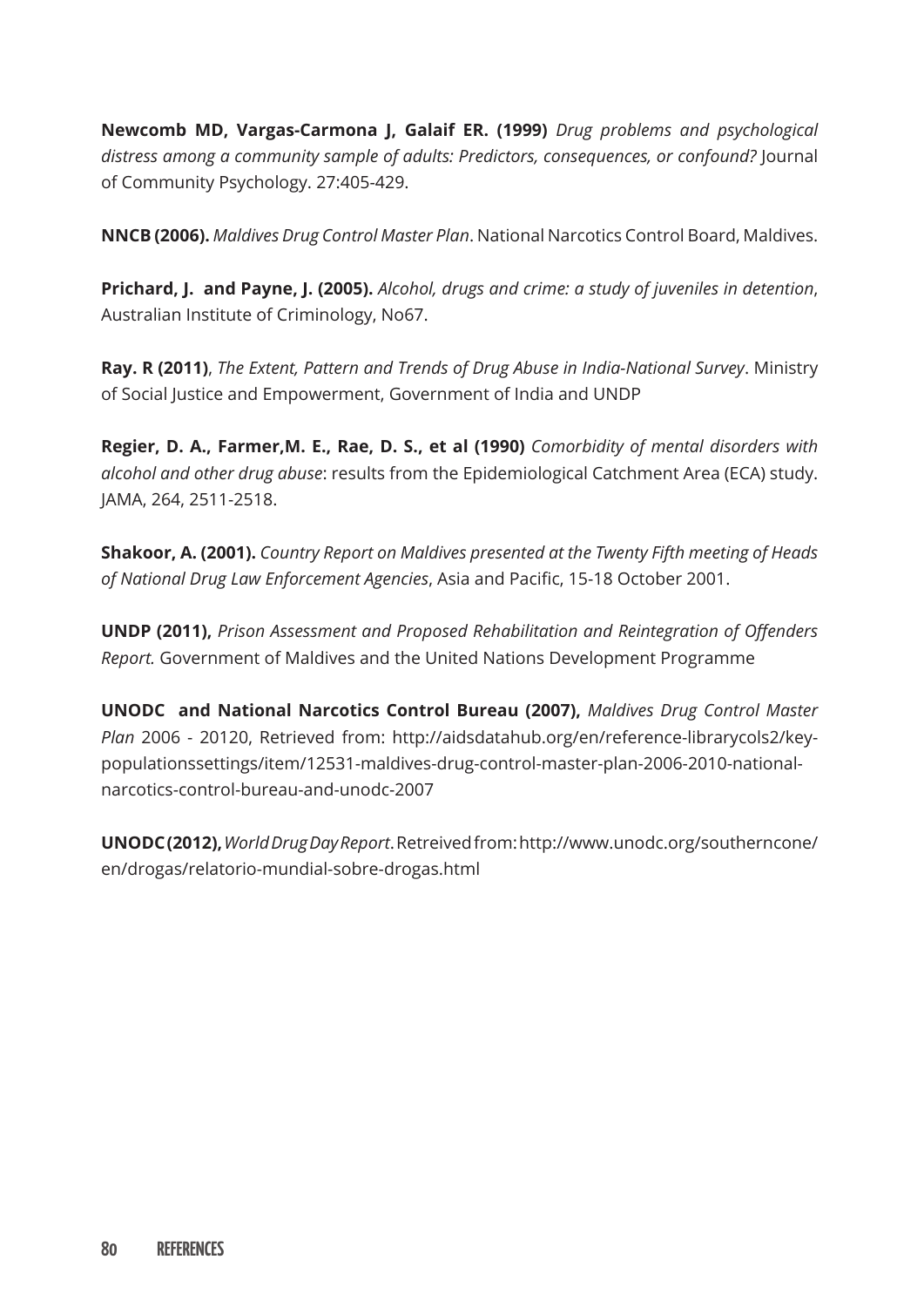# APPENDIX I: LIST OF TABLES AND GRAPHS

| Illustration showing: Multiplier method                                                                                      | 14 |
|------------------------------------------------------------------------------------------------------------------------------|----|
| Table 1: Number of FGDs by target group and location                                                                         | 20 |
| Figure 1: Sample description, Atolls                                                                                         | 27 |
| Table 2: Age of the Drug users in Atolls - Any of the illegal Drugs                                                          | 28 |
| Table 3: Age distribution of current drug users                                                                              | 28 |
| Figure 2: Sample Percentage prevalence and number of current drug users by different class of drugs, Atolls                  | 29 |
| Table 4: Number of current drug users and prevalence, Atolls                                                                 | 30 |
| Table 5: Sample description                                                                                                  | 30 |
| Table 6: Age of current drug users in Malé                                                                                   | 31 |
| Table 7: Population of proportion of current drug users by five year age distribution                                        | 31 |
| Figure 3: Percentage prevalence and estimated number of current drug users by different class of drugs, Malé                 | 32 |
| Figure 4: Common drug use patterns among current drug users, Malé                                                            | 33 |
| Table 8: Estimated number of current drug users, Malé                                                                        | 33 |
| Table 9: Number of current drug users and prevalence, Malé                                                                   | 34 |
| Figure 5: Sample description, Malé                                                                                           | 34 |
| Table 10: Estimated Number of Current Drug Users by classes of drugs                                                         | 35 |
| Figure 6: Proportion of current drug users by locality and age group                                                         | 37 |
| Figure 7: Percentage of drug users by drug types among Current drug users                                                    | 38 |
| Figure 8: Employment status among the current drug users by locality                                                         | 38 |
| Figure 9: Share of employment by industry and locality                                                                       | 39 |
| Figure 10: Reasons for being not employed among the current drug users by locality                                           | 39 |
| Table 11: Percentage number of drugs users in their life time, the past year and the past month by locality                  | 40 |
| Table 12: Common drug use patterns among current drug users                                                                  | 41 |
| Table 13: Most common combination of drug categories among current drug users, Malé                                          | 42 |
| Table 14: Most common combination of drug categories among current drug users, Atolls                                        | 43 |
| Figure 11: Age of initiation of drug use among current users by locality                                                     | 44 |
| Figure 12: Frequency of drug use among the recent (last 30 days) drug users by locality                                      | 45 |
| Figure 13: Reasons for starting drugs (all current drug users) by locality                                                   | 45 |
| Fig 14: Sources of drugs (among current drug users, ie. Past 12 months) by locality                                          | 46 |
| Figure 15: Expenditure on drug use on a typical day among current drug users in Atolls and Malé, in MVR                      | 47 |
| Table 15: Problems encountered at work place for current drug users who are employed                                         | 48 |
| Figure 16A: Percentage of likely dependent drug users and problem drug users, among those reporting current drug use of that |    |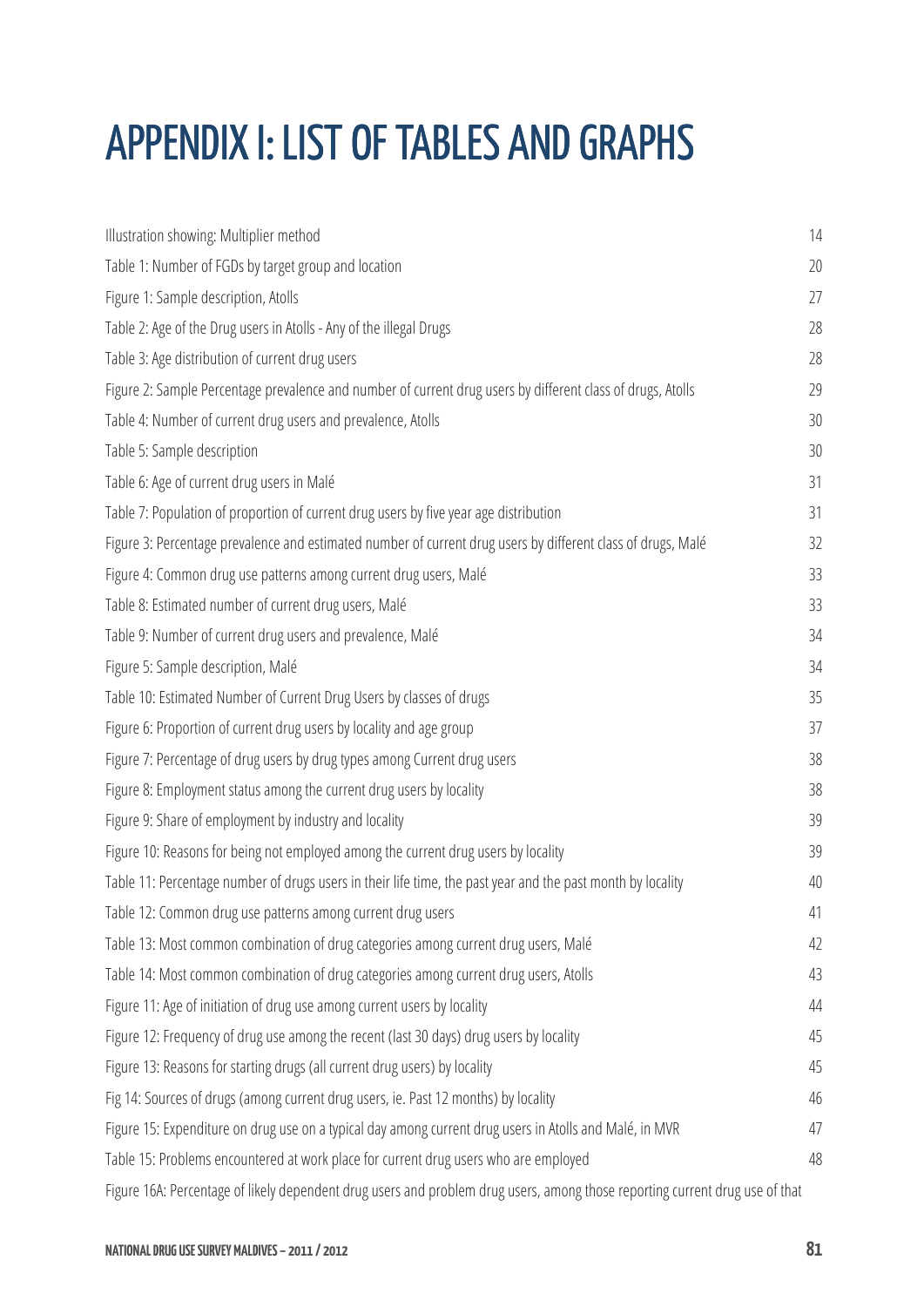| specific drug, Malé (RDS)                                                                                                    | 49 |
|------------------------------------------------------------------------------------------------------------------------------|----|
| Figure 16B: Percentage of likely dependent drug users and problem drug users, among those reporting current drug use of that |    |
| specific drug, Atolls (HH)                                                                                                   | 49 |
| Table 16: Awareness among the community on specific medical problems and procedures                                          | 50 |
| Table 17: Mental health problems among the current drug users                                                                | 51 |
| Figure 17: Percentage of current drug users whose partner is on drugs                                                        | 51 |
| Figure 18: Percentage of sexually active current drug users who had protected sex                                            | 52 |
| Figure 19: Stigma and discrimination among current drug users, Malé and Atolls                                               | 53 |
| Figure 20: Type of crime for which convicted                                                                                 | 54 |
| Table 18: Percentage of current drug users who have served a sentence by drug related or unrelated crimes                    | 54 |
| Table 19: Types of treatment sought for mental health                                                                        | 55 |
| Table 20: Percentage of current drug users and likely dependent drug users admitted in the last one year                     | 55 |
| Figure 21: Perception on the current situation of drug abuse in the country                                                  | 56 |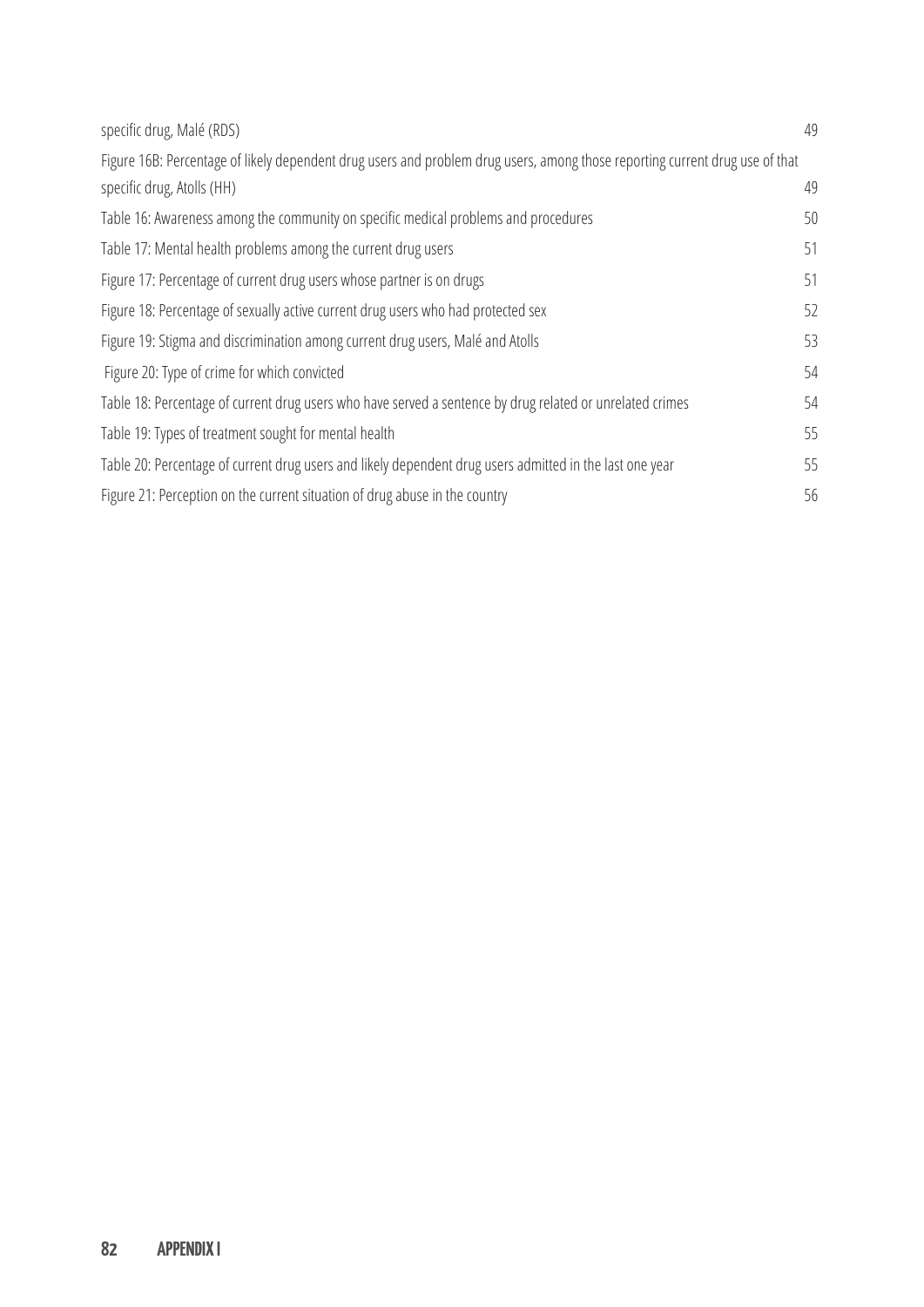## APPENDIX II

#### **National Drug Use Prevalence Survey Steering Group Meeting**

| <b>Membership</b>               |                                           |                           |  |  |
|---------------------------------|-------------------------------------------|---------------------------|--|--|
| <b>Name</b>                     | <b>Position</b>                           | <b>Representation</b>     |  |  |
| Mr. Abdul Bari Abdulla (Chair)  | State Minister (Former)                   | MoHF                      |  |  |
| Ms. Lubna Mohamed Zahir Hussain | State Minister / NDA Board<br>Chairperson | NDA/MoHF                  |  |  |
| Ms. Maimoona Aboobakur          | Director                                  | MoHF                      |  |  |
| Ms. Aishath Shuweikar           | Deputy Undersecretary (Former)            | Presidents Office         |  |  |
| Ms. Sarah Waller                | Project Coordinator                       | <b>UNODC Maldives</b>     |  |  |
| Ms. Shahula Ahmed               | Project Coordinator                       | <b>UNODC Maldives</b>     |  |  |
| Dr. Abdul Malik                 | <b>Technical Officer</b>                  | <b>UNODC Maldives</b>     |  |  |
| Ms. Aishath Arufa               | Prog & Fin Assistant                      | <b>UNODC Maldives</b>     |  |  |
| Ms. Ivana Lohar                 | Project Coordinator                       | UNDP HIV / AIDS Programme |  |  |
| Ms. Aminath Zeeniya             | Director General (Former)                 | NDA/DDPRS, MoHF           |  |  |
| Dr. Nathalie Panabokke          | Consultant                                | NDA/DDPRS, MoHF           |  |  |
| Mr. Hassan Waheed               | Deputy Director                           | <b>DPRS</b>               |  |  |
| Mr. Hassan Zilaal               | Asst. Superintendent                      | <b>DPRS</b>               |  |  |
| Mr. Mohamed Nishan              | Investigator                              | Maldives Police Service   |  |  |
| Ms. Aishath Nazhath             | Director                                  | <b>MoHRYS</b>             |  |  |
| Mr. Hussain Rasheed             | Director General                          | MoE                       |  |  |
| Ms. Aishath Shifa               | Director                                  | MoE                       |  |  |
| Ms. Fathmath Shafeega           | Deputy Director General                   | <b>DNP</b>                |  |  |
| Ms. Aminath Lugma               | Director                                  | <b>MHRYS</b>              |  |  |
| Professor Pandey                | Expert                                    | <b>UNODC</b>              |  |  |
| Dr. Atul Ambekar                | Expert                                    | <b>UNODC</b>              |  |  |
| Mr. Yasir Waseem                | Managing Director                         | Inova Pvt.                |  |  |
| Mr. Idham Fahumy                | Project Manager / Survey Expert           | Inova Pvt.                |  |  |
| Ms. Afiya Ali                   | Consultant                                | Inova Pvt.                |  |  |
| Ms. Mazeena Jameel              | Consultant (Former)                       | Inova Pvt.                |  |  |
| Mr. Ahmed Naazim                | CEO, Journey (Former)                     | NGO Representative        |  |  |
| Ms. Aminath Enas                | Consultant                                | Inova Pvt.                |  |  |
| Mr. Mohamed Shuaib              | CEO, Journey                              | NGO Representative        |  |  |
| Mr. Adam Nimal                  | Journey Volunteer                         | Service User              |  |  |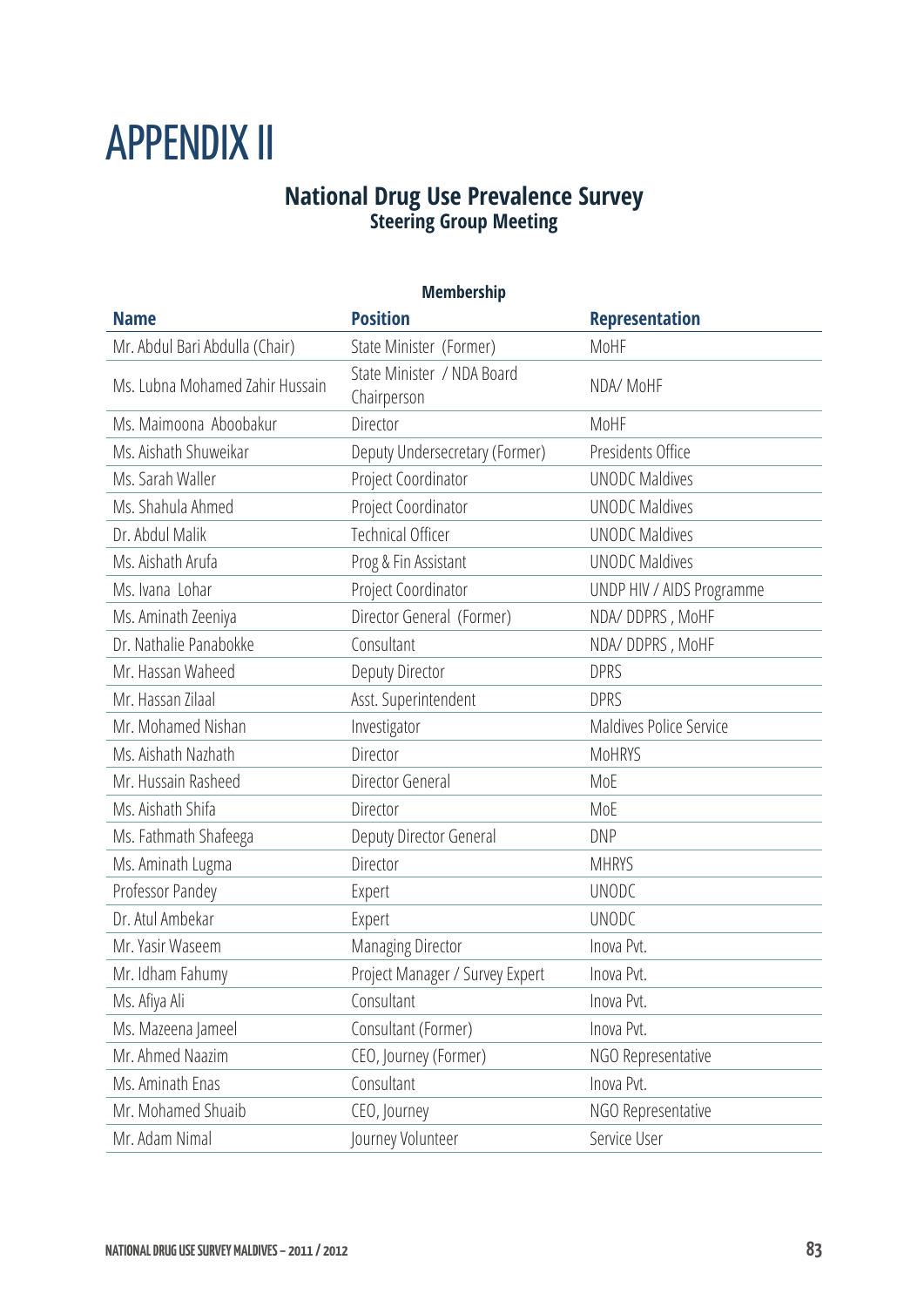#### **National Drug Use Prevalence Survey Technical Working Group**

#### **Membership**

| <b>Name</b>            | <b>Position</b>                                    | <b>Representation</b> |
|------------------------|----------------------------------------------------|-----------------------|
| Professor Pandey       | Expert                                             | <b>UNODC</b>          |
| Dr. Atul Ambekar       | Expert                                             | <b>UNODC</b>          |
| Mr. Yasir Waseem       | <b>Managing Director</b>                           | Inova Pvt.            |
| Mr. Idham Fahumy       | Project Manager / Survey Expert                    | Inova Pvt.            |
| Ms. Afiya Ali          | Consultant                                         | Inova Pvt.            |
| Ms. Maimoona Aboobakur | Director                                           | MoHF                  |
| Ms. Sarah Waller       | Project Coordinator                                | <b>UNODC Maldives</b> |
| Ms. Shahula Ahmed      | Project Coordinator                                | <b>UNODC Maldives</b> |
| Ms. Aminath Enas       | Consultant                                         | Inova Pvt.            |
| Mr. Abdul Faseeh       | Senior Counsellor                                  | NDA/DDPRS, MoHF       |
| Dr. Abdul Malik        | <b>Technical Officer</b>                           | <b>UNODC Maldives</b> |
| Dr. Nathalie Panabokke | Consultant                                         | NDA/DDPRS, MoHF       |
| Ms. Hunana Latheef     | Senior Counsellor                                  | NDA/DDPRS, MoHF       |
| Mr. Aly Adyb           | Journey Staff                                      | NGO Representative    |
| Mr. Abdul Hameed       | National Programme Coordinator,<br><b>HIV/AIDS</b> | MoH                   |
| Mr. Hussain Rasheed    | Director General                                   | MoE                   |